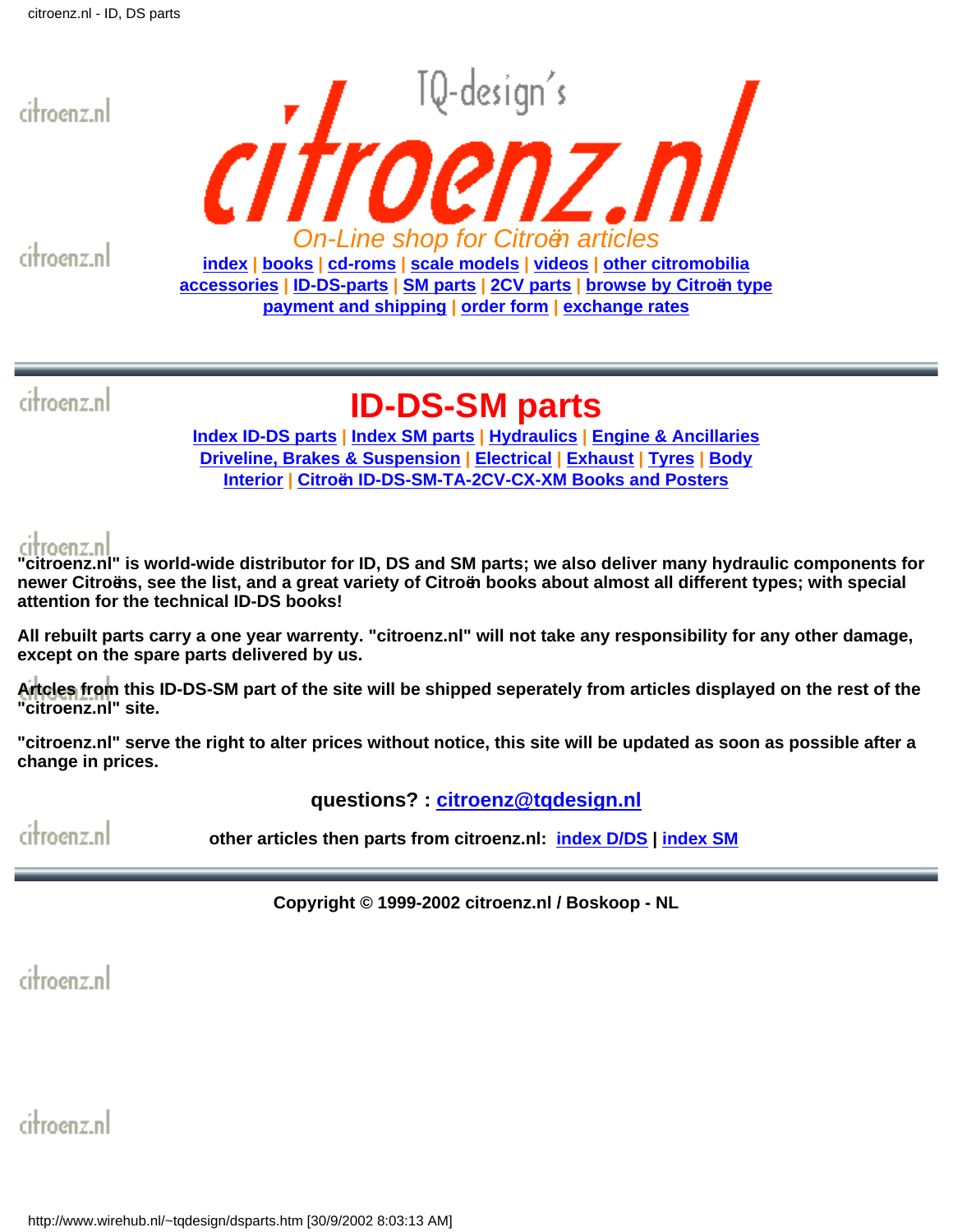<span id="page-1-0"></span>

**click on the logo above to get more [information](http://www.wirehub.nl/~tqdesign/citromobilia.htm), see what's new, how can you order etc.**

| <b>BOOKS</b>                                                                                                                              | <b>SCALE MODELS BY MAKE</b>                                                                                                                                                                                                                        |                                                                                                                                                                                                                                       | <b>SCALE MODELS</b>                                                                                                                                                                 |
|-------------------------------------------------------------------------------------------------------------------------------------------|----------------------------------------------------------------------------------------------------------------------------------------------------------------------------------------------------------------------------------------------------|---------------------------------------------------------------------------------------------------------------------------------------------------------------------------------------------------------------------------------------|-------------------------------------------------------------------------------------------------------------------------------------------------------------------------------------|
| general Citroën<br><b>Traction Avant</b><br>2CVGNZ.NI<br><b>ID-DS</b><br><b>Haynes manuals</b><br><b>Vraagbaken</b><br>citroenz.nl        | <b>2CV toys</b><br><b>The Art Family</b><br><b>Bburago</b><br><b>Bruder</b><br><b>Busch</b><br><b>City</b><br><b>Edocar</b><br><b>Eligor</b><br><b>Elysee</b><br><b>Fleischmann</b><br><b>GTS</b><br><b>Heller</b><br><b>Herpa</b><br><b>LLedo</b> | <b>Maisto</b><br><b>Minichamps</b><br><b>Norev</b><br><b>Polystone</b><br><b>Rio</b><br><b>Schuco</b><br><b>Siku</b><br><b>Skid</b><br>Solido 1/18<br>Solido 1/43<br><b>Tomica</b><br><b>Verem</b><br><b>Vitesse</b><br><b>Wiking</b> | <b>BY SCALE</b><br>1/8<br>$1/11$<br>1/16<br>1/18<br>$1/24$<br>$1/43$<br>1/50<br>1/55<br>$1/71$<br>1/87 & 1/90<br>1/160                                                              |
| <b>PARTSII</b><br><b>2CV parts</b><br><b>ID-DS-parts</b><br><b>SM parts</b><br>accessories & window-wipers!<br>citroenz.nl<br>citroenz.nl | <b>CITROMOBILIA</b><br>videos<br>cd-roms<br>art<br>music<br>key-rings<br>alarm clock<br><b>stickers</b><br><b>T-shirt</b><br><b>licorice</b><br>poststamp/postcard<br><b>DS-pins</b>                                                               | <b>BROWSE BY TYPE</b><br>general Citroën<br>2CV<br>Ami6/Ami8<br><b>AX</b><br><b>Berlingo</b><br><b>BX</b><br><b>C4/C6</b><br>C <sub>15</sub><br>C35<br><b>CX</b><br><b>Dyane</b><br><b>Evasion</b><br><b>GS/GSA</b>                   | <b>HY</b><br><b>ID/DS</b><br><b>Jumper</b><br><b>Méhari</b><br><b>Saxo</b><br><b>SM</b><br><b>Traction Avant</b><br><b>Visa</b><br><b>Xantia</b><br>XM<br><b>Xsara</b><br><b>ZX</b> |
| payment and shipping                                                                                                                      | sales terms &<br>shipping policy                                                                                                                                                                                                                   | order form                                                                                                                                                                                                                            | exchange rates                                                                                                                                                                      |

**e-mail: [hans@tqdesign.nl](mailto:hans@tqdesign.nl)**

citroenz.nl

#### **© 1999-2002 citroenz.nl / boskoop / NL**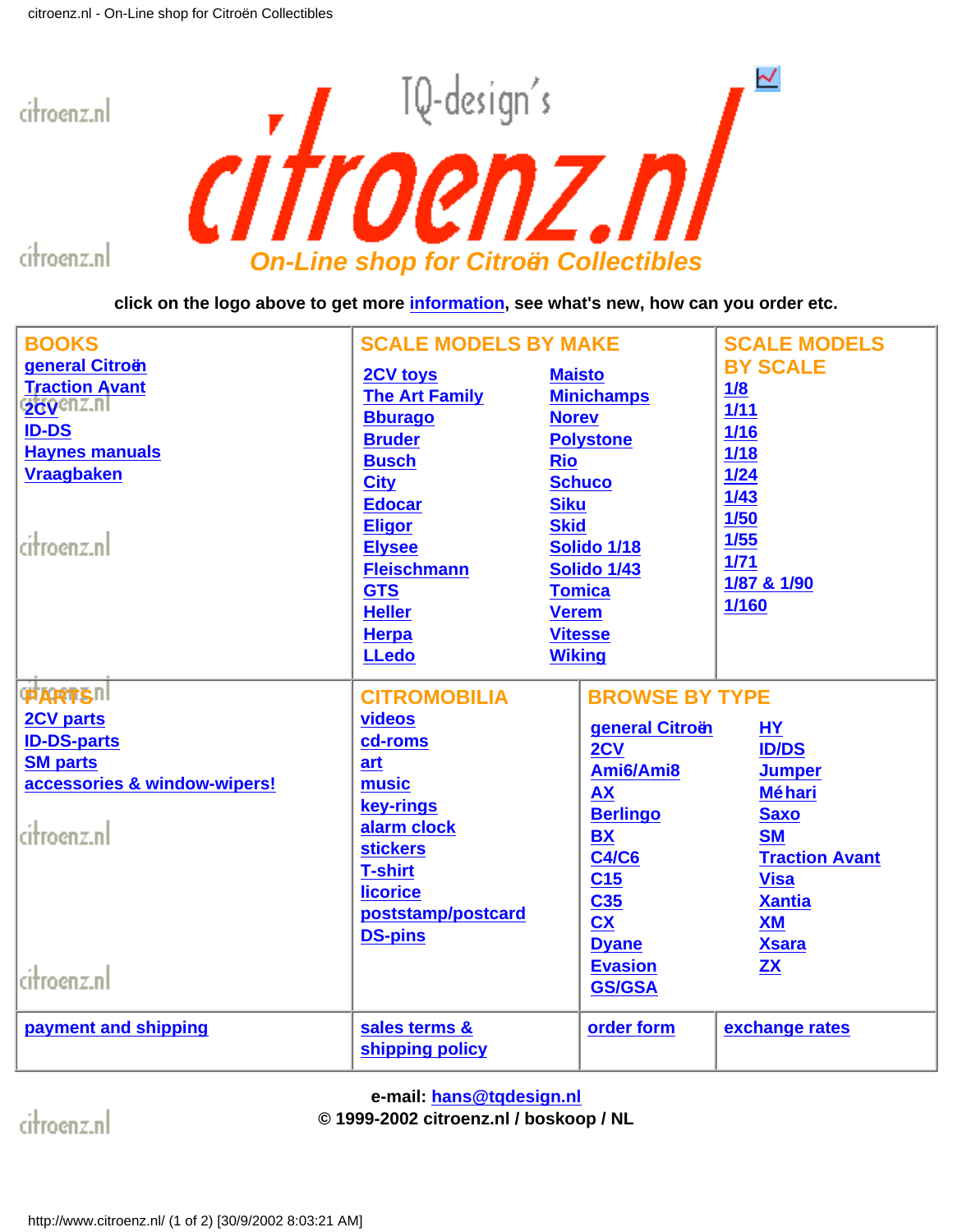

citroenz.nl

citroenz.nl

citroenz.nl

citroenz.nl

citroenz.nl

citroenz.nl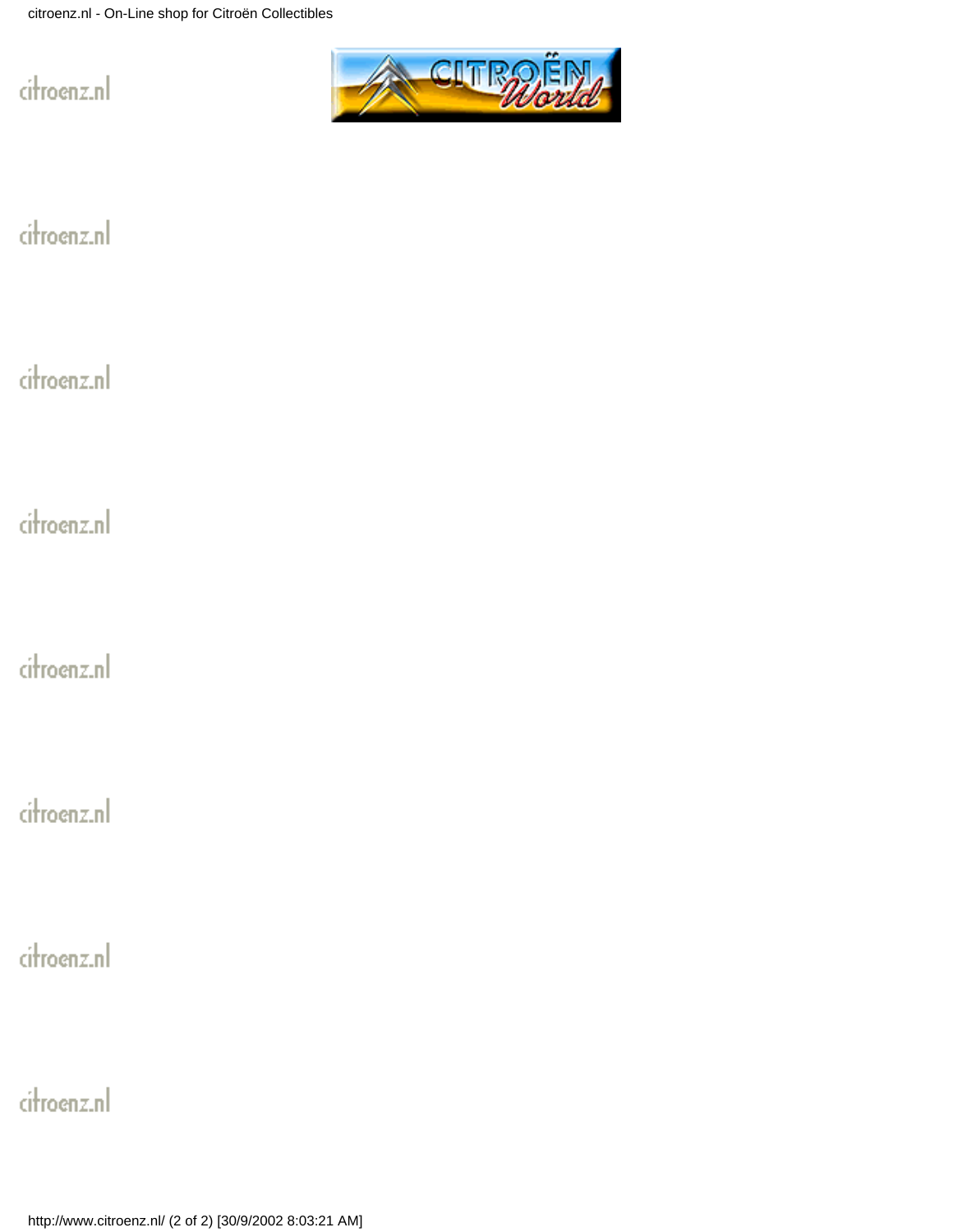<span id="page-3-0"></span>

### $\overline{\text{SUT-588}}$  $\overline{\text{SUT-588}}$  $\overline{\text{SUT-588}}$  | "André Citroën, the Man and the Motor Cars"  $\ket{\infty}$  16,5  $HAA-118$  "Citroën, 80 Jaar Toekomst" (80 years of future)  $\epsilon$ 9 citroenz.nl **Traction Avant book** [ELM-3138](http://www.wirehub.nl/~tqdesign/book-traction.htm)  $\blacksquare$  The Traction, the Citroën 7, 11 and 15 in The Netherlands"  $\blacksquare$   $\in$ 13,5

### **2CV Books**

| <b>PEK-001</b>  | "Peking Eend" (Peking Duck), in Dutch language    | €18              |
|-----------------|---------------------------------------------------|------------------|
| <b>PEK-002</b>  | "Peking Duck", Dutch book with English supplement | €27              |
| <b>PEK-003</b>  | "Peking Duck", English supplement only            | €10              |
| <b>CRO-108</b>  | "Citroën 2CV- The Complete Story"                 | €31              |
| <b>ELM-2069</b> | "The Duck, Citroën 2CV in the Netherlands"        | $\epsilon$ 13,5  |
| $CAR-4051$      | "Citroën 2CV Restoration"                         | $\epsilon$ 16.5  |
| $KOS-927$       | Vraagbaak 2CV/Dyane (Manual in Dutch)             | $ \epsilon$ 24,5 |
| <b>HAY-0196</b> | Haynes Car Service and Repair Manual              | €22,5            |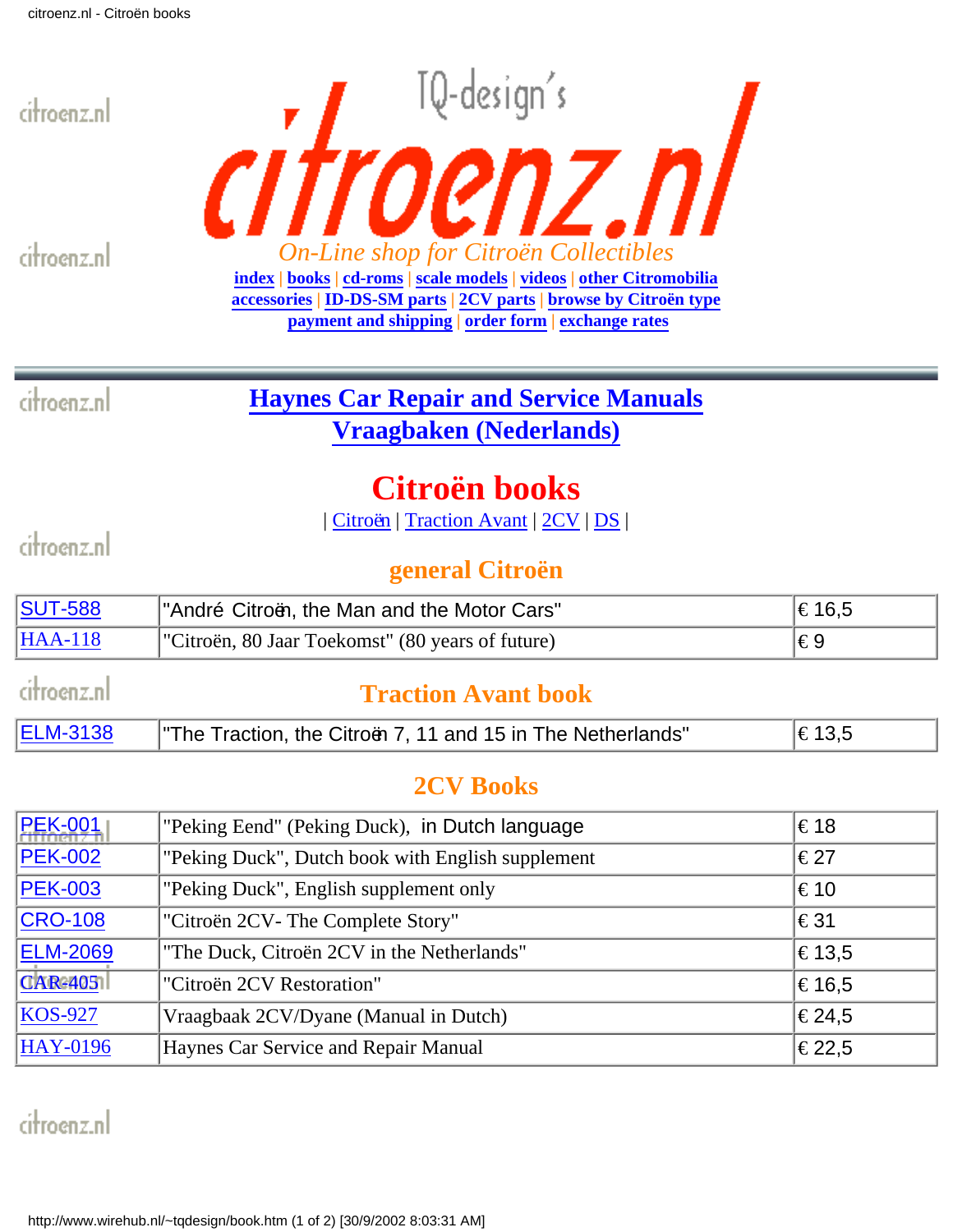### **ID/DS books**

| <b>ELM-0155</b> | "The Pike, Citroën ID/DS in The Netherlands" - Jan de Lange | $ \epsilon$ 11,5 |
|-----------------|-------------------------------------------------------------|------------------|
| <b>BAY-710</b>  | "Original Citroën DS" - John Reynolds & Jan de Lange        | €32              |
| <b>ELM-4274</b> | "De Originele Citroën DS" - Jan de Lange & John Reynolds    | ∣€27             |
| <b>HEE-6162</b> | "Das Original: Citroën DS" - Jan de Lange & John Reynolds   | €38,5            |
| $CRO-555$       | "Citroën DS, The Complete Story" - Jon Presnell             | ∣€31             |
| <b>HEE-7428</b> | "Das grosse Citroën-DS-Buch" - Daniel Puiboube              | $ \epsilon$ 17,5 |



**for other books in the English language, search at:**



**Copyright © 1999-2002 TQ-design/citroenz.nl/Boskoop, NL**

citroenz.nl

citroenz.nl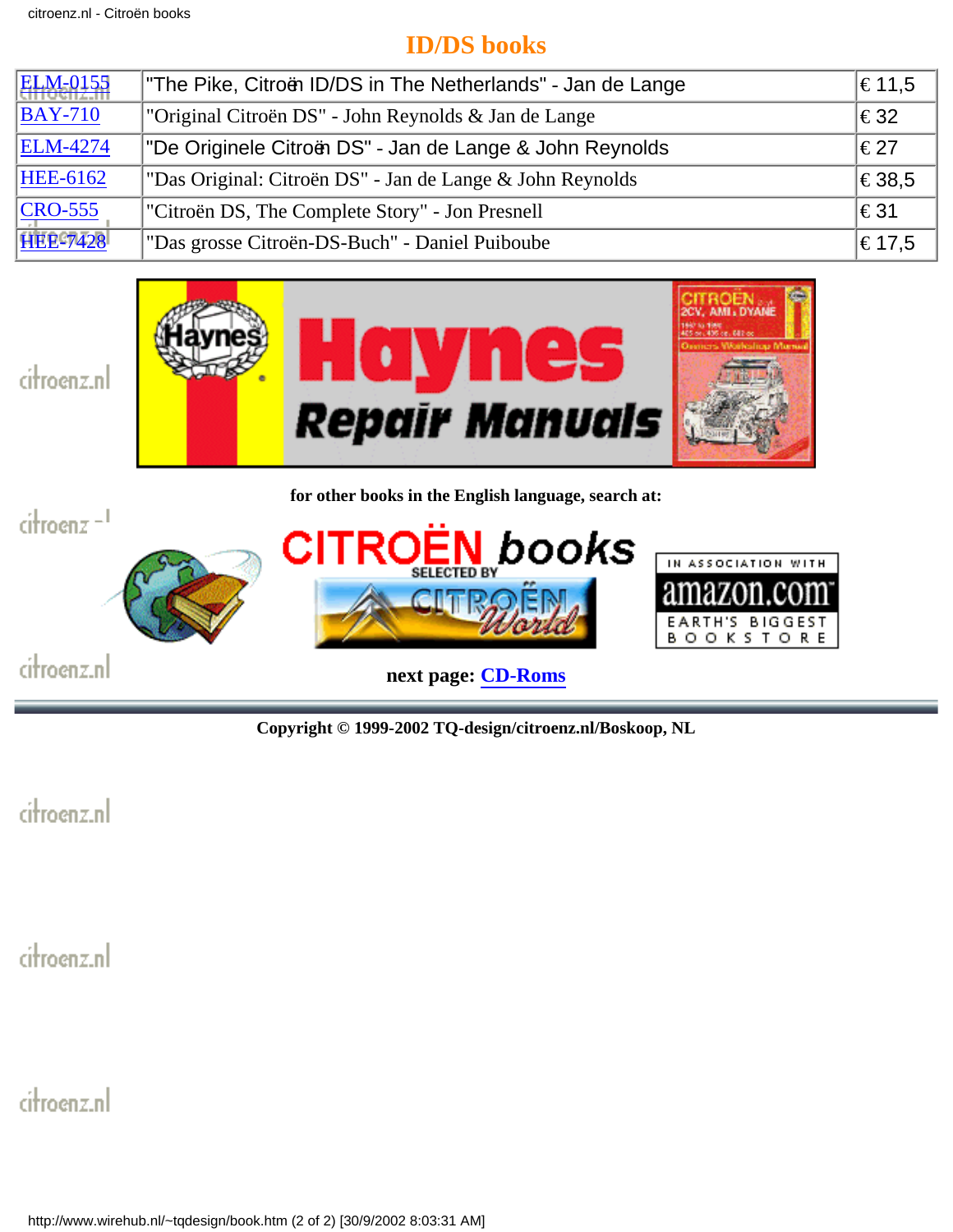<span id="page-5-0"></span>



citroenz.nl

**CD-Roms**

| [2CV](#page-5-1) | [Citroën](#page-7-0) | [DS](#page-9-0) | [CX](#page-10-0) |

<span id="page-5-1"></span>

| citroenz.nl<br>2CV in a computergame:<br>"Vakantieracer"<br>(Holiday-racer) | Order no., Title, short description<br>DAV-1 - Davilex "Vakantieracer", computer game with a 2CV against others | Price<br>€ 11,5 | Weight<br>200 gr. |
|-----------------------------------------------------------------------------|-----------------------------------------------------------------------------------------------------------------|-----------------|-------------------|
| (Holiday-racer)                                                             |                                                                                                                 |                 |                   |
| citroenz.nl                                                                 |                                                                                                                 |                 |                   |
| citroenz.nl                                                                 |                                                                                                                 |                 |                   |
| citroenz.nl                                                                 |                                                                                                                 |                 |                   |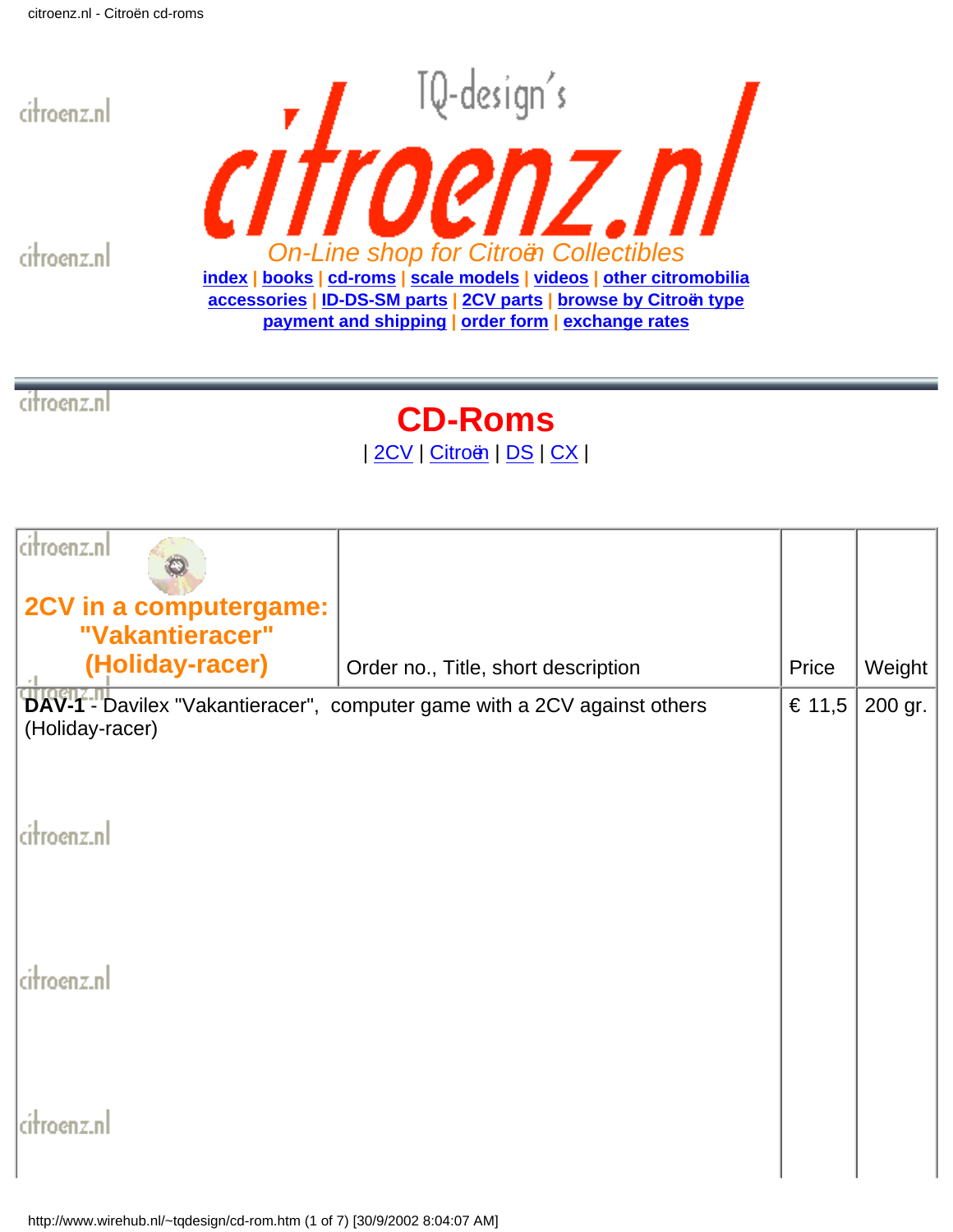

**Minimum ystem requirements: Windows 95/98, Pentium 233 Mhz, 16 Mb RAM, 50 Mb diskspace, 4-speed CD-rom drive, soundcard.**

- Racing with a caravan behind your 2CV from Holland to the South of France.
- Spectaculair racing though Paris and the Route du Soleil.
- Don't argue about the traffic signs or rules, just drive where you see a chance!.
- The French gendarmes will pursue you...

#### citroenVery recognisable surroundings

The language is Dutch, racing is international!

citroenz.nl

citroenz.nl



**BOOKS REE** 

- Race met een caravan achter je 2CV naar Zuid-Frankrijk.
- Spectaculair racen door Parijs en de Route du Soleil.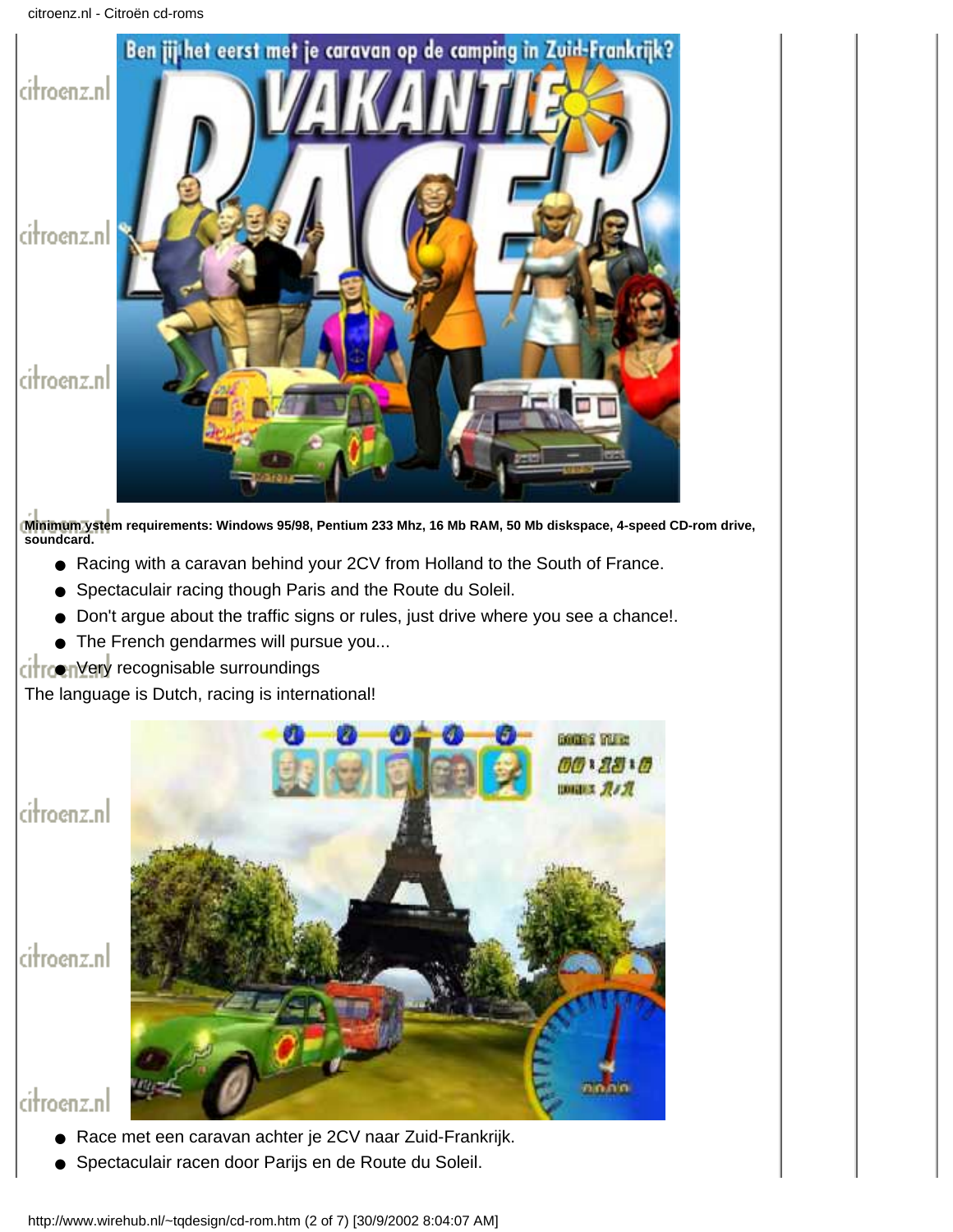| • Tegen het verkeer in, over de vluchtstrook, ram de tolpoorten, het maakt allemaal niet uit!<br><b>Achtervolging door de Gendarmerie.</b><br>• Herkenbare omgeving.<br>In het Nederlands |                     |  |
|-------------------------------------------------------------------------------------------------------------------------------------------------------------------------------------------|---------------------|--|
| <b>DIGGS HARD</b><br>$-27.3$<br><b>MARK 202</b><br>citroenz.nl<br>citroenz.nl<br>accioio                                                                                                  |                     |  |
| <b>index</b><br>order form<br>citroenz.nl                                                                                                                                                 | <b>index</b><br>2CV |  |

<span id="page-7-0"></span>

| "Citroën - History"                   | Title, short description                                                                                                                                                                                                                                                                                                                                                                                                                                                                                                                                                                                                     | Price        | Weight  |
|---------------------------------------|------------------------------------------------------------------------------------------------------------------------------------------------------------------------------------------------------------------------------------------------------------------------------------------------------------------------------------------------------------------------------------------------------------------------------------------------------------------------------------------------------------------------------------------------------------------------------------------------------------------------------|--------------|---------|
| <b>Rethal shind short SATESTIVIAN</b> | <b>CD-002</b><br>"Citroën - De geschiedenis van een bijzonder<br>merk"<br>by Ted Sluymer<br>(Citroën - The history of an extra-ordinary<br>make)<br>For Windows and Mac!<br>Citroën history - year by year<br>Many original brochures<br>• Picture gallery witj all models like Traction Avant,<br>2CV, Ami, ID/DS, CX, SM, GS, BX and many<br>other classics<br>Unique videoclips of old films<br>• inclusive the Xsara Picasso<br>The language is Dutch, but you don't have to read to<br>see all the nice pictures!<br>Citroën van jaar tot jaar<br>Levensechte brochures<br>Fotogallerij met alle modellen, waaronder de | $\epsilon$ 9 | 200 gr. |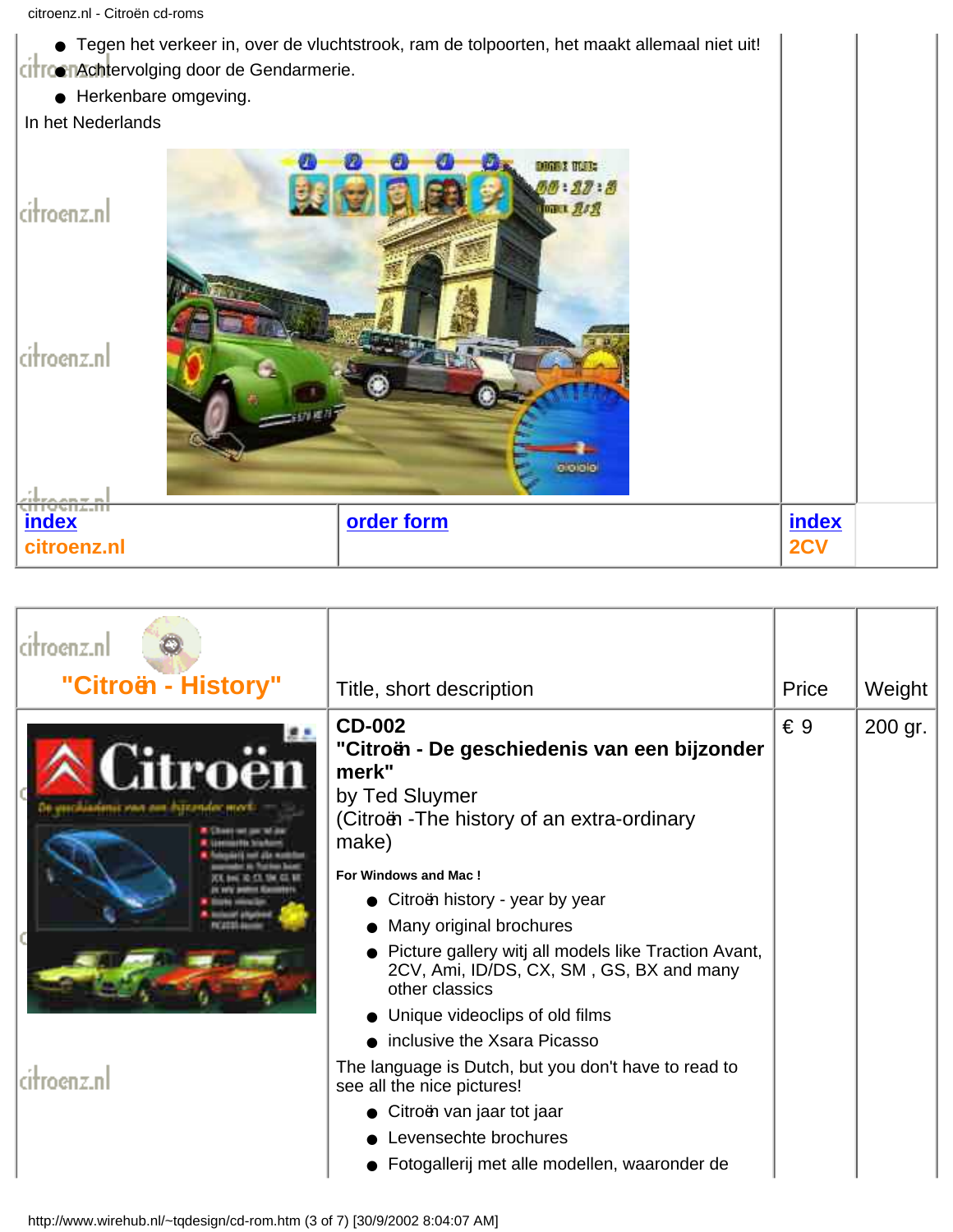citroenz.nl - Citroën cd-roms

| lcitroenz.nl                        | Traction Avant, 2CV, Ami, ID/DS, CX, SM, GS,<br>BX en vele andere klassiekers<br>• Unieke videoclips<br>• Inclusief uitgebreid PICASSO-dossier<br>In het Nederlands |                         |  |
|-------------------------------------|---------------------------------------------------------------------------------------------------------------------------------------------------------------------|-------------------------|--|
| <b>index</b><br><b>Citropozi</b> ni | order form                                                                                                                                                          | index<br><b>Citroën</b> |  |

| citing oncept Cars of the<br><b>20th Century"</b> | Title, short description                                                                                                                                                                                                                                                                                                                                                                                                                                                                                                                                                                | Price                   | Weight  |
|---------------------------------------------------|-----------------------------------------------------------------------------------------------------------------------------------------------------------------------------------------------------------------------------------------------------------------------------------------------------------------------------------------------------------------------------------------------------------------------------------------------------------------------------------------------------------------------------------------------------------------------------------------|-------------------------|---------|
| Concept-car                                       | <b>CD-004</b><br>"Concept-cars, van de 20e eeuw"<br>by Ted Sluymer<br>For Windows and Mac!<br>Many concept-cars from long ago and the last<br>eyars<br>Videoclips, brochures and pictures<br>Citroën brochure from: Citela (1991)<br>Citroën pictures from: Coccinalle 1953, DS 1954,<br>C-60 (1960), DS Coupé (1966), SM cabrio<br>(1970), Activa (1988), Berlingo Coupé de Plage<br>(1996), Xsara Picasso (1996), many pictures of<br>the C3 (1998), C6 Lignage (1999)<br>The language is Dutch, but there is not much text<br>anyhow! The main goal is to see all the nice pictures! | $\epsilon$ 9            | 200 gr. |
| <b>index Z.n</b><br>citroenz.nl                   | order form                                                                                                                                                                                                                                                                                                                                                                                                                                                                                                                                                                              | index<br><b>Citroën</b> |         |

| citroenz.nl<br>"Citroën<br><b>The Legend"</b> | Title, short description | Price | Weight |
|-----------------------------------------------|--------------------------|-------|--------|
| citroenz.nl                                   |                          |       |        |
|                                               |                          |       |        |

http://www.wirehub.nl/~tqdesign/cd-rom.htm (4 of 7) [30/9/2002 8:04:07 AM]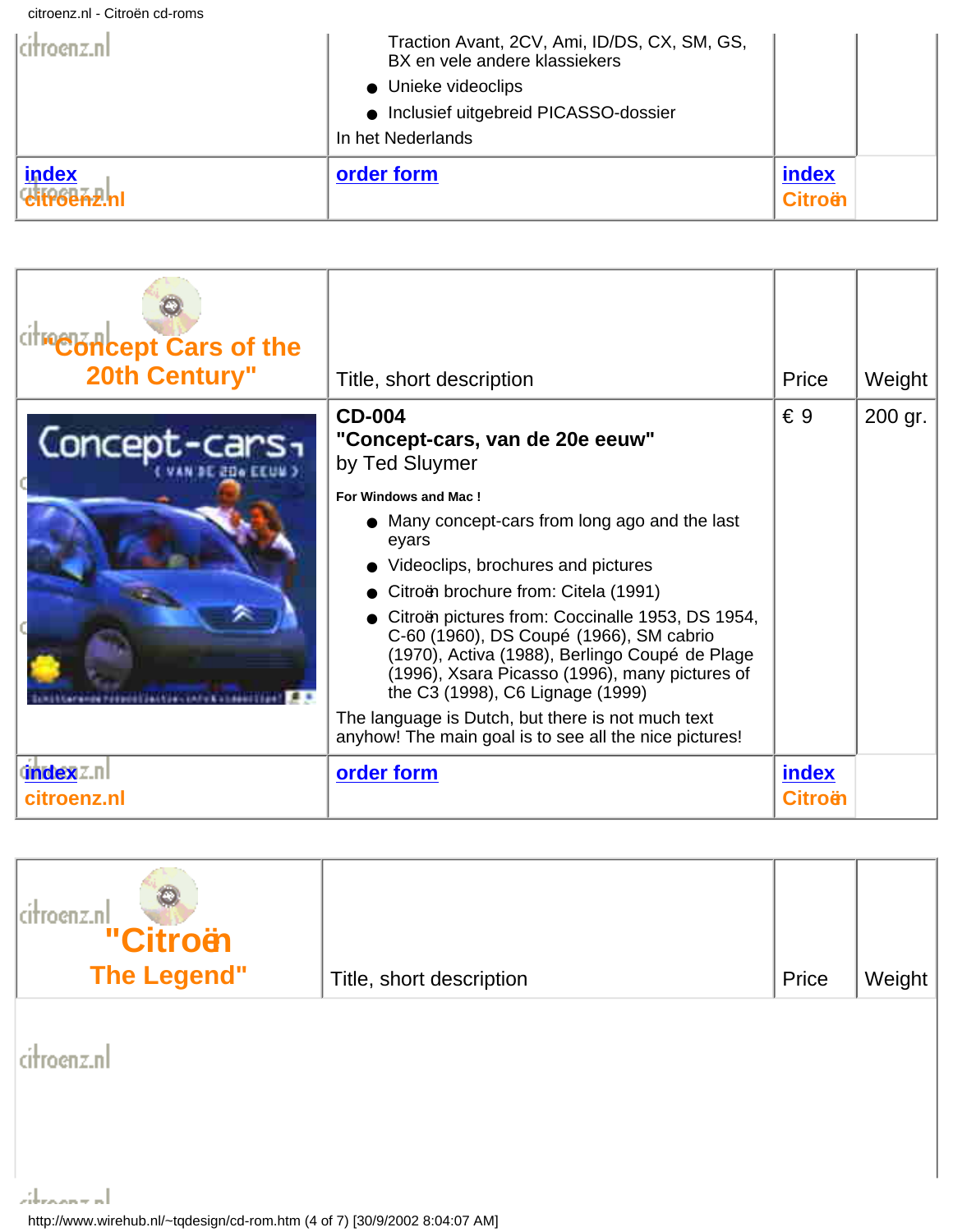|                                                                                   | <b>ELM-794X</b><br>"Citroën - de legende"<br>(Citroën - the legend)                                                                                                                                                                                                                                                                                                                                                                                                                                                                                                                                                                                                                                                                                                                             | € 36             | 250 gr. |
|-----------------------------------------------------------------------------------|-------------------------------------------------------------------------------------------------------------------------------------------------------------------------------------------------------------------------------------------------------------------------------------------------------------------------------------------------------------------------------------------------------------------------------------------------------------------------------------------------------------------------------------------------------------------------------------------------------------------------------------------------------------------------------------------------------------------------------------------------------------------------------------------------|------------------|---------|
|                                                                                   | For Windows and Mac.                                                                                                                                                                                                                                                                                                                                                                                                                                                                                                                                                                                                                                                                                                                                                                            |                  |         |
| citro<br>CITROËN<br>de legende<br>citro<br>DE MODELLES, OF MENTEX, DE OXDERNEMENT | A revolutionary CD-Rom with over 1000 pictures, 14<br>filmfragments, sounds and explanations, that describes<br>in a detailled chronology the flaming history of one of the<br>most fascinating automotive works: Citroën, a carmaker<br>that makes hostory for almost 90 years. All ups and<br>down of this human, economic, industrial and sporting<br>adventure pass in revue. By presenting the<br>unforgettable car designs like the Traction Avant, the<br>2CV and the DS, André Citroën (you hear him speaking)<br>relives with his amazing creations and revolutionary<br>technics. You see the half-tracks (Croisiè re Jaune)<br>struggle in the Gobi-desert and experience the various<br>triumphs of the ZX Rallye Raid in the Paris-Dakar rallye.<br>The language however is Dutch. |                  |         |
| citroenz.nl                                                                       | Een revolutionaire CD-Rom met meer dan 1000 foto's,<br>14 filmfragmenten, geluiden en honderden toelichtingen,<br>die in gedetailleerde chronologie het vlammende<br>parkoers doorloopt van één van de fascinerendste<br>bedrijven op automobielgebied: Citroën, een fabrikant die<br>al bijna 90 jaar lang autogeschiedenis schrijft. Alle<br>hoogtepunten en dieptepunten van dit menselijke,<br>economische, industriëe en sportieve avontuur passeren                                                                                                                                                                                                                                                                                                                                       |                  |         |
| citroenz.nl                                                                       | de revue. Aan de hand van onvergetelijke<br>automobielontwerpen zoals de Traction Avant, de 2 CV<br>en de DS herleeft André Citroën (die men hoort praten)<br>met zijn verbazingwekkende creaties en revolutionaire<br>technieken. Men ziet de rupsvoertuigen (Croisière<br>Jaune) ploeteren door de Gobi-woestijn en men beleeft<br>de diverse triomftochten van de ZX Rallye in<br>Parijs-Dakar                                                                                                                                                                                                                                                                                                                                                                                               |                  |         |
| <b>index</b><br>citroenz.nl                                                       | order form                                                                                                                                                                                                                                                                                                                                                                                                                                                                                                                                                                                                                                                                                                                                                                                      | index<br>Citroën |         |

<span id="page-9-0"></span>

| "DS - The Goddess of<br>the Road" | Title, short description | Price | Weight |
|-----------------------------------|--------------------------|-------|--------|
|                                   |                          |       |        |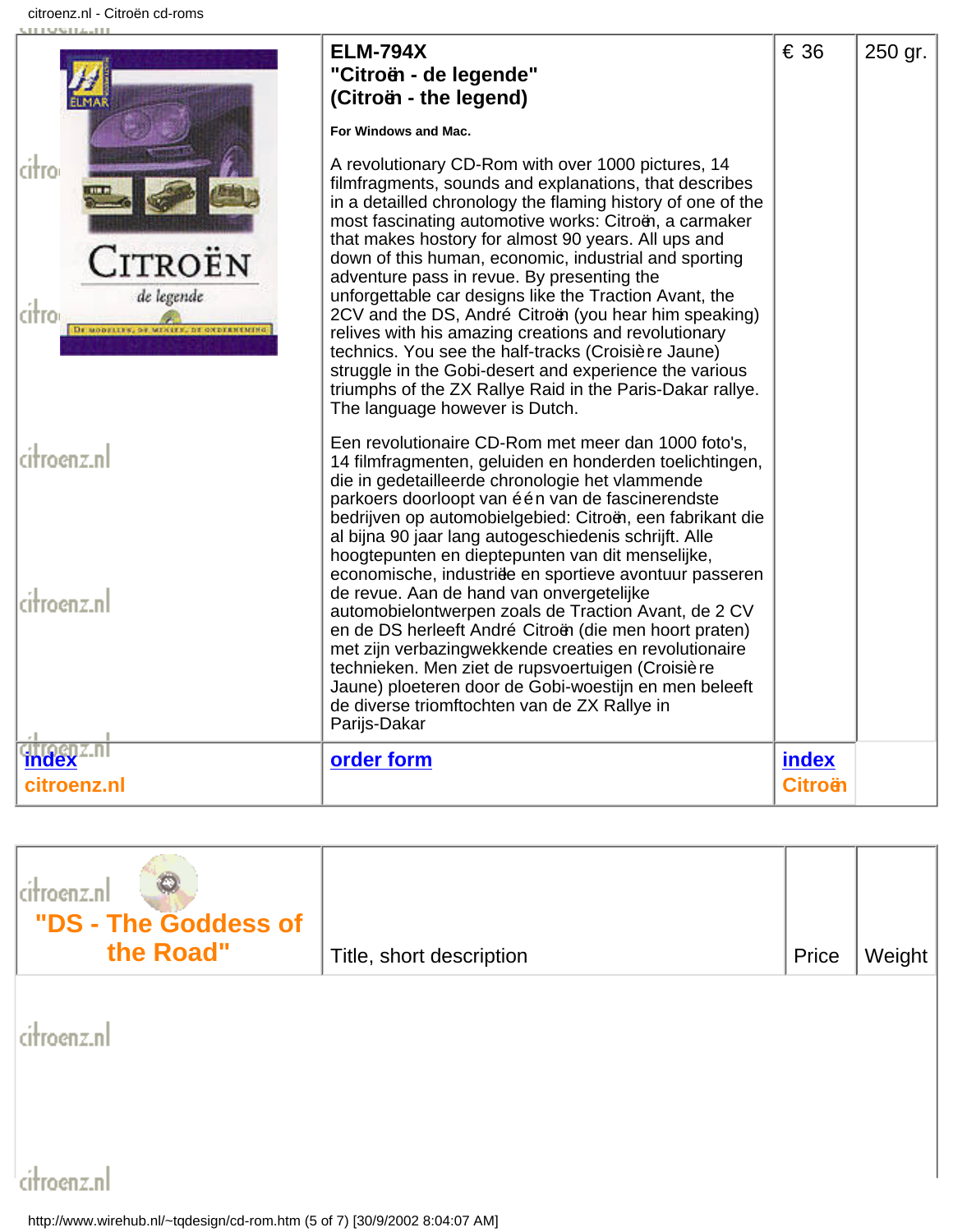| De godin van de weg<br>citro<br>DE COMPIETE GIES VOOR DE CITEOIN DI | <b>ELM-7311</b><br>"DS-De godin van de weg"<br>by Jan de Lange & Rein van der Zee<br>(DS-The goddess of the road)<br>For Windows (not suitable for Mac).<br>A fascinating view into the world of the DS. A powerful<br>database with many subjects. Over 800 splendid full<br>colour pictures with all things worth knowing and<br>specifications of one of the most beautiful models of<br>automobile history. For the first time it ispossible to see all<br>color combinations of the different models. All models,<br>from the first DS 1955 till the last one model 1975 have<br>been photographed with all little details. The Coupe's,<br>Cabriolet's, Ambulances and Chapron Berlines are<br>handled and so are the export versions. You can find the<br>special DS accessoiries of Robri, Robergel and GH here<br>too. The language however is Dutch. | € 36                  | 250 gr. |
|---------------------------------------------------------------------|----------------------------------------------------------------------------------------------------------------------------------------------------------------------------------------------------------------------------------------------------------------------------------------------------------------------------------------------------------------------------------------------------------------------------------------------------------------------------------------------------------------------------------------------------------------------------------------------------------------------------------------------------------------------------------------------------------------------------------------------------------------------------------------------------------------------------------------------------------------|-----------------------|---------|
| citroenz.nl<br>citroenz.nl                                          | Een fascinerend overzicht van de wereld van de DS. Een<br>flitsende database met alle mogelijke gegevens. Meer<br>dan 800 schitterende full colour foto's met alle<br>wetenswaardigheden en specificaties van één van de<br>fraaiste modellen uit de autogeschiedenis. Voor het eerst<br>is het mogelijk om alle kleurcombinaties van de<br>verschillende modellen te bekijken. Alle modellen, van de<br>eerste DS uit 1955 tot de laatste exemplaren uit 1975 zijn<br>tot in de kleinste details gefotografeerd, De Coupé's, de<br>Cabriolet's, de Ambulances en de Chapron Berlines,<br>komen ook uitgebreid aan de orde, evenals de<br>exportuitvoeringen. Ook speciale accessoires voor de DS<br>van bedrijven als Robri, Robergel en GH kunt u<br>opzoeken. In het Nederlands                                                                             |                       |         |
| index                                                               | order form                                                                                                                                                                                                                                                                                                                                                                                                                                                                                                                                                                                                                                                                                                                                                                                                                                                     | index<br><b>ID/DS</b> |         |

<span id="page-10-0"></span>

| citroffice CX Catalogue" | Title, short description | Price | Weight |
|--------------------------|--------------------------|-------|--------|
|                          |                          |       |        |
| citroenz.nl              |                          |       |        |
|                          |                          |       |        |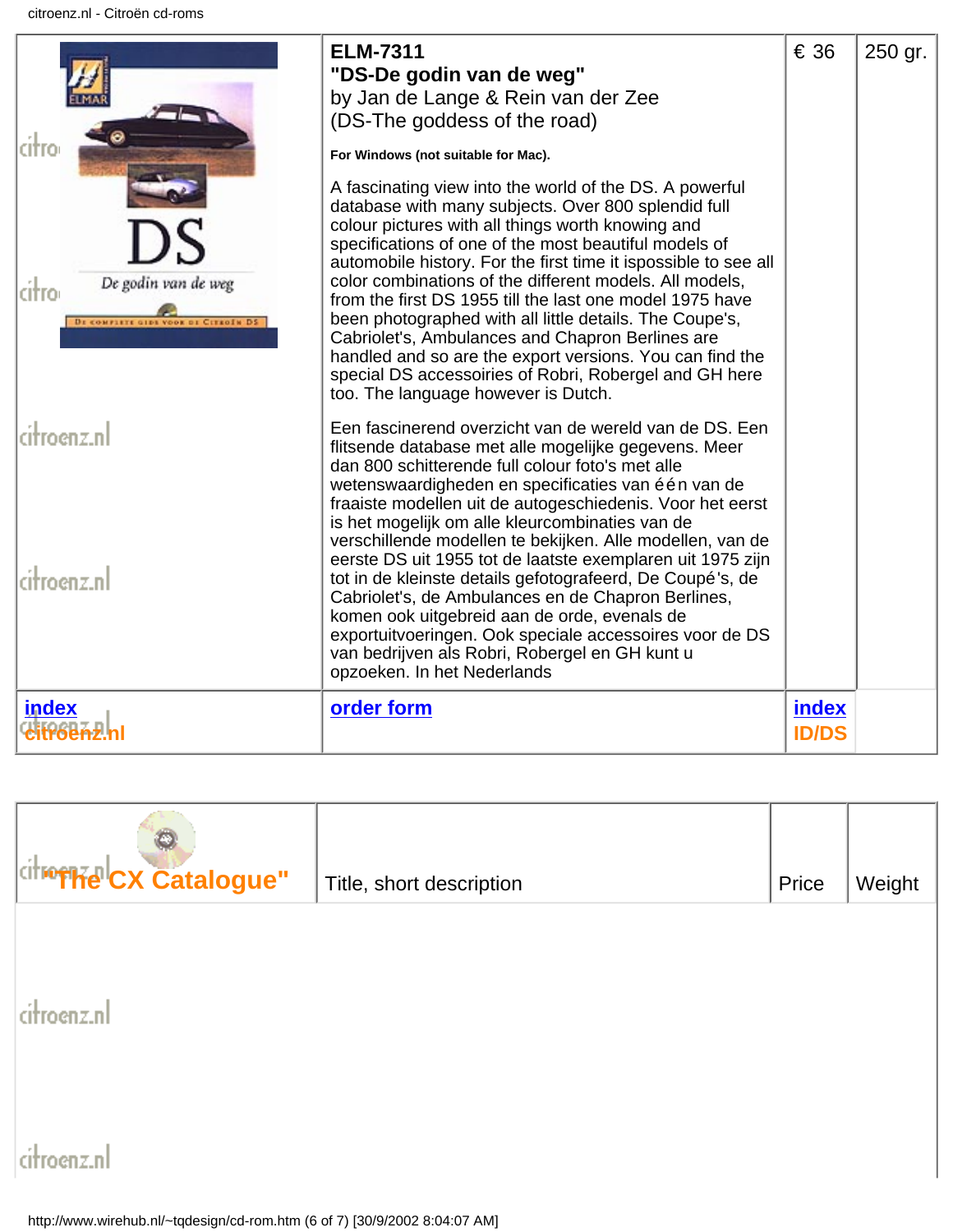| <b>MUREAU IS</b> | <b>CD-001</b><br>"De CX Catalogus"<br>by Noë Wilgenburg<br>(The CX Catalogue)<br>For Windows and Mac. In Dutch.<br>Later the book version will appear also in English and French.<br>Contents of this CD-Rom version of the book:<br><b>FOREWORD</b><br><b>INTRODUCTION</b><br><b>ROBERT OPRON</b><br>DESIGN PHASE PROJECT "L"<br><b>JEAN GIRET</b><br>CX-MODELS 1974 -1980<br>PROJECT "E"<br>CX-MODELS 1981 -1991<br><b>XM BERLINES</b> | € 19      | 200 gr. |
|------------------|------------------------------------------------------------------------------------------------------------------------------------------------------------------------------------------------------------------------------------------------------------------------------------------------------------------------------------------------------------------------------------------------------------------------------------------|-----------|---------|
| citroenz.nl      | <b>CXAUTO</b><br><b>HEULIEZ</b><br><b>XM BREAKS</b><br><b>TISSIER</b><br><b>CHAPRON</b><br>LABBEE<br><b>DESLANDES</b><br>PIJPOPSPRODUCTION FIGURES<br>TECHNICAL SPECIFICATIONS CX<br>PICTURES SOURCES                                                                                                                                                                                                                                    |           |         |
| index            | order form                                                                                                                                                                                                                                                                                                                                                                                                                               | index     |         |
| citroenz.nl      |                                                                                                                                                                                                                                                                                                                                                                                                                                          | <b>CX</b> |         |
| citroenz.n       |                                                                                                                                                                                                                                                                                                                                                                                                                                          |           |         |

#### **next page: [scale models](#page-12-0)**

#### **Copyright © 1999-2001 TQ-design/citroenz.nl/Boskoop, NL**

citroenz.nl

citroenz.nl

citroenz.nl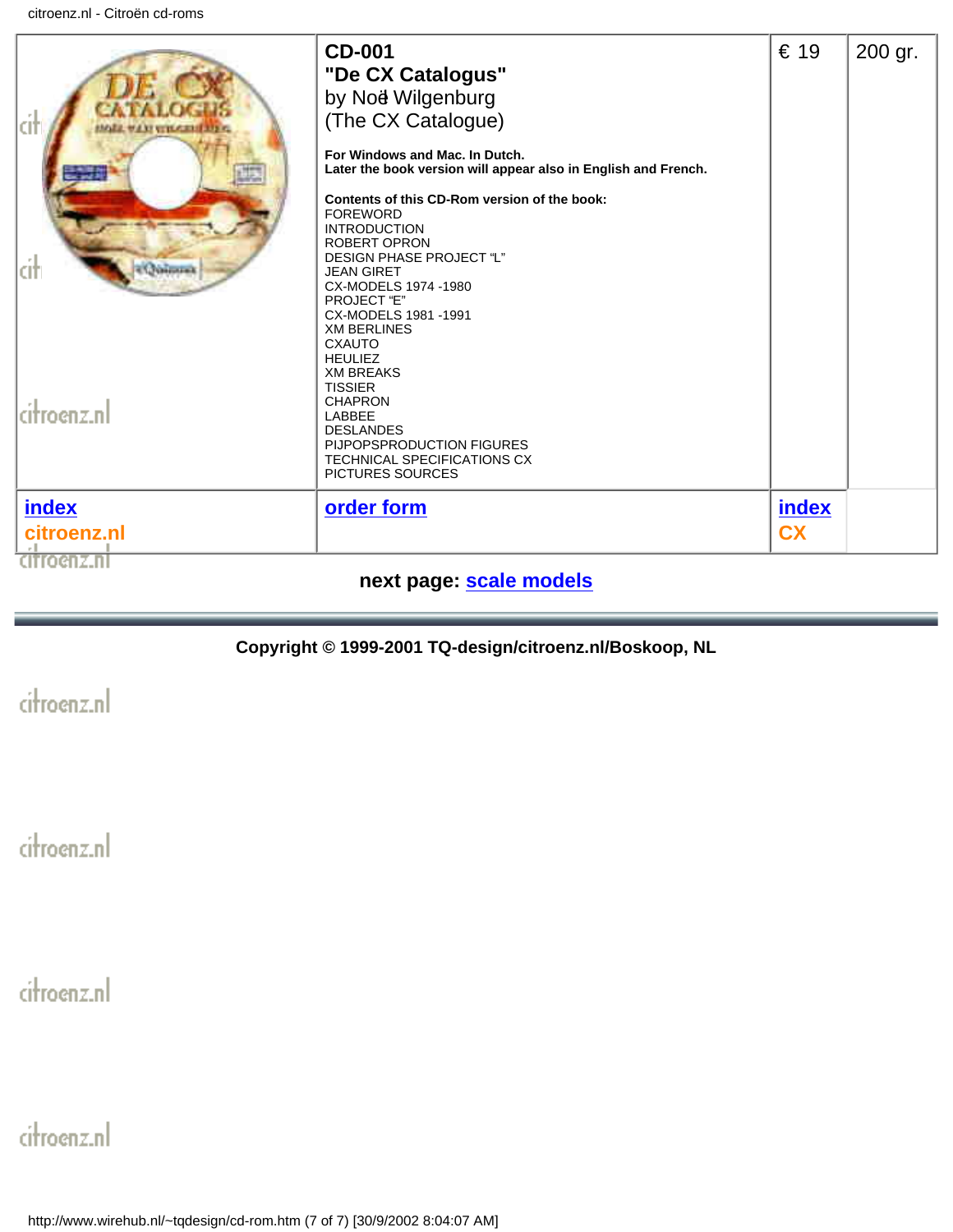<span id="page-12-0"></span>

# **SCALE MODELS**

[browse citroenz.nl by type](#page-41-0) | [by make](#page-12-1) | by scale

<span id="page-12-1"></span>

. citioenz.ni **by scale** [1/8](http://www.wirehub.nl/~tqdesign/m8.htm) | [1/11](http://www.wirehub.nl/~tqdesign/m11.htm) | [1/16](http://www.wirehub.nl/~tqdesign/m16.htm) | [1/18](http://www.wirehub.nl/~tqdesign/m18.htm) | [1/24](http://www.wirehub.nl/~tqdesign/m24.htm) | [1/43](http://www.wirehub.nl/~tqdesign/m43.htm) | [1/50](http://www.wirehub.nl/~tqdesign/m50.htm) | [1/55](http://www.wirehub.nl/~tqdesign/m55.htm) | [1/71](http://www.wirehub.nl/~tqdesign/m71.htm) | [1/87 & 1/90](http://www.wirehub.nl/~tqdesign/m87.htm) | [1/160](http://www.wirehub.nl/~tqdesign/m160.htm)

**next page: [video](#page-13-0)**

citroenz.nl

**© 1999-2002 citroenz.nl / boskoop / NL**

citroenz.nl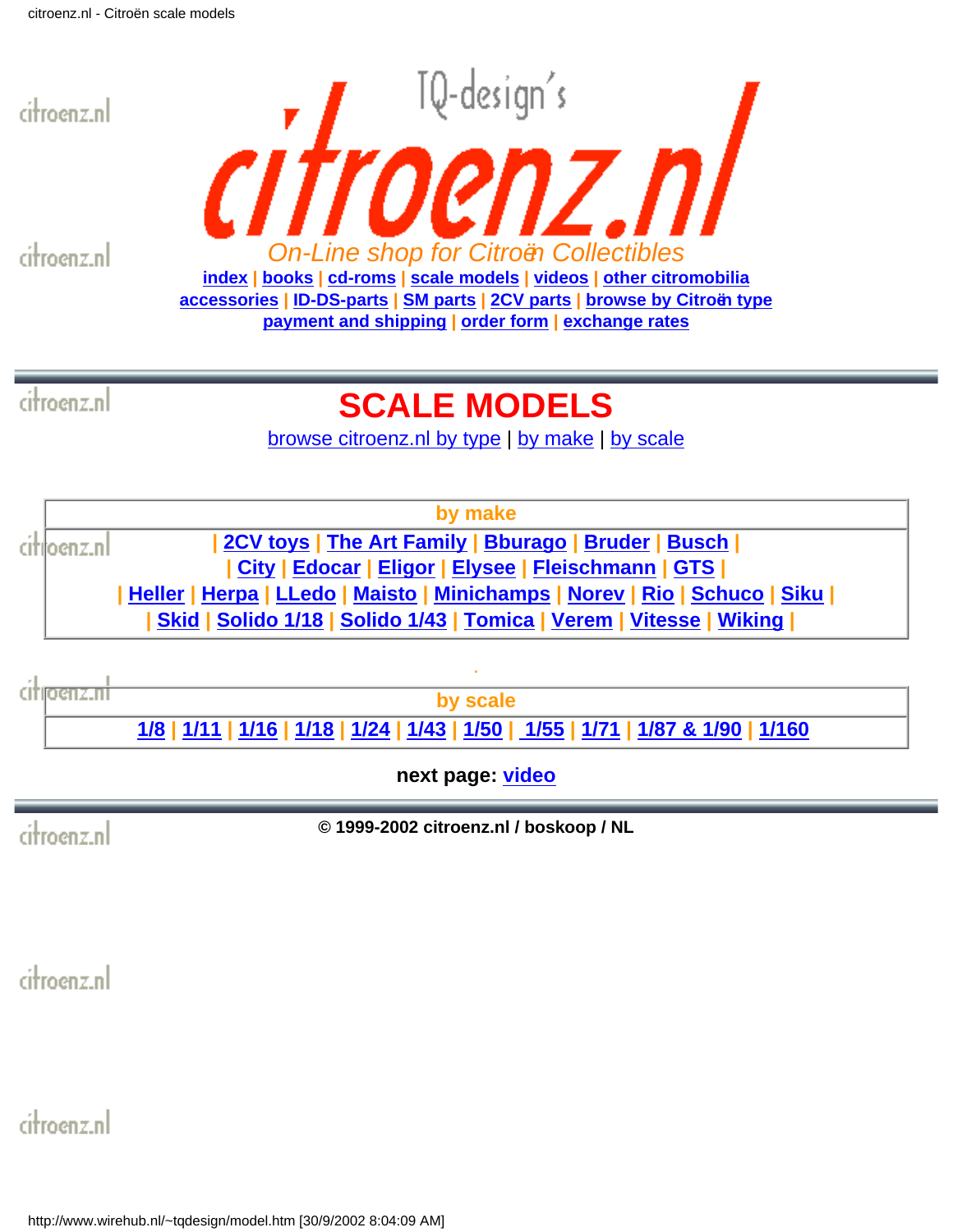<span id="page-13-0"></span>



citroenz.nl

# **VIDEO**

| 12th International meeting of 2CV friends 1997 |

| <b>IDEO</b> | Order no., title, short description                                                                                                                                                                                                                                                                            | Price | Weight  |
|-------------|----------------------------------------------------------------------------------------------------------------------------------------------------------------------------------------------------------------------------------------------------------------------------------------------------------------|-------|---------|
|             | <b>MMI-S1111</b><br>"12th International meeting of 2CV friends 1997" (42<br>minutes)                                                                                                                                                                                                                           | € 10  | 250 gr. |
|             | Documentary about the 2CV Worlmeeting in "Eendendam" (Maurik)<br>in The Netherlands, where 3554 cars and their drivers gathered.<br>Some short interviews in English, Dutch, French and German<br>(Dutch subtitled). But you get the story from the video movie: cars,<br>their drivers and the meeting place! |       |         |
|             | • arrival, terrain<br>opening by the Mayor of Maurik, 2CV cake, children painting                                                                                                                                                                                                                              |       |         |
| 2CV friends | a 2CV, participants, Barry Idman from Liverpool, "Outlaws"<br>from Voorburg (NL), Portugese 2CV friends, Peter Duvalier<br>from the USA                                                                                                                                                                        |       |         |
|             | • Japanese electric 2CV, "under the motorhoods", 2CV with V8<br>engine                                                                                                                                                                                                                                         |       |         |
|             | "Concours d'elegance", 2CV "Sahara", pick-up, cabriolet etc.                                                                                                                                                                                                                                                   |       |         |
|             | • 2CV market, a participant from Austria                                                                                                                                                                                                                                                                       |       |         |
| citroenz.nl | old Dutch "Tjalk" (boat), river- ferry filled with 2CV's, typical<br>Dutch landscapes with dikes, cows and ducks                                                                                                                                                                                               |       |         |
|             | • meeting on the terrain, party tent, music, organisation,<br>editing the daily paper, showers                                                                                                                                                                                                                 |       |         |
|             | Barry shows pictures, 2CV club Alsace, 2CV wine                                                                                                                                                                                                                                                                |       |         |
|             | The Mayor of "Eendendam"                                                                                                                                                                                                                                                                                       |       |         |
| citroenz.nl | Ami8 garbage van                                                                                                                                                                                                                                                                                               |       |         |
|             | French 2CV calender, market, trade                                                                                                                                                                                                                                                                             |       |         |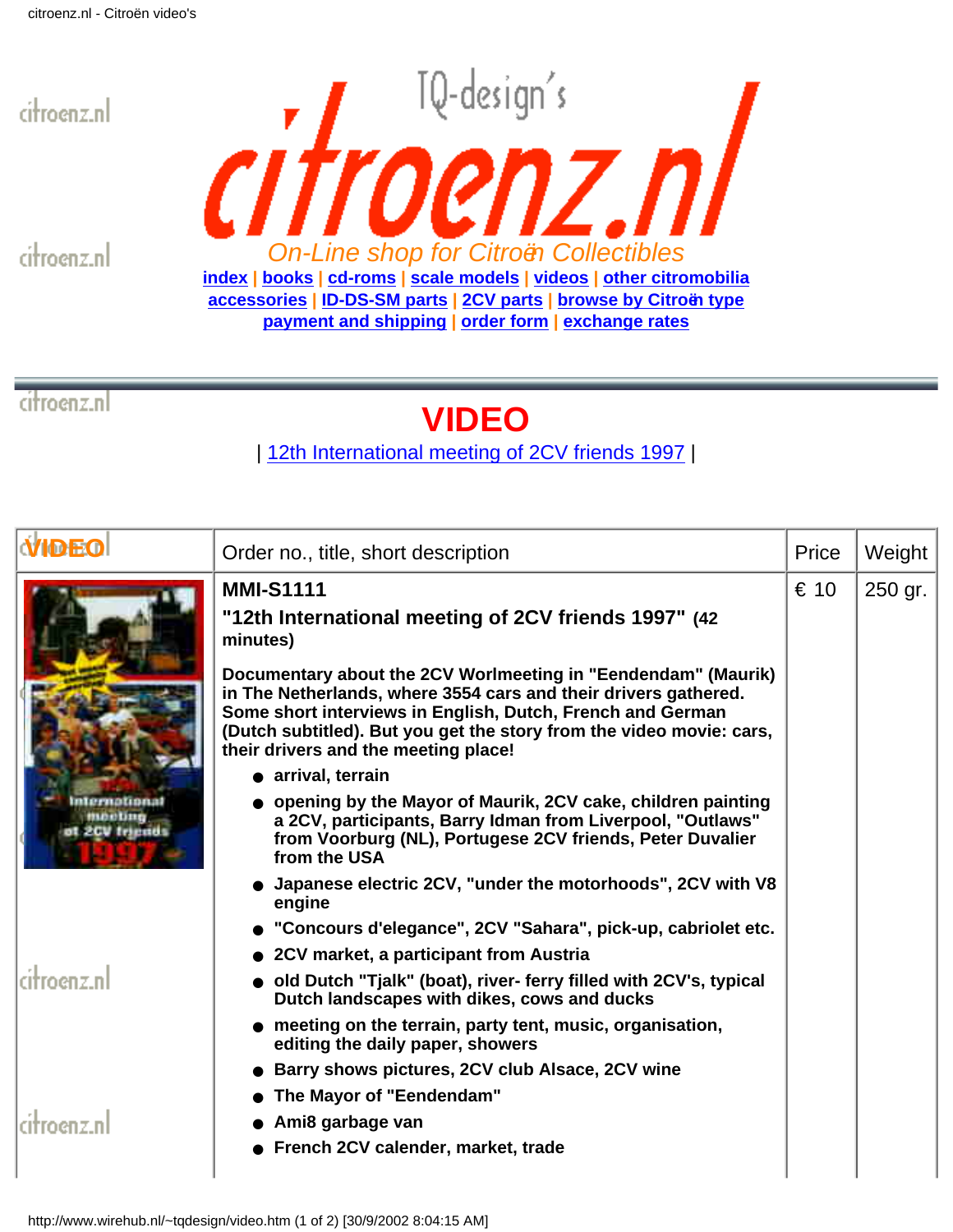| citroenz.n <sup>,</sup>      | • car details, military 2CV from GB<br>• 2CV workshop from 't Eendeë<br>• Heister Bokkerijders from Belgium<br>People and their cars |              |  |
|------------------------------|--------------------------------------------------------------------------------------------------------------------------------------|--------------|--|
| index<br><b>Citromobilia</b> | order form                                                                                                                           | index<br>2CV |  |

### **next page: [other Citromobilia](#page-15-0)**

**Copyright © 1999-2002 TQ-design/citroenz.nl/Boskoop, NL**

citroenz.nl

citroenz.nl

citroenz.nl

citroenz.nl

citroenz.nl

citroenz.nl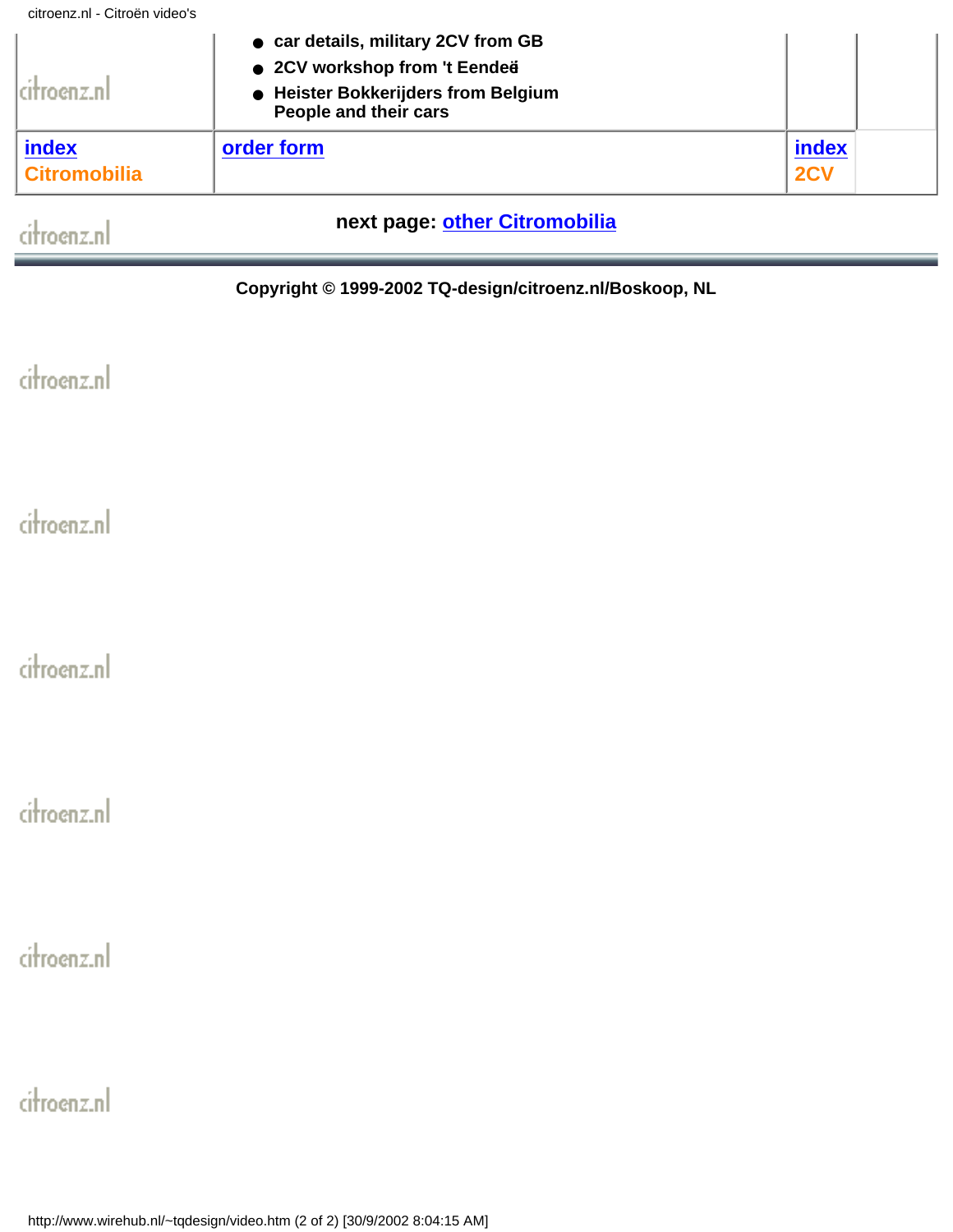<span id="page-15-0"></span>



citroenz.nl

# **OTHER CITROMOBILIA**

**You can click on the chapter to see more information**

| Art                           | Limited edition art print of a 2CV at a scrapyard, and an artistic very large scale<br>model                      |
|-------------------------------|-------------------------------------------------------------------------------------------------------------------|
| <b>Musicz</b> nl              | Music CD's from te 2CV loving "Botulisme" band from The Netherlands, also one in<br>the shape of a 2CV camionette |
| <u>Key-rings</u>              | For every Citroën a key-ring in style!                                                                            |
| <b>Alarm clock</b>            | a big 2CV shaped alarm clock                                                                                      |
| <b>Stickers</b>               | To stick on your car, or to collect. Sticker available from the AX.                                               |
| <b>T-shirt</b>                | A T-shirt on the occasion of the 2CV's 50th Birthday.                                                             |
| <b>Licorice</b>               | Did you know a 2CV can taste like honey?                                                                          |
| Poststamp/<br><b>Postcard</b> | You've ever seen a stamp with a Traction Avant on it? Or 2CV postcard?                                            |
| <b>DS-pins</b>                | 3 different DS-pins, designed by Marcel Reimer                                                                    |
| <b>index</b><br>citroenz.nl   |                                                                                                                   |
| citroenz.ni                   | You can click on the chapter to see more information                                                              |

**next page: [accessories](#page-16-0)**

#### **Copyright © 1999-2002 TQ-design/citroenz.nl/Boskoop, NL**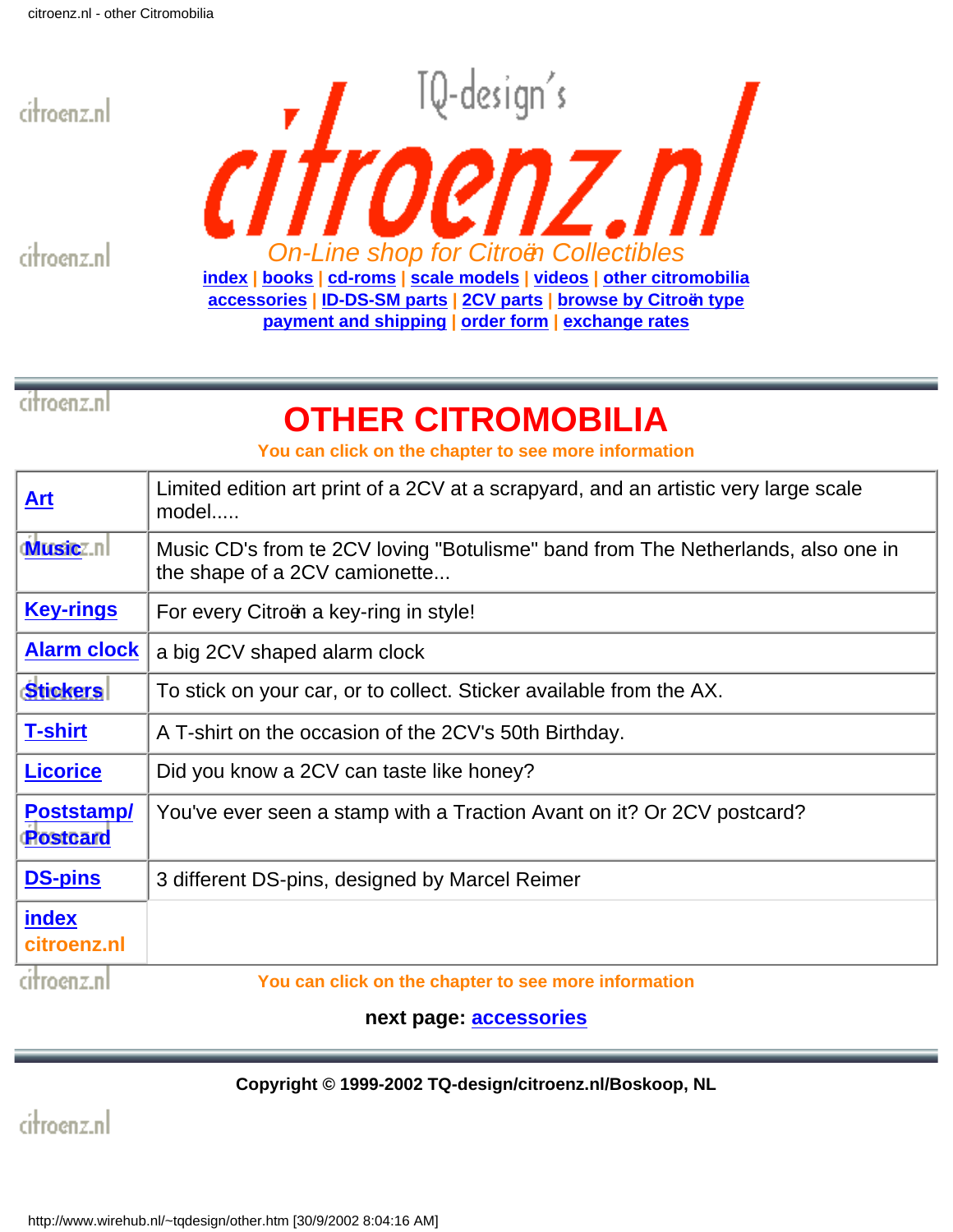<span id="page-16-0"></span>

citroenz.nl *On-Line shop for Citroën Collectibles* **[index](#page-1-0) | [books](#page-3-0) | [cd-roms](#page-5-0) | [scale models](#page-12-0) | [videos](#page-13-0) | [other citromobilia](#page-15-0) [accessories](#page-16-0) | [ID-DS-parts](#page-0-0) | [SM parts](#page-20-0) | [2CV parts](#page-24-0) | [browse by Citroën type](#page-41-0) [payment and shipping](#page-42-0) | [order form](#page-44-0) | [exchange rates](#page-45-0)**

# **BULBS, WINDOW-WIPERS & CITROËN ACCESSORIES**

**bulbs | window-wipers | air valve caps | window sun screen**

|      | <b>Bulbs etc.</b>                       | Order no.  | Price                   | Weight         |
|------|-----------------------------------------|------------|-------------------------|----------------|
| cit  | Universal flashers relay<br>electronic  | 188,0040   | $\epsilon$ 7            | 100 gr.        |
|      | Glass fuse 16A, 10 pcs.                 | 188.0116   | $\epsilon$ 3            | 50 gr.         |
|      | Bulb 12V 40/45 W white                  | 188.0340   | $\epsilon$ 2            | 60 gr.         |
|      | Bulb 12V 40/45 W yellow                 | 188.0341   | € 2,5                   | 60 gr.         |
| (Iti | H4 Bulb 12V white                       | 188.0360   | $\epsilon$ 5            | 60 gr.         |
|      | H4 Bulb 12V yellow                      | 188.0361   | € 7,5                   | 60 gr.         |
|      | H4 bulb 12V gold                        | 188.0362   | € 12                    | 60 gr.         |
|      | Bulb set 12V white<br><u>citioenz n</u> | 188.0380   | $\in$ 4                 | 150 gr.        |
|      | H4 Bulb set 12V white                   | 188.0385   | $\epsilon$ 7            | 150 gr.        |
|      | index<br>citroenz.nl                    | order form | index<br><b>Citroën</b> | index<br>other |

citroenz.nl

if you are looking for other Citroën or [2CV spare parts](#page-24-0),

don't hesitate to mail me, I can deliver a number of them on special order:

[citroenz@tqdesign.nl](mailto:citroenz@tqdesign.nl?subject=I need other Citro�n parts)

| <b>Window-wipers</b> (V & VM are modern Valeo wipers) |                                    |      |                         |                |              |
|-------------------------------------------------------|------------------------------------|------|-------------------------|----------------|--------------|
|                                                       | Order no.                          | Left | Right                   | Rear<br>window | Price        |
|                                                       | 168.0225 - chromed straight model, |      | Traction Avant, HY, 2CV |                | $\epsilon$ 6 |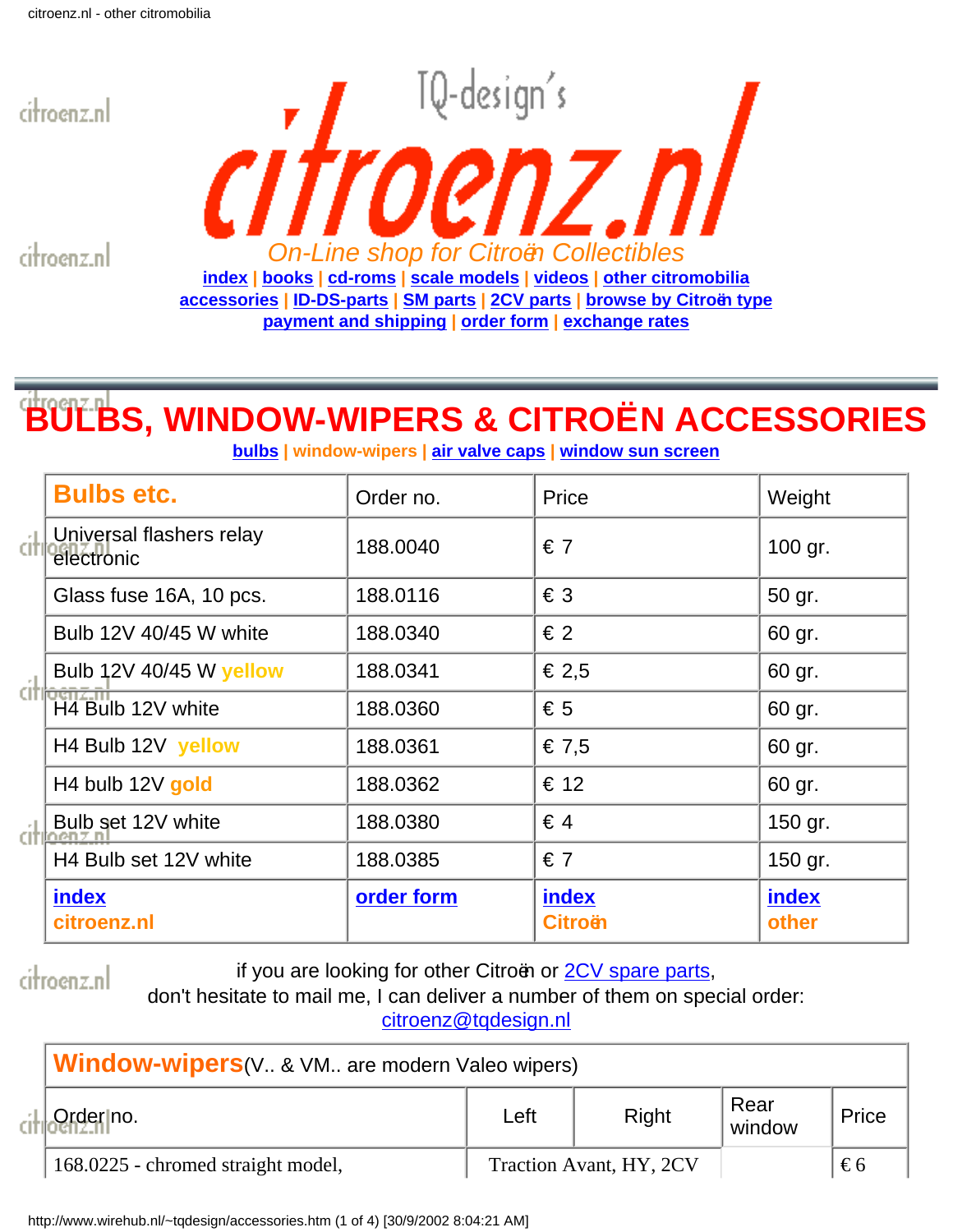citroenz.nl - other citromobilia

|      | 168.0024 - V24                 |                     | 2CV, HY                                  |                                                                                      | € 5,5         |
|------|--------------------------------|---------------------|------------------------------------------|--------------------------------------------------------------------------------------|---------------|
|      | citio 68.0028 - V28            |                     | Ami, Dyane, Méhari                       | $\blacksquare$                                                                       | € 5,5         |
|      | 168.0035 - V35                 |                     | DS, Axel, LN <12/81                      | Berlingo,<br>LN, ZX<br>break                                                         | € 5,5         |
|      | citioenz.nl<br>168.0041 - V41  |                     | GS, GSA, LN 12/81>                       | AX, C15,<br>CX break,<br>Evasion,<br>GS, GSA,<br>Saxo,<br>Xantia,<br><b>XM</b> break | $\epsilon$ 6  |
|      | citioenz.nt<br>168.0045 - V45  |                     | Saxo                                     | Axel, XM,<br>Xsara, ZX                                                               | € 7,5         |
|      | 168.0048 - V48                 |                     | C <sub>15</sub> , Visa                   | Visa                                                                                 | $\epsilon$ 9  |
|      |                                |                     | BX, C25, C35                             |                                                                                      |               |
| cihl | $-168.0051 - V51$              | Saxo<br>02/96       |                                          | <b>BX</b>                                                                            | € $9,5$       |
|      | 168.0055 - V55                 |                     | AX, Berlingo, Jumper, ZX                 |                                                                                      | € 13          |
|      |                                |                     | XM, Xsara                                |                                                                                      |               |
|      | citloenz.nl<br>168.0040 - VM3  |                     |                                          | <b>Xsara</b><br>break,<br>Picasso                                                    | $\epsilon$ 8  |
|      | 168.0049 - VM6                 |                     |                                          | Xantia                                                                               | $\epsilon$ 10 |
|      | cillo168.0015 - VM7            |                     | Evasion,<br>Jumpy, Xantia<br>03/93>12/97 |                                                                                      | € 11,5        |
|      | 168.0069- VM16                 |                     | <b>CX</b>                                |                                                                                      | € 14          |
|      |                                |                     | Picasso                                  |                                                                                      |               |
|      | 168.0065 - VM20<br>citloenz.nl | Evasion,<br>Jumpy,  |                                          |                                                                                      | € 22,5        |
|      | 168.0018 - VM23                |                     | Xantia 01/98>                            |                                                                                      | € 10          |
|      | 168.0003 - VM104               | Saxo<br><02/96      |                                          |                                                                                      | $\epsilon$ 14 |
|      | cit 968.0007 - VM107           | XM,<br><b>Xsara</b> |                                          |                                                                                      | € 13,5        |
|      | 168.0006 - VM108               | Xantia              |                                          |                                                                                      | € 18          |

http://www.wirehub.nl/~tqdesign/accessories.htm (2 of 4) [30/9/2002 8:04:21 AM]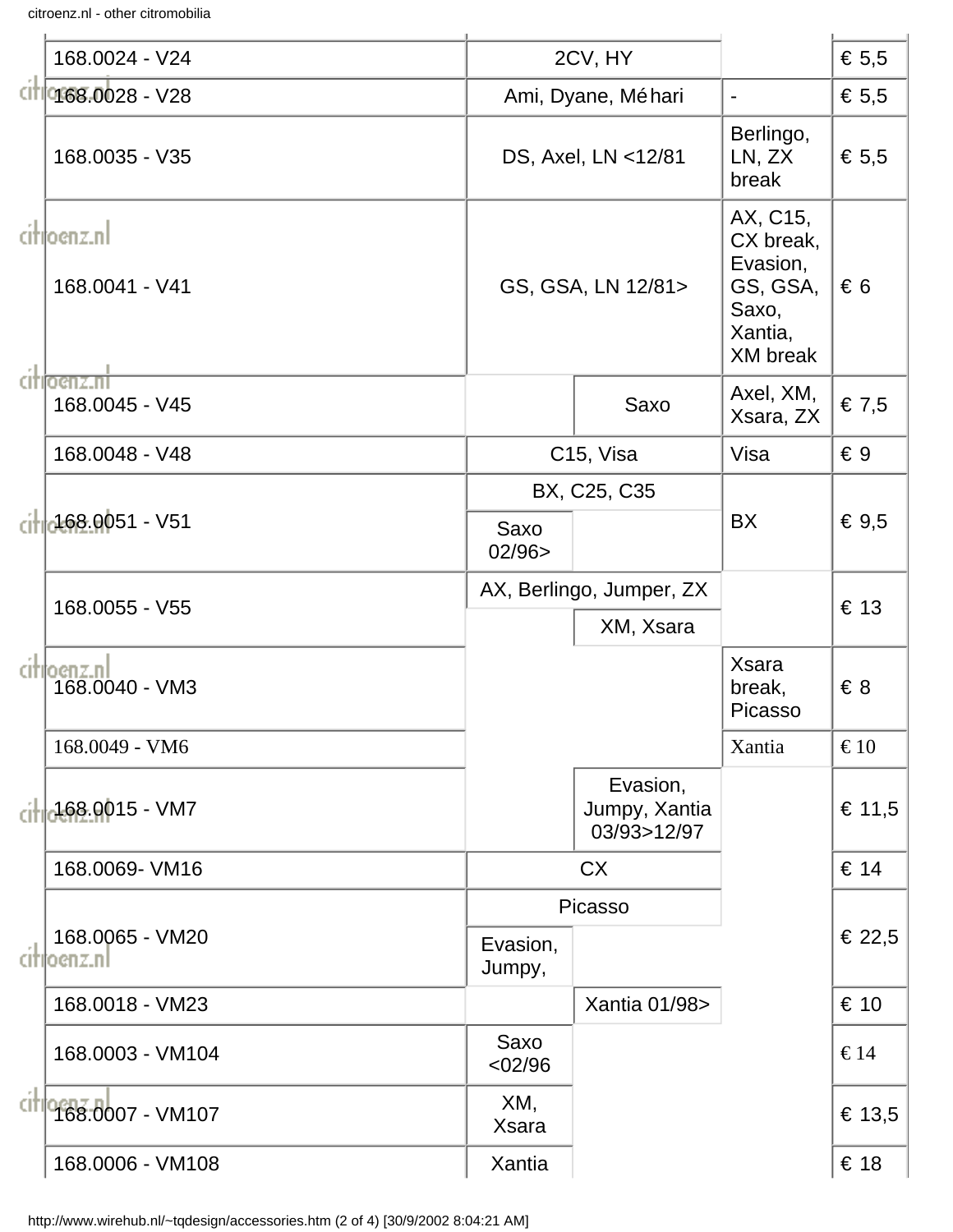citroenz.nl - other citromobilia

| - 11 | $\frac{1}{2}$ Order no. | Left | Right      | Rear<br>window          |                |
|------|-------------------------|------|------------|-------------------------|----------------|
|      | index<br>citroenz.nl    |      | order form | index<br><b>Citroën</b> | index<br>other |

### **[Citroën keyrings](http://www.wirehub.nl/~tqdesign/keyring.htm)**

### citroenz.nl

|       | <b>Air valve caps</b>                                             | Order no.<br>make; description                                                                                               | Price                   | Weight         |
|-------|-------------------------------------------------------------------|------------------------------------------------------------------------------------------------------------------------------|-------------------------|----------------|
| citlo | <b>AUIO-STYLE</b><br>click on the image<br>citioenz.nl to enlarge | AIR-1<br>Auto-Style air valve caps.<br>Beautify your wheels wyh these chromed air<br>valve caps with the Citroën logo on it. | $\epsilon$ 9            | 75 gr.         |
|       | index<br>citroenz.nl                                              | order form                                                                                                                   | index<br><b>Citroën</b> | index<br>other |

### **[Citroën keyrings](http://www.wirehub.nl/~tqdesign/keyring.htm)**

| ሰውነን በ<br><b>Window sun</b><br><b>screen</b> | Order no.<br>make; description                                                                                                                                    | Price        | Weight  |
|----------------------------------------------|-------------------------------------------------------------------------------------------------------------------------------------------------------------------|--------------|---------|
|                                              | ZON-2                                                                                                                                                             |              |         |
|                                              | ZON-2<br>Transparant blue sun filter for the inside of the<br>window.<br>The scan above is only of a part of the sun<br>filter, the complete size is 1300x100 mm. | $\epsilon$ 7 | 150 gr. |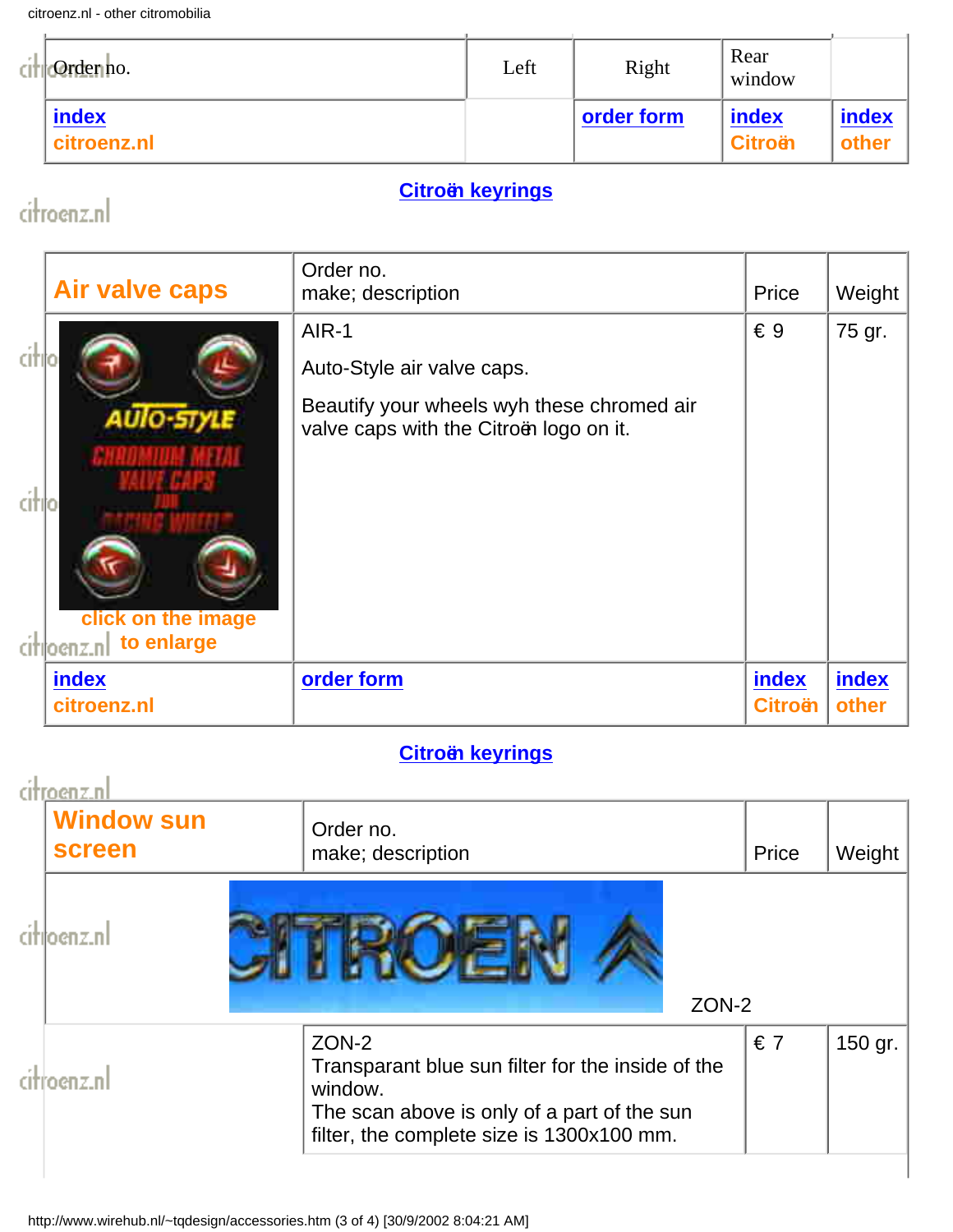citroenz.nl - other citromobilia

| <b>dndex</b><br>cıt<br>citroenz.nl | order form                                     | <b>index</b><br><b>Citroën</b> | <b>index</b><br>other |  |  |  |  |
|------------------------------------|------------------------------------------------|--------------------------------|-----------------------|--|--|--|--|
| next page: 2CV parts               |                                                |                                |                       |  |  |  |  |
| citroenz.nl                        | Copyright © 1999-2002 citroenz.nl / boskoop NL |                                |                       |  |  |  |  |
| citroenz.nl                        |                                                |                                |                       |  |  |  |  |
| citroenz.nl                        |                                                |                                |                       |  |  |  |  |
| citroenz.nl                        |                                                |                                |                       |  |  |  |  |
| citroenz.nl                        |                                                |                                |                       |  |  |  |  |
| citroenz.nl                        |                                                |                                |                       |  |  |  |  |
| citroenz.nl                        |                                                |                                |                       |  |  |  |  |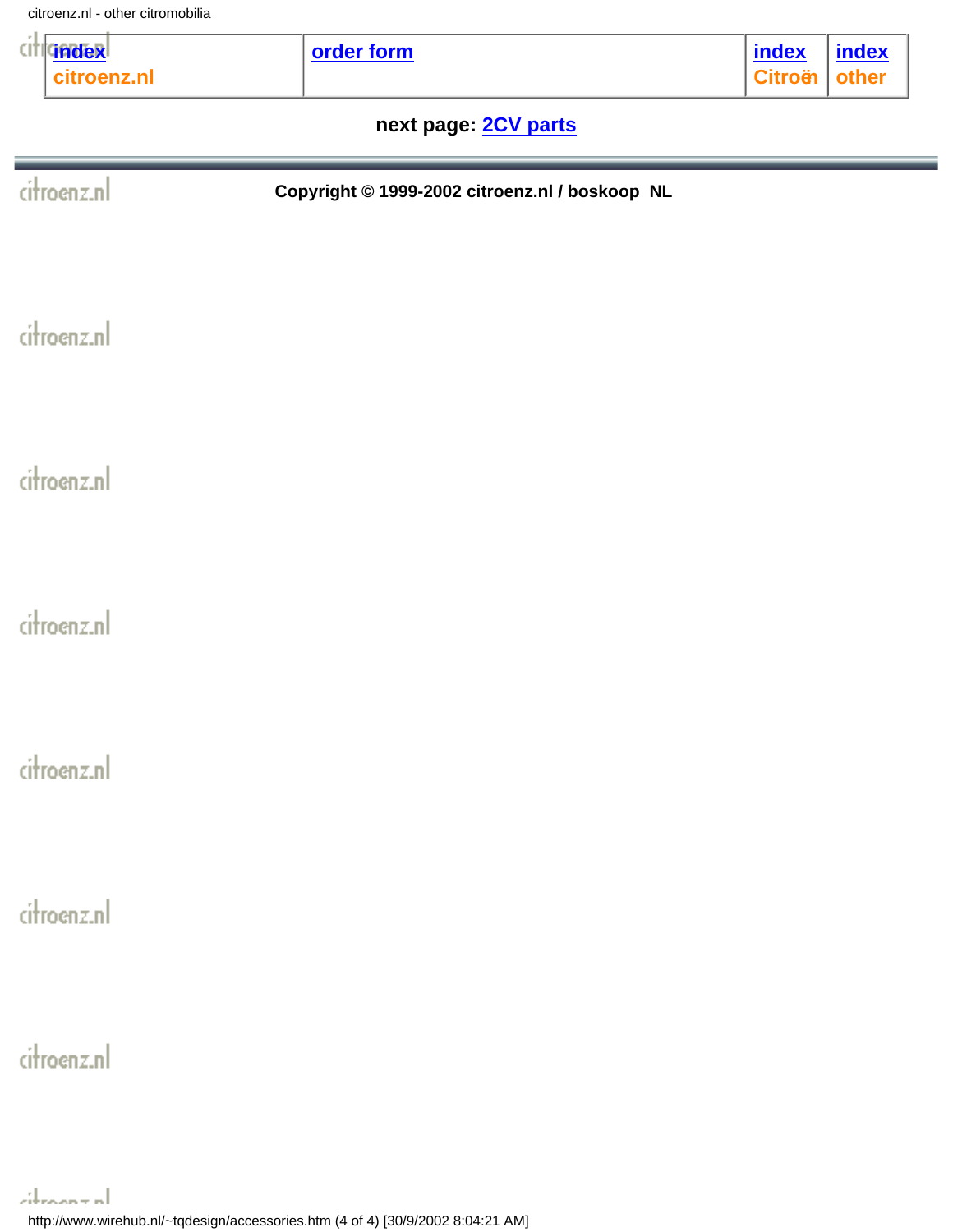citroenz.nl

<span id="page-20-0"></span>citroenz.nl *On-Line shop for Citroën articles* **[index](#page-1-0) | [books](#page-3-0) | [cd-roms](#page-5-0) | [scale models](#page-12-0) | [videos](#page-13-0) | [other citromobilia](#page-15-0) [accessories](#page-16-0) | [ID-DS-parts](#page-0-0) | [SM parts](#page-20-0) | [2CV parts](#page-24-0) | [browse by Citroën type](#page-41-0) [payment and shipping](#page-42-0) | [order form](#page-44-0) | [exchange rates](#page-45-0)**

TQ-design's

citroenz.nl

# **SM parts**

PRICE IN € (euro) will follow soon

All rebuilt parts carry a one year warrenty.

Rebuilt: old part must be given in return, a bail has to be paid till the old parts has been returned.

OT = Old type .... ...... NT = New type ..... ...... SS = Stainless steel

"citroenz.nl" will not take any responsibility for any other damage, except on the spare parts delivered by "citroenz.nl".

citroenz.nl

# **HYDRAULICS**

### ORDER No. - DESCRIPTION - CODE - PRICE IN NLG.

H022 - Frontsphere SM 40 V LHM - Rebuilt - NLG 149 H023 - Frontsphere SM 40 V LHM - NEW - NLG 248 citroen<sub>H024</sub> - Rearsphere SM 26 A LHM - Rebuilt - NLG 149 H025 - Rearsphere SM 26 A LHM - NEW - NLG 248 H053b - Power steering rack SM LHM - Rebuilt - NLG 1265 H054 - Testing & Adjusting power steering rack - free H055a - Rebuildkit power steering SM - NEW - NLG 270 H056a - Rack boot set SM 3 pieces - NEW - NLG 302 citroen H059a - Hydraulic pump 7 cylinders SM - Rebuilt - NLG 424 H063 - Rebuildkit Hydraulic pump 7 cylinder - NEW - NLG 160 H064 - Clutch cylinder SM - LHM - Rebuilt - NLG 204 H076 - Height corrector SM LHM - Rebuilt - NLG 116 H079 - Rebuildkit Height corrector - NEW - NLG 47 H100 - LHM 1 litre - NEW - NLG 11 citroen H100a - LHM 5 litres - NEW - NLG 47 H101 - LHM 60 litres - NEW - NLG 522 H101a - Special flushing oil hydraurincage 5 litres LHM - NEW - NLG 64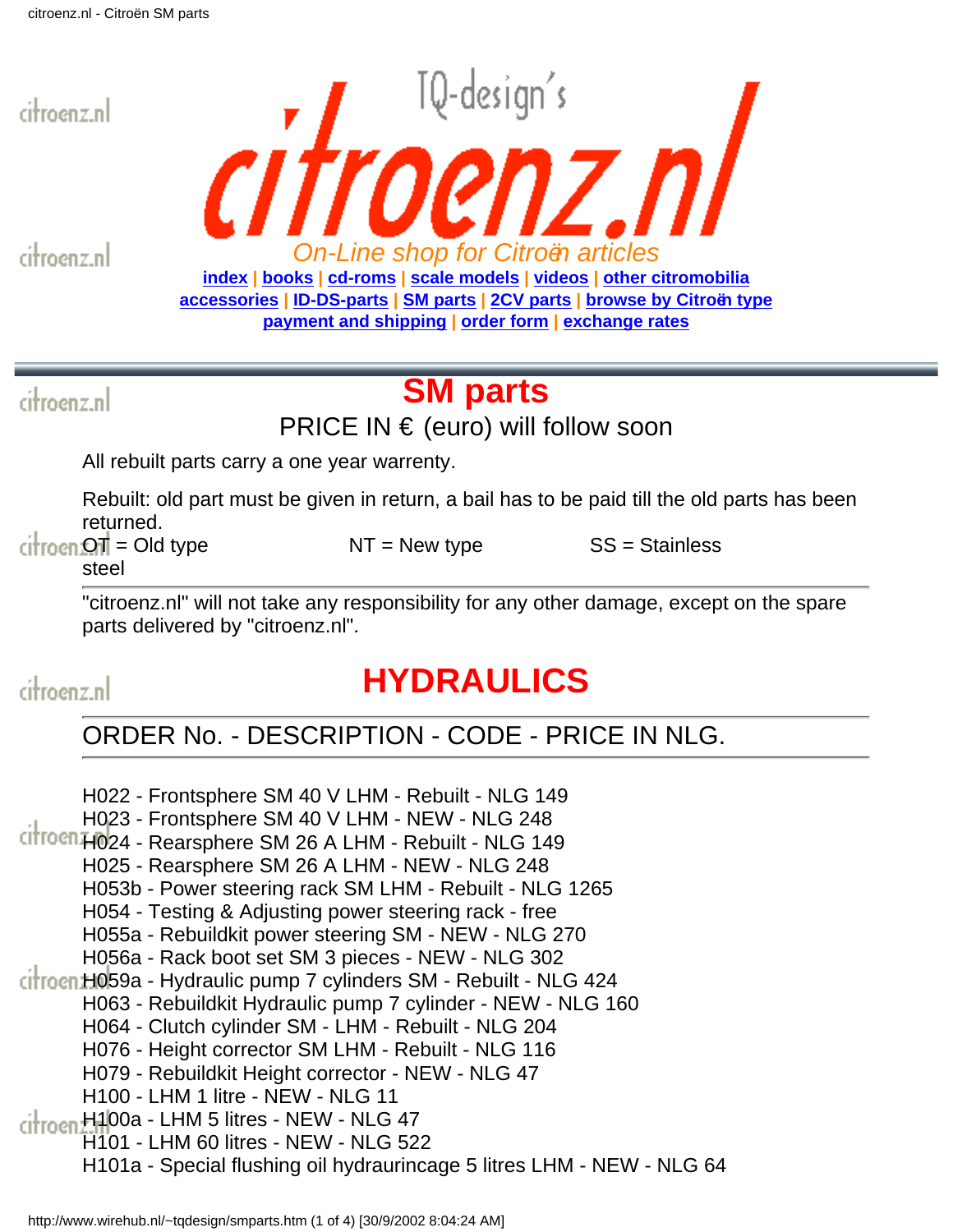H101c - Hydrau-care additive for hydraulic systems - NEW - NLG 44 H103 - Sphere tester - NEW - NLG 303

citroen H104 - Storage barrel LHM, filter inluded, original - NEW - NLG 127

H141 - Sticker LHM, sticker antigel or sticker oil - NEW - NLG 3

# **ENGINE & ANCILLARIES**

## citroen: **ORDER No. - DESCRIPTION - CODE - PRICE IN NLG.**

M021c - Oilfilter SM - NEW - NLG 50

M027a - Engine support SM - Rebuilt - NLG 160

M035a - Oil pressure switch SM - NEW - NLG 35

M052a - Drive-belt SM narrow generator - NEW - NLG 42

ci<sup>1</sup>rocn<sup>M052b</sup> - Drive-belt SM wide airco - NEW - NLG 58

M054 - Bearing grease tube 400 grams - NEW - NLG 9

M054a - Bearing grease waterproof for wheel arm - NEW - NLG 17

M055 - Engine oil 20W/50 Pentosin 5 litres - NEW - NLG 40

M056 - Gearbox oil SAE 90 1 litre - NEW - NLG 11

M057 - Cooling fluid 5 litres - NEW - NLG 31

M057a - Anti-freeze 5 litres - NEW - NLG 53

M059 - Windscreen anti-freeze 0,5 litre - NEW - NLG 3

# **DRIVELINE, BRAKES & SUSPENSION**

# ORDER No. - DESCRIPTION - CODE - PRICE IN NLG.<br>
Citroenzal

A016a - Rear brake pads SM - NEW - NLG 154

A027c - Drive shaft SM - Rebuilt - NLG 561

A035 - Front arms half axles SM - Rebuilt - NLG 589

A044 - Trackrod SM - NEW - NLG 280

citroenz.nl

# **ELECTRICAL**

### ORDER No. - DESCRIPTION - CODE - PRICE IN NLG.

E015c - Sparkplug Eyquem SM - NEW - NLG 6

 $\frac{1}{20166}$  - Sparkplug leads SM carb. or inj. - NEW - NLG 217

E023 - Electronic Ignition Lumenition SM - NEW - NLG 759

E026 - Battery 70 AH 12V - NEW - NLG 171

E026a - Spring for battery holder - NEW - NLG 5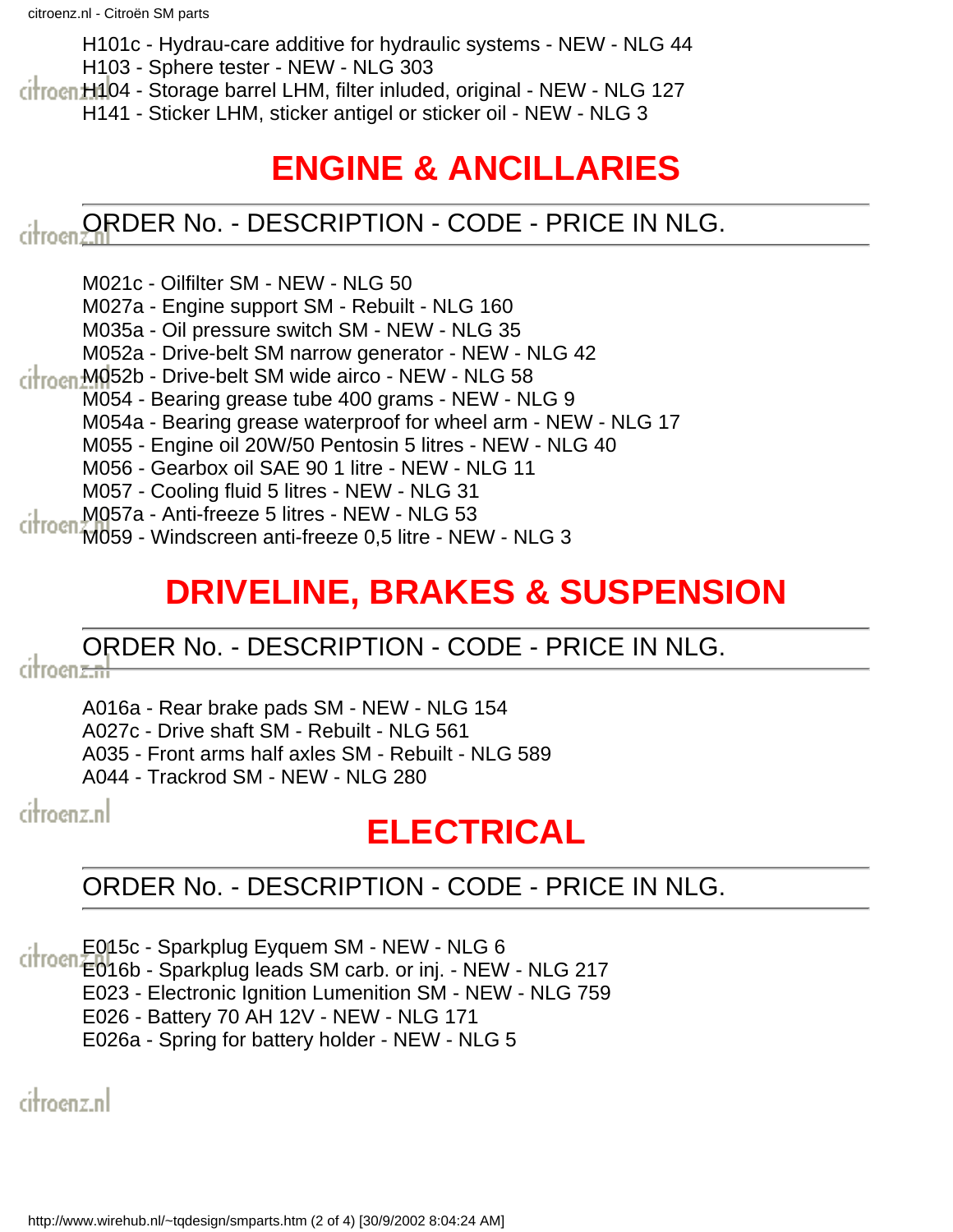citroenz.nl - Citroën SM parts

# **EXHAUST**

citroenz.nl

### ORDER No. - DESCRIPTION - CODE - PRICE IN NLG.

### **Stainless Steel A304 exhaust systems**

All the stainless steel parts (make PDG) are produced in Great Britain and made of A304 austenitic stainless steel.

 $C$  the guarantee is 10 years by normal use.

U030 - SS Complete system for SM '70 ->'75 - NEW - NLG 3174

U031 - SS Front box SM '70 ->'75 - NEW - NLG 611

U032 - SS Front transverse box SM '70 ->'75 - NEW - NLG 1317

U033 - SS Rear pipes (set of 4) SM '70 ->'75 - NEW - NLG 407

 $Cit$  rocn  $U_0$ 34 - SS Rear silencers (set of 2) SM '70 ->'75 - NEW - NLG 1073 U034a - SS Rear exhaust embellisher (set of 2) SM - NEW - NLG 726 U036 - Mounting kit for SM, complete - NEW - NLG 253 U036b - SS Clambs for rear silencers SM 2 sets - NEW - NLG 75 U036c - SS Big clamp SM - NEW - NLG 63 U038 - Exhaust kit - NEW - NLG 11

# **TYRES**

### ORDER No. - DESCRIPTION - CODE - PRICE IN NLG.

 $\frac{1}{2}$  Citroen B007 - Michelin XWX 195 x 15 VR - NEW - NLG 715 B008 - Michelin XWX 205 x 15 VR - NEW - NLG 765

# **BODY PARTS**

#### ORDER No. - DESCRIPTION - CODE - PRICE IN NLG. citroen.

C046 - SS sill cover plates SM - NEW - NLG 424

C050 - SS battery holder SM - NEW - NLG 468

C050a - SS battery clamp SM - NEW - NLG 275

C052 - Windscreen tinted SM - NEW - NLG 908

citroen C052a - Headlight cover SM L or R plastic - NEW - NLG 358

C052b - Headlight cover SM centre section plastic - NEW - NLG 385

C052c - Bumper rubber rear SM - NEW - NLG 314

C059d - Sticker rear window: "Citroën préfere TOTAL" - NEW - NLG 15

C089a - Steering wheel new black foam SM - Rebuilt - NLG 589

C094 - Rear bumper part upper SM centre unfinished - NEW - NLG 165

C095b - Chevrons chrome original - NEW - NLG 50 citroen

C095c - Chevrons gold or chrome self adhesive - NEW - NLG 33

C095d - Clip for chevron or monogram, 4 pcs. - NEW - NLG 2

C096c - Pump for windscreen washer - NEW - NLG 61

C128 - Nut M7, 10 pcs. - NEW - NLG 2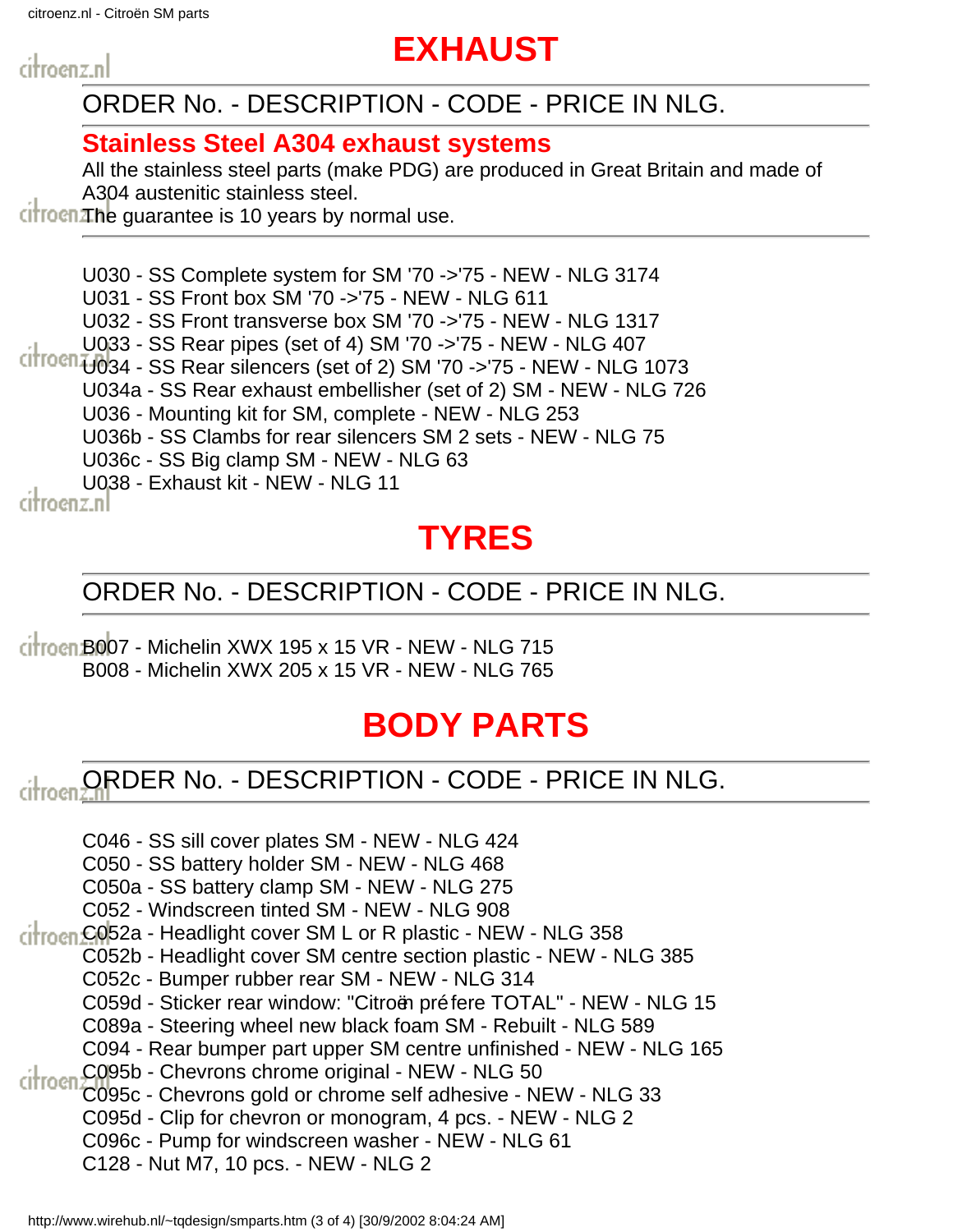citroenz.nl - Citroën SM parts

citroen C128a - Washer M7 wide original, 10 pcs. - NEW - NLG 3 C128b - Washer M7 narrow original, 10 pcs. NEW - NLG 3 C128c - Washer M7, 10 pcs. - NEW - NLG 2 C129 - Bolt M5 x 30, 10 pcs. - NEW - NLG 3 C129a - Bolt M5 x 16, 10 pcs. NEW - NLG 3 C129b - Bolt M5 x 12, 10 pcs. NEW - NLG 3 C129c - Bolt M5 x 16 SS , 10 pcs. NEW - NLG 6 citroen  $C129d$  - Bolt M5 x 12 SS, 10 pcs. NEW - NLG 6 C130 - Bolt M7 x 40, 10 pcs. - NEW - NLG 7 C130a - Bolt M7 x 20, 10 pcs. - NEW - NLG 7

## **BOOKS**

# citroenzal<br>ORDER No. - DESCRIPTION - PRICE IN NLG.

#### **New reprint of original CITROEN-Repairmanual**

E11 - Reparatiehandboek SM (Dutch) - NLG 55 citroen<del>z.nl</del>

#### **Copies of original CITROEN- manuals**

A2 - Technical info/Service bulletins D & SM, 750 pages (Dutch) - NLG 138

A11 - Reparaturhandbuch SM (German) - NLG 110

A12 - Manual de Reparations Vehicle SM, 5 parts - NLG 193

A13 - SM onderdelenbk. - Catalogue Pieces de Rechange, 2 parts - NLG 143

#### **Original Citroën books**

CB56 - Auto Collection: Citroen SM - NLG 14 CB91 - La SM Citroen, Olivier de Serres - NLG 94

citroen<del>z.nl</del>

**Les Archives du Collectioneur**

AC9 - SM 1970 - 1975 - NLG 61

citroenz.nl

**Copyright © 2000-2002 citroenz.nl/Boskoop, NL**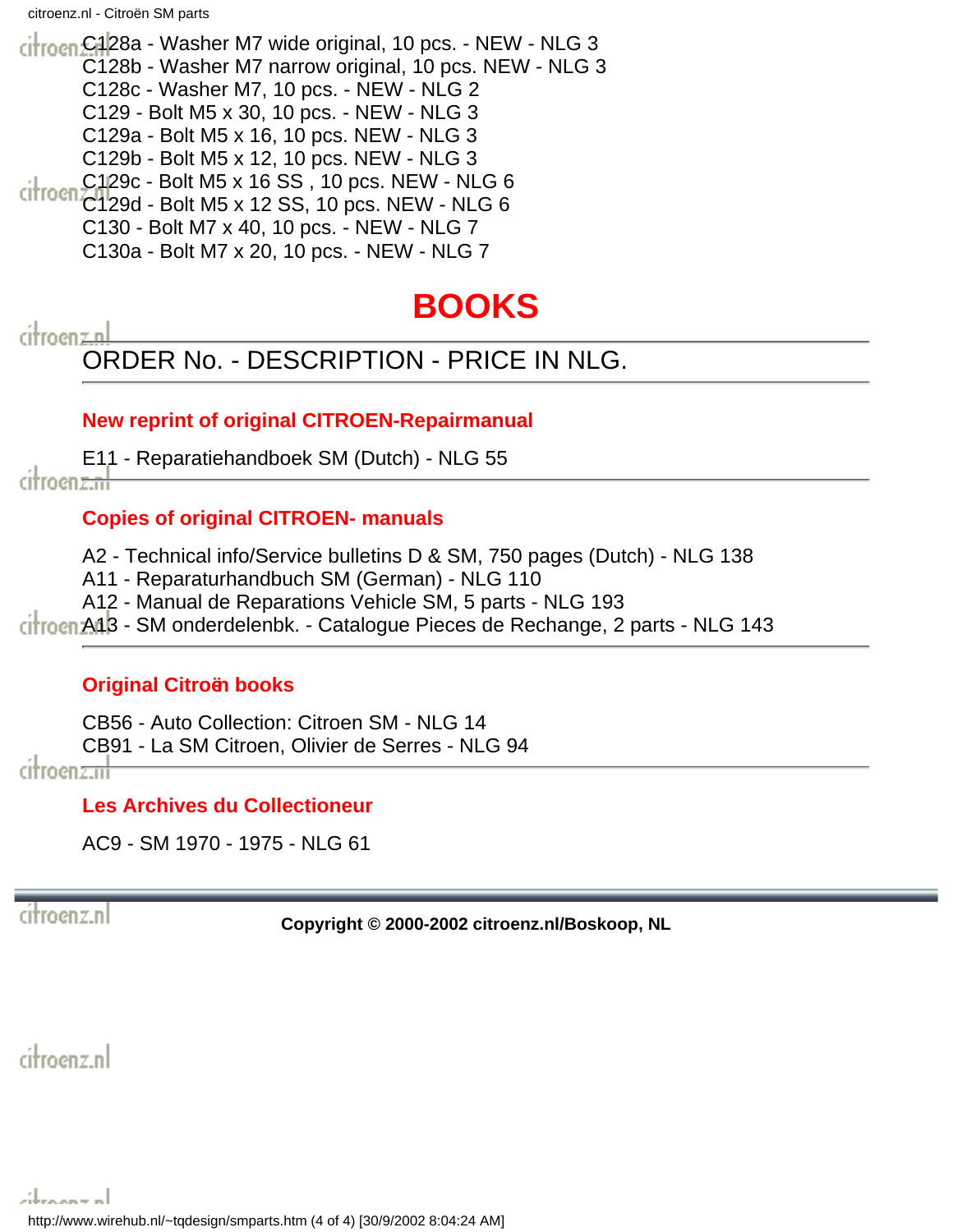<span id="page-24-0"></span>

# **SPARE PARTS 2CV**

When ordering spare parts, all parts readily available will be shipped within a week. The other parts will be held in back-order and shipped later, unless you tell us not to do so. The shipping costs will be the actual charges, you don't pay anything extra for handling and packaging. You need parts for other Citroëns (1970-now)? or parts for 2CV that are not listed? Please ask: [citroenz@tqdesign.nl](mailto:citroenz@tqdesign.nl)

Some items may be non-deliverable for a short or longer period !! Most prices are the same for a very long time, but some prices can go up at any moment.

### **INDEX**

<span id="page-24-2"></span>[special parts](#page-24-1) | engine | [gaskets](#page-25-0) | [supports](#page-26-0) | carburettor & petrol pump & tank sender air filters | [oil filter](#page-26-1) | [fuel filters](#page-26-2) | [gear lever](#page-26-3) | [friction](#page-27-0) | brakes | cables | [steering & kingpin](#page-29-0) bearings | drive-shafts | [shock-absorbers](#page-30-0) | [suspension](#page-30-1) | [ignition & spark plugs](#page-31-0) electrical | [v-belt](#page-32-0) | [exhaust](#page-32-1) | bolts-nuts-washers | [strips](#page-33-0) | [locks](#page-33-1) | [fan](#page-33-2) [heating](#page-33-3) | [mirrors](#page-34-0) | [windows](#page-34-1) | [window-wipers](#page-34-2) | [grille](#page-34-3) | bumpers | chassis & body | direction indicators | [interior light](#page-37-0) | [rear lights](#page-37-1) | [head lights](#page-37-2) | [switches & bulbs](#page-37-3) | [wheels](#page-38-0) | [rubbers](#page-38-1) | [various](#page-38-2) | roofs |

### **All prices are in €** (e**uro's)**

<span id="page-24-1"></span>

| <b>Special parts for 2CV</b> | Order no. | Price | Weight |
|------------------------------|-----------|-------|--------|
|                              |           |       |        |
|                              |           |       |        |
|                              |           |       |        |
|                              |           |       |        |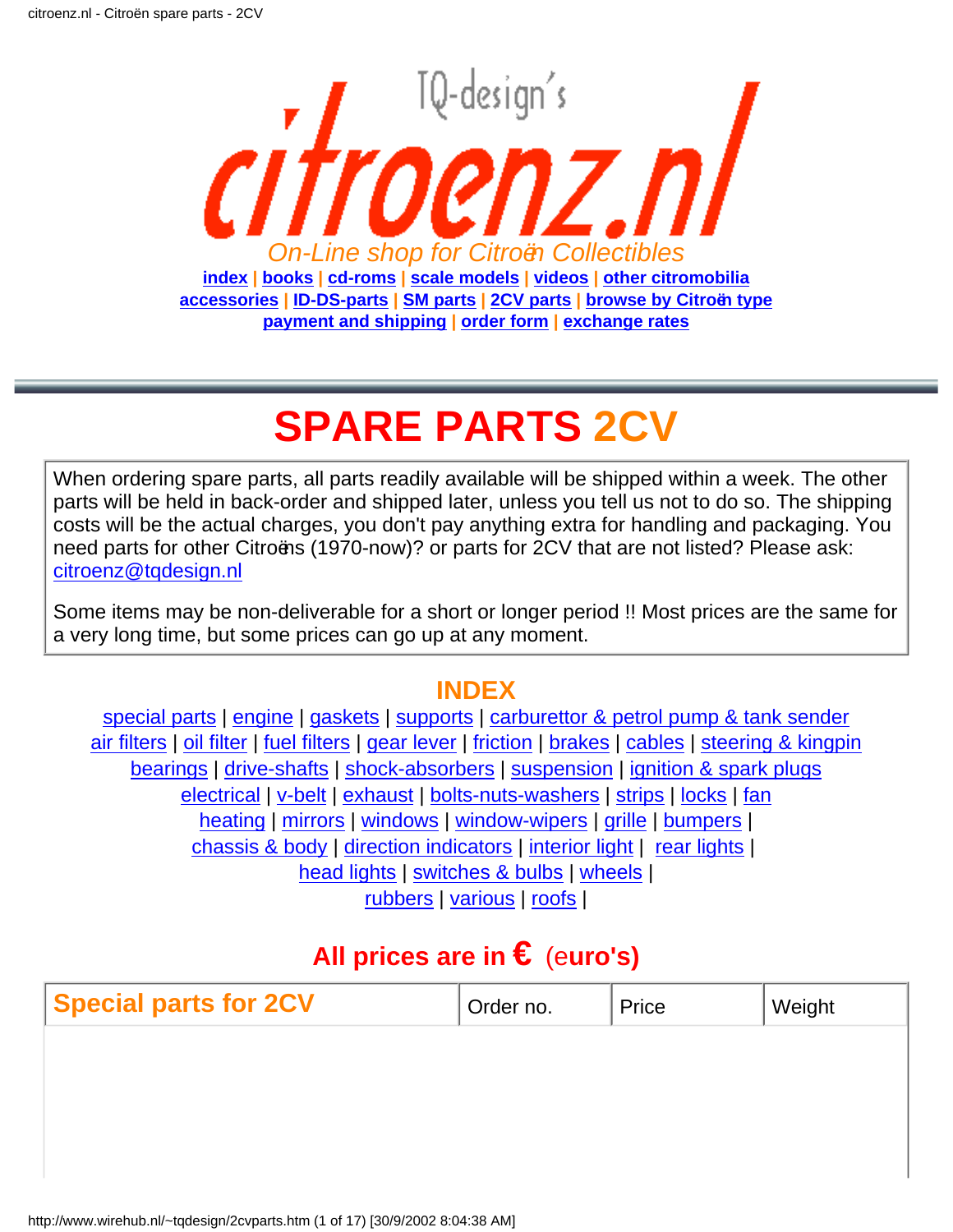| 10.000 kms. set<br>including: 2 spark plugs "Eyquem"<br>(142.0110), oil filter GIF (112.0115), air filter<br>sponge $(110.0020)$ , contacts set +<br>condensator (140.0200), carterplug ring<br>(102.0360), 2 valve cover gaskets<br>(106.0310), V-belt (148.0765) | 10k-set    | € 22,5       | 550 gr.                   |
|--------------------------------------------------------------------------------------------------------------------------------------------------------------------------------------------------------------------------------------------------------------------|------------|--------------|---------------------------|
| wheelcovers 2CV-Dyane-Ami-Méhari<br>set of 4, included bolts and nuts                                                                                                                                                                                              | 190.0000   | € 25         | 990 gr.                   |
| index<br>citroenz.nl                                                                                                                                                                                                                                               | order form | index<br>2CV | index<br><b>2CV parts</b> |

### ENGINE

102.0002 - engine 2CV6, rebuilt\* (old engine in return) (5 412 401) - € 850 102.0026 - crankshaft 2CV6, rebuilt\* (95 605 456) - € 210 (\*rebuilt: we need the old one sent back to us) 102.0155 - piston ring set 2CV till 1976, M28, 74 mm. - € 28 102.0156 - piston ring set 2CV after 1976, for M28, M28/1 and M28AM engines: ring set/composition: 2RKP 1,75 m/m 2TP 2 m/m, 2HX 3,50 m/m  $\cdot \in 28$ 102.0220 - intake valve 2CV6 (5 457 475) - € 7,5 102.0230 - exhaust valve 2CV6 (5 457 476) - € 14 102.0250 - valve seals, set (AYA 124 63) - € 8 102.0300 - oil filling pipe 2CV6 (75 515 280) - € 56 106.0510 - gasket for oil filling pipe (75 427 388) - € 0,5 102.0360 - carterplug-ring, 4 pcs. (2219.07) - € 1 102.0410 - oil cooler 2CV6 (5 440 576) - € 105 106.0525 - oil cooler rubber gasket (75 521 624) - € 1 102.0501 - oil pressure sensor (113 114) - € 5 102.9004 - oil feed pipe (95 581 779) - € 27 102.9030 - top bearing (75 420 103) - € 5 103.0101 - rear ball bearing primary axle (ZC9 620 193) - € 60 103.0107 - rear ball bearing primary axle (ZC9 620 308) -  $\in$  49 103.9107 - rear ball bearing pignon axle (ZC9 620 308) - € 66,5

### <span id="page-25-0"></span>**GASKETS**

- 104.0010 crankshaft gasket ring front 30x42x8 (79 030 870 86) € 2
- 104.0012 crankshaft gasket ring rear (95 496 879) € 5
- 104.0050 front wheel bearing seal 45x62x8 (75 532 316) € 2,5
- 104.0066 wheel arm bearing gasket ring  $(AZ 414 92 A) \epsilon 4$
- 106.0010 enginegasket set 2CV 18HP, complete € 12
- \*106.0010 enginegasket set 2CV6, complete\* (5 463 048) € 12
- 106.0310 valve cover gasket (75 516 398) € 1,5
- 106.0440 paper camshaft gasket 2CV6 (75 516 402) € 0,5
- 106.0501 'spectacles'-rubber (double-joint seals) 2CV6 (AM 224 95 B) € 1,5
- 106.0510 gasket for oil filling pipe (75 427 388) € 0,5
- 106.0515 copper oil cooler pipe gasket (75 412 173) € 0,5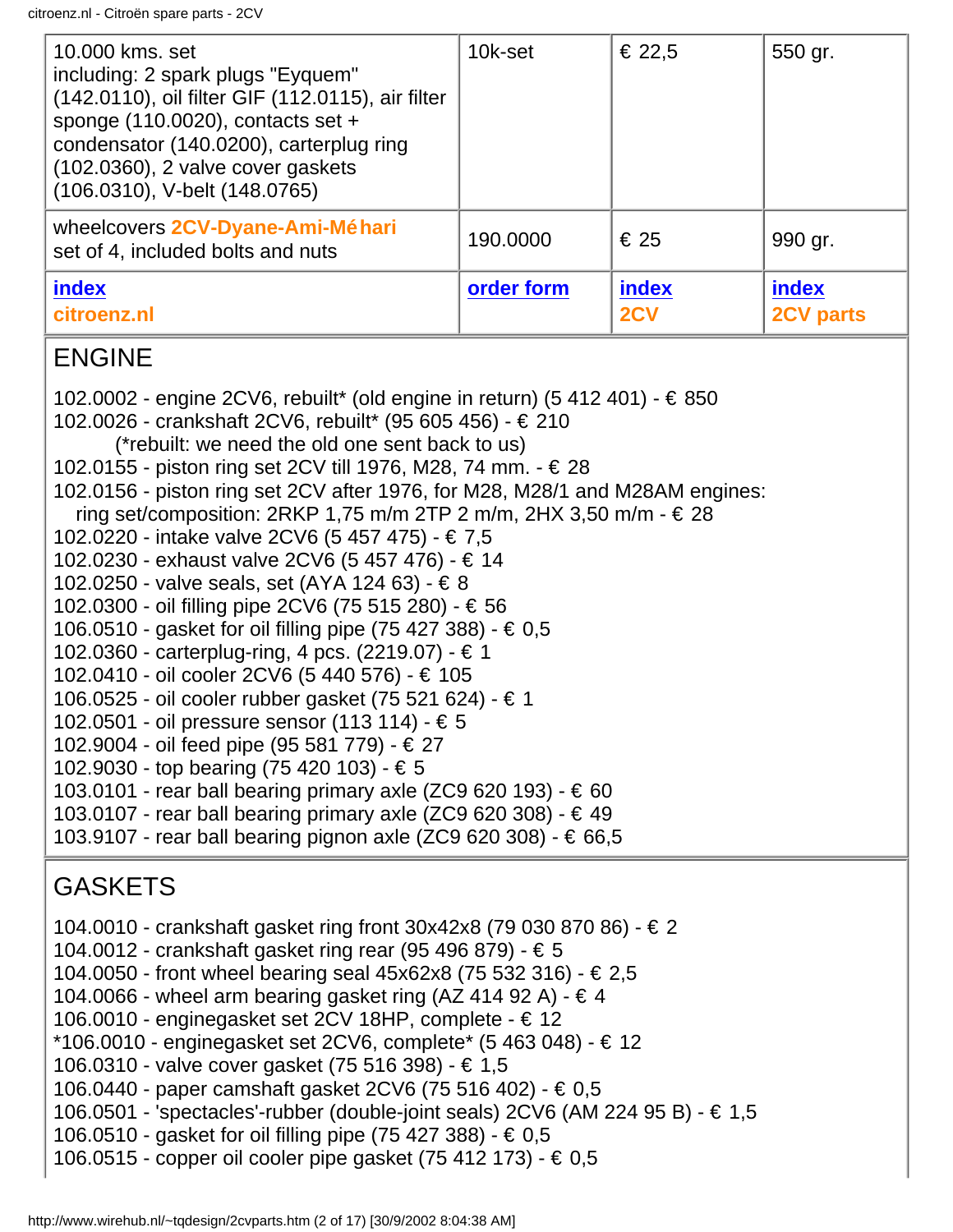106.0525 - oil cooler rubber gasket (75 521 624) - € 1 106.0540 - gasket manifold intake (96 177 787) - € 1 106.0541 - gasket manifold exhaust (75 491 352) - € 1

\* the complete enginegasketset (106010) contains: 2x 106.0310; 1x 106.0440; 2x 106.0501; 1x 106.0510; 3x 106.0515; 2x 106.0525; 2x 106.0540; 2x 106.0541

### <span id="page-26-0"></span>SUPPORTS

107.0015 - engine support 2CV6 (95 496 097) - € 7

107.0110 - gear box support (AM 133 1) - € 7

107.0210 - rubber buffer for wheel support arm, big (AZ 437 86B) -  $\in$  5,5

107.0215 - rubber buffer for wheel support arm, little  $(A 437 1A) - \epsilon 5.5$ 

### CARBURETTOR, PETROL PUMP + TANK SENDER

108.0001 - carburettor 2CV6, single -  $\in$  145

108.0002 - rebuilding set single carburettor, complete! -  $\in$  22

108.0010 - petrol pump 2CV4/6 and Visa 2cyl. (75 515 547) - € 31,5

108.0610 - petrol tank sender unit (95 107 921) - € 33

108.9001 - carburettor 2CV6, double (5 501 070) - € 368

108.9004 - rebuilding set double carburettor, complete (1417L9) - € 75,5

108.9005 - accelerator pump (95 568 478) - € 90

### **[index](#page-24-2)** 2CV parts

### AIR FILTERS

110.0020 - air filter sponge 2CV6 - € 3

110.0025 - air filter element 2CV6 (BNL 171 4001) - € 7

110.0030 - air filter complete 2CV6, for metal air filter (95 546 429) - € 12

### <span id="page-26-1"></span>OILFILTER

112.0015 - oilfilter Purflux LS131(75 518 393) - € 5,5 112.0115 - oilfilter GIF GL231 (75 518 393) - € 4,5

### <span id="page-26-2"></span>FUEL FILTERS

113.0110 - fuel filter, little (5 490 862) - € 2 113.0120 - fuel filter, big, GIF ES77 (RP SRV 000503) - € 2,5

### <span id="page-26-3"></span>GEAR LEVER

115.9610 - gear lever handle (96 995 313) - € 78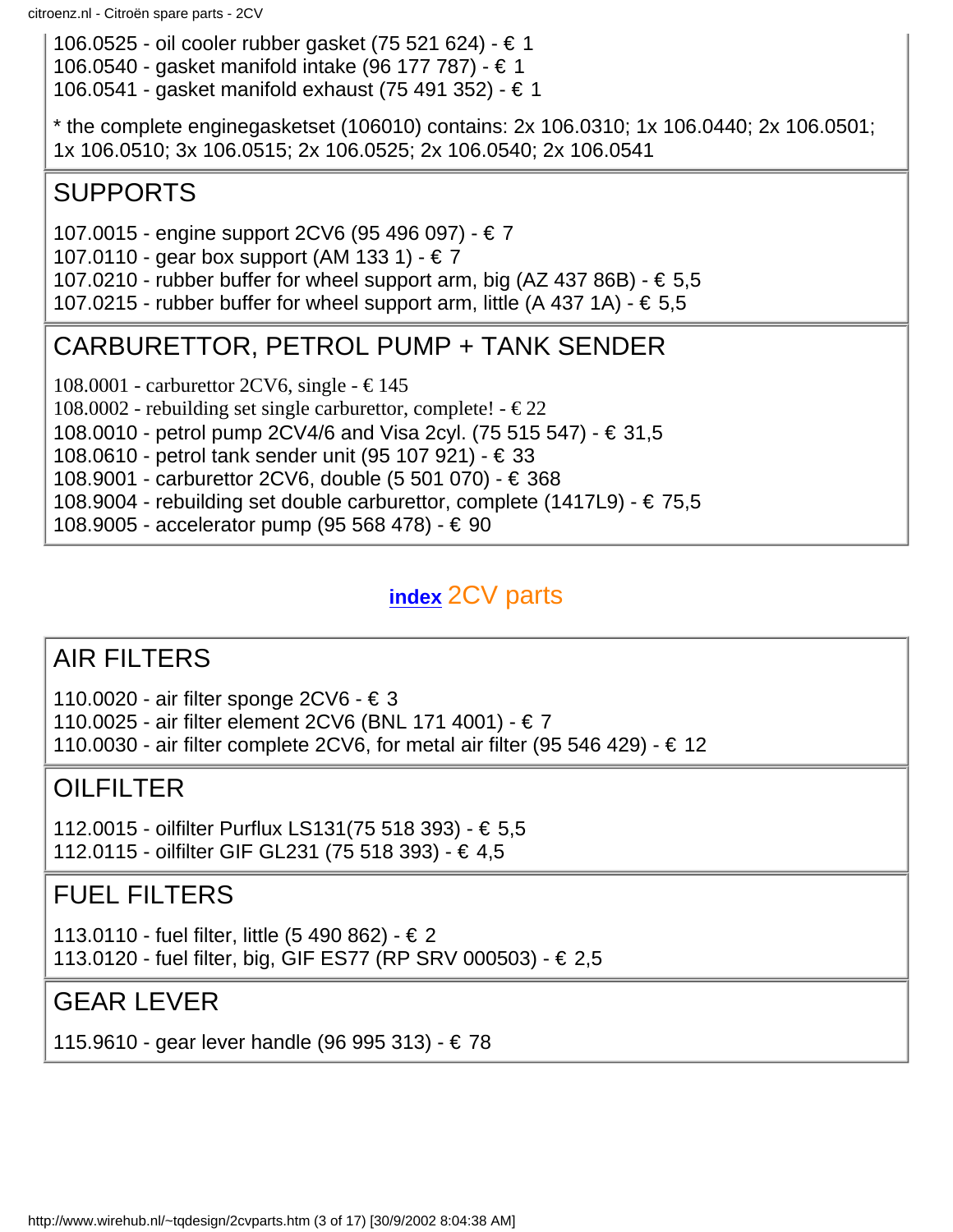### <span id="page-27-0"></span>FRICTION

- 189.0028 brake and clutch cleaner X-tend spray 500 ml.  $\epsilon \in \mathbb{Z}$ ,5
- 115.0011 friction plate 2CV before 82 (2055 F9) € 34,5
- 115.0015 pressure plate 2CV6 before 82 (AY 83 120 00) € 51
- 115.0016 ball thrust bearing before 82 (AM 314 01C) € 26,5
- 115.0020 friction plate 2CV6 before 82 (95 495 173) € 41,5
- 115.0025 pressure plate 2CV6 after 82 (75 492 572) € 37,5
- 115.0026 ball thrust bearing after 82 (95 494 929) € 23
- 115.0315 friction set (friction pl., pressure pl., bearing)  $-$  < 82 (2004 H1)  $\in$  88
- 115.0320 friction set (friction pl., pressure pl., bearing) 82 > (95 650 913) € 85

### BRAKES

- 189.0028 brake and clutch cleaner X-tend spray 500 ml.  $\in 2.5$
- 120.0008 spring set for front brake shoes  $\in$  4,5
- 120.0010 front brake shoes, set (for both sides) 2CV (BNL 4515918)  $\in$  20
- 120.0014 rear brake shoes, set 2CV (AM 451 018 A) € 14
- 120.0015 front brake shoes, wet, wide for Ami/AK400 (BNL 4515920) € 25
- 120.0090 centric washers for front brakes (A 451 15 B)  $\in$  4
- 120.0095 centric washers for rear brakes  $(A 451 15 C) \epsilon 4$
- 120.0110 front brake cylinder 1973-1978 (75 492 434) € 16
- 120.0115 rebuilding set for front brake cylinder (95 585 487)  $\in$  4
- 120.0120 rear brake cylinder LHM (AMN 453 05) € 18,5
- 120.0122 rear brake cylinder 1973-1978 (5 488 527) € 17
- 120.0125 rebuilding set for rear brake cylinder (5 506 709)  $\in$  4
- 120.0190/10 brake line rubber, red system (21 589 009), 10 pcs. € 55
- 120.0191/10 brake line rubber LHM (21 590 009), 10 pcs. € 5
- 120.0235 rebuilding set brake caliper 2CV6 (5 403 207) € 5
	- (you need 4 sets for the brake calipers of a 2CV)
- 120.0307 master cylinder >63 € 31,5
- 120.0308 master cylinder 63 >67 € 31,5
- 120.0309 master cylinder 72>73 € 31,5
- 120.0310 master cylinder with screw securing piston (5 479 184)  $\in$  33,5
- 120.0315 master cylinder with roll pin securing piston  $(5 479 184) \epsilon$  41
- 120.0320 master cylinder LHM (95 588 595) € 62
- 120.0325 master cylinder double system (95 588 595) € 72
- 120.0370 rebuilding set master cylinder (AM 453 314A)  $\in$  5
- 120.0375 rebuilding set master cylinder with roll pin sec. piston  $-\epsilon$  13
- 120.0380 rebuilding set master cylinder double system (95 562 402) € 31
- 120.0381 rebuilding set master cylinder LHM from 1981 (95 562 403) € 4,5
- 120.0410 brake fluid DOT4 (red system), 1 litre, (CT 213 PB)  $\in$  7

```
120.0415 - brake fluid DOT4 (red system), 1/2 litre, (CT 213 LD) - € 4
```
- 120.0425 brake fluid LHM+, 1 litre (ZCP 830095) € 4,5
- 120.0700 brake line flange set € 295
- 120.0705 brake line 3,5 mm. K.N. 7,62 metres € 21
- 120.0706 brake line 3,5 mm. K.N. 25 metres € 57
- 120.0710 brake linen 4,5 mm. K.N. 5 metres € 26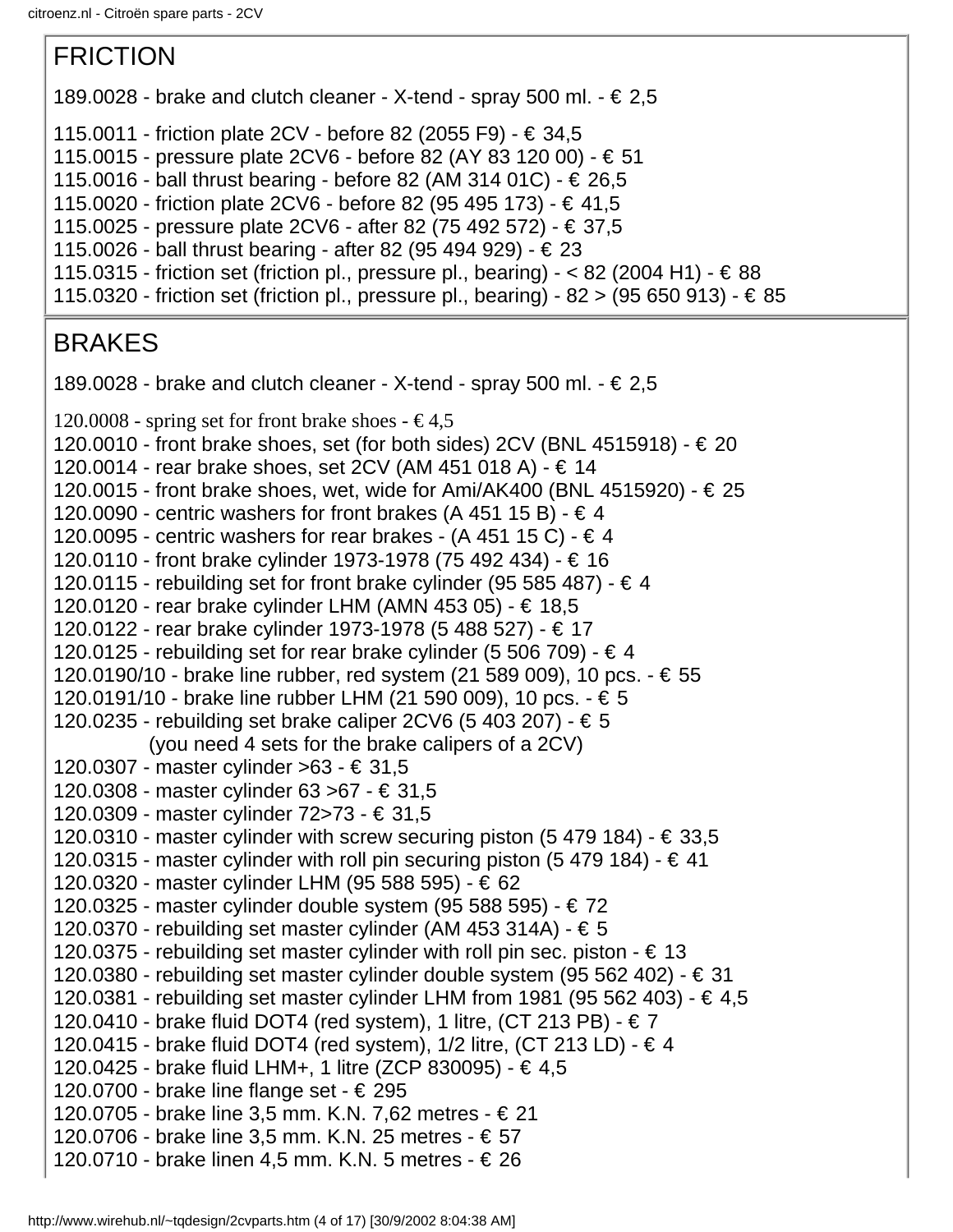citroenz.nl - Citroën spare parts - 2CV

120.0715 - brake line 4,7 mm. K.N. 7,62 metres - € 17 120.0716 - brake line 4,7 mm. K.N. 25 metres - € 51 120.0730/10 - nipple 3,5 mm., 10 pcs. - € 10 120.0735/10 - nipple 4,5 mm., 10 pcs. - € 12 120.0740/10 - nipple 4,7 mm. - € 7 120.0750 - connecting piece 3,5 mm.  $\textbf{-} \in \textbf{7}$ 120.0760 - brake line wrench 3,5/4,5 mm. - € 15 120.0771 - brake line rear part  $L - \epsilon$  34 120.0772 - brake line rear part R -  $\in$  34 120.0780 - brake line set complete, drum brakes,  $SS - \epsilon$  110 120.0785 - brake line set, middle part,  $SS - \epsilon$  38 120.0790 - brake line set, rear part, SS -  $\in$  47,4 120.0800 - brake line set complete, disc brakes,  $SS - \epsilon$  96 120.0801 - brake hose front 2CV >66, 285 mm. - € 13 120.0802 - brake hose rear 2CV >66, 310 mm. - € 13 120.0803 - brake hose front 2CV >66, 280 mm. - € 13 120.0804 - brake hose rear 2CV >66, 304 mm. - € 13 120.9233 - O-ring brake caliper (5403207) - €3 120.9234 - O-ring brake caliper (5403208) - € 6 120.9400 - brake fluid reservoir double system DOT oil (95 554 585) -  $\in$  57 122.0010 - FERODO brake pads for disc brakes 2CV6 (95 653 061) - € 15,5 122.0210 - brake pads for disc brakes 2CV6 (BNL 4515906) - € 11 122.0215 - brake pad for disc brakes Dyane (BNL 4515906) - € 11 122.0217 - hand brake pads for disc brakes 2CV/Dyane (4251 59) -  $\in 7.5$ 124.0010 - brake disc 2CV/Dyane/Ami8, set of 2 (95 599 322) - € 34

### **[index](#page-24-2)** 2CV parts

### **CABLES**

- 128.0005 handbrake cable adjuster 2CV (AY 454 74)  $\in$  4
- 128.0010 handbrake cable 2CV/Dyane (AZ 454 1F) € 6,5
- 128.0011 handbrake cable 2CV6, left (95 493 493) € 8
- 128.0012 handbrake cable 2CV6, right (95 493 494) € 8
- 128.0110 friction cable 2CV4/6 (AY 314 2E) € 8,5
- 128.0112 friction cable Dyane6/Ami8 (AM 314 2K) € 9,5
- 128.0210 accelerator cable 2CV/Dyane/Visa 2 cyl. (5 507 100) € 12
- 128.0449 speedometer cable 2CV >79 (95 495 507) € 12,5
- 128.0450 speedometer cable 2CV4/6 (5 444 200) € 11
- 128.0610 accelerator cable 2CV RHD >07/1978 (75 514 352) € 13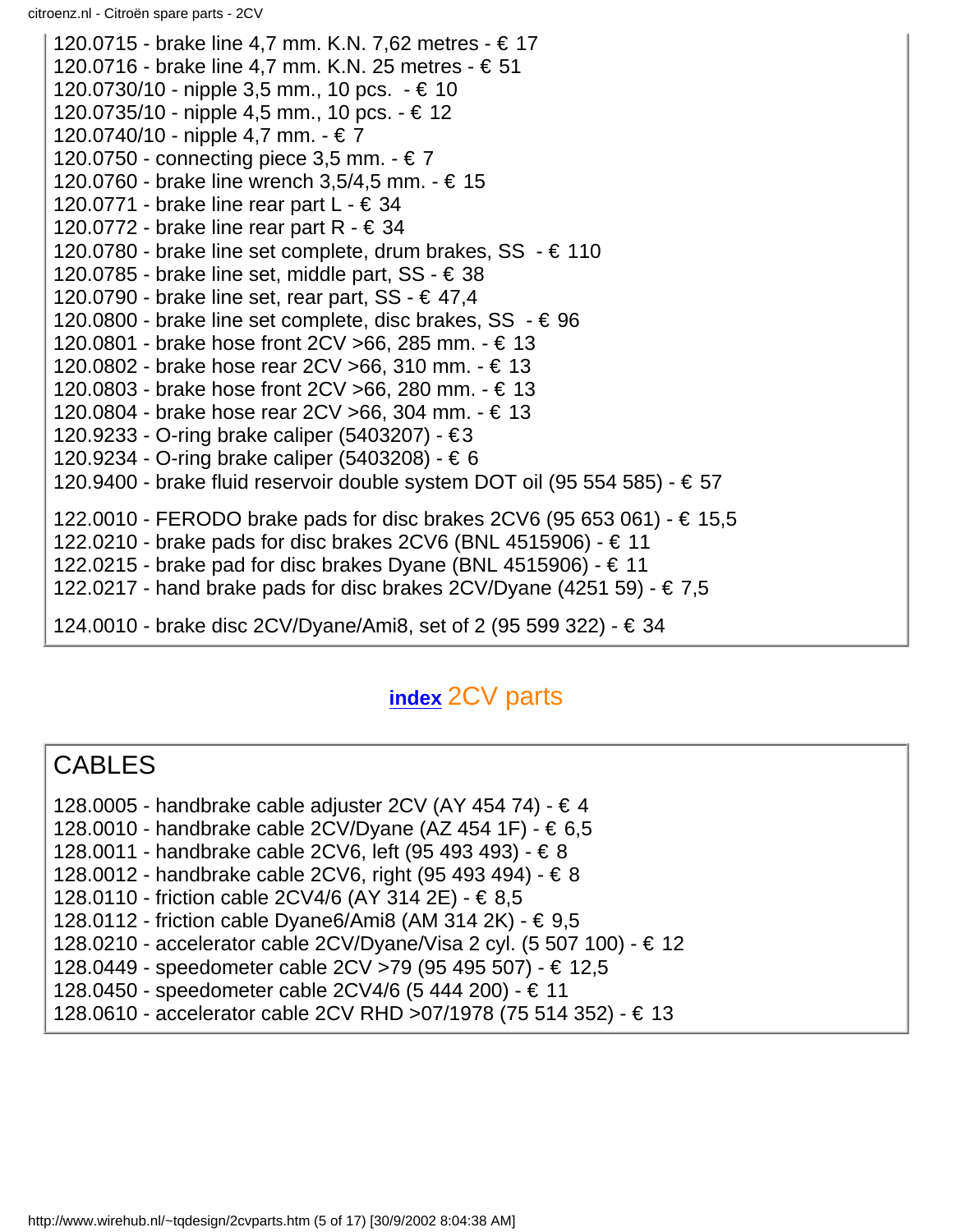### <span id="page-29-0"></span>STEERING & KINGPIN

- 130.0005 rebuilding set steering rack 2CV (AM 442 8)  $\in$  32
- 130.0006 rivet steering rack  $\in$  1
- 130.0010 kingpin 2CV/Dyane (5 451 858) € 16,5
- 130.0013 steering link 2CV4/6, L (95 569 500) € 85
- 130.0014 steering link 2CV4/6, R (95 569 501) € 85
- 130.0015 steering linkage rubber (A 443 13 B) € 5
- 130.1015 steering linkage rubber original (A 443 13 B)  $\in$  8

### BEARINGS

- 132.0010 wheelbearing 2CV (Ingersoll-Rand) 35x72x27 (26 200 119) € 20
- 132.0011 wheelbearing 2CV (SKF) 35x72x27 (26 200 119) € 33,5
- 132.0015 wheelbearing Ami (I-R) 36x76x27/29 (79 03 090 194) € 20
- 132.0016 wheelbearing Ami (SKF) 36x76x27/29 (79 03 090 194) € 23
- 132.0140 suspension arm bearing 2CV (95 619 174) € 22
- 132.0205 ringnut suspension arm bearing (AM 414 91)  $\in$  8
- 132.0210 wheelbearing nut 2CV front (A 416 99) € 7,5
- 132.0212 wheelbearingnut 2CV rear (A 426 97) € 11,5
- 132.0215 wheelbearingnut Ami front (AM 416 99)  $\in$  12
- 132.0216 wheelbearingnut Ami rear (AM 426 97) € 13
- 132.0310 metal dust cover rear wheel bearing (95 584 730) € 2,5
- 132.0320 plastic dust cover rear wheel bearing (95 584 730)  $\in$  3

wheelbearing sets contain: one bearing, spring clip or pin and gasket rings needed for one side:

- 132.0410 wheelbearing set 2CV front (75 523 458) € 23,5
- 132.0412 wheelbearing set 2CV rear  $\in$  27.5
- 132.0415 wheelbearing set Ami/Acadiane front  $(5451 860)$   $\in$  26,5
- 132.0417 wheelbearing set Ami/Acadiane rear € 33,5

### DRIVESHAFTS

(\*rebuilt: we need the old one sent back to us)

134.0005 - cross section 2CV (old models) (A 372 03) - € 17

- 134.0010 driveshaft 2CV wheelside, \*rebuilt (95 582 414) € 52
- 134.0015 driveshaft 2CV gearboxside, \*rebuilt (240.40) € 52
- 134.0046 main nut driveshaft 2CV (5 420 544) € 4
- 134.0110 dustcover (bellows) driveshaft wheelside  $2CV/BX$  (95 532 41)  $\in$  4.5
- 134.0112 dustcover (bellows) driveshaft middle 2CV (A 372 88 A)  $\in$  3
- 134.0115 dustcover (bellows) driveshaft gearboxside 2CV (95 532 947) € 4,5
- 134.0140 dustcover (bellows) homokinetic driveshaft (AM 373 96) € 2
- 134.0141 dustcover ring homokinetic driveshaft (A 373 96) € 1
- 134.0315 dustcover driveshaft wheelside, set with Ligarex clip and grease  $\in 7$
- 134.0415 dustcover driveshaft gearboxside, set with Ligarex clip and grease  $\epsilon$  7,5

we can deliver all the Ligarex equipment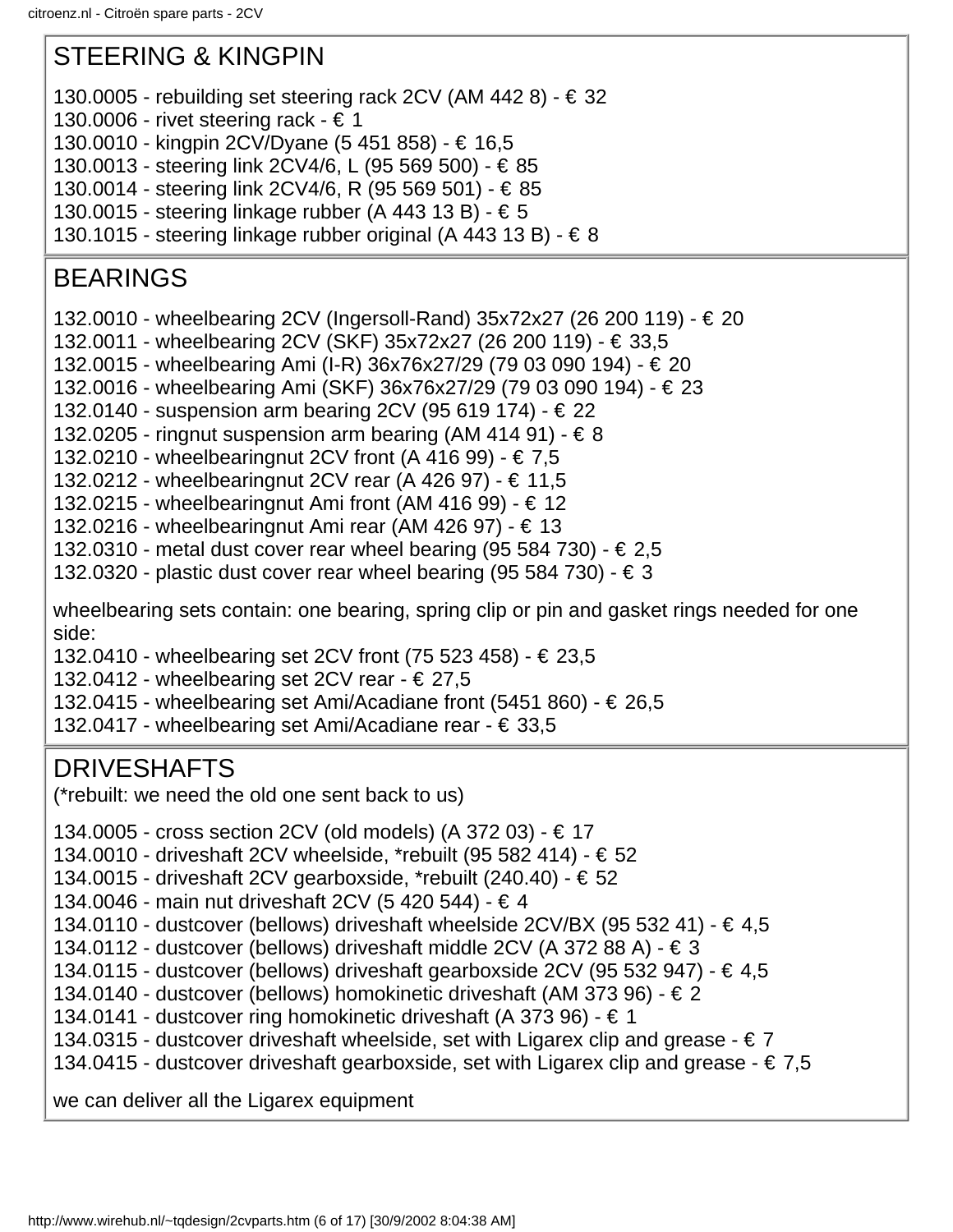### **[index](#page-24-2)** 2CV parts

### <span id="page-30-0"></span>SHOCK ABSORBERS

136.0109 - friction shock absorber 2CV (A 435 1B) - € 40

Shock absorbers fabricated by Record, France or LIP, EU The shock absorbers are only available in sets of 2 pieces  $- \epsilon$  67,5 for a set of 2

136.0110 - Record 00 434 (95 494 099) - € 67,5 for a set of 2 136.0111 - LIP QAH 126.076 (95 494 099) - € 67,5 for a set of 2 - front: 2CV4&6, Dyane 4&6, AZU250, Ami6 break, Ami8

- front & rear: Ami6 berline, AK350, AK400 (till 06-76)

136.0115 - Record 00 490 (AZ 436 02) - € 67,5 for a set of 2 136.0116 - LIP QAH 126.056 (AZ 436 02) - € 67,5 for a set of 2 - rear: 2CV4&6, Dyane 4&6, Méhari, AZU250

136.0117 - Record 00 3367 (5 440 690) - € 67,5 for a set of 2

- front & rear: AKS400 (from 07-76), Ami Super, Méhari 4x4

- front: Acadiane

- rear: Ami8

136.0118 - Record 00 3525 (95 495 467) - € 67,5 for a set of 2 - rear: Acadiane

136.0119 - Boge - € 106,5 for a set of 2

- front & rear: Ami Super

154.0100 - shock absorber bolt (AM 436 252 A) - € 11,5

### <span id="page-30-1"></span>**SUSPENSION**

normal small supsension for 2CV:

- 136.0401 suspension pot, outside part  $\in$  12
- 136.0403 inside pot € 15,5
- 136.0407 pulling rod short  $\in$  8
- 136.0408 pulling rod, long  $\in$  8
- 136.0409 spring short, front  $\in$  45
- 136.0410 spring long, rear € 45
- 136.0413 pot end disc € 12,5
- 136.0420 centric end piece suspension (A 434 93)  $\in$  17
- 136.0422 big 6 sided nut suspension unit (AZ 434 87)  $\in$  4
- 136.0424 flexible buffer suspension unit (A 435 1 B)  $\in$  6,5
- 136.0428 pulling eye (end piece) suspension  $(5 424 148)$  € 9.5
- 136.0431 knife edge suspension (A 434 84) € 2
- 136.0432 spring clip for knife edge, 4 pcs. (ZC 9088 119 U) € 1
- 136.0440 dust cover suspension unit (5 424 506) € 2,5

bigger suspension for Ami etc.:

136.0402 - suspension pot, outside part -  $\in$  13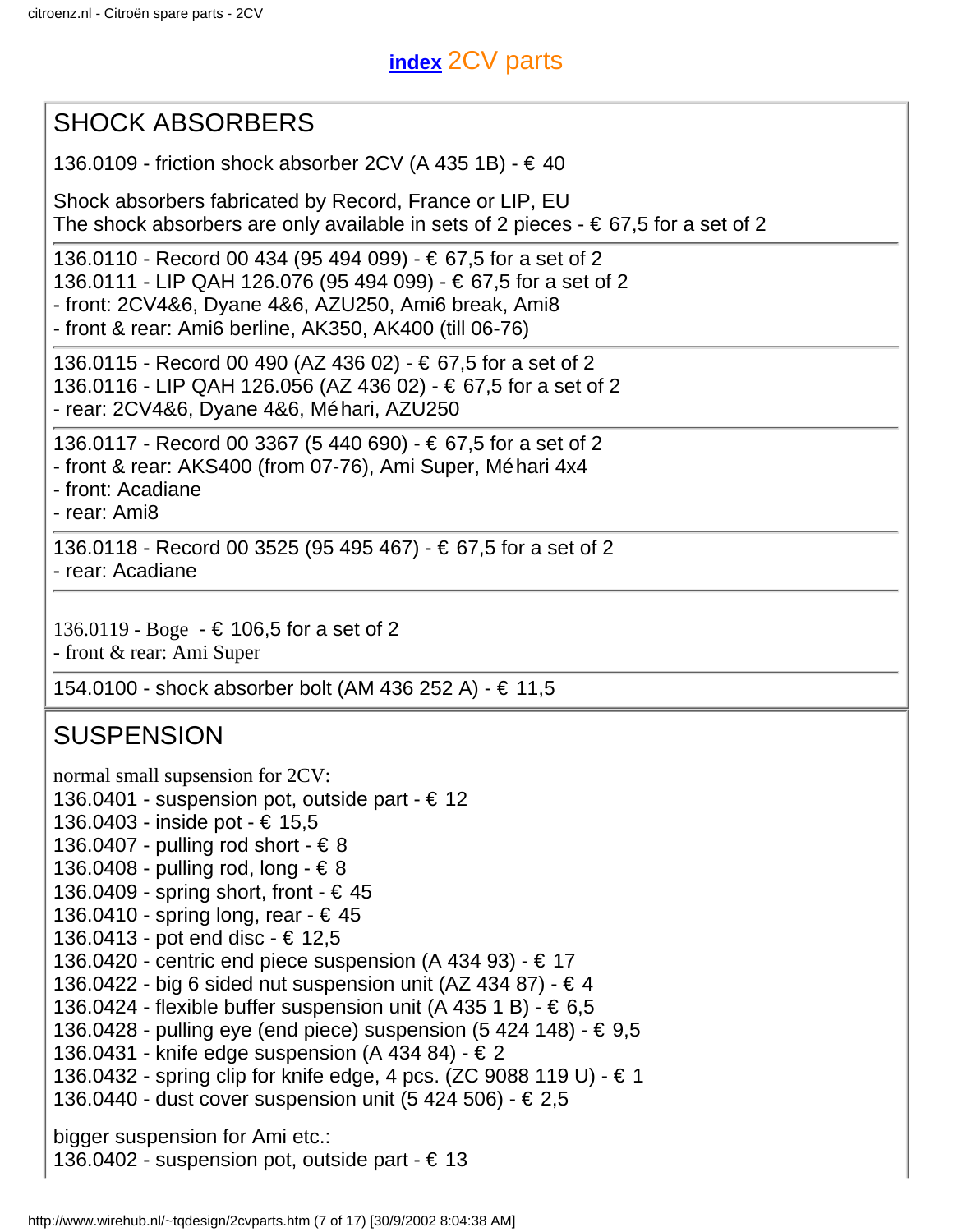136.0404 - inside pot - € 21 136.0407 - pulling rod short -  $\in$  8 136.0408 - pulling rod, long -  $\in$  8 136.0411 - spring short, front -  $\in$  54 136.0410 - spring long, rear -  $\in$  58 136.0414 - pot end disc - € 13,5 136.0421 - centric end piece suspension -  $\in$  18 136.0423 - big 6 sided nut suspension unit  $- \notin 4$ 136.0425 - flexible buffer suspension unit (A 435 1 B) -  $\in$  10,5 136.0430 - knife edge suspension -  $\in$  2,5 136.0432 - spring clip for knife edge, 4 pcs. (ZC 9088 119 U) - € 1 136.0440 - dust cover suspension unit  $(5 424 506)$  - € 2,5 IGNITION & BOUGIES (SPARK PLUGS)

<span id="page-31-0"></span>140.0005 - contact breaker points 2CV, Valeo (AZ 211 17) - € 4,5

140.0105 - condensor 2CV, Valeo (AZ 211 8) - € 4

140.0200 - contact breaker points + condensor, set -  $\in$  4,5

140.0201 - contact breaker points + condensor, set, Valeo (5 489 274) -  $\in 7.5$ 

140.0250 - ignition box 2CV, Ducellier (AZ 211 05) - € 35

- 140.0251 ignition box 2CV, empty, imitation  $\in$  13
- 140.0549 sensor Visa 2 wires, Ducellier (75 491 750) € 25

140.0550 - sensor Visa 3 wires, Ducellier (95 495 305) - € 25

140.0600 - bobine (ignition coil) 12V, 2CV4/6 (95 539 008) - € 28

140.0601 - bobine (ignition coil) 6V - € 36

140.0605 - bobine Visa Club (75 491 747) - € 31,5

140.0710 - spark plug cables set 2CV, before 1983 (95 659 592) - € 10

140.0715 - spark plug cables set 2CV, after1983 (95 659 593) - € 12

142.0110 - spark plug Eyquem 755 (AM 212 207A) - € 1,5

142.0282 - spark plug Champion L82C (BNL 2120508) - € 2

### **ELECTRICAL**

144.0010 - alternator 2CV (BNL 5321214 R), Iskra - € 75

- 144.0110 alternator brushes 2CV Ducellier (AY 532 11) € 4,5
- 144.0112 alternator brushes 2CV/GS/LN, Iskra (75 512 011) € 8

144.0113 - alternator brushes 2CV/LN/GS, Femsa (5 471 241) - € 8

144.0114 - alternator brushes 2CV/GS, Paris-Rhone (5 456 764) - € 8

- 144.0140 alternator output fuse Ducellier 2CV (AY 532 62) € 2
- 144.0141 alternator output fuse Paris-Rhone 2CV (AY 532 62A) € 1,5
- 144.0215 [voltage regulator](http://www.wirehub.nl/~tqdesign/spanningsregelaar.jpg) 2CV/GS/CX , electronic (BNL 5326408) € 18
- 144.0216 voltage regulator Hüco (on battery)  $\in$  29

144.0290 - stator for alternator Ducellier 2CV (75 512 704) - € 32

- 146.0010 starter motor 2CV (BNL 5336425R) € 87
- 146.0110 starter brushes Ducellier PSX133 € 5,5
- 146.0112 starter brushes Femsa JSX5  $\in$  3,5
- 146.0113 starter brushes Iskra FESX16  $\in$  4
- 147.0010 positive battery lead (BNL 5310074) € 2
- 147.0012 negative battery lead (BNL 5310075) € 2
- 147.0244 battery DETA 12V-44 amp., dry (BNL 5310008) € 47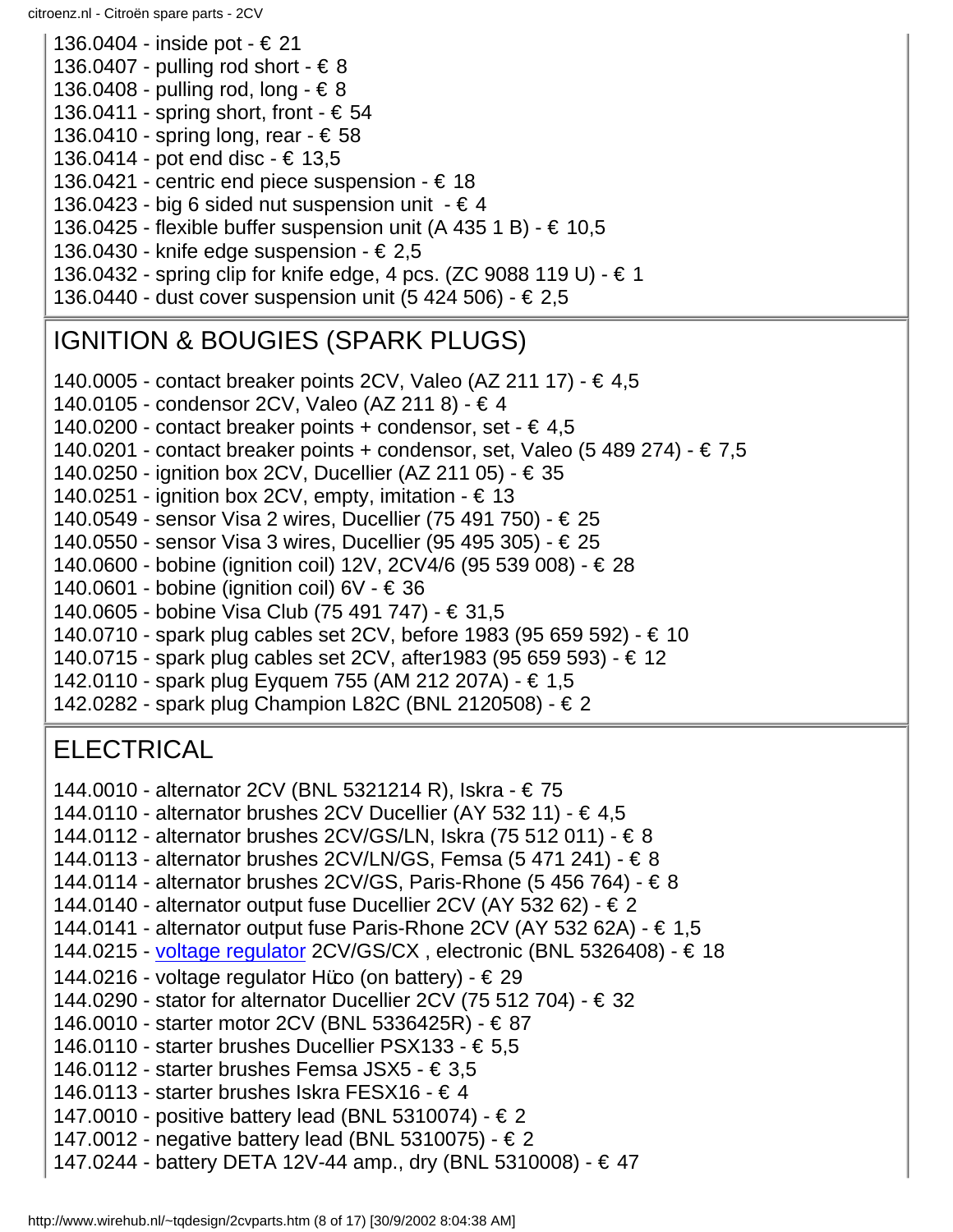147.0444 - battery SKANAK 12V-44 amp., dry (BNL 5310008) - € 42

188.0035 - electromechanical flasher unit Valeo Gold (original 2CV) - € 11

188.0040 - universal flashers relays electronic (632 3211) - € 7

### **[index](#page-24-2)** 2CV parts

### <span id="page-32-0"></span>V-BELT

148.0765 V-belt 2CV/Dyane 6285MC (5750.F7) - € 5,5

### <span id="page-32-1"></span>EXHAUST

150.0010 - expansion box (transversal) 2CV6/Dyane6/Ami8 (5 490 718) - € 28,5

150.0012 - connecting pipe 2CV4/6/Dyane (5 429 093) - € 5,5

150.0015 - silencer (longitudal box) 2CV4/6/Dyane (95 495 446) - € 17

150.0017 - tailpipe 2CV4/6/Dyane (75 510 647) - € 7

150.0018 - tailpipe AK400/Mehari (75 510 645) - € 4

150.0019 - tailpipe Acadiane (75 511 211) - € 4

152.0011 - half moon clamb exhaust 2CV 47 mm. (AM 182 6B) - € 3

152.0016 - half moon clamb exhaust 2CV/GS 49 mm. (75 420 467) - € 3

152.0020 - half moon clamb exhaust GS/GSA 53 mm. (BNL 1823515) - € 2

152.0035 - mounting kit exhaust 2CV4/6 complete (75 518 015) - € 16

### BOLTS-NUTS-WASHERS

154.0035/10 - bolt M7x35, 10 pcs. - € 3 154.0040/10 - bolt M7x25, 10 pcs. - € 2,5 154.0045/10 - nut M7, 10 pcs. - € 1 154.0050/10 - bolt M5x20, 10 pcs. - € 1,5 154.0055/10 - nut M5, 10 pcs. - € 0,5 154.0058/4 - bolt for bumper 2CV, stainless (5 400 508), 4 pcs. - € 5 154.0059/4 - bolt for rear wing, round head, M5x16, 4 pcs.  $\cdot \in 1.5$ 154.0060/10 - "cage" nut chassis, 10 pcs. - € 7 154.0060/30 - "cage" nut chassis, 30 pcs. - € 19 154.0061 - nut front wing (A 851 85 A) - € 2,5 154.0064 - front axle bolt 10x125 (AZ 414 90) - € 3 154.0065 - rear axle bolt 10x135 (AZ 424 96) - € 3 154.0080/10 - washer 7x14, 10 pcs. - € 2 154.0084/10 - washer 7x18, 10 pcs. - € 2 154.0090 - mounting kit chassis  $2CV - € 42$ 154.0100 - shock absorber bolt (AM 436 252 A) - € 11,5 154.9010 - wheelnut (540 524) - € 5 154.9011 - wheelnut (75 419 948) - € 5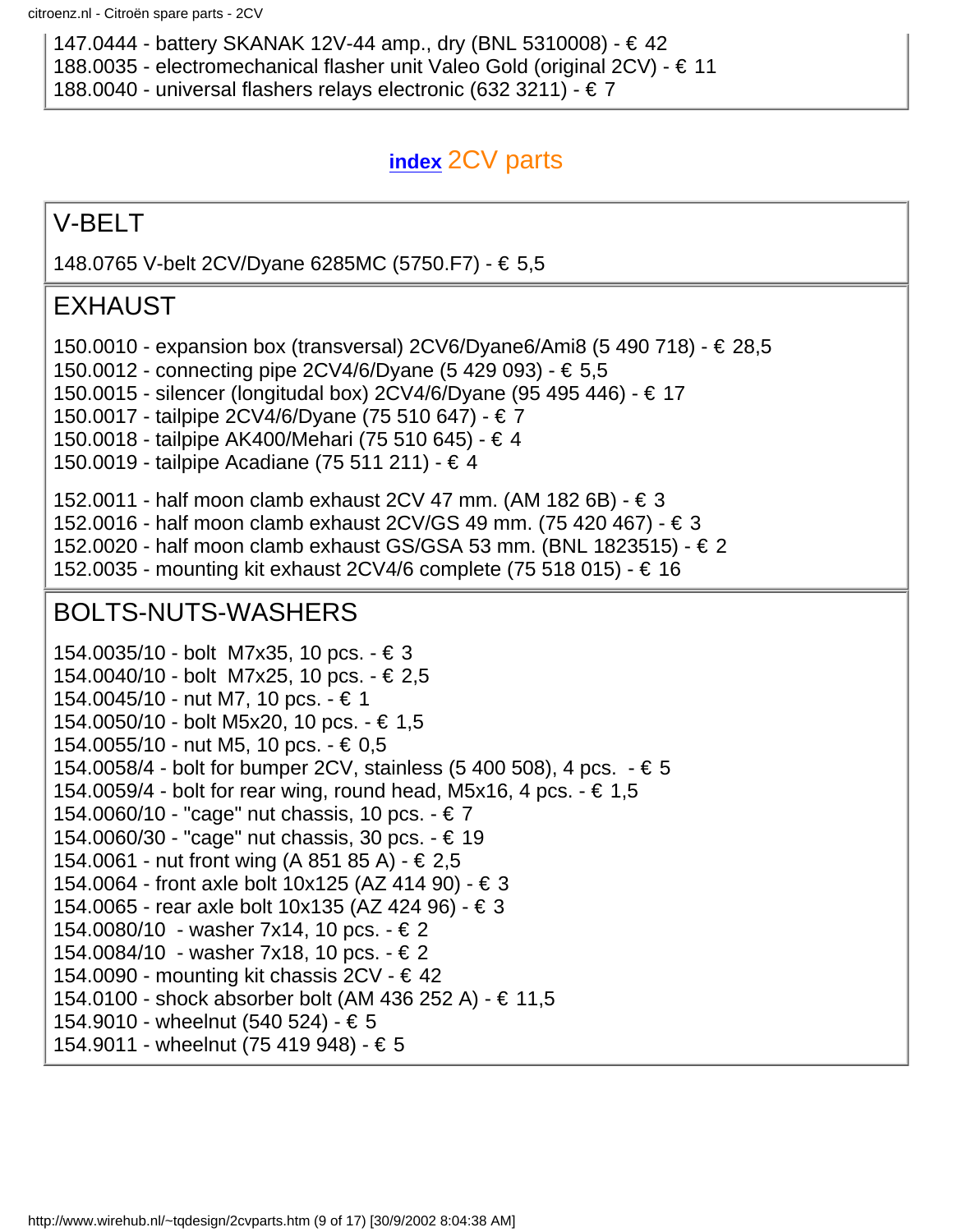### <span id="page-33-1"></span><span id="page-33-0"></span>STRIPS these strips needs special packaging and it may be impossible to send them to you... 154.0701 - aluminium strip on front door, incl. clambs  $- \epsilon$  9,5 154.0705 - aluminium strip on rear door, incl. clambs -  $\in$  9,5 154.0750 - aluminium strip under doors - € 11,5 154.0760 - aluminium strip rear wing -  $\in$  7 no problems with shipping: 154.0725 - chromed strip (plastic) for around doors (one side) -  $\in 7.5$ 154.0761 - plastic strip between rear wing and body -  $\in$  3 LOCKS 160.0010 - lockpin short 2CV (5 478 655) - € 6 160.0015 - lockpin middle 2CV (AZ 861 72E) - € 6 160.0020 - lockpin long 2CV (AZ 861 72G) - € 6,5 160.0030 - set of 3 locks with 2 keys (5 410 765) original Citroën -  $\in$  18 160.0031 - 1 lock with 2 keys (A 861 35) - € 4 160.0050 - window-holder inside 2CV, black, metal (95 540 094) - € 5 160.0055 - window-holder outside 2CV, black, plastic, Left (AZ 961 53) - € 3,5 160.0056 - window-holder outside 2CV, black, plastic, Right (AZ 961 53A) - € 3,5 160.0060 - wired window holder (keeps the 2CV window 10 cms. opened) -  $\in$  3 160.0105 - contact lock 2CV6 (95 495 241) - € 137 160.0110 - contact roll 2CV with 3 pins (5 500 731) - € 15 VENTILATOR 162.0310 - cooling fan 2CV/LN, the plastic part (75 515 916) - € 15 162.0410 - fan pulley 2CV, the steel part, original Citroën (5 508 141) -  $\in$  69,5 162.0411 - fan pulley 2CV, steel part, imitation (no guarantee)  $(5\ 508\ 141)$  -  $\in$  32,5 HEATING 164.0110 - air duct through wing 2CV6 (AM 643 144A) - € 2,5 164.0112 - rubber for air duct through wing (AY 643 155) -  $\in$  4 164.0120 - heater duct 2CV 1959-1969 - € 9

<span id="page-33-3"></span><span id="page-33-2"></span>164.0130 - heater duct, thick, 2CV (AM 643 292 A) - € 7,5

164.0270 - duct clamb 70/90 for heater duct (SRV 000024) - € 1

164.9410 - cable for heater handling (95 577 785) - € 5,5

**[index](#page-24-2)** 2CV parts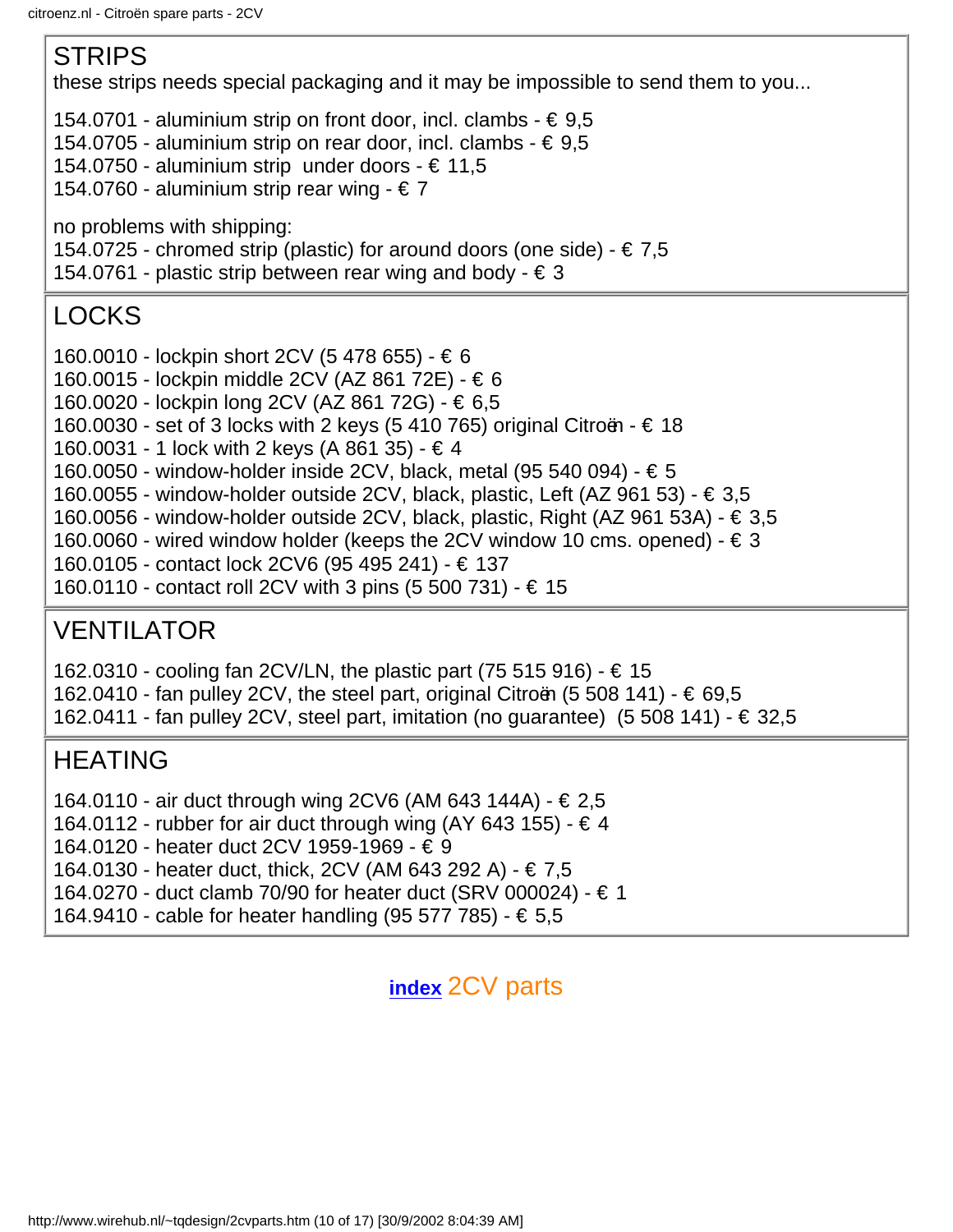### <span id="page-34-0"></span>MIRRORS

- 166.0011 outside mirror 2CV Left, imitation (95 495 801) € 20
- 166.0012 outside mirror 2CV Right, imitation (95 495 803) € 20
- 166.0013 outside mirror 2CV Left, original, incl. bolt (95 495 801) € 49
- 166.0014 outside mirror 2CV Right, original, incl. bolt (95 495 803)  $\in$  49
- 166.0020 2CV mirror support triangle (5 426 513) € 5
- 166.0021 mirror bolt € 2

### <span id="page-34-1"></span>WINDOWS

167.0010 - front window 2CV, layered glass (95 570 109) - € 40

- 167.0210 rubber for front window (85 559 829) € 33
- 167.0090 heated rear window 2CV (75 525 041) € 42
- 190.0120 rubber window strip 2CV (A 961 94 A) € 4
	- (for in between both glass parts in the front door windows)

### <span id="page-34-2"></span>WINDOW WIPERS

- 168.0024 window wiper Valeo V24 for 2CV, modern model (6426 95) € 5,5
- 168.0125 window wiper 2CV, straight model, black (95 596 595) € 4
- 168.0225 window wiper 2CV, straight model, chromed  $\in$  6
- 168.0500 window wiper axle 2CV (AZ 565 5) € 21,5
- 168.0501 rubber for window wiper axle (AZ 565 96)  $\in$  1
- 168.0502 spring clip for window wiper axle, 2 pcs.  $\cdot \in 0.5$
- 168.9601 spraying head (AZ 564 208A) € 16,5

### **[window wipers almost all Citroën models](#page-16-0)**

### <span id="page-34-3"></span>**GRILLE**

170.0001 - double chevrons, set of  $2 - 68$  (plastic, chromed, size as in "modern grille") 170.0004 - grille, aluminium with double chevrons, (1960-1963) - € 56,5 170.0005 - grille aluminium 2CV, 3 horizontal bars (AZ 852 132 A) -  $\in$  31,5 170.0010 - grille 2CV, grey, chromed chevrons (5 506 453) - € 27 170.0015 - grille 2CV, black, chromed chevrons (5 452 350) - € 26 170.0020 - grille 2CV, grey, chromed edge and chevrons(5 452 350) -  $\in$  28,5 170.0030 - grille Dyane, black (95 560 629) - € 28 170.0110 - wired netting behing grille 2CV (AZ 852 5A) -  $\in$  10 170.0210 - wintercover for grille 2CV, plastic (5 452 353), imitation -  $\in$  11 170.1210 - wintercover for grille 2CV, plastic (5 452 353), original -  $\in$  19,5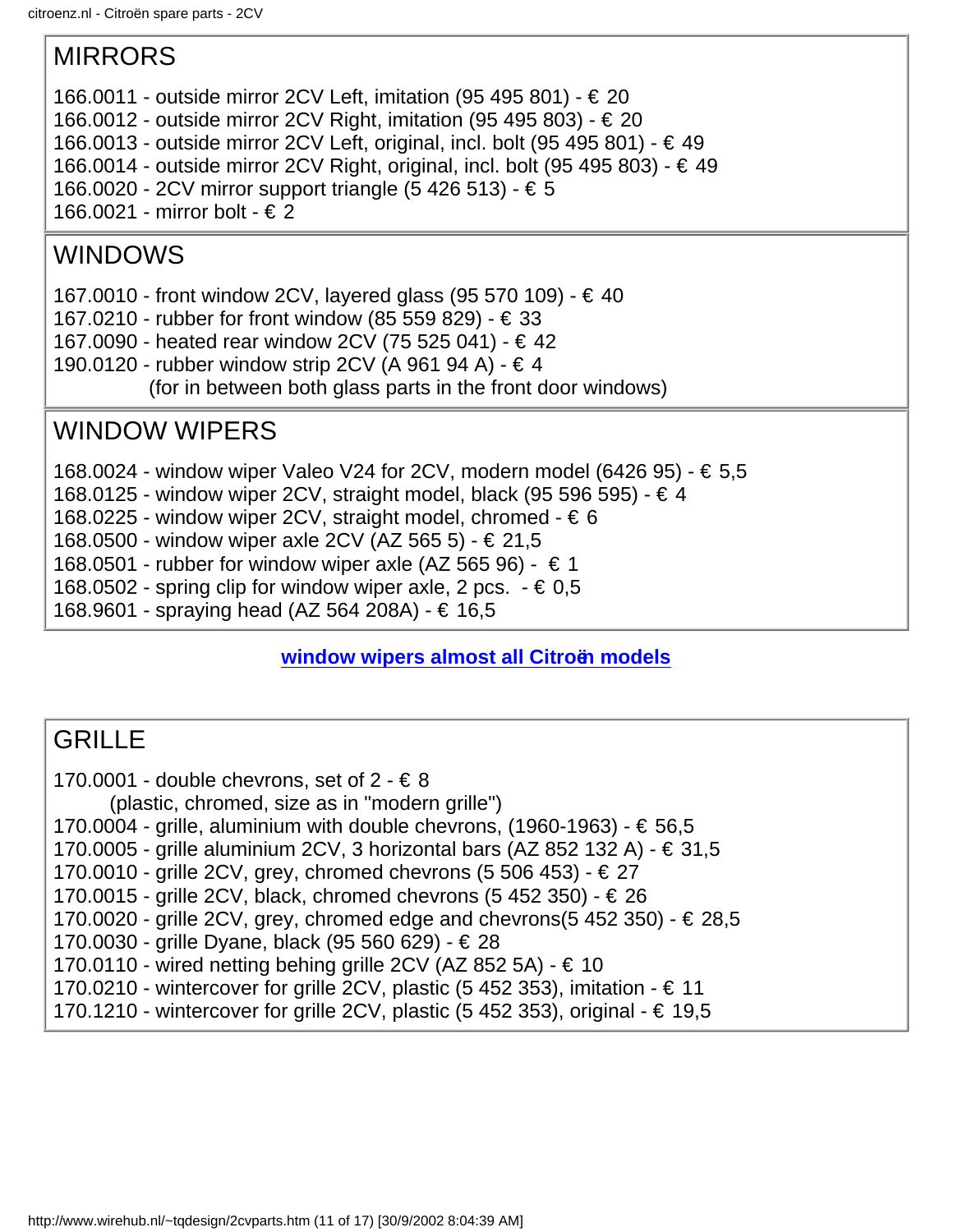### BUMPERS

154.0058/4 - bolt for bumper 2CV, stainless (5 400 508), 4 pcs.  $\cdot \in$  5

- 172,0002 set, supports + narrow rear bumper  $\in$  53
- 172.0010 front bumper 2CV (95 624 963 VA) € 30
- 172.0012 rear bumper 2CV Special, narrow (AY 615 90 A) € 29
- 172.0013 bumper sticker 2CV (for front- and narrow rear-bumper), black  $\in$  3,5
- 172.0014 bumper sticker 2CV, 49 mm. (for wide back bumper), black  $\in$  4,5
- 172.0015 rear bumper 2CV Club, wide (95 624 962 VA) € 31,5
- 172.0030 front bumper Dyane, chrome (5 477 551) € 55
- 172.0035 rear bumper Dyane, chrome (5 477 552) € 55
- 172.0111 bumper support 2CV, front, Left (AZ 615 1)  $\in$  15
- 172.0112 bumper support 2CV, front, Right (AZ 615 1A) € 15
- 172.0115 bumper support 2CV Special, rear, narrow bumper (AZ 615 88)  $\in$  13
- 172.0120 bumper support 2CV Club, rear, wide bumper (5 451 817)  $\in$  19
- 172.0210 roset for front bumper 2CV (95 624 964) € 24
- 172.0220 roset for front bumper Dyane, chrome  $(5 482 953)$  € 28
- 172.0310 roset rubber 2CV (AZ 615 95A) € 7
- 172.0320 roset rubber Dyane (AY 615 95A) € 8
- 172.1030 compl. set chromed frontbumper + strip + rosets + rubbers, Dyane  $\epsilon$  115

### **[index](#page-24-2)** 2CV parts

### CHASSIS & BODY

Shipping may be the biggest difficulty... for heavy and/or big articles (over 20 kilos, or above sizes the Postal Services accept) you have to arrange shipping yourself. You can get weights and sizes from us.

154.0060/10 - "cage" nut chassis, 10 pcs. - € 7 154.0060/30 - "cage" nut chassis, 30 pcs. - € 19 154.0090 - mounting kit chassis  $2CV - € 42$ 174.0001 - chassis 2CV, original Citroën - € 1000 174.0002 - chassis 2CV, imitation, black (75 519 116) - € 620 174.0003 - chassis 2CV old model, imitation, black - € 720 174.0004 - chassis 2CV, imitation, galvanized (75 519 116) - € 750 190.0125 - foam strip between chassis-body 2CV (A 982 95) -  $\in$  14.5 174.0006 - engine protection plate (5 411 263) - € 27,5 174.0008 - headlights support for 2CV Special (95 594 201) - € 77 174.0011 - battery housing -  $\in$  30 174.0012 - bonnet hinge 2CV - € 12 174.0013 - bonnet hinge 2CV with part of the body  $-\epsilon$  22,5 174.0015 - front window frame 2CV incl. bonnet hinge -  $\epsilon$  260 174.0016 - front window frame lower part incl. bonnet hinge  $2CV - \epsilon$  103 174.0018 - ventilation shutter 2CV, original (5 503 179) - € 70 174.0019 - ventilation shutter 2CV, imitation (5 503 179) -  $\in$  40 174.9016 - aluminium strip for ventilation shutter (A64 494) -  $\in$  30 174.9019 - nuts for ventilation shutter strip -  $\in$  1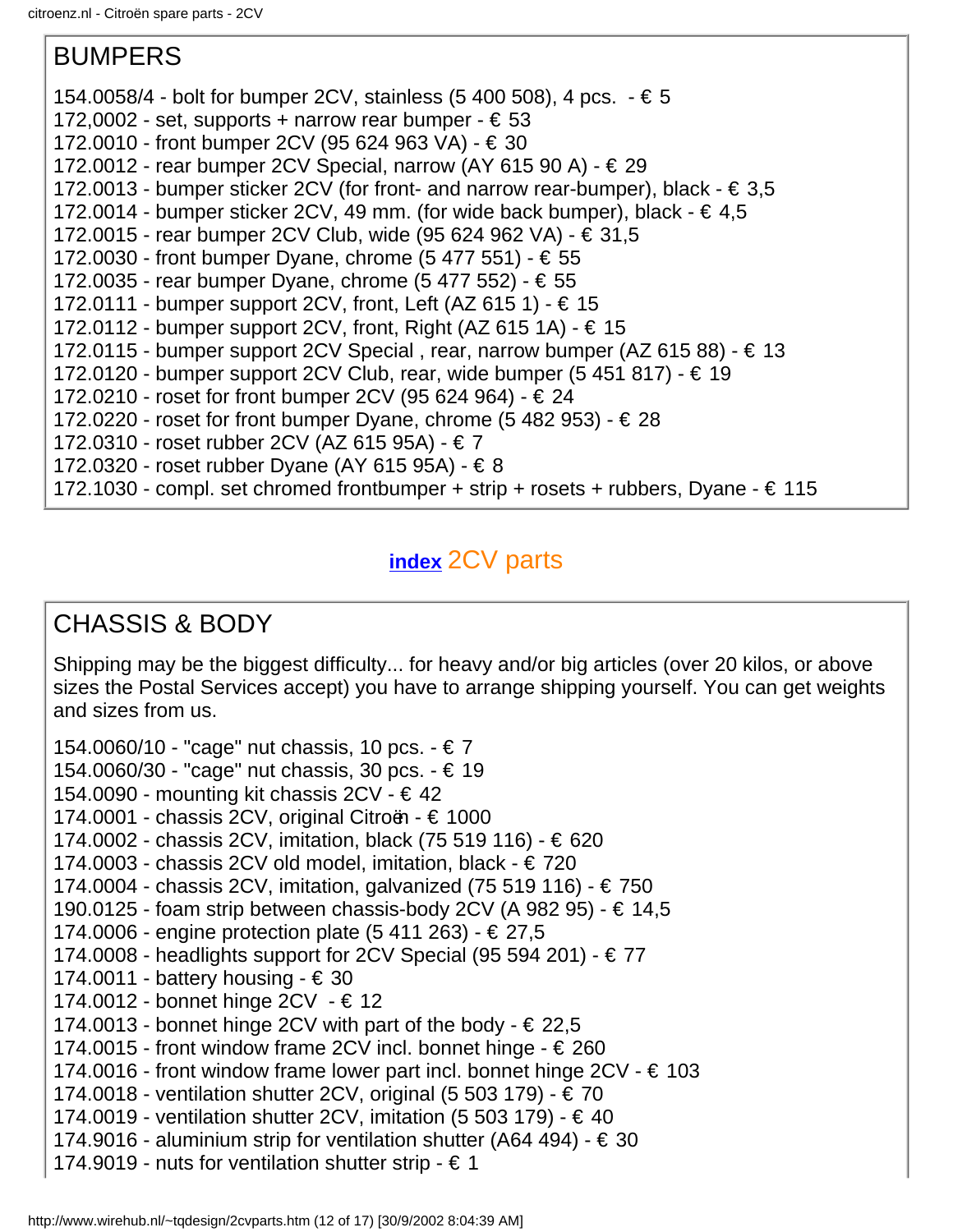174.9017 - ventilation shutter rubber (95 607 331) - € 10 174.0023 - front wing 2CV4/6, L (96 995 279) - € 87 174.0024 - front wing 2CV4/6, R (96 995 280) - € 87 174.0027 - triangle front 2CV, L (AZ 852 62) - € 29,5 174.0028 - triangle front 2CV, R (AZ 852 62 A) - € 29,5 174.0041 - sill 2CV, without safety belt junction, L (AZ 821 6) -  $\in$  32 174.0042 - sill 2CV, without safety belt junction, R (AZ 821 6 A) -  $\in$  32 174.0043 - sill 2CV, L (520 04 1) - € 41 174.0044 - sill 2CV, R (520 04 2) - € 41 174.0047 - inside rear wing  $2CV, L - \epsilon$  41 174.0048 - inside rear wing 2CV, R  $- \in 41$ 174.0053 - rear wing 2CV, imitation  $L - \epsilon$  62 174.0054 - rear wing 2CV, imitation R -  $\in$  62 174.1053 - rear wing 2CV, L, original Citroën -  $\in$  98 174.1054 - rear wing 2CV, R, original Citroën -  $\in$  98 174.0055 - front bottom 2CV old model, inside + outside section  $- \epsilon$  34,5 174.0056 - front bottom 2CV4-6, inside + outside section  $- \epsilon$  34.5 174.0059 - bottom plate 2CV old model, L (AZ 831 285 A) - € 62 174.0060 - bottom plate 2CV old model, R (AZ 831 285 C) - € 62 174.0061 - bottom plate 2CV AZAM,  $L - \epsilon$  63 174.0062 - bottom plate 2CV AZAM,  $R - \epsilon$  63 174.0065 - bottom plate 2CV4/6, L (96 995 263) - € 67,5 174.0066 - bottom plate 2CV4/6, L (96 995 264) - € 67,5 174.0067 - 1/4 bottom plate 2CV front section,  $L - \epsilon$  18,5 174.0068 - 1/4 bottom plate 2CV front section,  $R - \epsilon$  18,5 174.0072 - bottom plate under rear seat -  $\in$  34,5 174.0073 - spare wheel section 2CV (5 419 320) - € 55 174.0074 - spare wheel bottom 2CV (5 4158 377) - € 21 174.0078 - rear panel 2CV4/6 (between & behind rear lights) (96 995 274) - € 170 174.0089 - bottom plate outside front 2CV, L (520 99 1) - € 14,5 174.0090 - bottom plate outside front 2CV, R (520 99 2) - € 14,5 174.0091 - bottom plate outside rear 2CV, L  $(520 889 1)$  - € 20 174.0092 - bottom plate outside rear 2CV, R (520 88 2) - € 20 174.0095 - belt edge rear  $L - \epsilon$  26 174.0096 - belt edge rear R - € 26 174.0157 - dynamo belt cover (AM 532 60A) - € 14,5 for the AZU250, AK400, Dyane, Acadiane and the Ami 8 there are also a lot of bodyparts available...

and for the GS/GSA, Visa, and the modern Citroëns....

# FRONT DIRECTION INDICATORS

180.0011 - front direction indicator 2CV, round, complete, L (AZ 575 201A) -€ 12,5 180.0012 - front direction indicator 2CV, round, complete, R (AZ 575 230) - € 12,5 180.0025 - front direction indicator Dyane, complete, L (AY 575 011A) -  $\in$  13,5 180.0026 - front direction indicator Dyane, complete, R (AY 575 012A) - € 13,5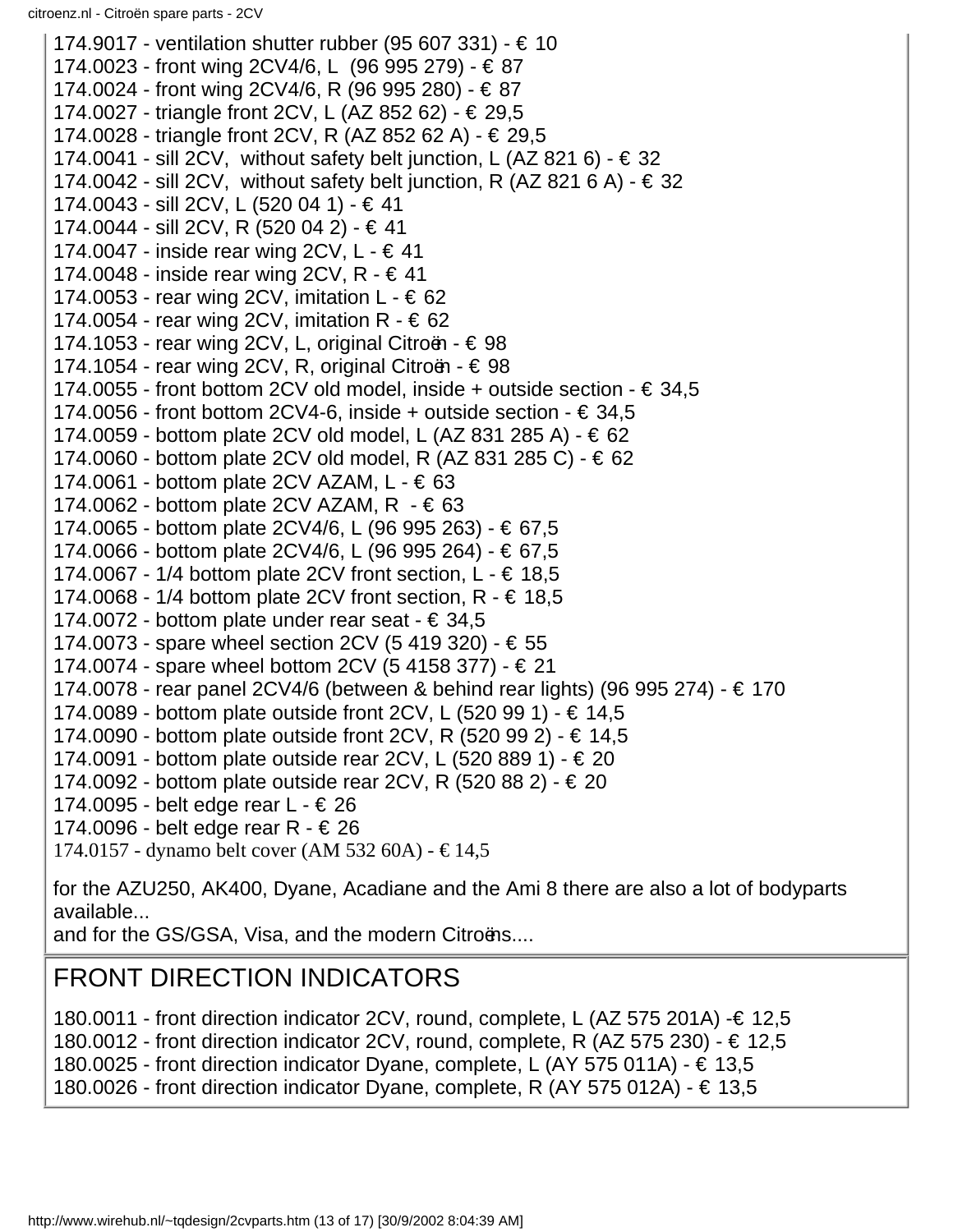# INTERIOR LIGHT

180.9010 - interior light (AZ 545 03A) - € 30

## REAR LIGHTS

- 182.0011 rear light glass 2CV4/6, L (5 433 521) € 15,5
- 182.0012 rear light glass 2CV4/6, R (5 433 522) € 15,5
- 182.0021 rear light 2CV4/6, complete, L (5 433 521) € 31,5
- 182.0022 rear light 2CV4/6, complete, R (5 433 522) € 31,5
- 182.0028 rear light AK400, complete, red (AK 544 143A) € 12
- 180.0011 rear direction indicator AK400, orange (AZ 575 1)  $\in$  12,5 (the same as front indicator 2CV)
- 182.0025 rear light glass Dyane (5 474 429) € 15,5
- 182.0030 rear light glass Acadiane (95 565 175) € 9

# HEAD LIGHTS

- 185.0010 reflector unit 2CV, round, Cibie (95 623 247) € 49,5
- 185.0011 reflector unit 2CV, H4 + (plastic) chromed headlight casing  $\epsilon$  53
- 185.0012 reflector unit 2CV, square, Seima (5 505 727) € 55
- 185.0014 reflector unit 2CV, square, Cibie (95 623 250) € 56
- 185.0016 reflector unit 2CV, square, H4 Cibie (95 623 250) € 60
- 185.0024 reflector unit Dyane, after 1978 (95 539 465) € 57
- 185.0410 headlight casing 2CV, round, Cibie, steel (95 623 228) € 29
- 185.0427 headlight rim Dyane, before 1978 (AY 541 12A) € 10,5
- 185.0428 rubber for headlight rim Dyane, before 1978 (AY 541 17) € 1,5
- 185.0429 headlight rim Dyane, after 1978 (75 526 094) € 10,5

# **[index](#page-24-0)** 2CV parts

# SWITCHES & BULBS

- 188.0001 light switch handle 2CV/HY -(HY 522 01 B) € 35
- 188.0003 direction light switch handle 2CV (75 491 742) € 33,5
- 188.0020 brake lights switch 2CV/GS  $\in$  3
- 188.0035 electromechanical flasher unit Valeo Gold (original 2CV) € 11
- 188.0040 universal flashers relays electronic (632 3211) € 7
- 188.0116 glass fuse 16A, 10 pcs. € 3
- 188.0340 bulb 12V, 40/45W, white € 1,5
- 188.0341 bulb 12V, 40/45W, yellow € 2,5
- 188.0360 H4 bulb 12V, white € 5
- 188.0361 H4 bulb 12V, yellow € 6,5
- 188.0362 H4 bulb 12V, gold € 12
- 188.0380 (white) bulb set 12V € 4
- 188.0385 H4 (white) bulb set 12V € 7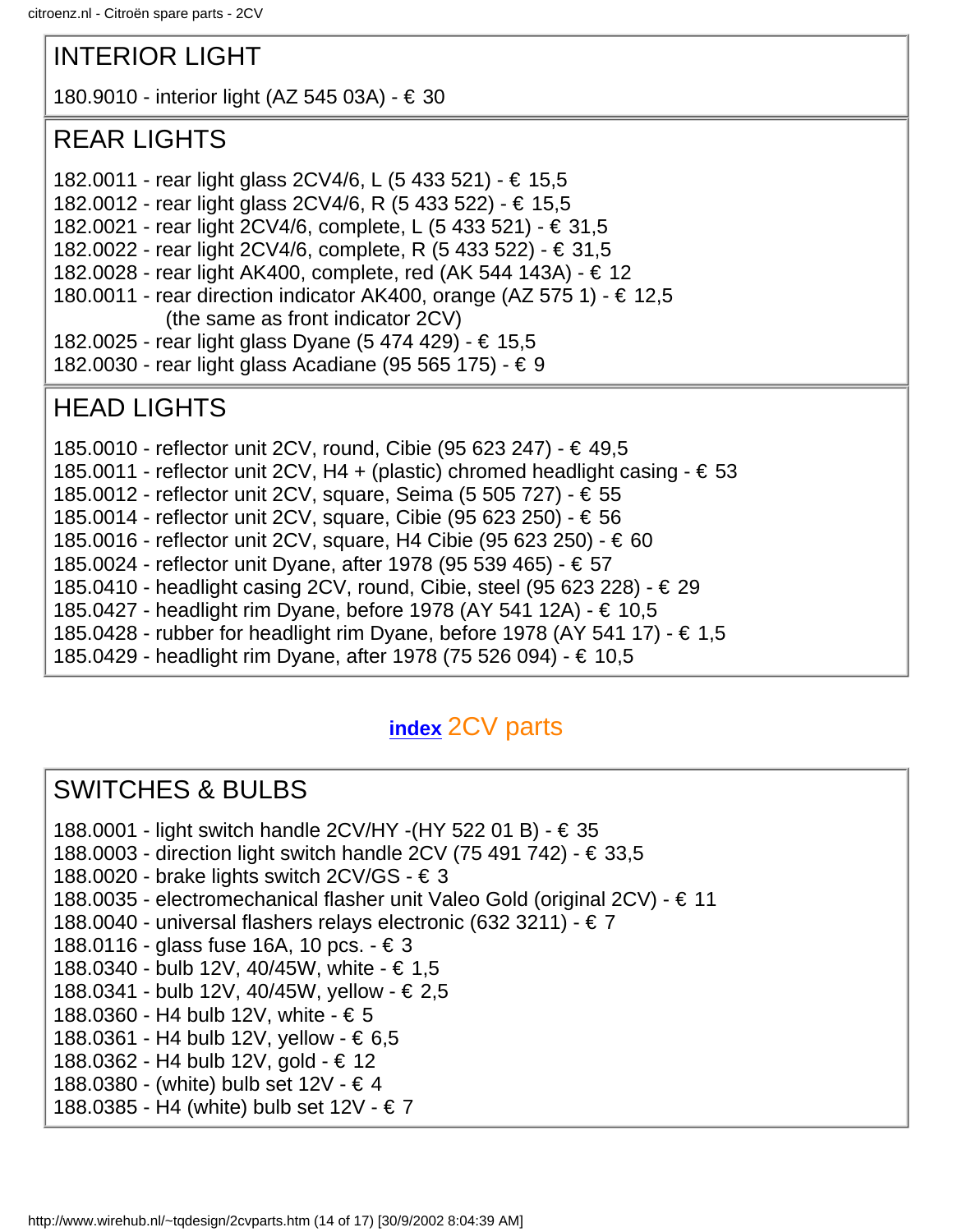# WHEELS

190.0000 - set of 4 wheelcovers 2CV incl. bolts and nuts  $- \epsilon$  27

- 190.0010 wheelcover 2CV, stainless (AY 854 1) € 5
- 190.0011 bolt (chromed) and nut for wheelcover 2CV (5 474 954)  $\in 2.5$
- 190.0833 Firestone tyre 125R15 € 37
- 190.0835 Michelin tyre 125R15 € 82,5
- 190.0836 wheel rim 2CV € 54,5

# RUBBERS

- 190.0043 rubber around fuel filler pipe in rear wing  $\epsilon$  2
- 190.0100 rubber betweem petrol tank and filling pipe  $-\epsilon$  18
- 258002/50 50 seat rubbers without hooks  $\in$  23
- 190.0616/10 10 seat rubbers with metal hooks (A 922 114) € 10
- 190.0616/50 50 seat rubbers with metal hooks  $\in$  48
	- (you need 50 rubbers for 1 seat)
- 190.0120 rubber window strip 2CV (A 961 94 A) € 4
- (in between the 2 glass parts of the front door window!!)
- 190.0130 doorrubber 2CV 1st model € 17,5
- 190.0131 doorrubber 2CV 2nd model, front door L (AZU 841 81) € 17,5
- 190.0132 doorrubber 2CV 2nd model, front door R (95 624 168) € 20,5
- 190.0133 door rubber 2CV rear door L (A 851 506) € 15,5
- 190.0134 door rubber 2CV rear door R (A 851 507) € 15,5
- 190.0151 mud guard 2CV (at the back of the front wing), Left (A 851 506)  $\in$  5
- 190.0152 mud guard 2CV (at the back of the front wing), Right (A 851 507)  $\in$  5
- 190.0160 pedal pad for brake or friction (95 575 913)  $\epsilon$  3.5 a piece

# VARIOUS PARTS

170.0001 - double chevrons, set of  $2 - 68$  (plastic, chromed, size as in "modern grille") 189.0028 - brake and clutch cleaner - X-tend - spray 500 ml. -  $\in 2.5$ 190.0005 - antenna 2CV, fitting at the side -  $\in$  12,5 190.0039 - fuel filler cap 2CV chromed -  $\in 7$ 190.0041 - fuel filler cap 2CV, black plastic with double chevron (5 506 214) -  $\in$  5 190.0042 - fuel filler cap with lock + 2 keys (5 506 214) - € 8 190.0044 - fuel filler cap with lock + 2 keys, Valeo (5 506 214) - € 11 190.0125 - foam strip between chassis-body 2CV (A 982 95) -  $\in$  14,5 190.0165 - connection part gearbox-handle (AY 334 51) -  $\in$  4 190.0210 - towing hook 2CV (BNL 7427421) - € 98 190.0290 - wiring set for towing hook (BNL 5113504) - € 8,5 190.0310 - carpet set for 2CV - € 17 190.0690 - lining for both side walls + inside rear wings, grey  $- \epsilon$  42 190.0691 - inside front lining 2CV <1970 - € 66 190.0692 - inside front lining 2CV 1970> - € 66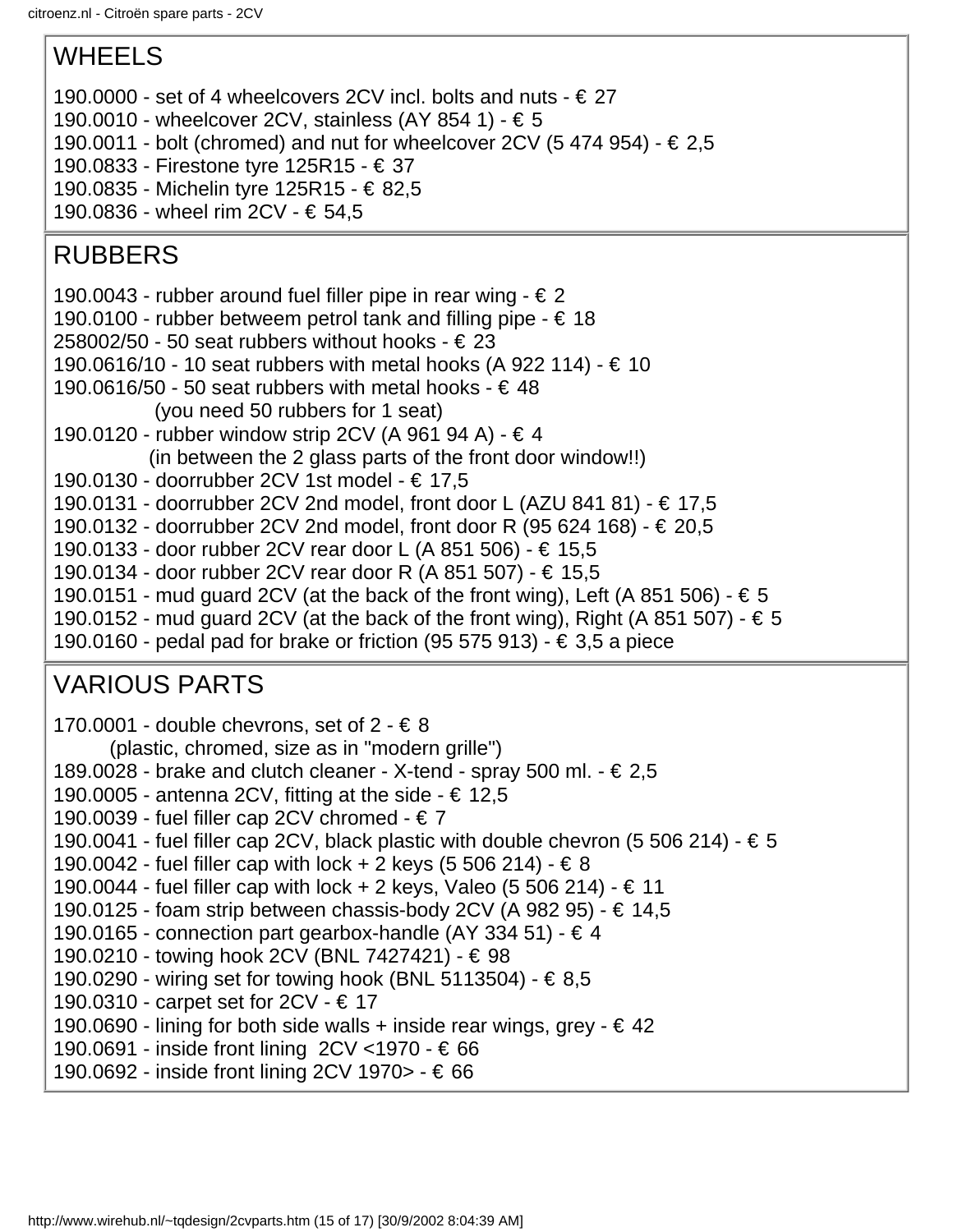# **2CV roofs**

| <b>Roofs for the 2CV</b>                                                                                                                                      | Order no. | Price          | Weight   |
|---------------------------------------------------------------------------------------------------------------------------------------------------------------|-----------|----------------|----------|
| plastic roof handle (club roofs)                                                                                                                              | 190.0600  | € $9,5$        |          |
| heated rear window 2CV (75 525)<br>041)                                                                                                                       | 167.0090  | $\epsilon$ 42  |          |
| mounting heated rear window in a new<br>roof                                                                                                                  | 167.0090A | $\epsilon$ 7   |          |
| Long roof (till rear bumper) for old<br>2CV's,<br>little window, 100% cotton, grey                                                                            | 190.0516  | € 215          | 9 kgs.   |
| Long roof (till rear bumper) for old<br>2CV's,<br>big window, 100% cotton, grey                                                                               | 190.0517  | € 215          | 9 kgs.   |
| <b>Roof 2CV Special</b><br>with opening on the outside; color<br>anthracite-black,<br>other colors available on special<br>delivery, can take up to 2 months! | 190.0530  | € 137          | 9 kgs.   |
| <b>Roof Dyane</b><br>anthracite-black,<br>other colors available on special<br>delivery, can take up to 2 months!                                             | 190.0510  | $\epsilon$ 137 | 7,5 kgs. |

**Roof 2CV Club**  $\in$  137, 9 kgs., opening from the inside, various colors:

190.0535 - anthracite-black 190.0536 - red (rouge clair) 190.0537 - blue (bleu lagune) 190.0538 - white (blanc) 190.0539 - green (vert tuilerie) 190.0540 - beige (beige gaz) 190.0541 - middel grey (gris ancien moyen) 190.0543 - yellow (jaune mimosa) 190.0544 - beige (beige albatros) 190.0545 - mint green (vert jade) 190.0546 - orange (orange spot)

190.0547 - green (vert ardennes) 190.0548 - blue (bleu myosotis) 190.0549 - blue (bleu marine ancien) 190.0550 - yellow (jaune rialto) 190.0551 - green (vert japon) 190.0552 - green (vert agave) 190.0553 - red (rouge cinabre) 190.0555 - blue (bleu celeste) 190.0556 - grenat/bordeaux 190.0557 - fuchsia 190.0558 - green (vert turquoise) 190.0559 - blue (bleu thasos)

some of these colors may take 6-8 weeks to deliver

| roof "France 3" / "Transat" /<br>"Beachcomber"<br>white with blue stripes | 190.0542 | € 180 | $\lq$ 9 kgs. |
|---------------------------------------------------------------------------|----------|-------|--------------|
| roof "Europa"                                                             | 190.0554 | € 180 | 9 kgs.       |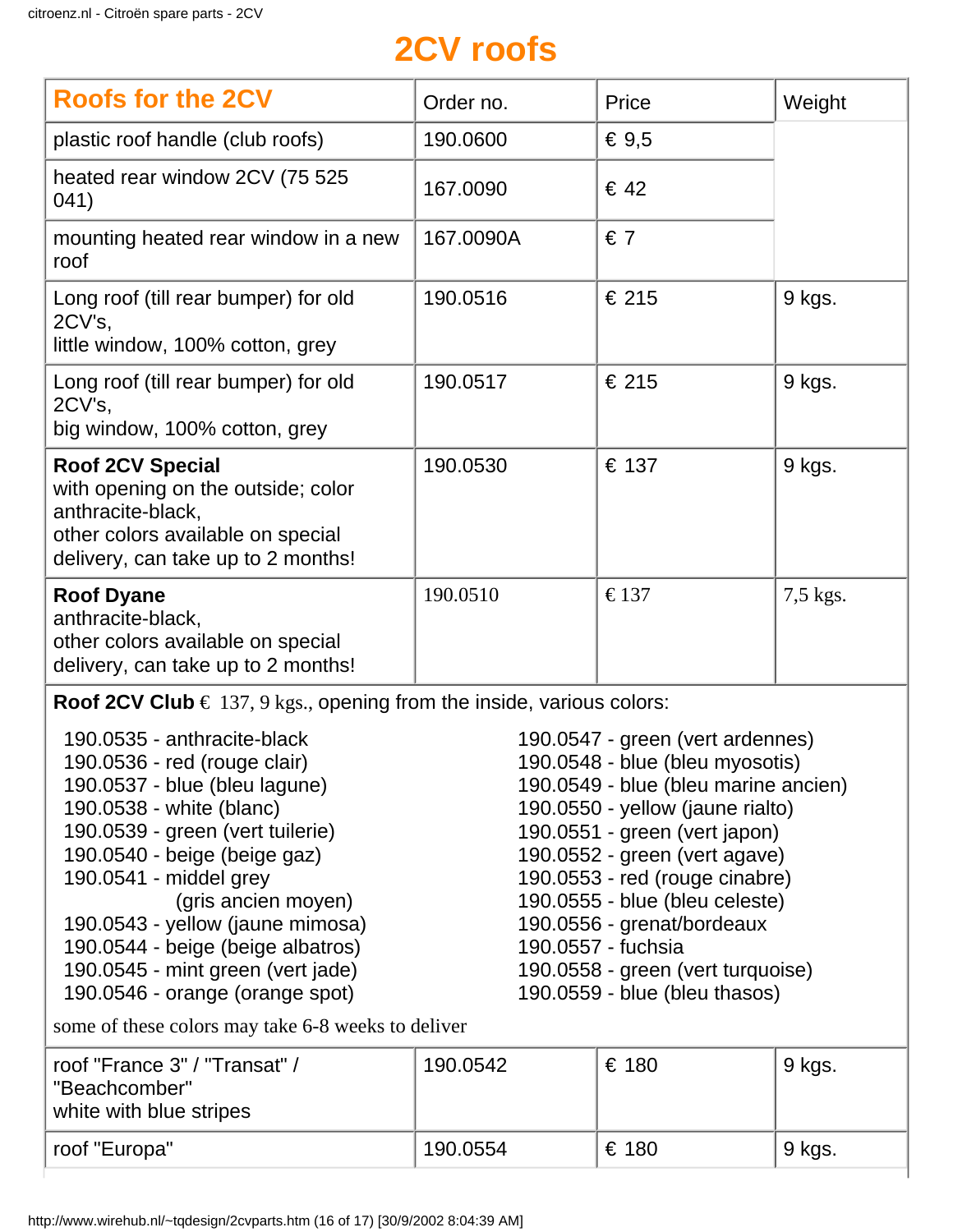| index<br>citroenz.nl | order form | index<br>2CV | index<br><b>2CV</b><br>$ $ parts |
|----------------------|------------|--------------|----------------------------------|
|----------------------|------------|--------------|----------------------------------|

# **[accessories](#page-16-0)**

#### **if you are looking for other Citroën or 2CV spare parts, don't hesitate to mail me, I can deliver a lot of them on special order: [citroenz@tqdesign.nl](mailto:citroenz@tqdesign.nl?subject=I need other Citro�n parts)**

| <b>Haynes</b><br><b>Repair Manual</b>                                                       | Order no., description                                                                                                                                                                                                                                                                                                                                                                                                                                                           | <b>Price</b> | Weight  |
|---------------------------------------------------------------------------------------------|----------------------------------------------------------------------------------------------------------------------------------------------------------------------------------------------------------------------------------------------------------------------------------------------------------------------------------------------------------------------------------------------------------------------------------------------------------------------------------|--------------|---------|
| 2CV, AMI . DYANE<br>1967 to 1950<br>425 cc. 435 cc- 602 cc<br><b>Owners Workshop Manual</b> | <b>HAY-0196</b><br>Haynes - Car Service and Repair<br>Manual for 2CV, Ami & Dyane;<br>2-cylinder 425, 435 & 602 cc.<br>If you're native language is not English<br>you can order a free technical dictionary<br>from Haynes in our of the next<br>languages:<br>Svensk, Suomi, Français, Deutsch,<br>Nederlands, Italiano, Magyar, Hebrew,<br>Dansk, Norsk, Polski, Ceskey, Bulgarian,<br>Russian, Japanese<br>Click on the image below for the order<br>no's and other manuals! | € 22,5       | 750 gr. |
|                                                                                             | Car Service and<br><b>Repair Manuals</b>                                                                                                                                                                                                                                                                                                                                                                                                                                         |              |         |

**if you are looking for other Citroën or 2CV spare parts, don't hesitate to mail me, I can deliver most of them on special order: [citroenz@tqdesign.nl](mailto:citroenz@tqdesign.nl?subject=I need other Citro�n parts)**

**Copyright © 1999-2002 citroenz.nl / boskoop NL**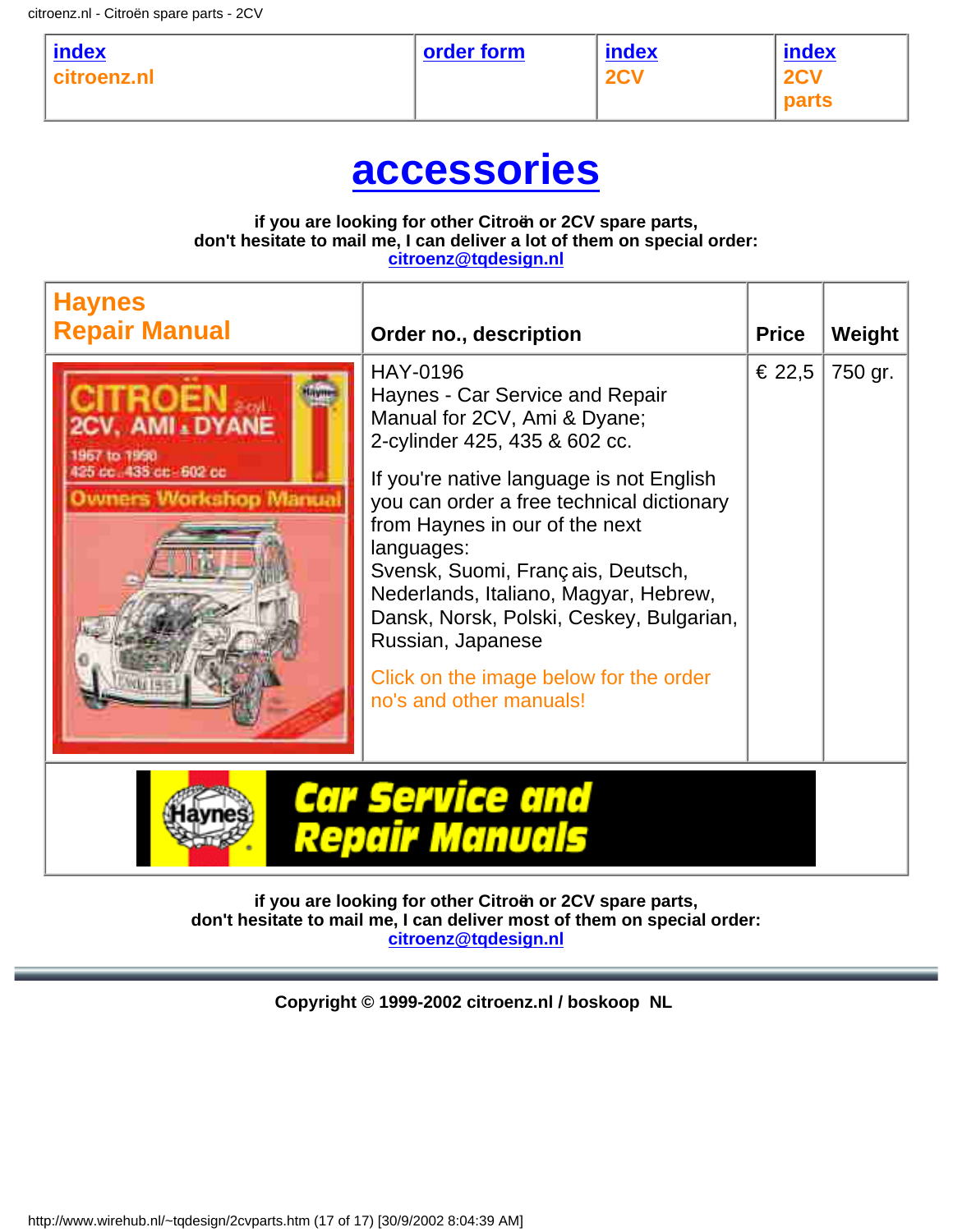<span id="page-41-0"></span>

citroenz.nl



| citroenz.nl<br>browse citroenz.nl by type:                                                                     |                                                                                                                    |                                                                             |                                                                                                               |
|----------------------------------------------------------------------------------------------------------------|--------------------------------------------------------------------------------------------------------------------|-----------------------------------------------------------------------------|---------------------------------------------------------------------------------------------------------------|
| general Citroën<br>2CV<br>Ami6/Ami8<br><b>AX</b><br>Berlingo<br>$\underline{\mathbf{B}}\underline{\mathbf{X}}$ | C15<br>C35<br><b>C4/C6</b><br>$\overline{\mathbf{C}}\mathbf{X}$<br><b>Dyane</b><br><b>Evasion</b><br><b>GS/GSA</b> | HY<br><b>ID/DS</b><br><b>Jumper</b><br><b>Méhari</b><br><b>Saxo</b><br>$SM$ | <b>Traction Avant</b><br><b>Visa</b><br><b>Xantia</b><br><b>XM</b><br><b>Xsara</b><br>$\mathbf{Z} \mathbf{X}$ |

citroenz.nl

**Copyright © 1999-2002 citroenz.nl / boskoop NL**

citroenz.nl

citroenz.nl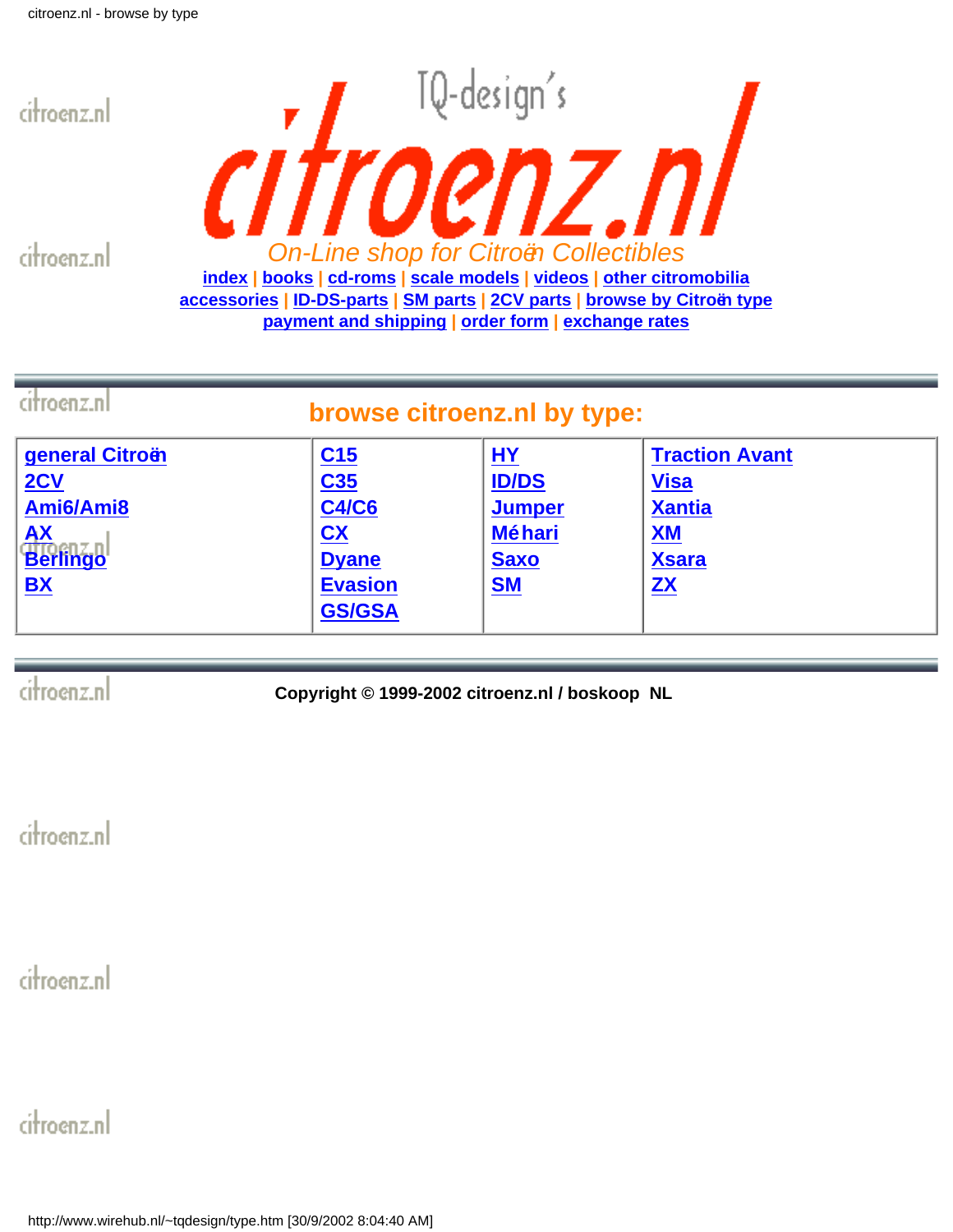<span id="page-42-0"></span>

citroenz.nl



citroenz.nl

# **Payment & Shipping**

**SALES TERMS** *and* **[SHIPPING POLICY](http://www.wirehub.nl/~tqdesign/terms.htm)**

# **Payment:**

| <u>wymsyms</u>                                                                                                                                                                                                                                                                                                                                                                                                                                                                               |
|----------------------------------------------------------------------------------------------------------------------------------------------------------------------------------------------------------------------------------------------------------------------------------------------------------------------------------------------------------------------------------------------------------------------------------------------------------------------------------------------|
| When you order I need your <b>e-mail address</b> !!<br>Payment by credit card or in advance!<br>(Voor NL: betaling per credit-card of vooruitbetaling per giro-overschrijving)                                                                                                                                                                                                                                                                                                               |
| Then there are different ways for paying:                                                                                                                                                                                                                                                                                                                                                                                                                                                    |
| <b>Preferably by credit-card:</b> Eurocard/Mastercard or VISA, this way the shipment of your<br>purchase is insured against loss and damage!<br>For safety reasons you can e-mail your order and fax your creditcard-number and expiry date<br>till: +31 172 230708.<br>For Eurocard/Mastercard and VISA users: I also need the CVC (Card Validation Code), this is<br>the number that exist of 3 digits, it's at the back of the credit card, following the 16 digits of the<br>cardnumber. |
| If you want to e-mail your numbers and date: do it in different e-mails, and write out the digits<br>in letters. So for the expiry date: march, two-thousand-and-one. And for the credit-card<br>number: five-five-one-three-three-zero-four-zero etc. in parts in different e-mails.<br>E-mail your expiry date E-mail your creditcard-number-part1<br>E-mail your creditcard-number-part2<br>E-mail your CVC                                                                               |
| roenz.nl                                                                                                                                                                                                                                                                                                                                                                                                                                                                                     |
|                                                                                                                                                                                                                                                                                                                                                                                                                                                                                              |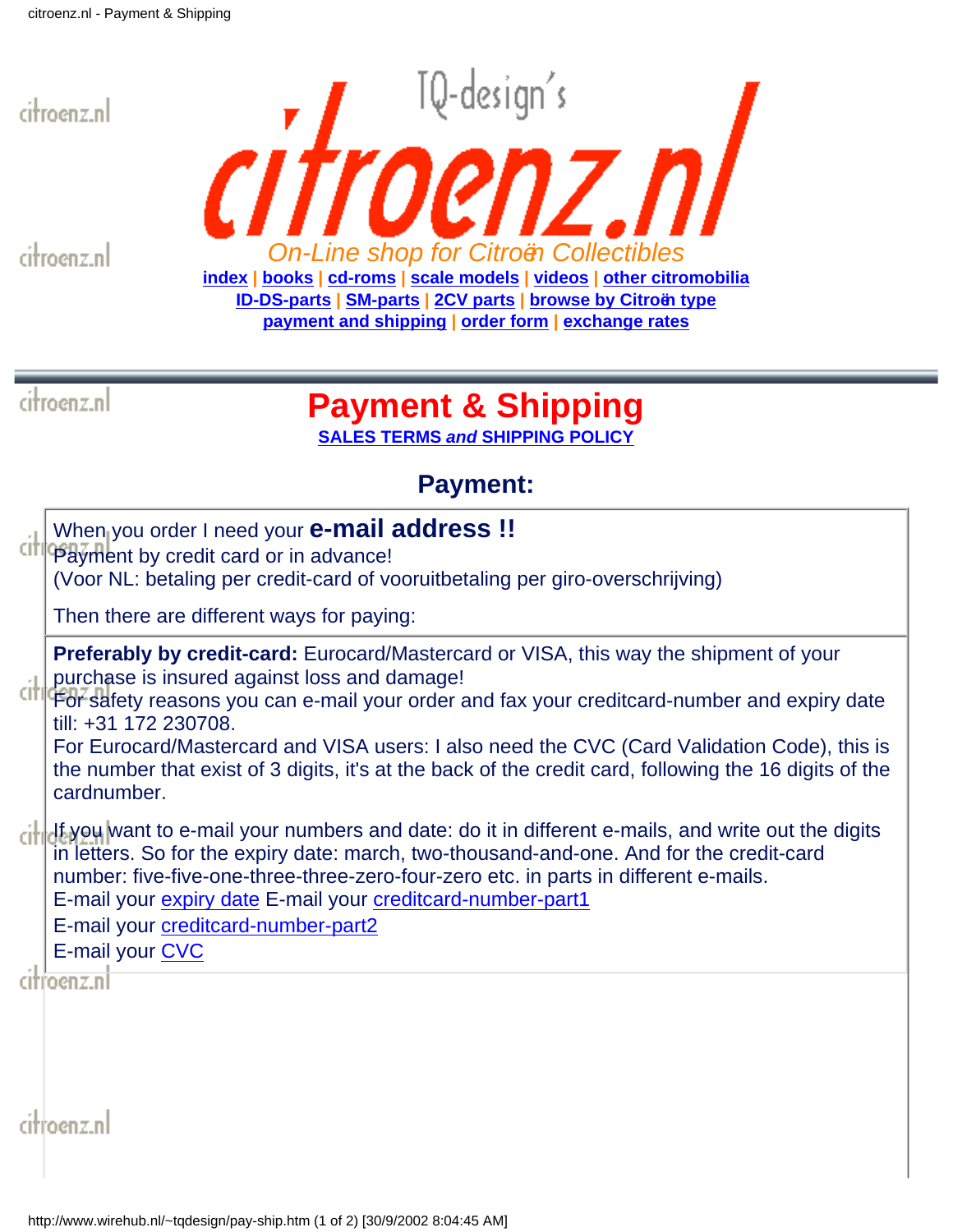#### **By bank-transfer:**

IBAN payments: NL86ABNA0457192313

cit Gon countries where you cannot make IBAN pauyments: to ABN-Amro Bank, Boskoop, The Netherlands, Bank Swift code: ABN ANL 2A account no. 45.71.92.313 attn. TQ-design, Boskoop, The Netherlands

Be sure that I don't have to pay the bank transfer costs or provision, otherwise you have to add an amount of  $\epsilon$  7. Insurance of shipment limited till 50% of the purchase with a maximum  $\left\| \right\|$  of  $\in$  45.

**By check:** NO CHECKS ACCEPTED !

**Binnen Nederland:** per giro-overschrijving: PostBank, no. 5437769 t.n.v. TQ-design, Otweg 18, 2771 VX Boskoop

### citroenz.nl

# **Shipping:**

The costs of shipping is different for various countries. If you know what you want to order, please add the costs of the items and the weight in grams. These weights are not exact and the package can be heavier. Choose beneath the country or zone in which you live and search for the costs of shipping with the weight of your order. Choose the shipping method: Priority or Standard Mail and add the shipping costs on the order form. When you pay by credit card the package will be insured by your credit card company.

0. [Nederland](http://www.wirehub.nl/~tqdesign/zone0.htm)

1. [European Community](http://www.wirehub.nl/~tqdesign/zone1.htm)

2. [Other European countries incl. Cyprus, Greenland, Malta, Russia, Turkey](http://www.wirehub.nl/~tqdesign/zone2.htm)

 $\frac{1}{2}$  3. [All other countries](http://www.wirehub.nl/~tqdesign/zone3.htm)

Shipping of spare parts for 2CV, ID/DS and SM:

The costs of shipping varie from country to country, especially for the bigger and heavy spare parts, we will charge the shipping costs after shipping at actual costs.

 $m + n$ 

### **Questions? : [citroenz@design.nl](mailto:citroenz@tqdesign.nl)**

**©1999-2002 citroenz.nl / boskoop, NL**

citroenz.nl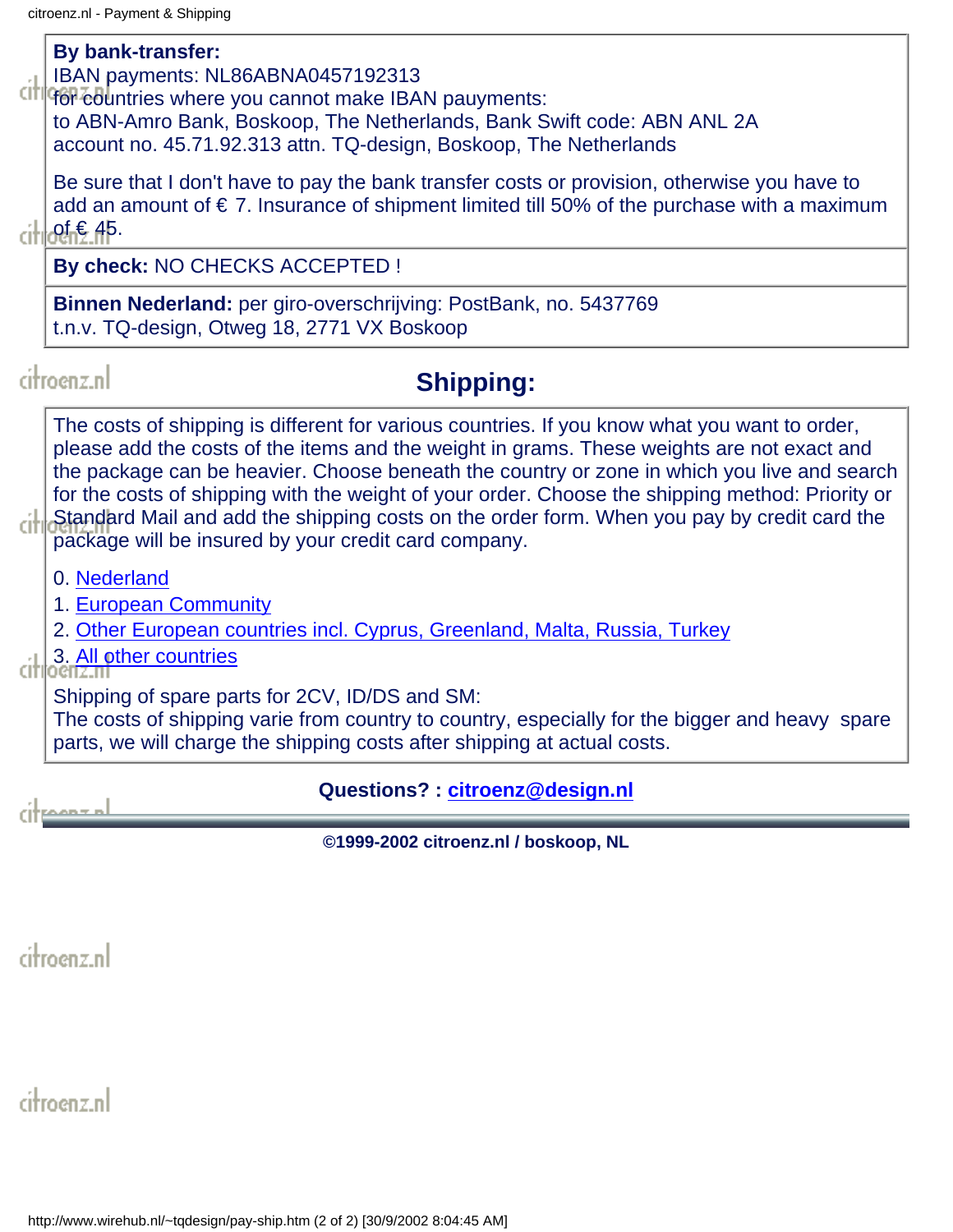#### **[index](#page-1-0) | [payment and shipping](#page-42-0) | [exchange rates](#page-45-0) CITROENZ.NL ORDER FORM**

You can print this order form and fill in all necessary fields and then fax this form to: +31 172 230708 send it by post to: TQ-design; Otweg 18; 2771 VX Boskoop; The Netherlands. You can also order on-line in an e-mail, send the credit card number as quoted **[here](#page-42-0)**.

#### **SALES TERMS** *and* **[SHIPPING POLICY](http://www.wirehub.nl/~tqdesign/terms.htm)**

<span id="page-44-0"></span>

| order no. | I order next items:<br>item description | no.of<br>items | price<br>in € (euro) | total price<br>in $\in$ (euro) | weight |
|-----------|-----------------------------------------|----------------|----------------------|--------------------------------|--------|
|           |                                         |                |                      |                                |        |
|           |                                         |                |                      |                                |        |
|           |                                         |                |                      |                                |        |
|           |                                         |                |                      |                                |        |
|           |                                         |                |                      |                                |        |
|           |                                         |                |                      |                                |        |
|           |                                         |                |                      |                                |        |
|           |                                         |                |                      |                                |        |
|           |                                         |                |                      |                                |        |

|                                                                                                                     | total weight |
|---------------------------------------------------------------------------------------------------------------------|--------------|
| total price in $\epsilon$ (euro)                                                                                    |              |
| Lettre: *Priority / *Standard   *Registered lettre   *Worldpack Special: Priority/*Standard<br>payment and shipping |              |
| ***eventually bank costs in The Netherlands €7                                                                      |              |
| total costs inclusive shipping in $\epsilon$ (euro)                                                                 |              |

#### If there is any mistake or difference in the total price and/or shipping costs, we will contact you before we send the order or charge you.

| first name and name:  |  |
|-----------------------|--|
| address:              |  |
| postal code and city: |  |
| country:              |  |
| e-mail:               |  |
| tel. and/or fax no.:  |  |

| *You can charge my credit card for this order:<br>* Eurocard / Mastercard / VISA                                                                                                                | card no.:                                                                                                                     | expiry date:                                                                                                                                           |
|-------------------------------------------------------------------------------------------------------------------------------------------------------------------------------------------------|-------------------------------------------------------------------------------------------------------------------------------|--------------------------------------------------------------------------------------------------------------------------------------------------------|
| * I'll pay by bank transfer (extra € 7) to: ABN-Amro Bank in<br>Boskoop, The Netherlands, account no. 45.71.92.313 attn.<br>TQ-design, Boskoop, The Netherlands, Bank Swift code:<br>ABN ANL 2A | for Eurocard / Mastercardand for VISA:<br>the CVC no. (last 3 digits at the back of your card,<br>following the card number): | * Ik betaal VOORAF per<br>giro-overschrijving:<br>PostBank, no. 5437769<br>t.n.v. TQ-design, Otweg 18<br>2771 VX Boskoop<br>(only for The Netherlands) |
| Signature:                                                                                                                                                                                      | Place:                                                                                                                        | Date:                                                                                                                                                  |

\* Please indicate your payment method

**Copyright © 1999-2002 citroenz.nl/ boskoop NL**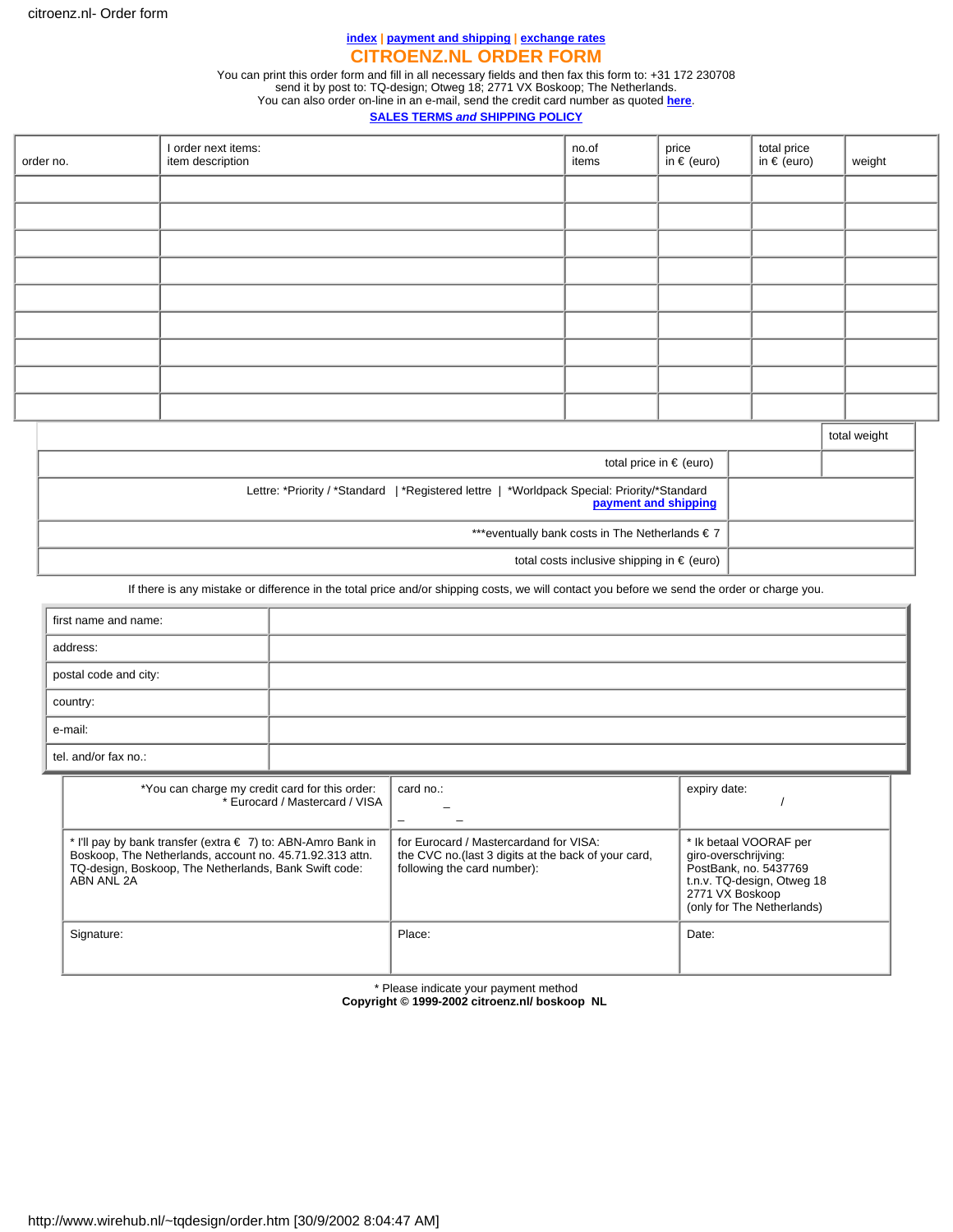<span id="page-45-0"></span>

By using this service, you agree to be bound by the [terms of use agreement.](http://currency.xe.net/gen/about.htm#legal)

Perform Currency Conversion

**use the "BACK" button of the browser to return to citroenz.nl**

[The Universal Currency Converter Services](http://www.xe.net/map/)

**Copyright © 1999-2002 citroenz.nl/Boskoop, NL**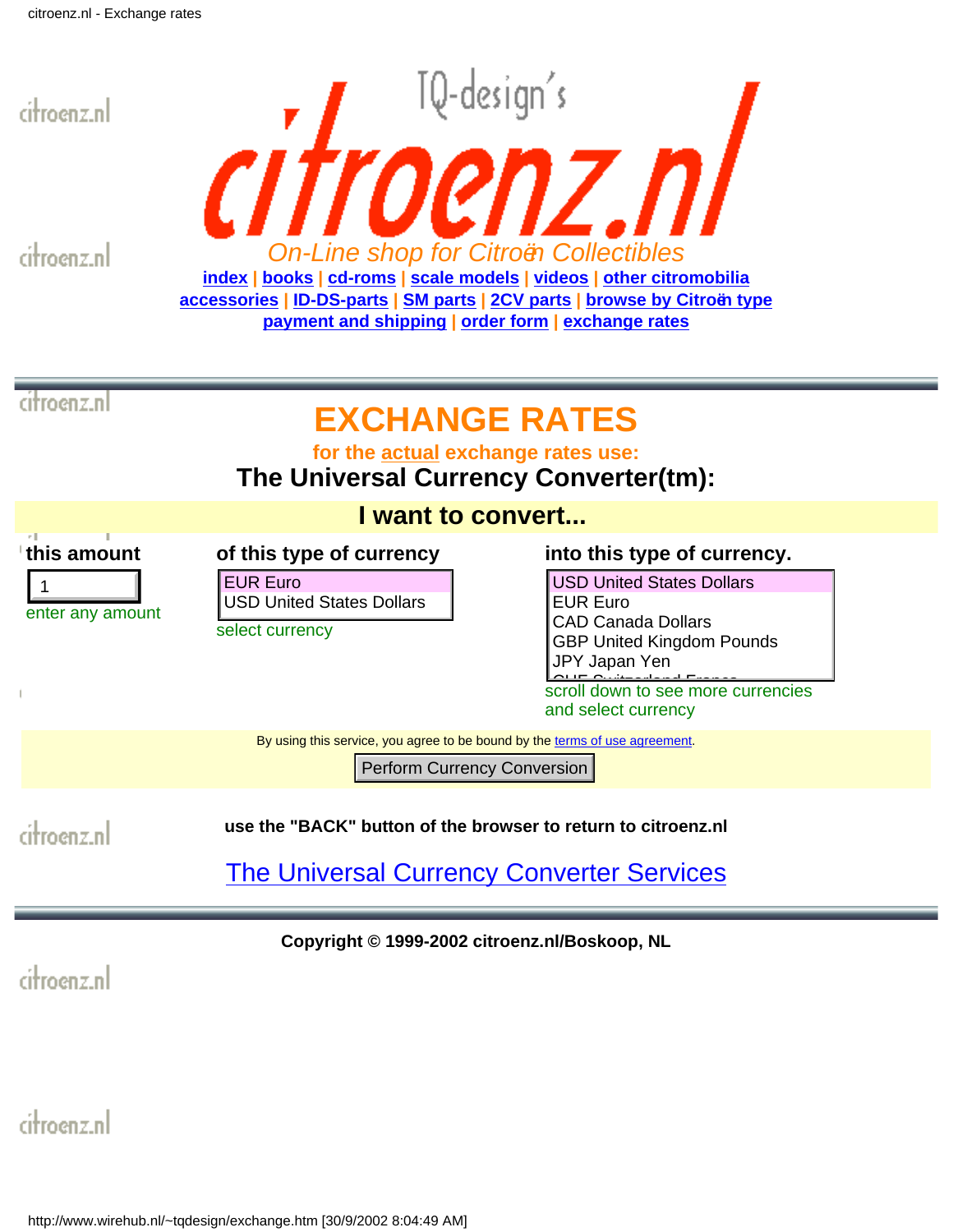<span id="page-46-0"></span>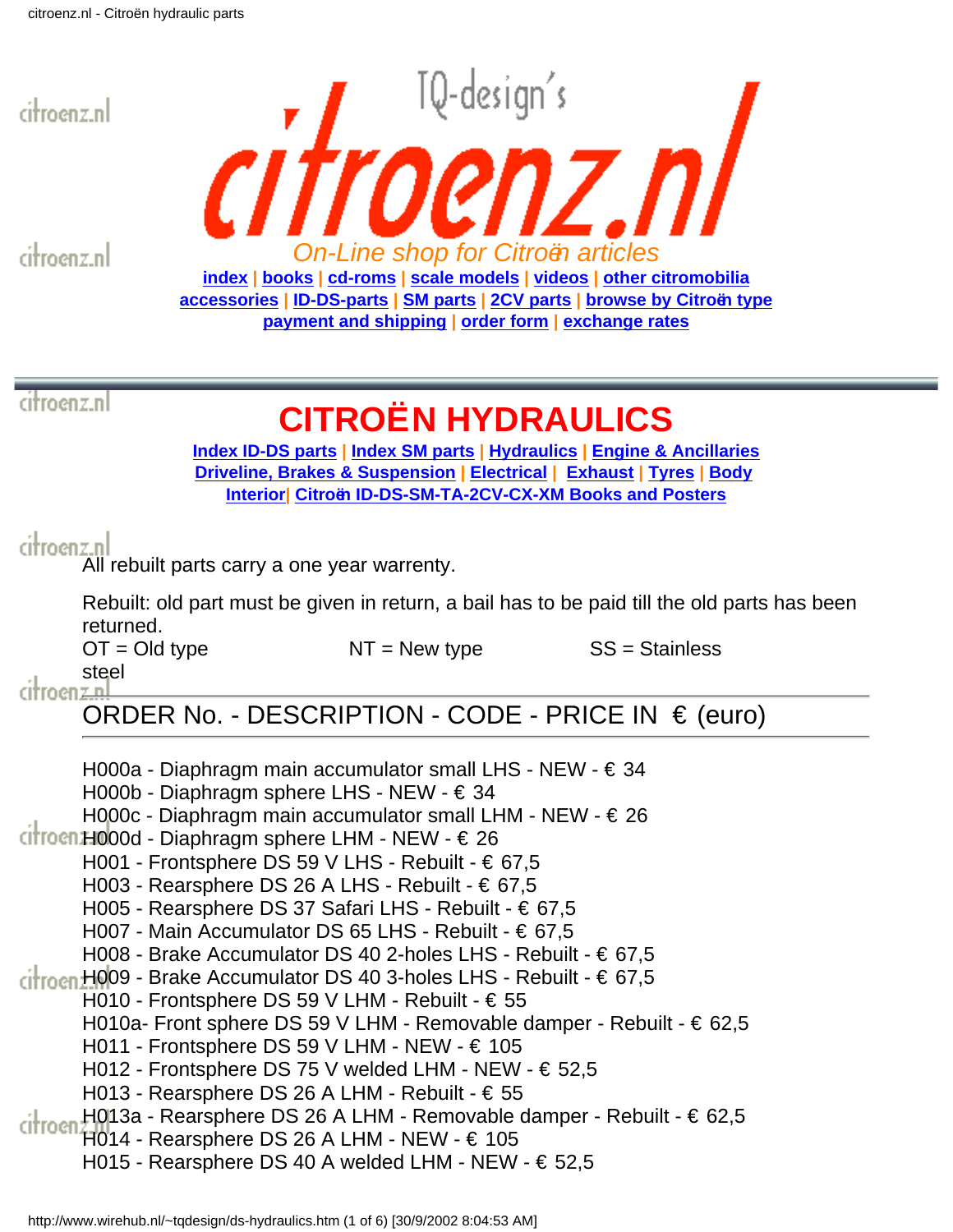H016 - Rearsphere DS 37 Safari LHM - Rebuilt - € 55 H017 - Rearsphere DS 37 Safari LHM - NEW - € 105  $c$ <sub>r</sub>  $H$ 018 - Main Accumulator DS 65 LHM - Rebuilt -  $\epsilon$  55 H019 - Main Accumulator 62 welded LHM - NEW - € 46,5 H020 - Brake Accumulator DS 40 2-holes LHM - Rebuilt - € 55 H021 - Brake Accumulator DS 40 3-holes LHM - Rebuilt - € 55 H022 - Frontsphere SM 40 V LHM - Rebuilt -  $\in$  67,5 H023 - Frontsphere SM 40 V LHM - NEW - € 112,5 H024 - Rearsphere SM 26 A LHM - Rebuilt -  $\in$  67,5  $\frac{1}{100}$  Hoen Ho25 - Rearsphere SM 26 A LHM - NEW - € 112,5 H026 - Frontsphere CX 75 FA LHM - NEW - € 46,5 H027 - Frontsphere CX 75 FB Safari LHM - NEW - € 46,5 H028 - Frontsphere CX 75 FG GTI LHM - NEW -  $\in$  46,5 H028a - Frontsphere CX 75 Comfort LHM - NEW - 5 46,5 H029 - Rearsphere CX 40 RX LHM - NEW - € 46,5  $\frac{1}{100}$  - Rearsphere CX 35 RB Safari LHM - NEW -  $\epsilon$  55 H031 - Rearsphere CX 40 RG GTI LHM - NEW -  $\in$  46,5 H031a - Rearsphere CX 40 Comfort LHM - NEW - € 46,5 H032 - Frontsphere BX 55 FA BX <9/85 & BX 14 LHM - NEW - € 46,5 H033 - Rearsphere BX 40 RX BX <9/85 & BX 14 LHM - NEW - € 46,5 H034 - Frontsphere BX 55 FC > 9/85 LHM - NEW -  $\in$  46,5  $Cit$  The  $-$  Frontsphere BX 40 RZ > 9/85 LHM - NEW -  $\in$  46,5 H039 - Rearsphere BX 40 RS BX 16 valves LHM - NEW -  $\in$  46,5 H035 - Frontsphere BX 55 FG GTI LHM - NEW - € 46,5 H038 - Rearsphere BX 40 RG LHM - NEW -  $\in$  46,5 H037 - Frontsphere BX 55 SA Sport LHM - NEW - € 46,5 H042 - Rearsphere BX 40 SX Sport LHM - NEW - € 46,5  $\frac{1}{1000}$ H036 - Frontsphere BX 55 FB Safari LHM - NEW -  $\in$  46,5 H040 - Rearsphere BX 40 RB Safari LHM - NEW - € 46,5 H041 - Rearsphere BX 40 RT Safari Turbo D LHM - NEW - € 46,5 H042a - Frontsphere BX 55 Comfort LHM - NEW - € 46,5 H042b - Frontsphere BX 40 Comfort LHM - NEW - € 46,5 H043 - Frontsphere GS 55 FA LHM - NEW - € 46,5  $H044$  - Rearsphere GS 35 RX LHM - NEW -  $\in$  46,5 citroen H045 - Rearsphere GS 35 RB Safari LHM - NEW - € 46,5 H046 - Frontsphere XM 55 VA Berl. Comfort LHM - NEW - € 46,5 H047 - Frontsphere XM 55 VA Safari Comfort LHM - NEW - € 46,5 H048 - Rearsphere XM 40 HA Berl. Comfort LHM - NEW - € 46,5 H049 - Rearsphere XM 40 HA Safari Comfort LHM - NEW - € 46,5 H050a - Accumulator XA & XM 70 FR Hydr. front LHM - NEW - € 46,5 citroen H050b - Accumulator XA & XM 50 AR Hydr. rear LHM - NEW - € 46,5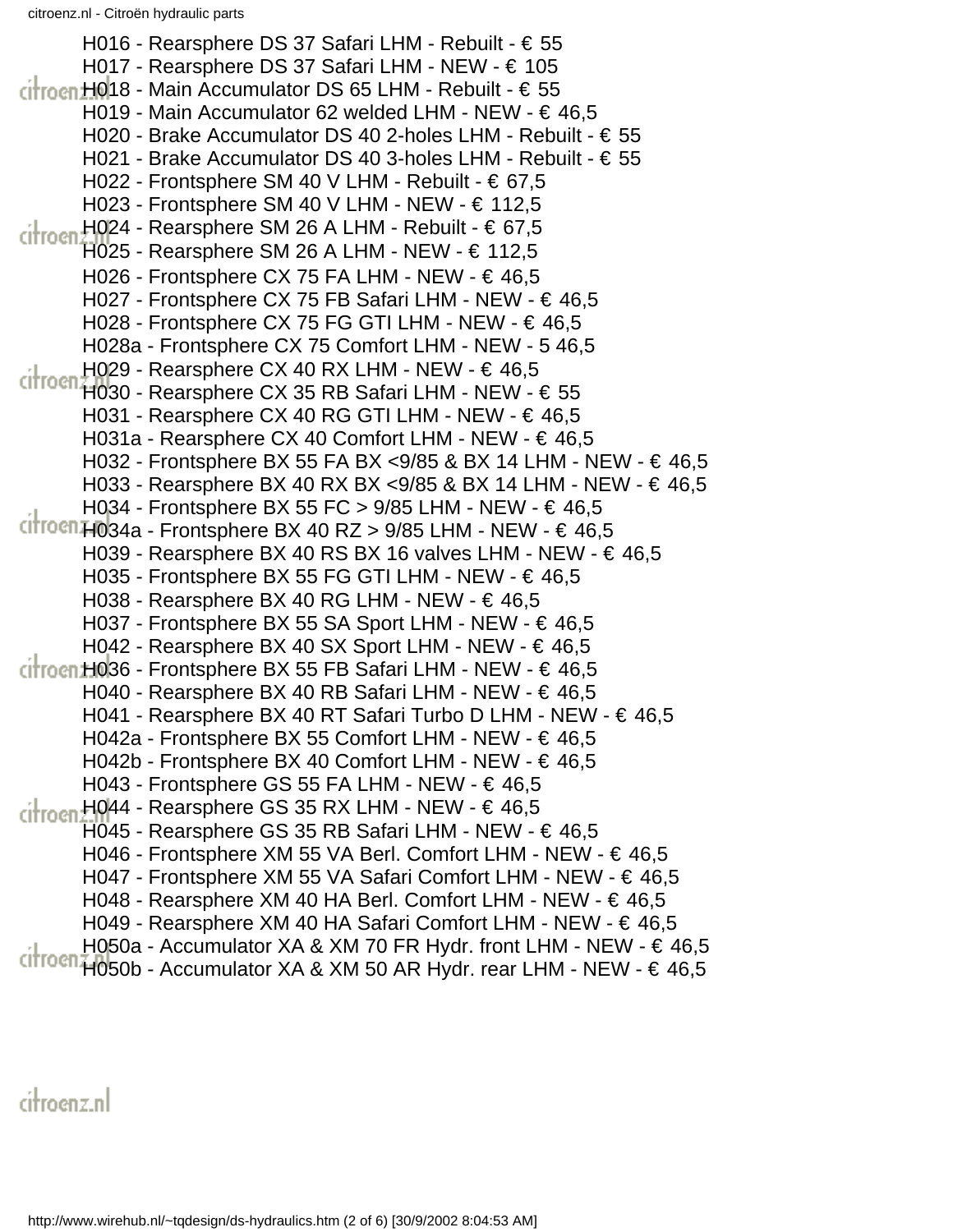H051a - Frontsphere Xantia XA 70 FA LHM - NEW - € 46,5  $ri$ <sub>rnen</sub> H051b - Rearsphere Xantia XA 40 RX LHM - NEW -  $\in$  46,5 H051c - Frontsphere Xantia XA 55 FC 2.0 Inj. LHM - NEW - € 46,5 H051d - Rearsphere Xantia XA 30 RZ 2.0 Inj. LHM - NEW -  $\in$  46,5 H051e - Frontsphere Xantia XA 50 FH Hydractive LHM - NEW - € 46,5 H051f - Rearsphere Xantia XA 30 RH Hydractive LHM - NEW - € 46,5 H052 - Power steering rack DS LHM - Rebuilt - € 512 H053 - Power steering rack DS LHS - Rebuilt - € 549 H053a - O-Ring power steering small size - NEW - € 1 H055 - Rebuildkit power steering DS - NEW - € 122,5 H055a - Rebuildkit power steering SM - NEW - € 122,5 H056 - Rack accordion DS - NEW - € 19 H056a - Rack boot set SM 3 pieces - NEW - € 137,5 H057 - Rack pinion boot DS - NEW - € 19  $Cit$ <sup>roen</sup>H058 - Hydraulic pump 7 cylinders new housing LHM - Rebuilt -  $\in$  237 H058a - Hydraulic pump 7 cylinders new housing SM LHM - Rebuilt - € 257 H059 - Hydraulic pump 7 cylinders LHM - Rebuilt - € 172,5 H059a - Hydraulic pump 7 cylinders SM - Rebuilt - € 192 H060 - Hydraulic pump 1 cylinder LHM - Rebuilt -  $\in$  80 H061 - Hydraulic pump 7 cylinders LHS - Rebuilt - € 192  $C$  ritroen. H061a - Hydraulic pump 7 cylinders new housing LHS - Rebuilt -  $\in$  257 H061b - Hydraulic pump 5 cylinders CX - NEW - € 257 H062 - Hydraulic pump 1 cylinder LHS - Rebuilt - € 97,5 H062a - Rebuildkit hydraulic pump 1 cylinder - NEW - € 19 H063 - Rebuildkit Hydraulic pump 7 cylinder - NEW - € 72,5 H063a - bearring HD pump - NEW -  $\in$  16,5 citroen H063b - HD pump housing - NEW - € 77,5 H064 - Clutch cylinder SM - LHM - rebuilt - € 92,5 H065 - Clutch cylinder Carb. LHM - Rebuilt - € 72,5 H066 - Clutch cylinder Carb. LHS - Rebuilt - € 87,5 H067 - Clutch cylinder Inj. LHM - Rebuilt - € 87,5 H067a - Rebuildkit clutch cylinder with spring LHM - NEW -  $\in$  21,5 H067b - Dust cover clutch cylinder large/small - NEW - € 14,5 citroen H067d - O-ring clutch cylinder - NEW -  $\in$  7 H068 - Clutch reengagement control Carb. LHM - Rebuilt - € 117,5 H069 - Clutch reengagement control Inj. LHM - Rebuilt - € 117,5 H070 - Clutch reengagement control LHS - Rebuilt - € 142,5 H070a - O-Ring clutch reengagement control - NEW -  $\in$  1,5 H070b - Reengagement control plug - NEW -  $\in$  4 citrocn<sub>H071</sub> - Centrifugal regulator carb. & inj. LHM - Rebuilt - € 132,5 H071a - Rebuildkit centrifugal regulator LHM / LHS - NEW - € 50 H072 - Centrifugal regulator LHS - Rebuilt - € 145 H073 - Silent bloc centrifugal reg. - NEW -  $\in$  10 H073a - Hydraulic bloc LHM - Rebuilt - € 147,5 H073b - Hydraulic bloc LHS - Rebuilt - € 172,5  $C$  throen H074 - High pressure regulator LHM - NEW -  $\in$  75 H075 - High pressure regulator LHS - Rebuilt - € 92,5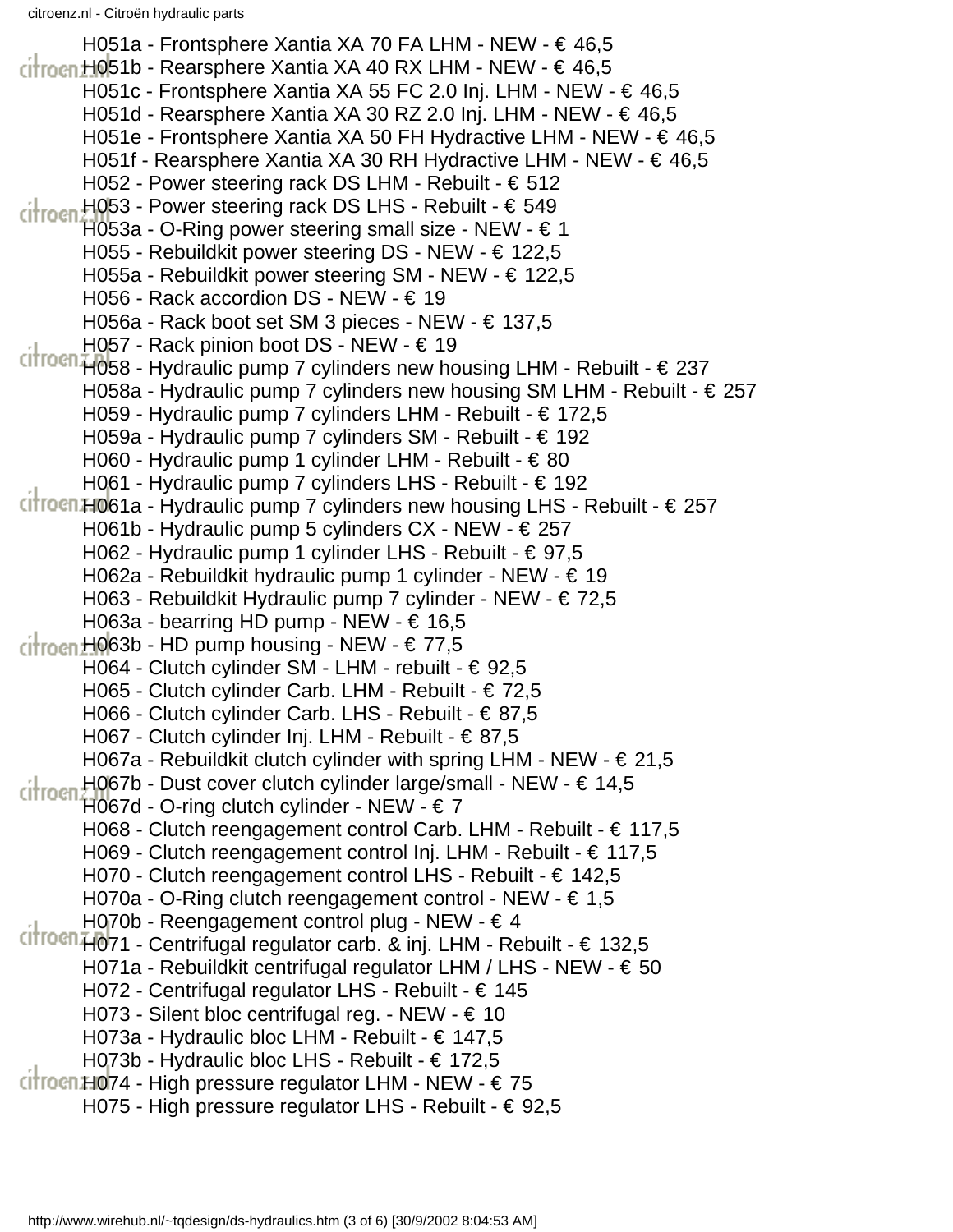citroen H076 - Height corrector DS, SM LHM - Rebuilt - € 52,5 H077 - Height corrector DS LHS - Rebuilt - € 70 H078 - Height corrector BX, CX LHM - Rebuilt - € 52,5 H079 - Rebuildkit Height corrector - NEW - € 21,5 H080 - Brake caliper LHM - Rebuilt - € 107,5 H081 - Brake caliper (last model) LHS - Rebuilt - € 122,5 H081a - Brake caliper incl. new brake segment OT LHS - Rebuilt - € 287  $C$   $\frac{1}{2}$   $\frac{1}{2}$   $\frac{1}{2}$   $\frac{1}{2}$   $\frac{1}{2}$   $\frac{1}{2}$   $\frac{1}{2}$   $\frac{1}{2}$   $\frac{1}{2}$   $\frac{1}{2}$   $\frac{1}{2}$   $\frac{1}{2}$   $\frac{1}{2}$   $\frac{1}{2}$   $\frac{1}{2}$   $\frac{1}{2}$   $\frac{1}{2}$   $\frac{1}{2}$   $\frac{1}{2}$   $\frac{1}{2}$   $\frac{1}{2}$   $\frac{1}{2$ H082 - Rebuildkit Brake caliper (1 set) NT - NEW - € 19 H082a - Rebuildkit Brake cal. OT - LHS - NEW - € 10 H082b - O-ring for the air valve - NEW -  $\in$  1 H083 - Rear brake cyl. Berl. LHM - Rebuilt -  $\in$  40 H083a - Rear brake cyl. Safari LHM - Rebuilt - € 57,5  $C$  rifroen<sub>H0</sub>83b - Rear brake cyl. Berl. LHS - Rebuilt -  $\in$  52,5 H083c - Rear brake cyl. Safari LHS - Rebuilt - € 70 H083d - Rebuildkit rear brake cyl. Berl. - NEW - € 17,5 H083e - Rebuildkit rear brake cyl. Safari - NEW - € 22,5 H084 - Front suspension cyl. LHM - Rebuilt -  $\in$  70 H085 - Front suspension cyl. LHS - Rebuilt - € 82,5  $c$ itroen H086 - Rear suspension cyl. LHM - Rebuilt -  $\in$  72,5 H087 - Rear suspension cyl. LHS - Rebuilt - € 87,5 H087a - Safety plate rear suspension cylinder - NEW -  $\in$  2,5 H088 - Rebuildkit suspension Berl. - NEW - € 14 H088a - Square seal for rear suspension (extra) - NEW -  $\epsilon$  5 H089 - Rear suspension Break LHM - Rebuilt - € 82,5 citroen H090 - Rear suspension Break LHS - Rebuilt - € 95 H091 - Rebuildkit suspension Break - NEW - € 19 H092 - Sphere O-ring circular LHM - NEW - € 1 H093 - Sphere O-ring circular LHS - NEW - € 1 H094 - Sphere O-ring square LHM - NEW - € 2 H095 - Sphere O-ring square LHS - NEW - € 2,5 H095a - Sphere plug O-ring - NEW - € 1  $\frac{1}{1000}$  H096 - Front suspension dust cover - NEW -  $\in$  17,5 H097 - Rear suspension dust cover - NEW - € 16,5 H097a - Mounting ring for dust cover - NEW -  $\in$  2,5 H098 - Dust cover for main brake cyl. Al. - NEW -  $\in$  9,5 H099 - Dust cover for main brake cyl. Steel - NEW - € 14,5 H100 - LHM 1 litre - NEW -  $\in$  5  $Citroen$   $H100a - LHM$  5 litres - NEW -  $\in$  21,5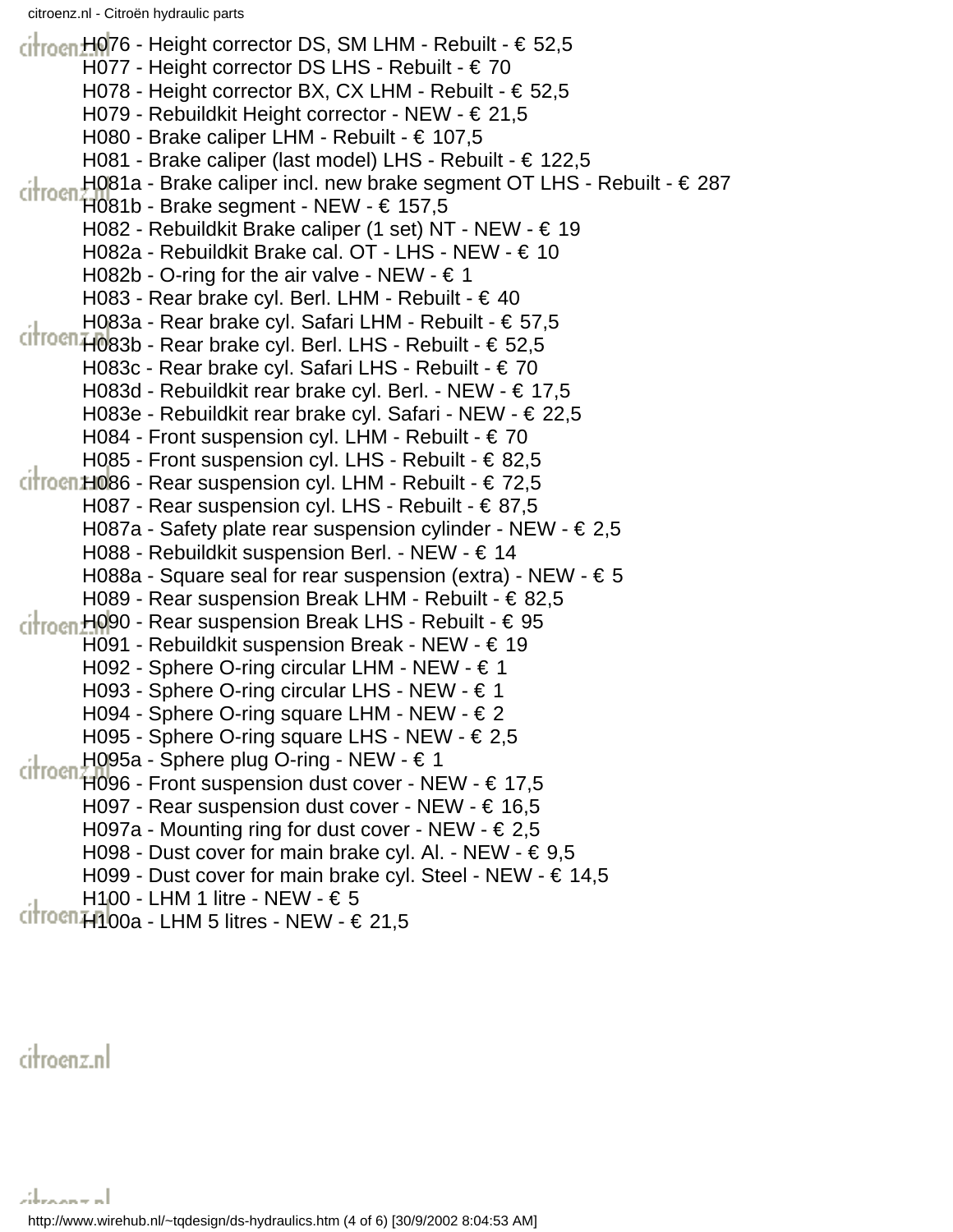citroenz.nl - Citroën hydraulic parts unum H101 - LHM 60 litres - NEW - € 237 H101a - Special flushing oil hydraurincage 5 litres LHM - NEW - € 29 H101b - Special flushing oil hex. glycol 5 litres LHS - NEW -  $\in$  30 H101c - Hydau-care additive for hydraulic systems - NEW -  $\in$  20 H102 - LHS 1 litre - NEW - € 13,5 H103 - Sphere tester - NEW - € 137,5  $\frac{1100}{1104}$  - Storage barrel LHM, filter included, original - NEW -  $\in$  57,5 H105 - Tube nut 3,5 mm - NEW - € 1,5 H106 - Tube nut 3,5 mm, 50 pcs. - NEW - € 50 H107 - Tube nut 4,5 mm - NEW - € 1,5 H108 - Tube nut 4,5 mm, 50 pcs. - NEW - € 50 H109 - Tube nut 6,35 mm - NEW - € 2  $C$  riffoen<sub>H1</sub><sup>1</sup><sub>1</sub>0 - Tube nut 6,35 mm, 25 pcs. - NEW -  $\in$  40 H111 - Fluid seal 3,5 mm LHM - NEW -  $\in$  1 H112 - Fluid seal 3,5 mm, 100 pcs. LHM - NEW - € 60 H113 - Fluid seal 4,5 mm LHM - NEW -  $\in$  1 H114 - Fluid seal 4,5 mm, 100 pcs. LHM - NEW - € 60 H115 - Fluid seal 6,35 mm LHM - NEW -  $\in$  2  $($ froen $H115a$  - Fluid seal 6,35 mm for brake acc. LHM - NEW -  $\in$  2 H116 - Fluid seal 6,35 mm, 20 pcs. LHM - NEW - € 27,5 H116a - Fluid seal 3,5 mm LHS - NEW -  $\in$  1,5 H116b - Fluid seal 3,5 mm, 100 pcs. LHS - NEW - € 97,5 H117 - Fluid seal 4,5 mm LHS - NEW -  $\in$  1,5 H118 - Fluid seal 4,5 mm, 100 pcs. LHS - NEW - € 112,5  $\frac{1}{100}$ <sub>ci</sub>ł<sub>rocn</sub>H<sub>1</sub>19 - Fluid seal 6,35 mm LHS - NEW - € 2,5 H119a - Fluid seal 6,35 mm for brake acc. LHS - NEW -  $\in$  2,5 H120 - Fluid seal 6,35 mm, 20 pcs. LHS - NEW - € 37,5 H121 - Tubing 3,5 mm - NEW -  $\in$  5 per metre H122 - Tubing 3,5 mm - NEW -  $\in$  100 per 25 metres H123 - Tubing 4,5 mm - NEW -  $\in$  5,5 per metre H124 - Tubing 4,5 mm - NEW - € 112,5 per 25 metres  $\frac{11}{1125}$  - Tubing 6,35 mm - NEW -  $\in$  12,5 per metre H126 - Tubing 6,35 mm - NEW - € 82,5 per 7.6 metre H127 - In-line connector 3,5 mm - NEW -  $\in$  3 H128 - In-line connector 4,5 mm - NEW -  $\in$  3 H129 - Flaringtool incl. punch & split die set 4,5 mm. - NEW - € 277 H129b - Hand-flaringtool 4,5 & 6,35 mm. - NEW - € 95  $\frac{11}{1130}$  - Punch & split die set 3,5 mm - NEW -  $\in$  58 H130A - Punch & split die set 4,5 mm - NEW -  $\in$  58 H131 - Punch & split die set 6,35 mm - NEW -  $\in$  58 H132 - Ligarex pliers - NEW - € 26,5 H132a - Luxe ligarex pliers - NEW - € 42,5 H133 - Ligarex SS strapping 25 m. & 100 clips - NEW - € 15 citrocn<sub>H133a</sub> - Ligarex SS strapping 20 m., clips in dispenser - NEW - € 17,5 H133b - Ligarex dispenser - NEW - € 14 H134 - Nylon returnhose  $4 \times 2$  mm per metre - NEW -  $64$ H134a - Nylon returnhose 5 x 3 mm per metre - NEW -  $\in$  4,5 H134b - Rubberbend returnhose - NEW - € 11 H134c - Insert for rubberbend front  $(487)$  - NEW -  $\in$  4,5

citroenz.nl

http://www.wirehub.nl/~tqdesign/ds-hydraulics.htm (5 of 6) [30/9/2002 8:04:53 AM]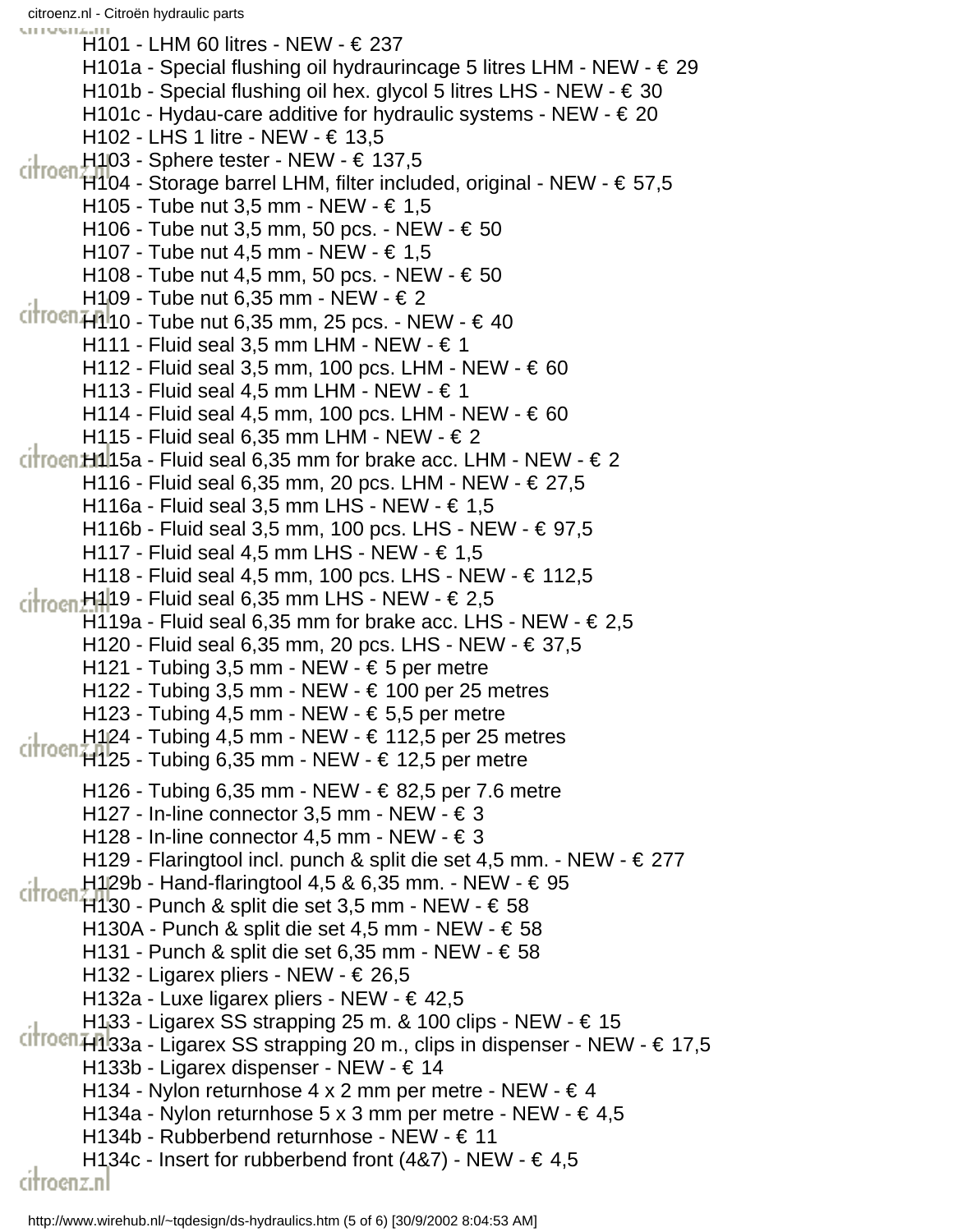H134d - Insert for rubberbend rear  $(484)$  - NEW -  $\in$  4,5 H135 - Rubberhose for return on HP regulator - NEW -  $\in$  11 H135b - Long rubberhose for return LHM - NEW - € 33 H135c - Long rubberhose for return LHS - NEW - € 39 H137 - Brake valve Al. LHS - Rebuilt - € 102,5  $\frac{1}{100}$   $\frac{1}{100}$   $\frac{1}{100}$   $\frac{1}{100}$   $\frac{1}{100}$   $\frac{1}{100}$   $\frac{1}{100}$   $\frac{1}{100}$   $\frac{1}{100}$ H139 - Brake valve iron LHM - Rebuilt - € 113 H140 - Panduit Stainless Steel hose clips - NEW - € 1,5 H141 - Sticker LHM, sticker antigel or sticker oil - NEW - € 1,5 H142 - Front suspension cyl. BX - NEW - € 225 H142a - Return hose front suspension cyl. BX - NEW -  $\in$  17,5  $c$ itroen $H142b$  - Front suspension cyl. BX - Rebuilt -  $\in$  128 H142c - Front suspension cyl. XM - NEW - € 217 H142d - Returm hose front suspension cyl. XM - NEW - € 17,5 H142e - Quantity controller Xantia, XM or BX - Rebuilt - € 87,5 H143 - General piping from front to rear 4 x 4,5 mm - NEW -  $\in$  98 H144 - General piping 3x4,5 mm. & 1 x 6,35 mm - NEW - € 115  $\frac{1}{1000}$ H145 - Flexible rear brake pipe LHM - NEW -  $\in$  29 H145a - Connecting tube for flex. rear brake pipe L - NEW -  $\in$  17,5 H145b - 3- Way tube connection 4,5 mm - NEW -  $\in$  12,5 H145c - Nut for flexible brake pipe - NEW -  $\in$  2 H145d - Mounting brackets for flexible brake pipe (2) - NEW -  $\in$  21,5 H145e - Flexible brake pipe LHS - NEW - € 35 H145f - Brake pipe 50 cm. 4,5 mm. - NEW - € 10 citroen  $H145g$  - Transformation set hinge-brakeline LHM right side - NEW -  $\in$  66 H145h -Transformation set hinge-brakeline LHM left side - NEW - € 86 H145i - Transformation set hinge-brakeline LHS right side - NEW - € 75 H145j -Transformation set hinge-brakeline LHS left side - NEW - € 96 H146 - 4-Way union nylon for return hoses - NEW -  $\in$  9 H147a - Hydr. return hose rubber  $3 \times 8$  mm, p.metre - NEW -  $\in 7$  $\frac{1}{2}$   $\frac{1}{2}$   $\frac{1}{2}$   $\frac{1}{2}$   $\frac{1}{2}$   $\frac{1}{2}$   $\frac{1}{2}$   $\frac{1}{2}$   $\frac{1}{2}$   $\frac{1}{2}$   $\frac{1}{2}$   $\frac{1}{2}$   $\frac{1}{2}$   $\frac{1}{2}$   $\frac{1}{2}$   $\frac{1}{2}$   $\frac{1}{2}$   $\frac{1}{2}$   $\frac{1}{2}$   $\frac{1}{2}$   $\frac{1}{2}$   $\frac{1}{2}$  H147c - Hydr. return hose rubber 7 x 14 mm, p.metre LHM - NEW - € 11 H147d - Hydr. return hose rubber 11 x 18 mm, p.metre LHM - NEW -  $\in$  13,5 H147e - Tube guiding ring 16 x 32 x 7 - NEW -  $\in$  3 H147f - Hydr. return hose rubber 7 x 14 mm, p.m. LHS - NEW -  $\in$  13,5 H147g - Hydr. return hose rubber 11 x 18 mm, p.m. LHS - NEW -  $\in$  14,5  $ciron<sub>H1</sub>47h$  - Hydr. return hose rubber 3 x 8 mm., p.m. LHS - NEW -  $\in$  9 H147i - Hydr. return hose rubber 5x11 mm., p.m. LHS - NEW - € 10,5 H148 - High pressure pipe - NEW -  $\in$  24 H149 - Tube support in rubber 4,5 mm - NEW -  $\in 1.5$ H150 - Manocontact LHM - NEW - € 27 **[Index ID-DS parts](#page-0-0) | [Index SM parts](#page-20-0) | [Hydraulics](#page-46-0) | [Engine & Ancillaries](#page-52-0)** citroenz.nl **[Driveline, Brakes & Suspension](#page-57-0) | [Electrical](#page-60-0) | [Exhaust](#page-63-0) | [Tyres](#page-65-0) | [Body](#page-66-0) [Interior](#page-73-0) | [Citroën ID-DS-SM-TA-2CV-CX-XM Books and Posters](#page-75-0)**

**Copyright © 1999-2002 citroenz.nl/Boskoop, NL**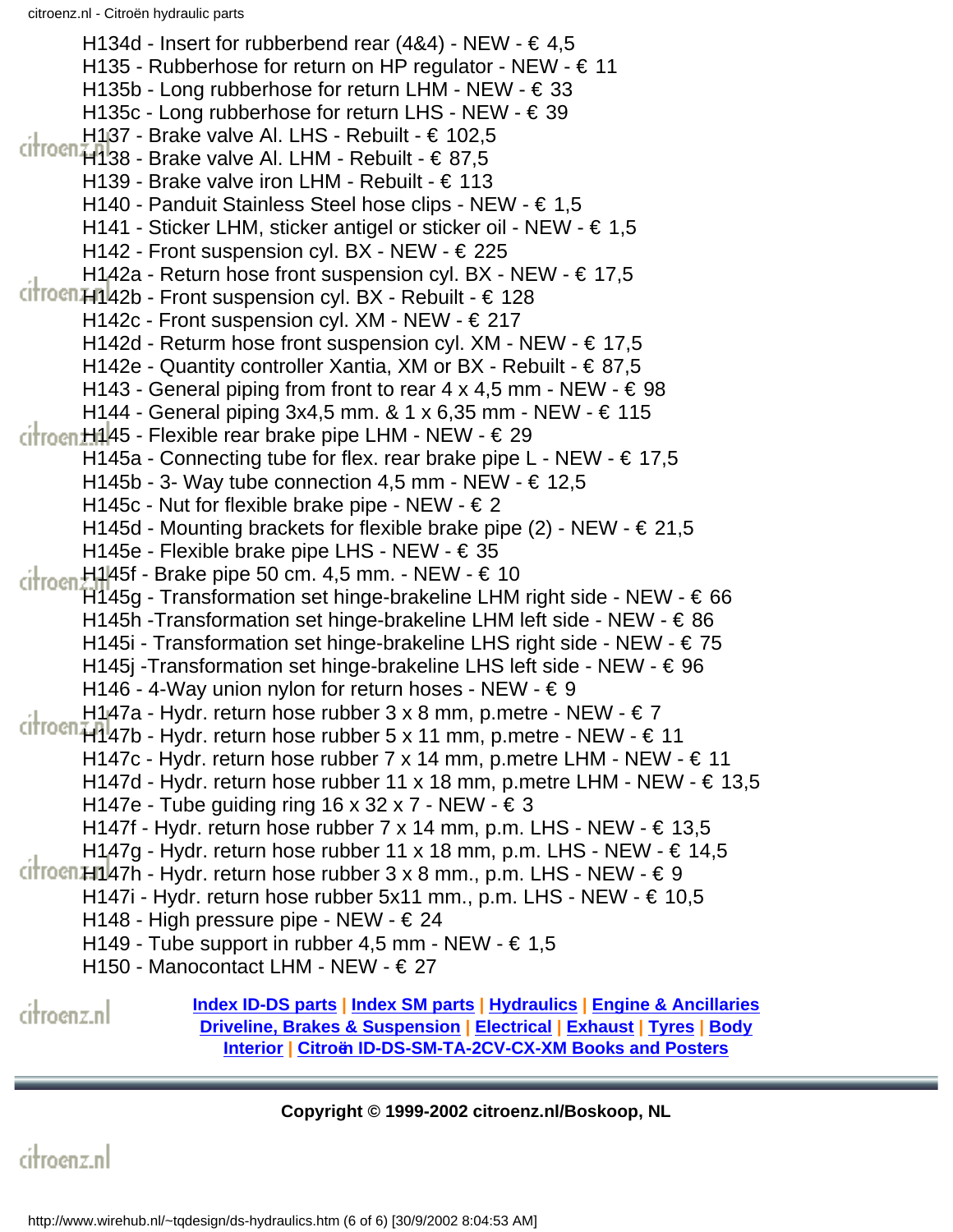<span id="page-52-0"></span>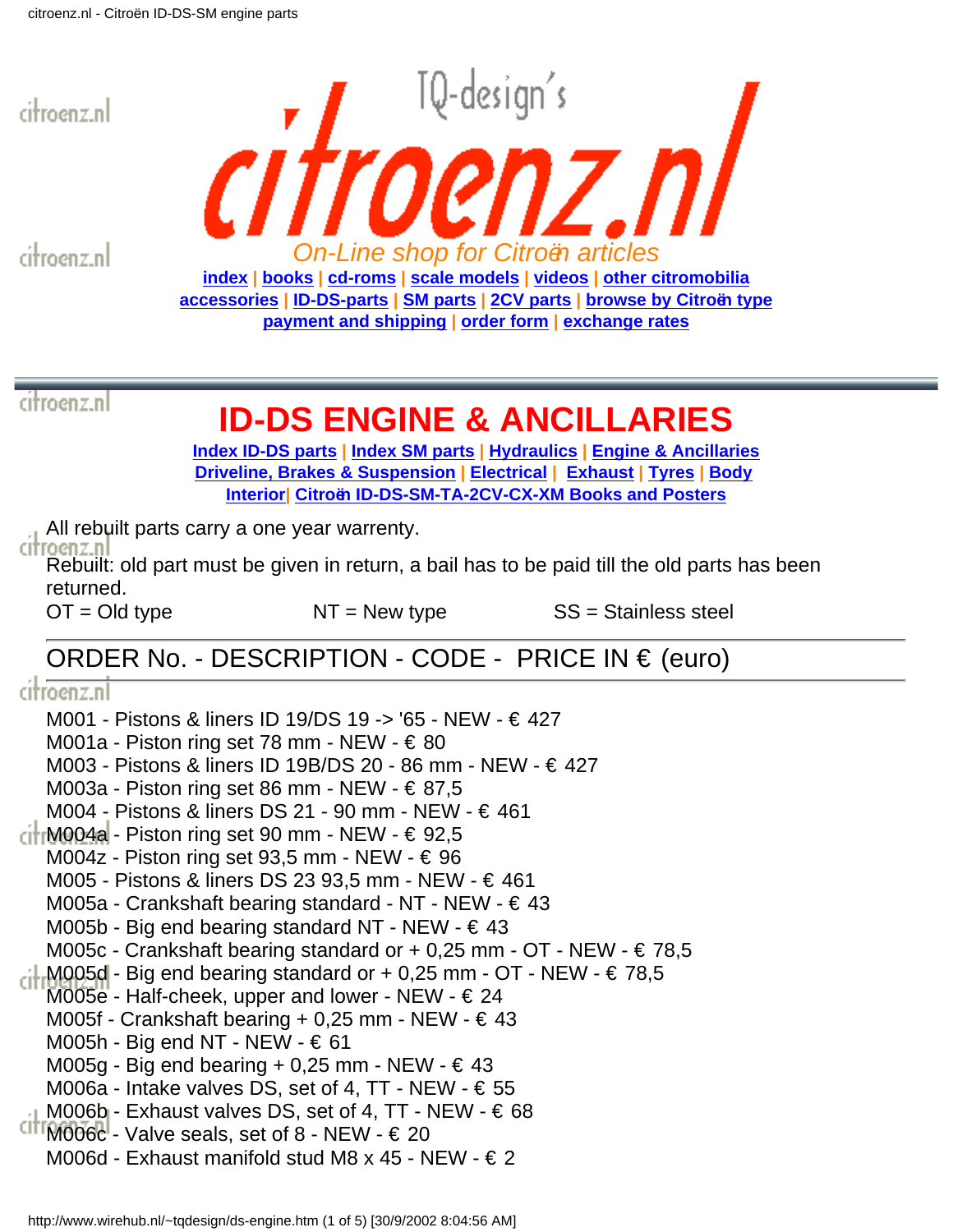M006e - Intake manifold stud M7 x 38 - NEW -  $\in$  2 M006f - Nut for M7 or M8 stud self-locker - NEW -  $\in 0.5$  $\frac{1}{10006}$  - Exhaust valve DS injection, set of 4 - NEW -  $\in$  113 M006h - Injector rubber - NEW - € 2 M006i - Rubber between intake manifold & intake channel Injection - NEW -  $\in$  10,5 M008 - Headgasket set DV, DY: ID 19B/DS19A-MA (sept. '65-'68) - NEW - € 53 M009 - Headgasket set DV2: ID19B/DS20/DSpec/DSup '68 ->, DV3, DY2, DY3, DX: ID21F/DS21/DS21M sept'65-'68 - NEW - € 62,5 M010 - Headgasket set DX2: DS 21/ID21/D Super 5 '68-> - NEW - € 58 M011 - Headgasket set DX3: DS 21 Inj. '68 -> - NEW - € 63 M012 - Headgasket set DX4, DX5: DS 23/DS23 Inj. - NEW - € 63 M012a - Headgasket - NEW - € 23 M012b - Headgasket DS23/CX2400 - NEW - € 23 M014 - Enginegasket set ID19/DS19 ->'65 - NEW - € 121 M015 - Enginegasket set DV, DY: ID19B/DS19A-MA sept '65-'68 - NEW - € 63 M016 - Enginegasket set DV2: ID19B/DS20/DSpec/DSup '68-> DV3, DY2, DY3, DX: ID21F/DS21/DS21M sept'65-'68 - NEW - € 63 M017 - Enginegasket set DX2: DS 21/DSuper 5 '68-> - NEW - € 61,5 M018 - Enginegasket set DX3: DS 21 Inj. '68-> - NEW - € 69 M019 - Enginegasket set DX4, DX5: DS 23 - 23 Inj. - NEW - € 69 M019a - Rocker cover gasket DS OT - NEW - € 8,5 CITIM019b - Breather hose upper (return pipe upp. from sump to carb.) - NEW -  $\in$  8,5 M019c - Breather hose lower (return pipe low. from sump to carb) - NEW -  $\in$  10 M019d - Enginegasket set CX 2000 '74-'79 - NEW - € 43 M019z - Rubber oil filler cap - NEW - € 5 M020 - Rocker cover gasket DS NT - NEW - € 8 M020a - Rocker cover connecting rubber with airintake - NEW -  $\in$  10  $\frac{1}{10}$ M020b - Air intake support rubber - NEW -  $\in$  3 M020c - Air intake sticker (for black air intake) - NEW -  $\epsilon$  5 M020d - Air intake rubber for airfilter - NEW -  $\in$  14,5 M020e - Air intake sticker (for grey air intake) - NEW -  $\in$  4 M020g - Air intake sticker (for grey air intake) - OT - NEW - € 4 M020h - Oil exchange controll card TOTAL - NEW - € 1,5 M020i - Sticker controll anti-freeze - NEW - € 2,5 M021c - Oilfilter SM - NEW - € 23 M022 - Plug shaft sealing ring - NEW -  $\in$  1,5 M023 - Oilfilter Purflux - NEW - € 5,5 M023a - Oilfilter gasket - NEW - € 2,5 M023b - O-Ring oilfilter small - NEW -  $\in$  1,5  $\epsilon$  The M023c - Oilfilter cover O-Ring large - NEW -  $\epsilon$  5 M023d - Oil plugring copper - NEW - € 1 M023f - Oilfilter gasket thick - NEW -  $\in$  2,5 M023g - Oilfilter disc - NEW - € 7,5 M024 - Timing chain - NT - NEW -  $\in$  35 M024a - Timing chain OT - NEW - € 35 ci-M024b - Gasket for distributor cover OT - € 5 M025 - Chain tensioner NT - NEW - € 38 M025a - Gasket for distributor cover NT - NEW -  $\in$  4 M025b - Chain limiting device - NEW -  $\in$  38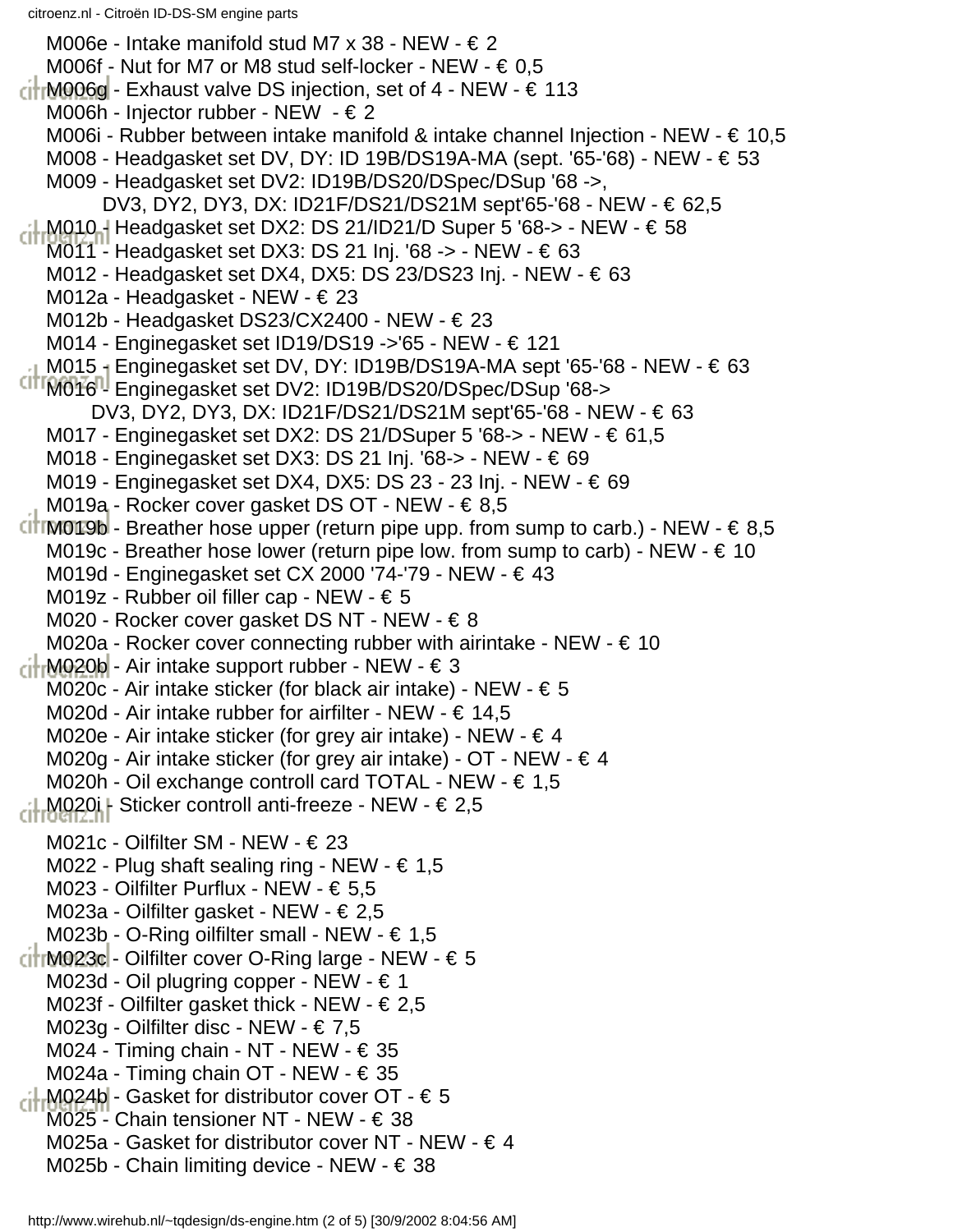M026 - Tappet - NEW - € 25  $\frac{1}{10}$ M026a - Camshaft original NT - NEW -  $\in$  282 M026b - Push rod inlet of exhaust - NT or OT - NEW - € 18 M026c - Exhaust rocker spindle short - NT - NEW - € 29 M026d - Exhaust rocker spindle long - NEW - € 73 M027 - Engine support DS '65-> - Rebuilt - € 55 M027a - Engine support SM - Rebuilt - € 73 M027b - Engine support rubber upper - NEW - € 11,5 M028 - Engine support rubber lower - NEW -  $\in$  19 M028a - Support rubber above gearbox (2 half shelves) - NEW -  $\in$  24 M030 - Waterpump (N.T.) - NEW -  $\in$  58 M030a - Waterpump gasket - NEW - € 3 M030b - Waterpumphouse gasket - NEW - € 2,5 M030c - Water hose heaterconnection - NEW -  $\in 5.5$  $CITM030d$  - Heater hose (cylinder to heater) Carburettor - NEW -  $\in$  27,5 M030e - Heater hose (cylinder to heater) Injection - NEW -  $\in$  33 M030f - Stud M8 for waterpump fastening - NEW -  $\in$  2,5 M030z - Preheater hose (waterp. to inlet man.) ID 70-71 - NEW -  $\in$  21 M031 - Preheater hose (waterp. to inlet man.) - NT - NEW -  $\in$  19,5 M031a - Preheater hose (wp to inlet man.) ID '66-'69 - NEW -  $\in$  14 CITIM081b - Preheater hose (wp to inlet man.) - OT - NEW -  $\in$  14 M031c - Watertank silent rubber - NEW - € 7 M031y - Radiator hose lower OT - NEW - € 14 M031z - Preheater hose lower waterpump OT ->'65 - NEW - € 11,5 M032 - Waterhose below waterpump - NEW - € 11 M032a - Radiator hose upper (for thermostat) - OT or NT - NEW -  $\in$  49  $\frac{1}{10}$  M032b - Radiator hose lower (curved) - NEW -  $\in$  14 M032c - Watertube SS with one or two connections - NEW -  $\in$  60 M032d - Radiator hose upper '72-> - NEW -  $\epsilon$  60 M032e - Radiator hose upper OT (thermostat in hose) - NEW -  $\in$  49 M032f - Watertank hose (behind elec.distributor) - NEW - € 21 M032g - Watertank hose (before elec.distributor) - NEW - € 21 M032h - U-waterhose for Injection - NEW - € 19 M032i - Preheater hose air intake injection - NEW - € 21 M032z - Rebuilt kit carburator, different types - NEW - € 34 M033 - Carburator Solex 34 PBIC '65-'68 - NEW - € 218 M033a - Carburator air intake -> '65 - NEW - € 15 M033b - Rubber S-hose for heater -> '68 - NEW - € 13 M033d - Heater house rubber - NEW - € 1,5  $CITM034^{\text{nd}}$  Accelerator rod support 6 or 8 mm. - NEW -  $\in$  19 M035 - Oil pressure switch DS - NEW - € 14,5 M035a - Oil pressure switch SM - NEW - € 16 M035b - Ring under oil pressure switch - NEW -  $\in$  1 M035y - Petrol pump before 1965 - NEW -  $\in$  47,5 M035z - Rebuilt set for petrol pump before 1965 - NEW -  $\in$  17  $CITIM036H$  Petrol pump NT - NEW -  $\in$  43 M036a - Petrol pump injection - NEW - € 368,5 M036b - Petrol filter for carb. - NEW -  $\in$  2 M036c - Petrol filter for injection - NEW - € 34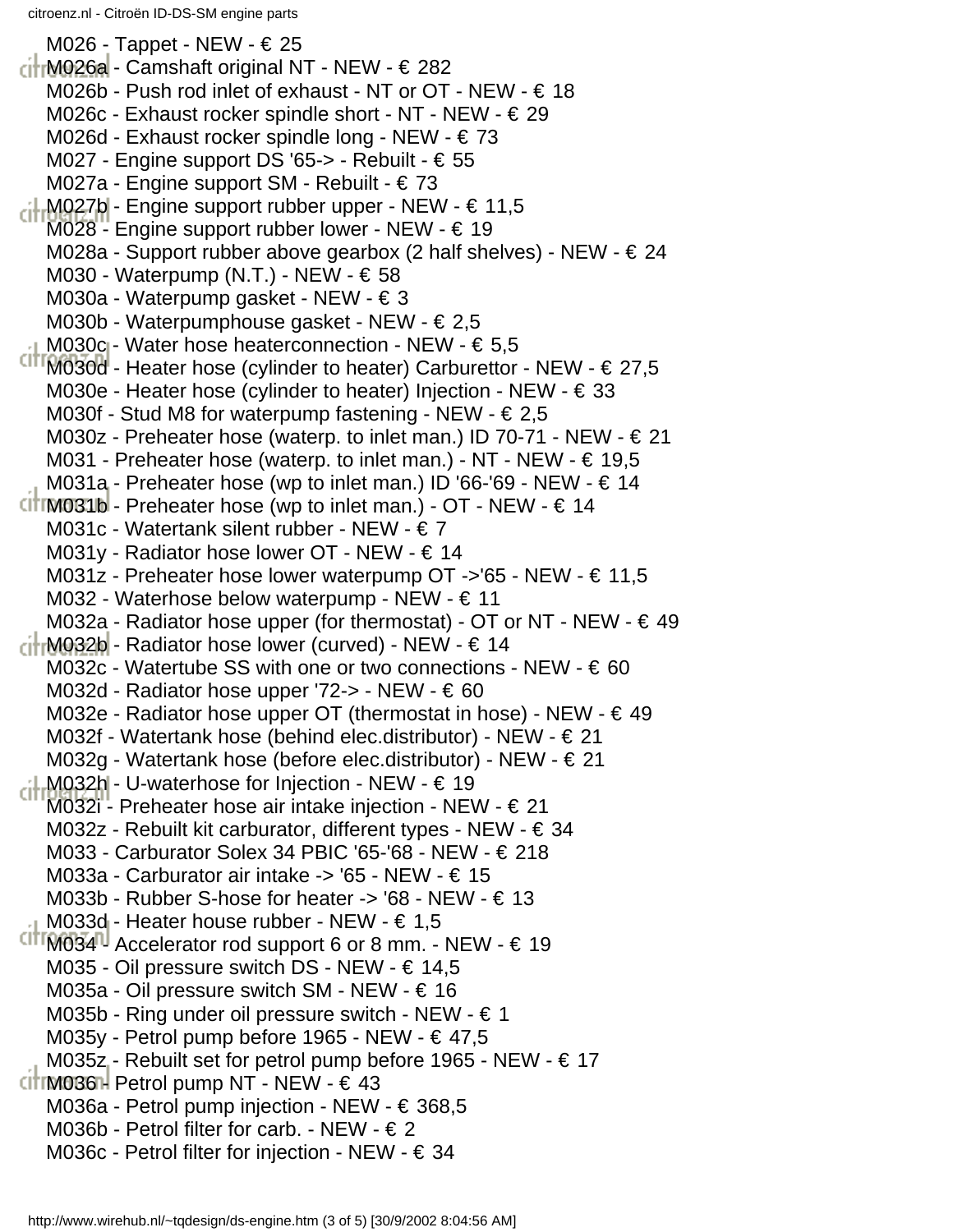M036e - Petrol hose regulator Injection - NEW - € 25 M036f - Petrol hose tank Injection - NEW - € 25 M036g - Petrol hose tank Carburettor - NEW - € 17,5 M036h - Petrol hose near petrol pump - Carburettor - NEW - € 17,5 M036i - Air intake hose gas tank nylon - NEW - € 66 M037 - Gasket exhaust manifold-cylinder head - NT - NEW - € 3 M037a - Gasket exhaust manifold-cylinder head -> '65 - NEW - € 3  $CITM037b$  - Exhaust manifold 2nd type '61-'65 - NEW -  $\in$  253 M037c - Exhaust manifold 3rd type  $(4 \text{ in } 1)$  - NEW -  $\in$  268 M037d - Stud M7 manifold 3rd type - NEW -  $\in 1,5$ M037e - Heat shield exhaust (inner) carb. NT - NEW - € 39 M037f - Heat shield exhaust (outer) carb. NT - NEW - € 39 M037g - Heat shield exhaust (outer) carb. with preheater - NEW - € 39 CITIM037h - Heat shield exhaust (inner) injection - NEW -  $\in$  39 M038 - Gasket exhaust manifold-downpipes NT - NEW - € 3 M039 - Air-preheaterhose flex Al. 27 cm - NEW - € 8 M039a - Air intake hose oil-cooler inhection 30 cm - NEW - € 16 M039b - Air filter hose Injection - NEW - € 29,5 M039c - Air filter hose Injection Airco - NEW - € 35,5  $\frac{1}{2}$  M039d - U-hose air valve Injection - NEW -  $\in$  25 M039e - Air hose intake petrol Injection- NEW - € 33 M039f - Air hose intake full power regulator Injection - NEW -  $\in$  33 M039g - Air hose intake pressure sensor Injection - NEW -  $\in$  10 M039h - 3 Way junction air hose inhection - NEW -  $\in$  10 M040 - Thermostat N 35,- Accelerator rod support - NEW -  $\in$  18  $c$ **i** M041 H Thermostat DS 21/23 from '72 - NEW -  $\in$  18 M042 - Radiator ->'65 - 2 rows new core - Rebuilt - € 196 M043 - Radiator '65 -> 2 rows new core - Rebuilt -  $\in$  196 M044 - Radiator '65 -> 3 rows new core - Rebuilt -  $\epsilon$  220 M045 - Radiator for DS 21/DS 23 Inj. new core - Rebuilt - € 226 M045a - Radiator cap DS 280 mB or 500 mB original - NEW - € 14  $\overline{CH}$  M045b - Radiator support rubber - NEW -  $\in$  7 M045c - Support between radiator and waterpump from 1971 - NEW -  $\in$  15 M046 - Heaterradiator O.T. new core - Rebuilt - € 128 M047 - Heaterradiator small N.T. new core - Rebuilt - € 116 M048 - Heaterradiator large N.T. new core - Rebuilt -  $\epsilon$  128 M050 - Drive-belt waterpump-generator - NEW -  $\in$  8 M050a - Drive-belt waterpump-generator OT - NEW - € 8 M051 - Drive-belt high-pressure pump - NEW -  $\in$  8 M052 - Drive-belt centrifugal regulator - NEW - € 8 M052a - Drive-belt SM narrow generator - NEW - € 19 M052b - Drive-belt SM wide airco - NEW - € 26,5 M052z - Support ring temp.switch injection - NEW -  $\in$  2 M053 - Temperature switch injection - NEW -  $\in$  13 M053a - Temperature relay - NEW - € 13 M053b - Temperature sender in waterpump housing - NEW -  $\in$  14 M053c - Support ring temperature relay - NEW - € 1,5 M053d - Temperature sensor in airfilter housing Injection - NEW -  $\in$  44 M054 - Bearing grease tube 400 grams - NEW -  $\in$  4 المعممعانة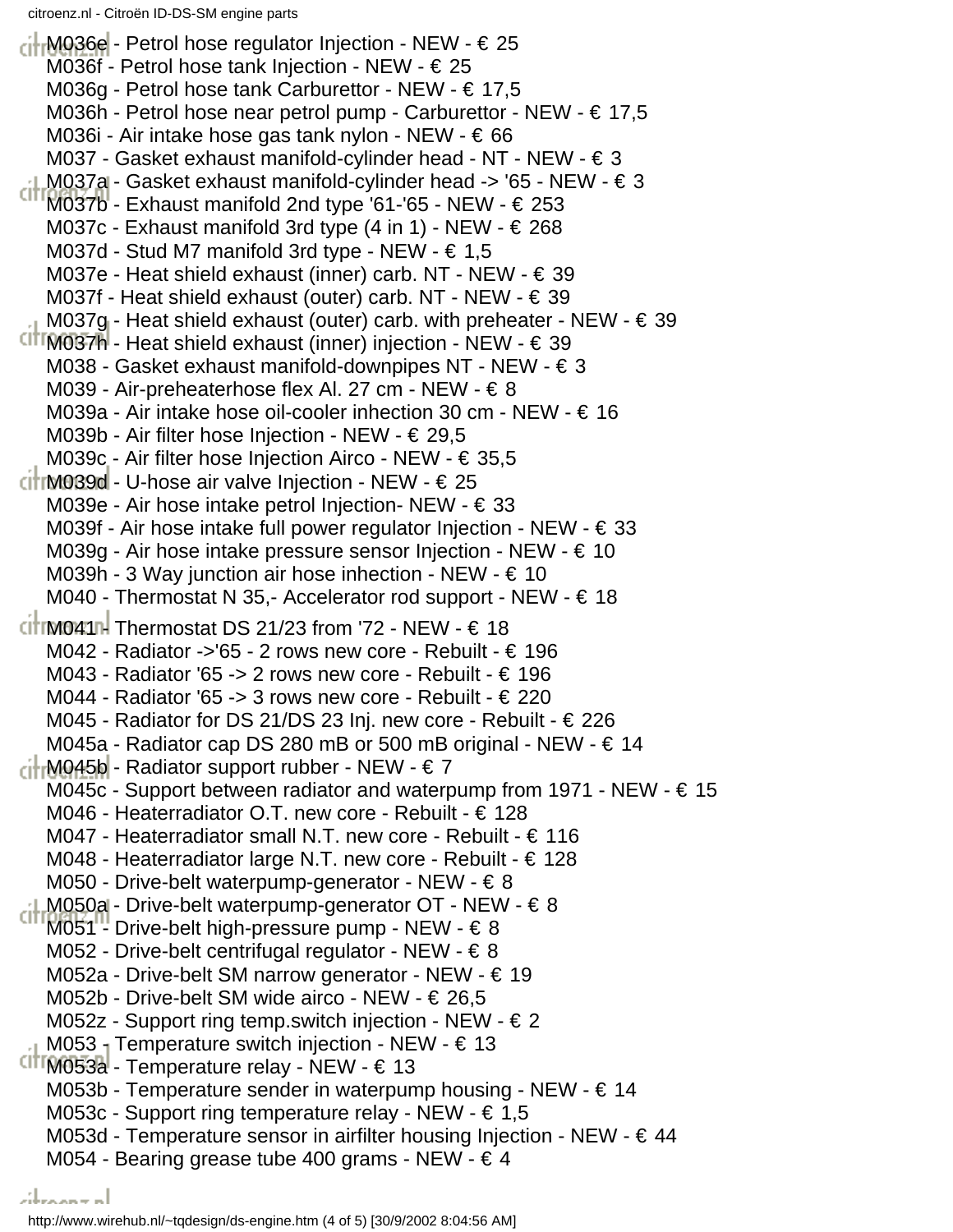M054a - Bearing grease waterproof for wheel arm - NEW -  $\in$  8 M055 - Engine oil 20W/50 Pentosin 5 litres - NEW - € 18,5 M056 - Gearbox oil SAE 90 1 litre - NEW - € 5 M057 - Cooling fluid 5 litres - NEW - € 14 M057a - Anti-freeze 5 litres - NEW - € 24 M059 - Windscreen anti-freeze 0,5 litre - NEW -  $\in$  1,5 M060 - Engine CX2400 injection - NEW - € 1398 M061 - Engine CX 2.5 D - NEW - € 1150 **[Index ID-DS parts](#page-0-0) | [Index SM parts](#page-20-0) | [Hydraulics](#page-46-0) | [Engine & Ancillaries](#page-52-0)**

**[Driveline, Brakes & Suspension](#page-57-0) | [Electrical](#page-60-0) | [Exhaust](#page-63-0) | [Tyres](#page-65-0) | [Body](#page-66-0) [Interior](#page-73-0) | [Citroën ID-DS-SM-TA-2CV-CX-XM Books and Posters](#page-75-0)**

لمعممعة

**Copyright © 1999-2002 citroenz.nl / Boskoop - NL**

citroenz.nl

citroenz.nl

citroenz.nl

citroenz.nl

citroenz.nl

# citroenz.nl

http://www.wirehub.nl/~tqdesign/ds-engine.htm (5 of 5) [30/9/2002 8:04:56 AM]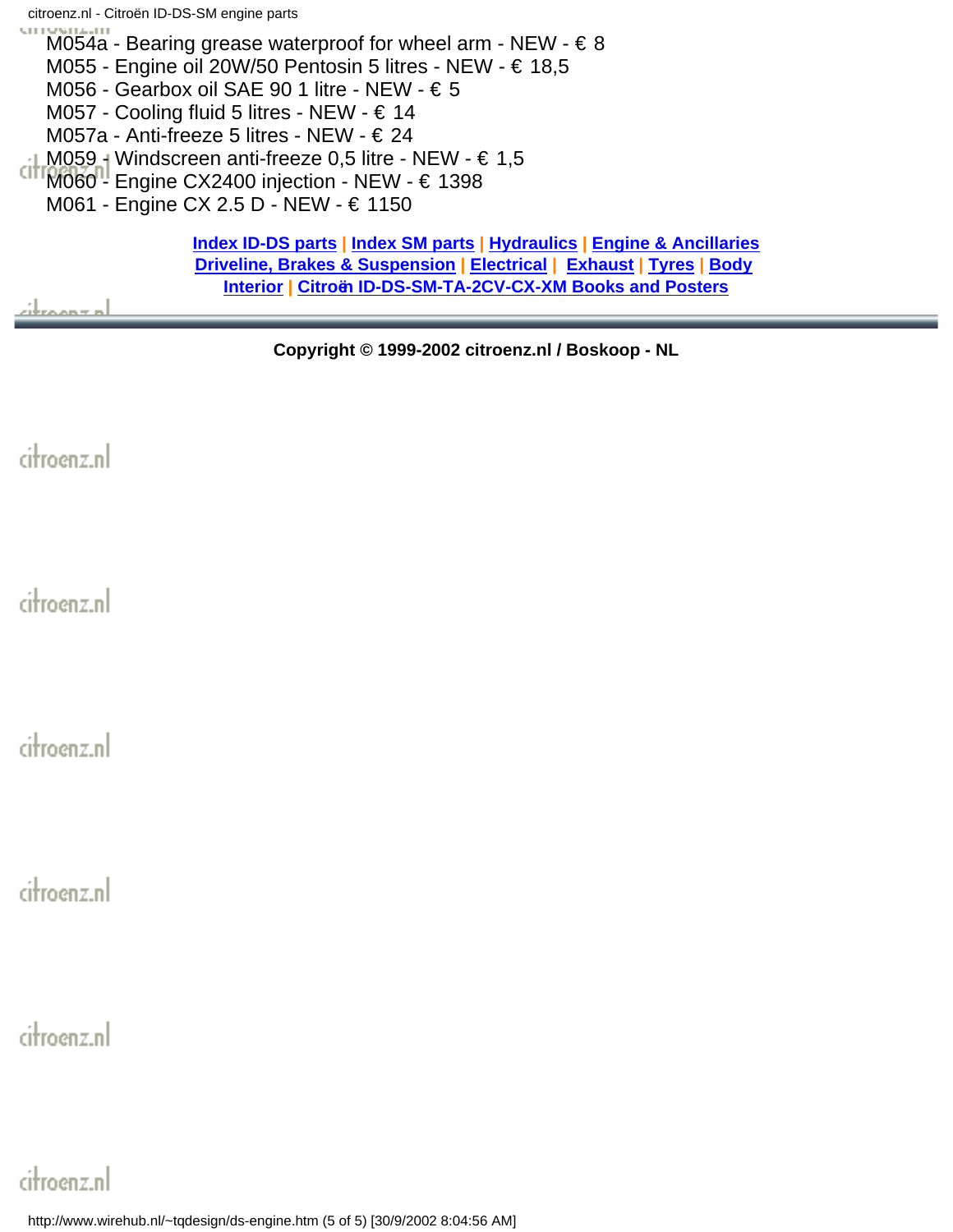<span id="page-57-0"></span>

- A009 Oil seal camshaft NEW € 5
- A009a Ball bearing camshaft NEW  $\in$  8
- $\frac{1}{100}$ A010<sub>n</sub>Clutch cable carb. or inj. all types '65 -> NEW  $\in$  26
- A010a Clutch cable '62-'65 l = 495 mm NEW € 26
- A010b Flexible drive for 4 or 5 speed gearb. upper part NEW  $\in$  21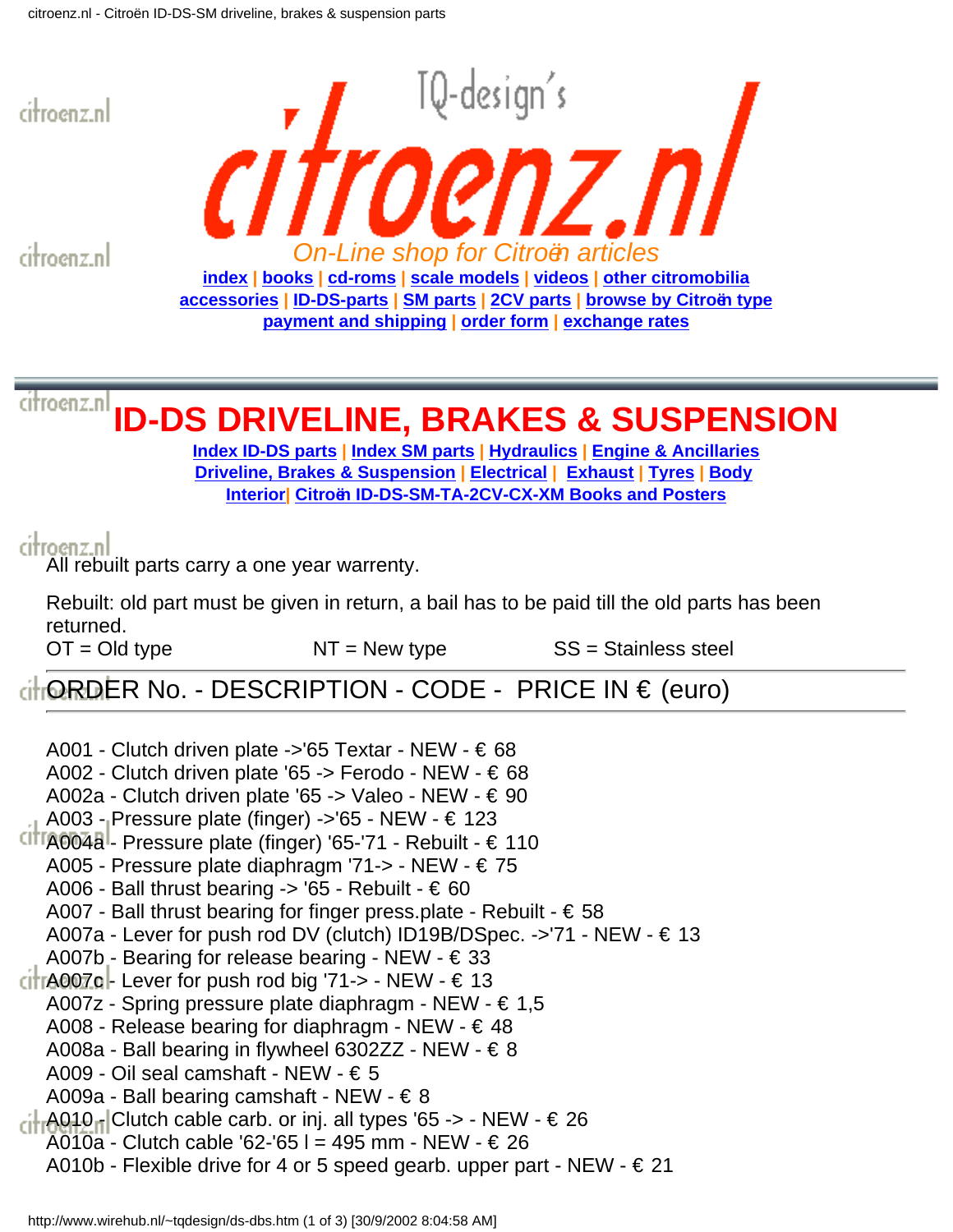citroenz.nl - Citroën ID-DS-SM driveline, brakes & suspension parts

A010c - Flexible drive for 4 or 5 speed gearb. lower part - NEW -  $\in$  21 A012 - Brake discs '65 -> set - NEW - € 75  $\frac{1}{2}$ A014 Brake pads ->'65 - NEW - € 55 A015 - Brake pads '65 -> - NEW - € 63 A015a - Brake pads Textar - NEW - € 120 A015b - Grinding blocks for brake discs - Rebuilt - € 115 A016 - Rear brake pads SM ->'72 - NEW -  $\in$  55 A016a - Rear brake pads with wires SM '72 -> - NEW -  $\epsilon$  70 A017 - Handbrake pads org. Citroën - NEW - € 38 A019 - Handbrake pad spring - NEW - € 1 A020 - Handbrake cable all types '65 -> - NEW - € 34 A020a - Handbrake handle plastic - NEW - € 13,5 A020b - Handbrake cable - OT - NEW - € 26 A021 - Brake caliper mounting rubber - NEW -  $\epsilon$  6,5  $-1$  A021a - Mounting rubber gear box -> '65 diabolo - NEW -  $\in$  5  $CITA022$ <sup>11</sup> Tripode with bearings - NT - NEW -  $\in$  262 A023 - Tripode dustcover - NT - NEW - € 18 A024 - Tripode dustcover (for Al. housing) - NEW -  $\epsilon$  16,5 A025 - Tripode dustcover OT ->'65 - NEW - € 16,5 A026 - Drive shaft - OT - Rebuilt -€ 198 A027 - Drive shaft - NT - Rebuilt - € 227 CITTA0270 - Drive shaft SM - Rebuilt -  $\in$  255 A027d - Plastic cover drive shaft bearing NT - NEW -  $\epsilon$  2,5 A027e - Drive shaft anti vibration rubber - NEW -  $\in$  13 A028 - Drive shaft dust cover wheelside - NEW -  $\in$  14 A029 - Pivot with hub OT - Rebuilt - € 252 A029a - Balljoint set top - NEW - € 70  $\left| \right|$  A029b - Balljoint set bottom - NEW -  $\in$  70 A029c - Balljoint ring - € 4 A030 - Sealing ring inside hub - NEW - € 4 A031 - Pivot with hub - NT - Rebuilt - € 275 A031a - Pivot with hub, new balljoints - Rebuilt -  $\epsilon$  337 A031b - Front wheel bearing NT - NEW -  $\in$  100  $-1$  A031c - Front wheel bearing ring - NEW -  $\in$  25 A031d - Pivot with hub, new balljoints and bearings - Rebuilt -  $\in$  487 A033 - Balljoint dustcover - NEW - € 7 A033a - Clamb balljoint dustcover - NEW - € 1,5 A033b - Lubricator M 7 - NEW - € 1,5 A034 - Front arms half axles DS Saloon - Rebuilt - € 227 A035 - Front arms half axles DS Safari / SM - Rebuilt - € 267 A036 - Rubber buffer front round Saloon - NEW -  $\in$  4,5 A036a - Rubber buffer rear round Saloon - NEW - € 4,5 A036b - Disc for rubber buffer rear - NEW -  $\in$  11,5 A037 - Rubber buffer front square Safari high or low - NEW - € 18 A037a - Rubber buffer rear square Safari - NEW - € 18 A038 - Pushrod for rear suspension DS Saloon - NEW -  $\in$  44  $CIT[AG39]$  Pushrod for rear suspension DS Safari - NEW -  $\in$  44 A040 - Ball for pushrod - NEW -  $\in$  2,5 A040a - Ball for pushrod - OT - NEW -  $\in$  2,5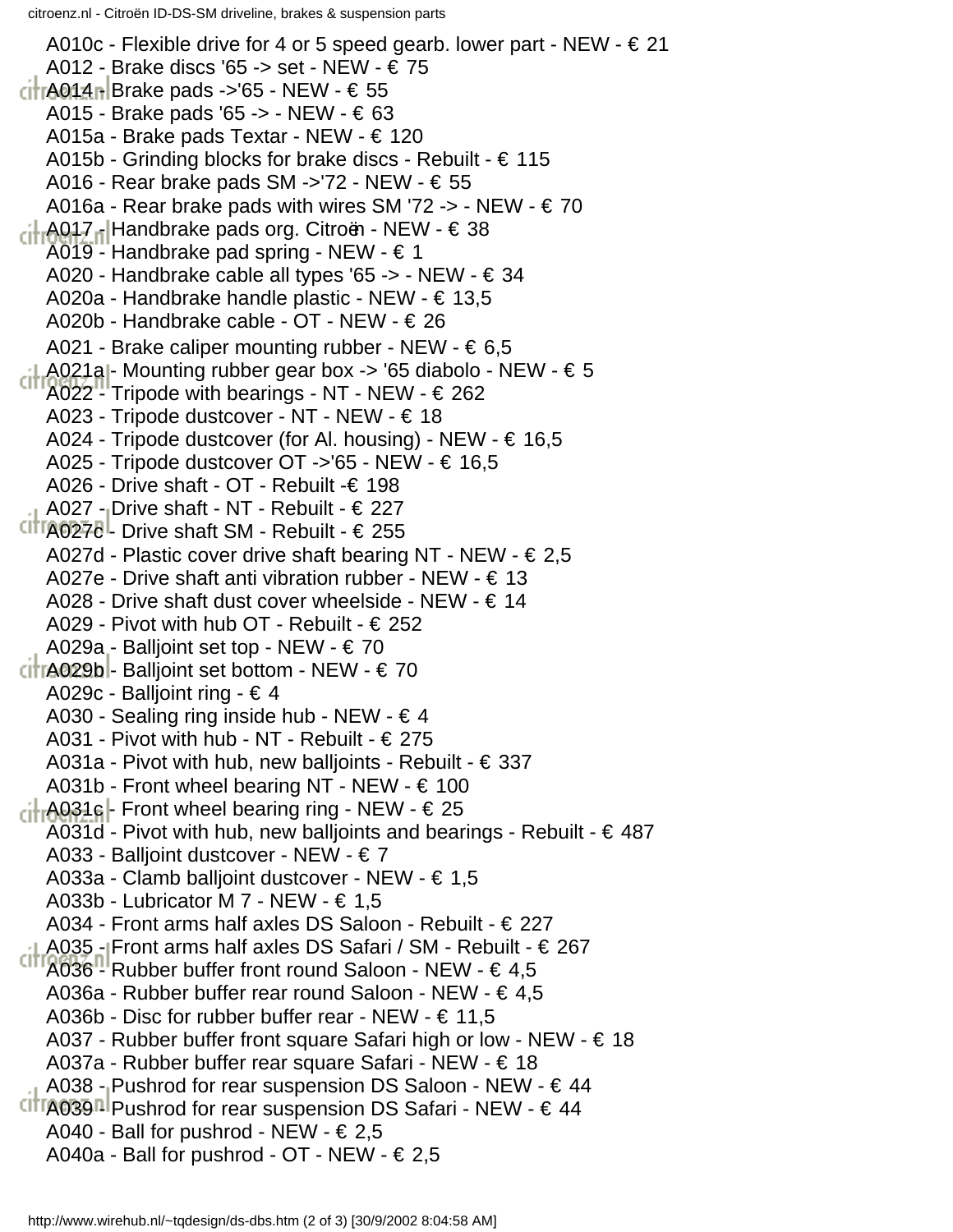citroenz.nl - Citroën ID-DS-SM driveline, brakes & suspension parts

A041 - Ball seat - NEW - € 18  $\frac{1}{100}$ A042<sub>0</sub> Dustcover for ball seat - NEW -  $\in 6.5$ A042a - Clamb for ball seat - NEW -  $\in$  1,5 A042b - Dustcover ring (rubber) - NEW -  $\in$  2 A043 - Trackrod DS '65 -> - NEW - € 68 A043b - Balls for steering relay (you need 28 per relay) -  $OT$  - NEW -  $\in 0.5$ A043c - Balldisc for steering relay OT - NEW  $\in$  19  $\frac{1}{2}$ A044 - Trackrod SM - NEW - € 127 A045 - Dustcover for trackrod DS - NEW -  $\in$  4,5 A046 - Steering relay DS for assisted rack - Rebuilt -  $\in$  98 A048 - Brake shoes DS Saloon - NEW - € 44 A049 - Brake shoes DS Safari - NEW - € 53 A049a - Security plate bolts remshoes - NEW -  $\in$  2,5 A050 - Rear wheel bearing (set of 2) - NEW -  $\in$  48  $CIT[AG51]$  Sealing ring rear wheel bearing - NEW -  $\epsilon$  5 A052a - Dustcover rear wheel bearing (metal) - NEW -  $\in$  16,5 A053 - Half-bearings nylon for anti-roll bar (4 pcs) - NEW -  $\epsilon$  50 A054 - Mounting rubber+nylon bush. for gearbox relay - NEW -  $\in$  9 A054a - Gearbox relay bearing shell set in dash - NEW -  $\epsilon$  6,5 A055 - Fork rubber - NEW -  $\in$  13  $CITA056$  - Shift stick rubber - NT - NEW -  $\in$  13

**[Index ID-DS parts](#page-0-0) | [Index SM parts](#page-20-0) | [Hydraulics](#page-46-0) | [Engine & Ancillaries](#page-52-0) [Driveline, Brakes & Suspension](#page-57-0) | [Electrical](#page-60-0) | [Exhaust](#page-63-0) | [Tyres](#page-65-0) | [Body](#page-66-0) [Interior](#page-73-0) | [Citroën ID-DS-SM-TA-2CV-CX-XM Books and Posters](#page-75-0)**

citroenz.nl

**Copyright © 1999-2002 citroenz.nl / Boskoop - NL**

citroenz.nl

citroenz.nl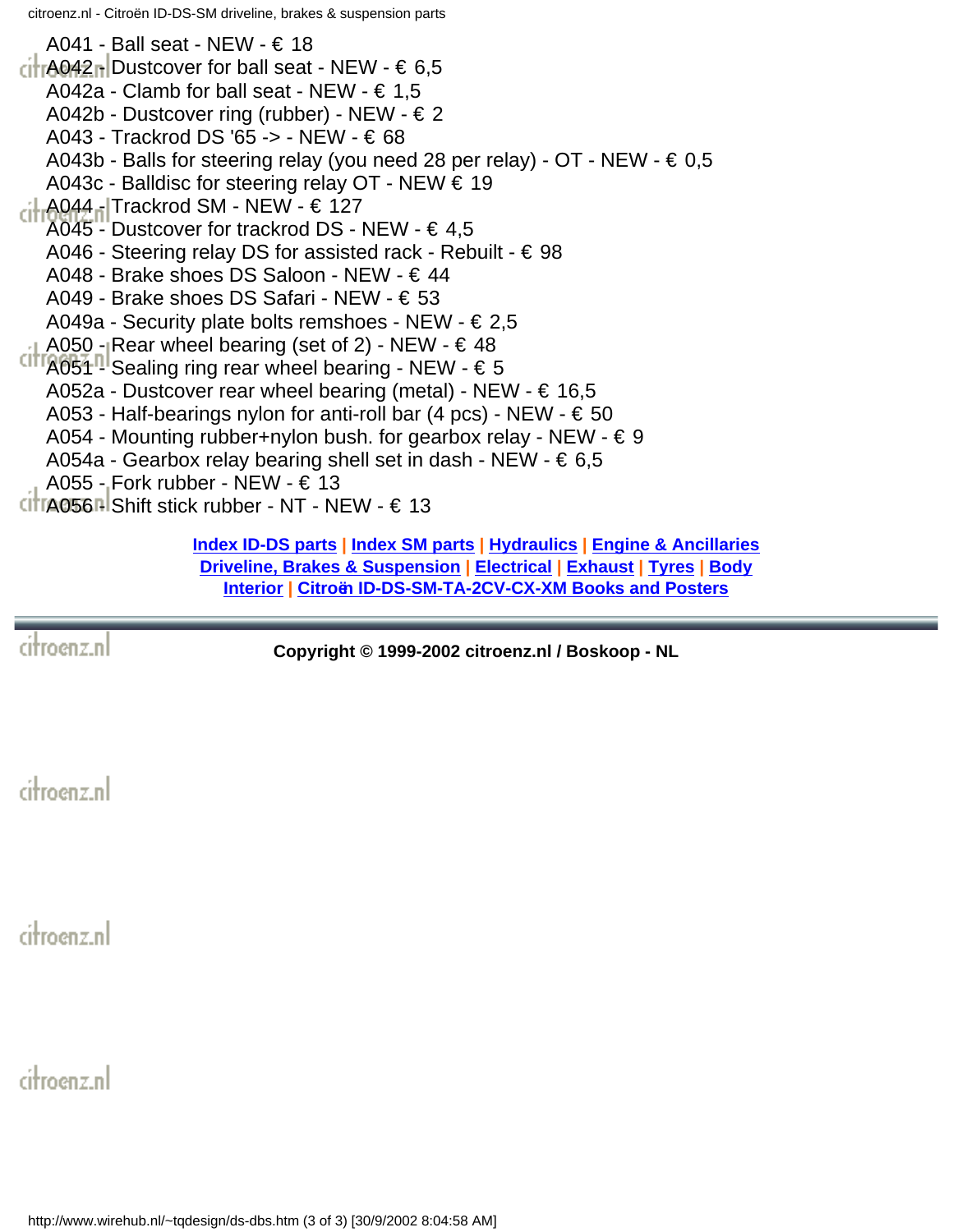<span id="page-60-0"></span>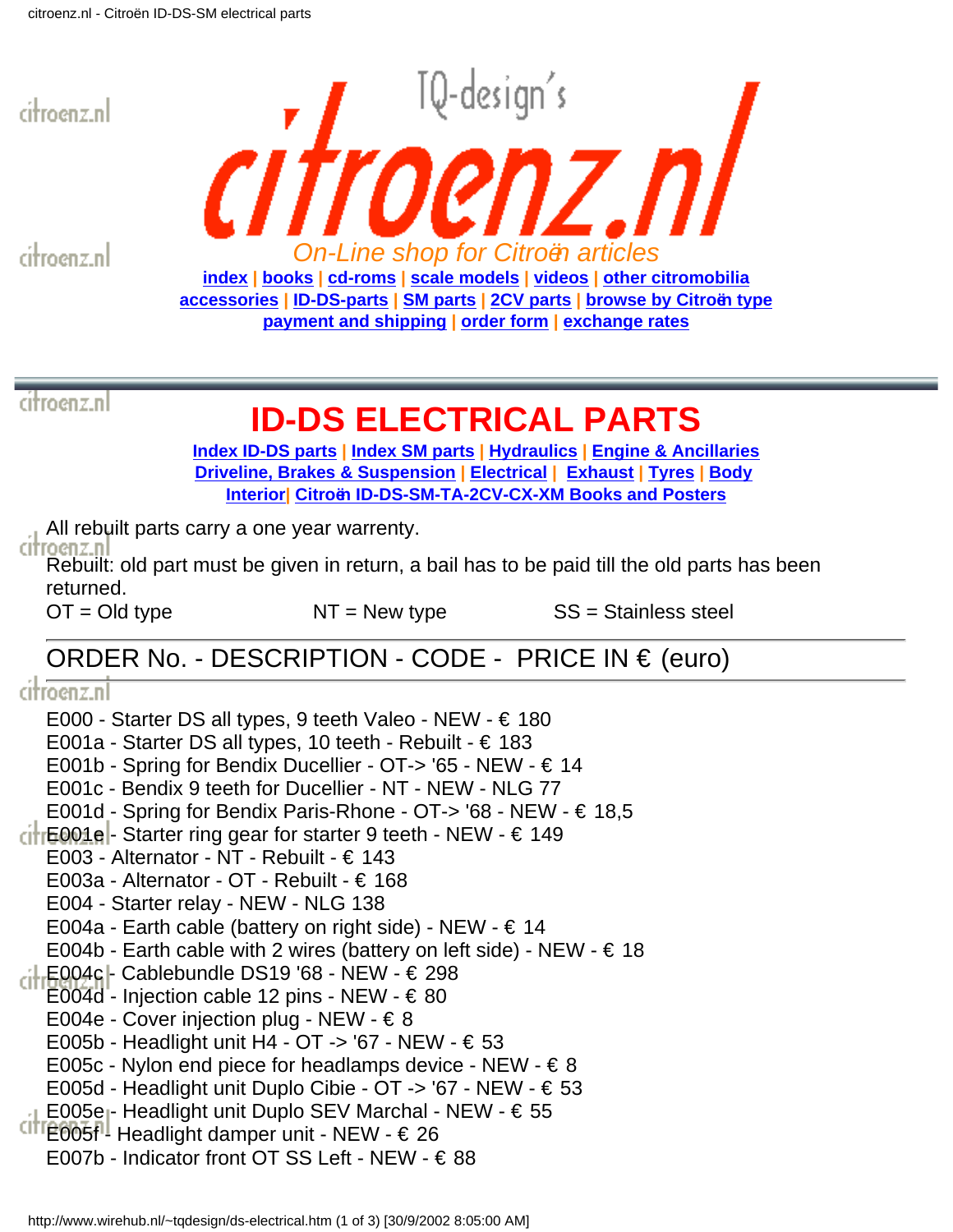citroenz.nl - Citroën ID-DS-SM electrical parts

E008 - Cover for indicator DS front L or R - NEW -  $\in$  27 E008a - SS rim for front indicator L or R -  $\in$  24  $\frac{1}{\sqrt{1+\epsilon}}$  E009<sub>11</sub> Cover for indicator DS rear - NEW -  $\epsilon$  14 E009a - Bracket for indicator rear SS - NEW -  $\in$  14,5 E009b - Rubber for lampholder rear indicator DS - NEW -  $\in$  8 E010 - Cover for interior lamp Berline non-Pallas - NEW - € 11,5 E010a - Cover for interior lamp Safari rear - NEW - € 11 E010b - Door switch interior lighting - NEW -  $\in$  11,5 LE010c - Boot light unit - NEW -  $\in$  14,5 E010d - Boot light capr - NEW -  $\in$  10 E010e - Switch for boot light - NEW -  $\in$  9,5 E011a - Indicator switch 6 or 12 V. - OT - NEW -  $\in$  50 E011b - Relay for indicator switch '67 -> - NEW -  $\in$  14 E011c - Relay for indicator switch 3 wires - NEW -  $\in$  19  $E_1$  E012 - Light switch - NEW -  $\in$  39  $\frac{1}{2}$   $\frac{1}{2}$   $\frac{1}{3}$   $\frac{1}{3}$   $\frac{1}{3}$   $\frac{1}{3}$   $\frac{1}{3}$  if the brake light DS (DV/DY) - NEW -  $\in$  6,5 E014 - Switch for reverse light - NEW -  $\in$  9,5 E015 - Sparkplug DS Eyquem - NEW - € 2,5 E015a - Sparkplug protection tube - NEW - € 3 E015b - Plug on scuttle - NEW -  $\in$  4 E015c - Sparkplug Eyquem SM - NEW - € 3 CITE  $016$  - Sparkplug leads - NT - NEW -  $\in$  21,5 E016a - Sparkplug leads Inj. - NEW - € 24,5 E016b - Sparkplug leads SM carb. or inj. - NEW - € 99 E017a - Distributor cap Ducellier flat - NEW -  $\in$  13 E017b - Distributor cap Ducelleir upper - NEW - € 8 E017c - Distributor cap SEV - NEW - € 10  $\frac{1}{\sqrt{1}}$  = 617d - Distributor cap Bosch injection - NEW -  $\in$  13 E017e - Distributor cap SEV handmodel - NEW - € 18 E017f - Distributor cap SEV cassette - NEW -  $\in$  13 E017g - Distributor cap SM - NEW - € 140 E017h - Distributor cap SEV upper connection  $OT$  - NEW -  $\in$  13 E018 - Rotor SM - NEW - € 135 ci-E018a - Rotor Ducellier - NEW - € 6,5 E018b - Rotor Bosch - NEW -  $\in 6,5$ E018c - Rotor SEV for points - NEW - € 10 E018d - Rotor SEV OT - NEW - € 10 E018e - Rotor SEV for cassette - NEW - € 10 E019a - Points Ducellier - NEW - € 5  $-$  E019b - Points SEV small - NEW -  $\in$  13  $CITE019C<sup>1</sup>$  Points Bosch - NEW -  $\in 6,5$ E019d - Ingnition unit in distributor Injection - NEW - € 127 E019e - Points Ducellier - OT - NEW - € 8 E019f - Points SEV - OT - NEW - € 10 E020 - Points cassette DS - NEW - € 19 citroenz.nl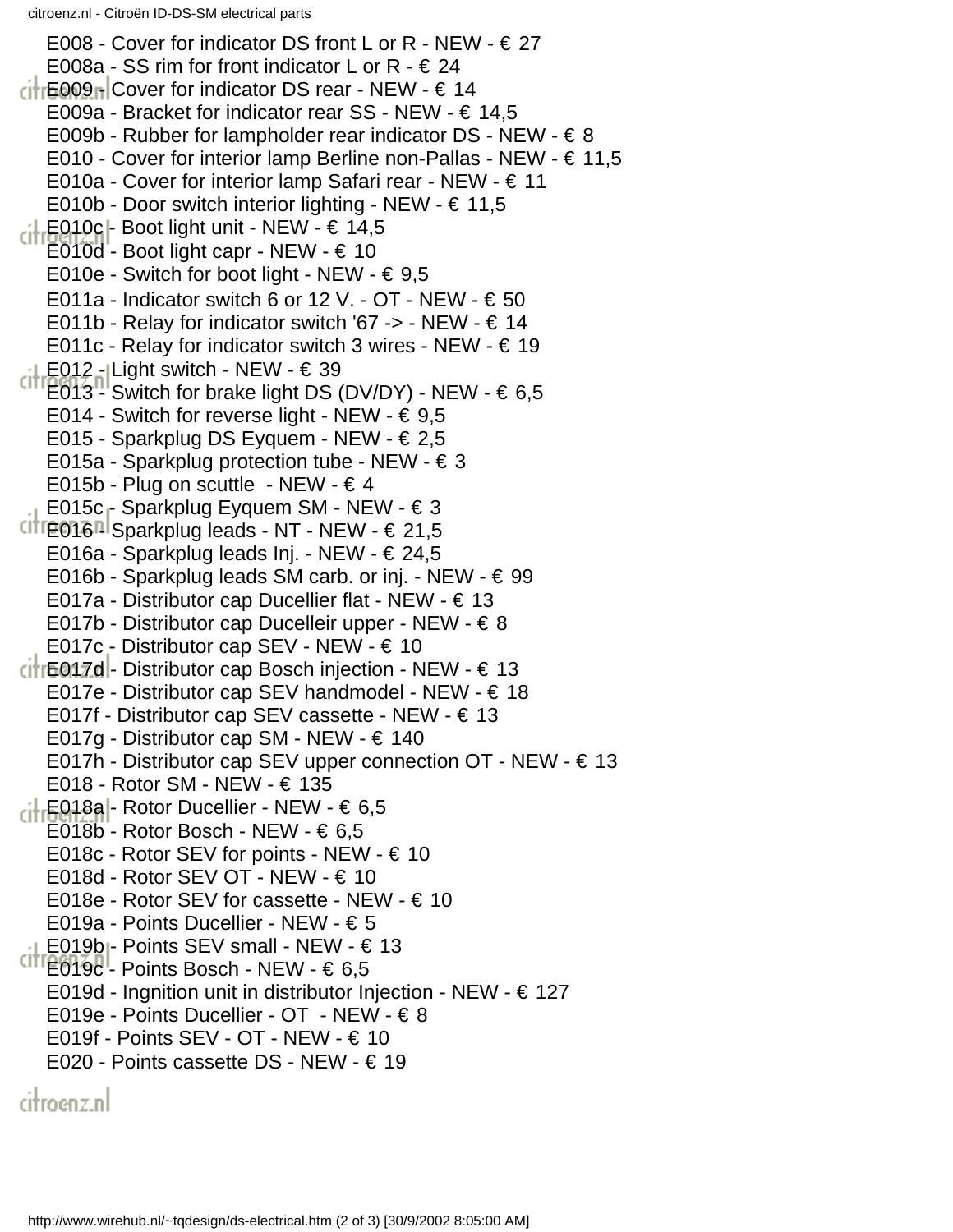citroenz.nl - Citroën ID-DS-SM electrical parts

E022 - Electronic ignition Lumenition DS div. - NEW - € 213  $\mathsf{H} \text{E022a}$  - Chopper set electr. ign. Lumenition - NEW -  $\in$  20 E022b - Optical switch - NEW - € 90 E023 - Electronic Ignition Lumenition SM - NEW -  $\in$  345 E023a - Electronic Ignition Lumenition 2CV - NEW - € 255 E023b - Constant Energy Kit DS (Lumenition system) - NEW - € 298 E024 - Distributor SEV '66-'71 - NEW - € 113  $\frac{1}{2}$ E025 - Coil 12V Ducellier - NEW -  $\in$  38 E026 - Battery 70 AH 12V - NEW - € 78 E026a - Spring for battery holder - NEW -  $\in$  2,5 E027 - Pallas rear light cap '69 -> orig. - NEW -  $\in$  88 E028 - Condenser Ducellier - NEW - € 4 E028b - Condenser Bosch - NEW - € 6,5 E028c  $\Gamma$  Condensor SEV cassette - NEW -  $\in 6.5$  $CITE030$ <sup>n</sup> Rear light compl. (non-Pallas) NT, only LEFT side - NEW -  $\in$  97 E030a - Rear light cover (non Pallas) NT - NEW - € 75 E030b - Reflector cap without unit - NEW -  $\in$  11 E031 - Alternator regulator NT electronic - NEW - € 97 E032 - H1 bulb white 55 W. - NEW - € 4,5 E032a - H4 bulb yellow 55 W. - NEW -  $\in$  8,5 CITE  $032b$  - H4 bulb white 55 W. - NEW -  $\in$  7 E032c - Yellow bulb 45 W. - NEW -  $\in$  3 E032d - White bulb 45 W. - NEW -  $\in$  2 E032e - White bulb 10 W. - NEW -  $\in$  1,5 E032f - City light bulb - NEW -  $\in$  1,5 E032g - Number plate bulb 5W - NEW -  $\in$  2  $\mathsf{H} \text{E} 032\mathsf{h}$  - Trunk / interior light bulb 6W - NEW -  $\in 6.5$ E032i - Dash light bulb 3W - NEW -  $\in$  2 E032j - Direction light bulb 21W - NEW -  $\in$  2 E032k - Brake light bulb 15W - NEW -  $\in$  2 E033 - Fusible 20A (10 pieces) - NEW - € 2 E034 - Ignition gauge - NEW -  $\in$  23 LE035 - Tie-wraps rubber for wiring, little - NEW -  $\in$  1 E035a - Tie-wraps rubber for wiring, big - NEW -  $\in 1.5$ 

**[Index ID-DS parts](#page-0-0) | [Index SM parts](#page-20-0) | [Hydraulics](#page-46-0) | [Engine & Ancillaries](#page-52-0) [Driveline, Brakes & Suspension](#page-57-0) | [Electrical](#page-60-0) | [Exhaust](#page-63-0) | [Tyres](#page-65-0) | [Body](#page-66-0) [Interior](#page-73-0) | [Citroën ID-DS-SM-TA-2CV-CX-XM Books and Posters](#page-75-0)**

citroenz.nl

**Copyright © 1999-2002 citroenz.nl / Boskoop - NL**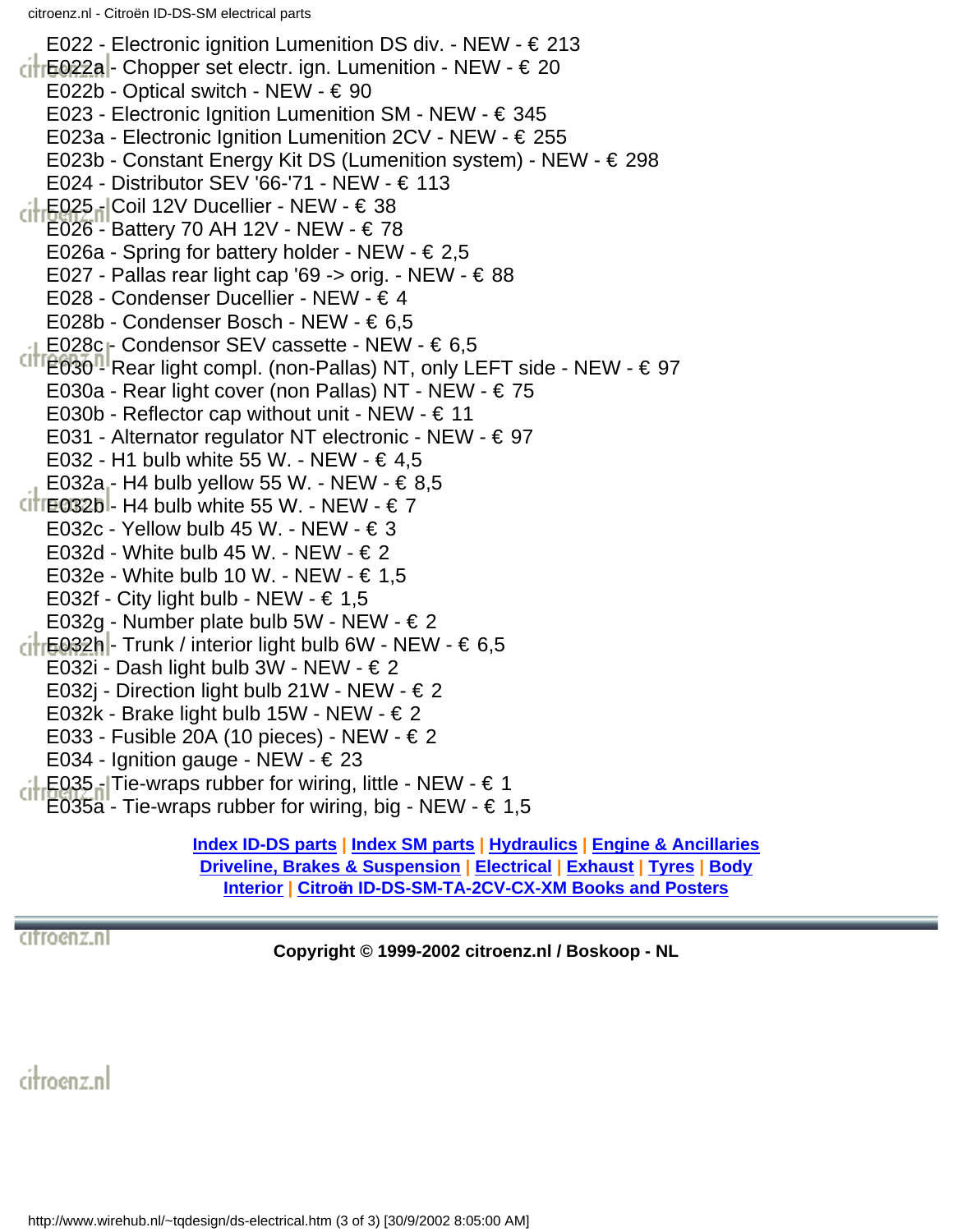<span id="page-63-0"></span>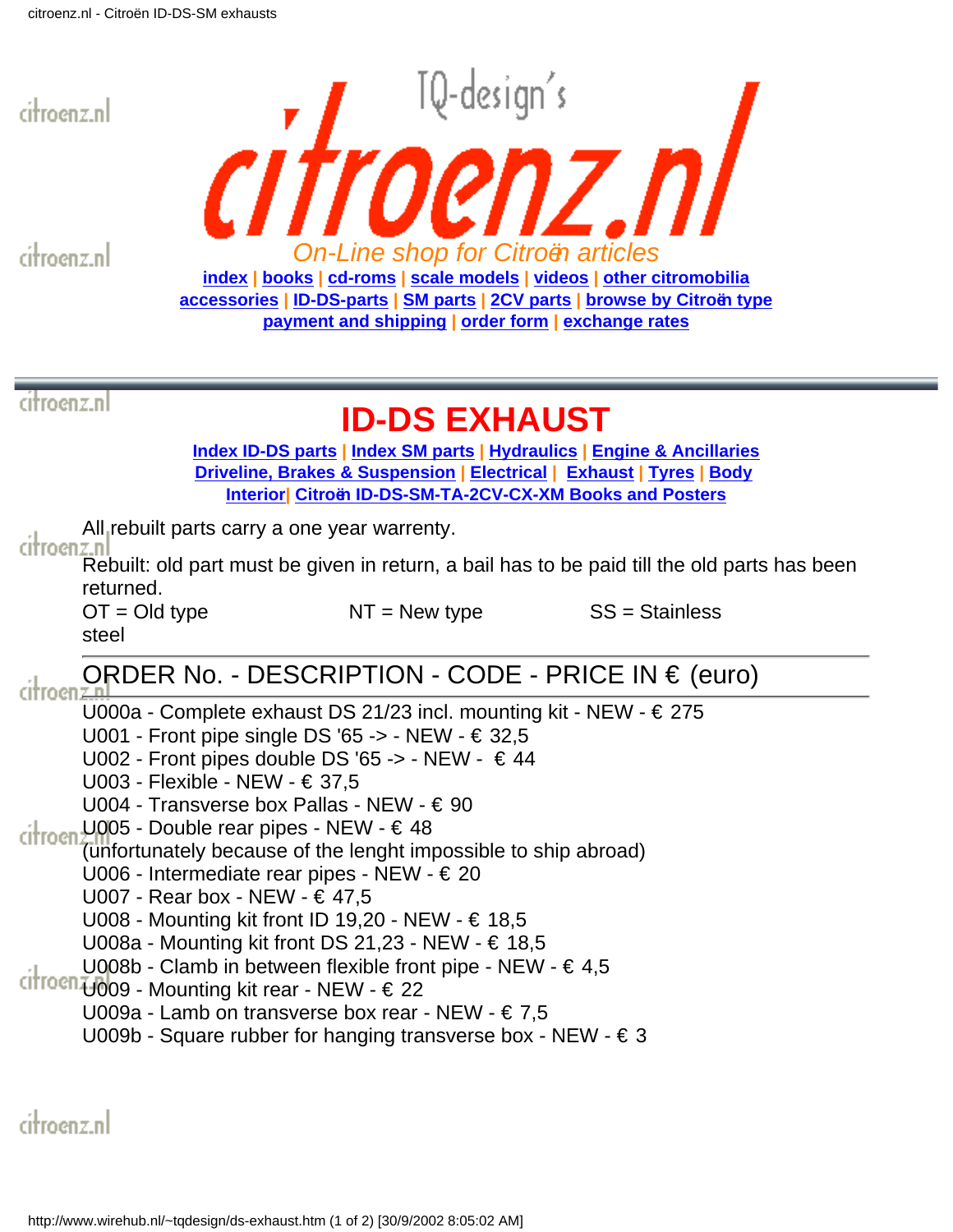### **Stainless Steel A304 exhaust systems**

**All the stainless steel parts (make PDG) are produced in Great Britain and made of A304** citroen austenitic stainless steel.

**The guarantee is 10 years by normal use.** 

U010 - Complete system SS for DS 19 -> '61 incl. front box - NEW -  $\in$  879 U011 - System SS for DS 19 ->'61 without front box - NEW -  $\in$  751 U012 - SS Front down pipe with extra box ->'61 - NEW -  $\in$  160  $c$ irocn U013 - SS Front down pipe ->'61 - NEW -  $\in$  100 U014 - SS Front transverse box  $-$  >'61 - NEW -  $\in$  524 U015 - SS Double rear tubes ->'61 - NEW - € 178 U016 - Complete system SS for DS 19 '61 ->'65 - NEW - € 731 U017 - SS Front down pipe '61 ->'65 - NEW - € 110 U018 - SS Flexible '61 ->'65 - NEW - € 131  $\frac{1}{1000}$ U019 - SS Transverse box '61 ->'65 - NEW - € 474 U020 - SS Rear pipe '61 ->'65 - NEW - € 110 U021 - Compl. system SS for ID 19B, DS 19A, DSpecial - NEW - € 794 U022 - SS Front down pipe single '65 ->'71 - NEW - € 110 U023 - SS Flexible '65 ->'75 - NEW - € 131 U024 - SS Transverse box '65 ->'75 - NEW - € 489 U025 - SS Double rear pipes '65 ->'75 - NEW - € 178  $\frac{U(2)}{U(2)}$  - UU Downe for Press is  $\frac{1}{2}$  . 23 without downp. - NEW -  $\in$  866 U026a - Complete system for DS 21, 23 - NEW -  $\in$  1018 U027 - SS Front down pipe double '65 ->'75 - NEW -  $\in$  170 U028 - SS Intermediate pipes (set) '65 ->'75 - NEW - € 115 U029 - SS Rear silencer '65 ->'75 - NEW - € 241 U030 - Complete system SS for SM '70 ->'75 - NEW - € 1440  $Cit$  roen  $U$ 031 - SS Front box SM '70 ->'75 - NEW -  $\in$  277 U032 - SS Front transverse box SM '70 ->'75 - NEW - € 598 U033 - SS Rear pipes (set of 4) SM '70 ->'75 - NEW - € 185 U034 - SS Rear silencers (set of 2) SM '70 ->'75 - NEW - € 487 U034a - SS Rear exhaust embellisher (set of 2) SM - NEW -  $\in$  330 U035 - SS Mounting kit for DS - NEW -  $\in$  65  $\frac{1}{2}$  citroen U035a - SS clamb for transverse box/flexible DS - NEW -  $\in$  17 U035b - SS clamb for rear pipes end 2 pieces - NEW -  $\in$  22 U036 - Mounting kit for SM, complete - NEW - € 115 U036a - SS clamb flexible/front down pipe DS - NEW - € 23 U036b - Clambs for rear silencers SM 2 sets - NEW - € 34 U036c - Big clamp SM - NEW - € 28,5 ci<sup>1</sup>rocn U037 - SS exhaust system 2CV complete - NEW - € 544 U038 - Exhaust kit - NEW - € 7,5 **[Index ID-DS parts](#page-0-0) | [Index SM parts](#page-20-0) | [Hydraulics](#page-46-0) | [Engine & Ancillaries](#page-52-0)**

**[Driveline, Brakes & Suspension](#page-57-0) | [Electrical](#page-60-0) | [Exhaust](#page-63-0) | [Tyres](#page-65-0) | [Body](#page-66-0) [Interior|](#page-73-0) [Citroën ID-DS-SM-TA-2CV-CX-XM Books and Posters](#page-75-0)**

CITIOGRZ.NI

**Copyright © 1999-2002 citroenz.nl/Boskoop, NL**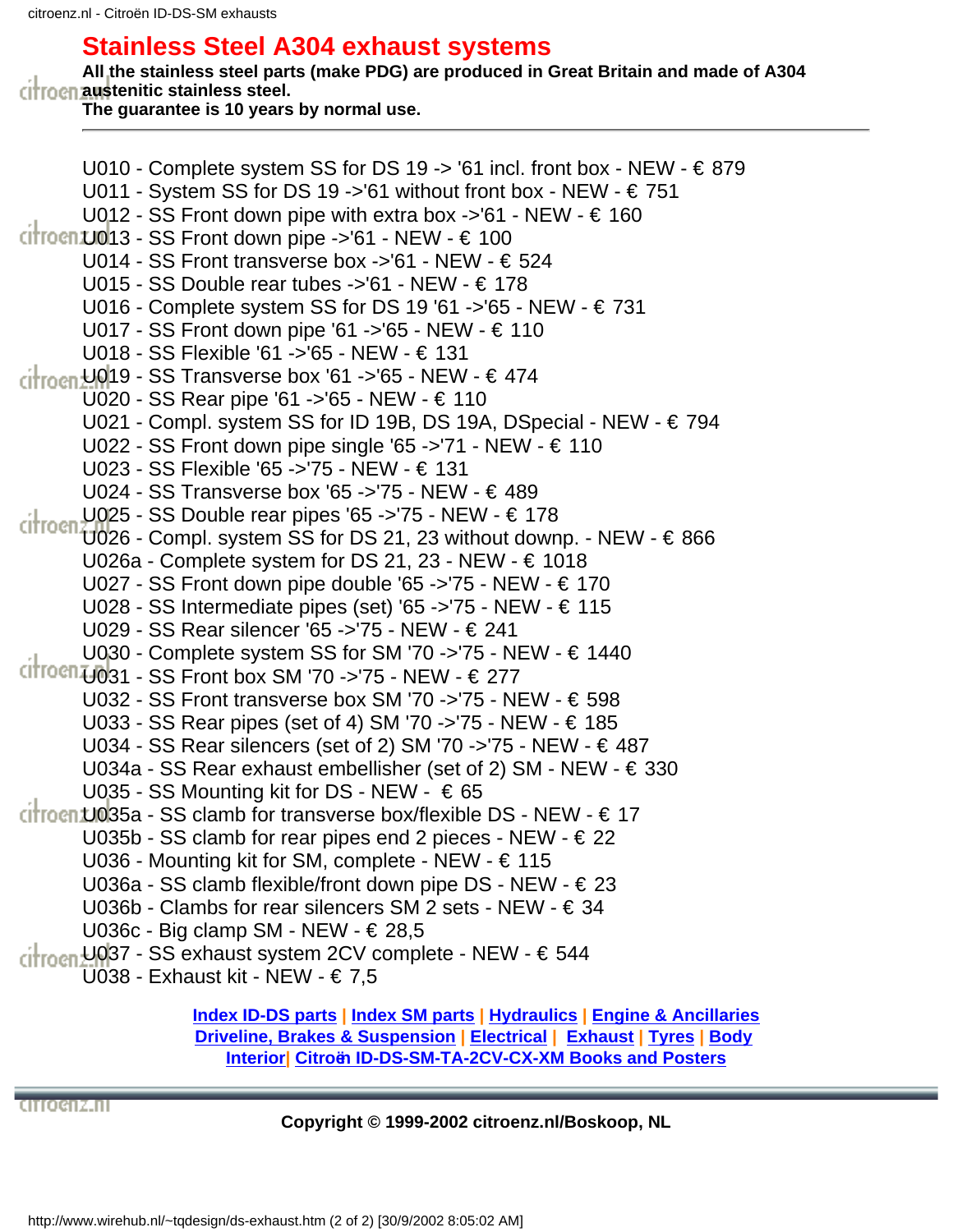<span id="page-65-0"></span>

citroenz.nl



citroenz.nl

# **ID-DS TYRES**

**[Index ID-DS parts](#page-0-0) | [Index SM parts](#page-20-0) | [Hydraulics](#page-46-0) | [Engine & Ancillaries](#page-52-0) [Driveline, Brakes & Suspension](#page-57-0) | [Electrical](#page-60-0) | [Exhaust](#page-63-0) | [Tyres](#page-65-0) | [Body](#page-66-0) [Interior|](#page-73-0) [Citroën ID-DS-SM-TA-2CV-CX-XM Books and Posters](#page-75-0)**

## citroenz.nl

ORDER No. - DESCRIPTION - CODE - PRICE IN € (euro)

B001 - Michelin X 165 x 400 - NEW - € 178 B002 - Michelin X 155 x 400 - NEW - € 168 B003 - Michelin XZX 165 x 15 - NEW - € 120  $\frac{1}{2}$  and  $\frac{1}{2}$  and  $\frac{1}{2}$  and  $\frac{1}{2}$  and  $\frac{1}{2}$  and  $\frac{1}{2}$  and  $\frac{1}{2}$  and  $\frac{1}{2}$  and  $\frac{1}{2}$  and  $\frac{1}{2}$  and  $\frac{1}{2}$  and  $\frac{1}{2}$  and  $\frac{1}{2}$  and  $\frac{1}{2}$  and  $\frac{1}{2}$  and  $\frac{1}{2}$  B004 - Michelin XAS 180 x 15 HR - NEW - € 196 B004a - Michelin XAS 185 x 15 HR - NEW - € 212 B005 - Michelin XVS 185 x 15 HR - NEW - € 163 B006 - Tube 180 x 15 - NEW - € 13 B007 - Michelin XWX 195 x 15 VR - NEW - € 325  $CITO@RB008$  - Michelin XWX 205 x 15 VR - NEW -  $\in$  395

> **[Index ID-DS parts](#page-0-0) | [Index SM parts](#page-20-0) | [Hydraulics](#page-46-0) | [Engine & Ancillaries](#page-52-0) [Driveline, Brakes & Suspension](#page-57-0) | [Electrical](#page-60-0) | [Exhaust](#page-63-0) | [Tyres](#page-65-0) | [Body](#page-66-0) [Interior](#page-73-0) | [Citroën ID-DS-SM-TA-2CV-CX-XM Books and Posters](#page-75-0)**

citroenz.nl

**Copyright © 1999-2002 citroenz.nl / Boskoop - NL**

citroenz.nl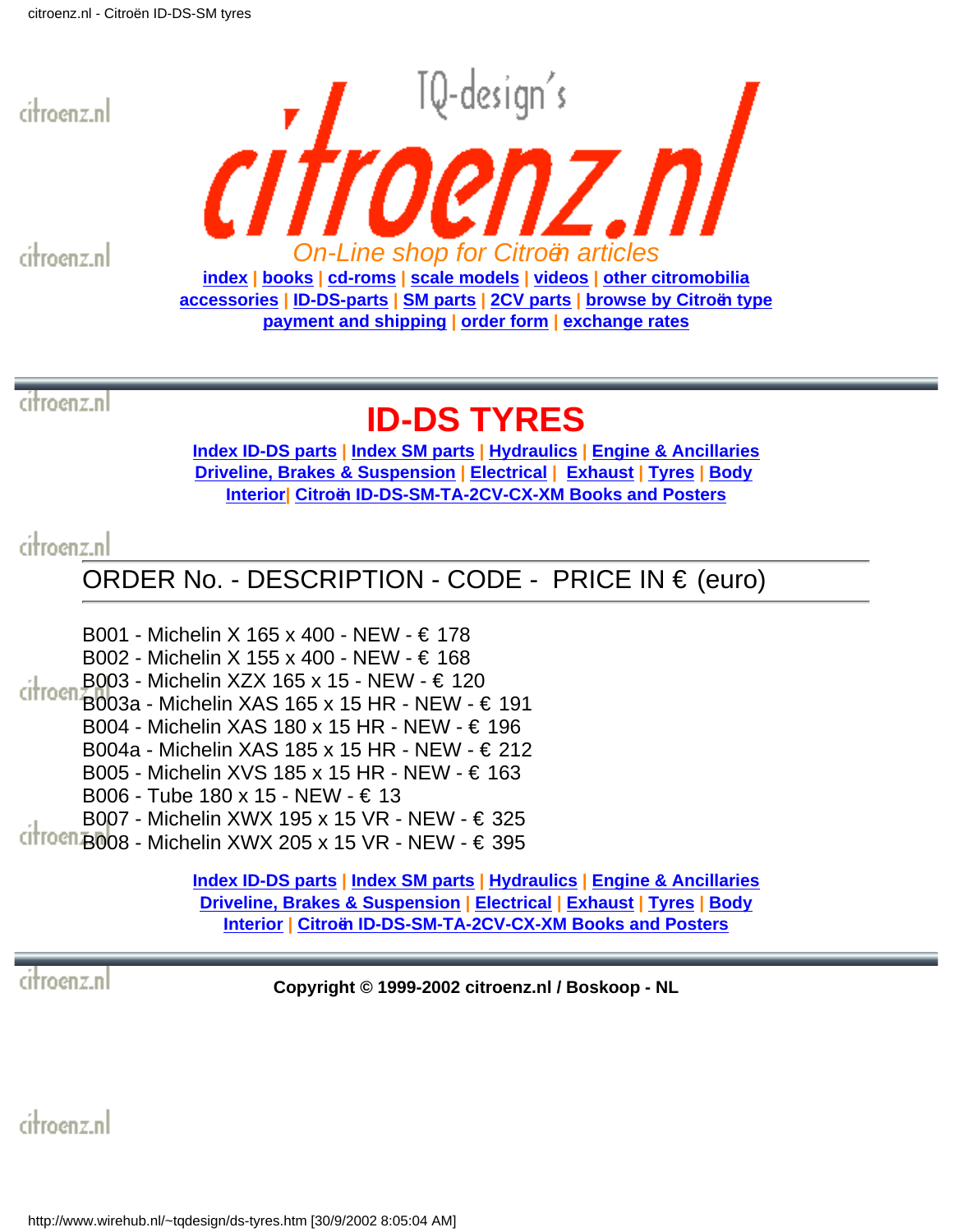<span id="page-66-0"></span>

citroenz.nl



citroenz.nl

# **ID-DS BODY PARTS**

**[Index ID-DS parts](#page-0-0) | [Index SM parts](#page-20-0) | [Hydraulics](#page-46-0) | [Engine & Ancillaries](#page-52-0) [Driveline, Brakes & Suspension](#page-57-0) | [Electrical](#page-60-0) | [Exhaust](#page-63-0) | [Tyres](#page-65-0) | [Body](#page-66-0) [Interior|](#page-73-0) [Citroën ID-DS-SM-TA-2CV-CX-XM Books and Posters](#page-75-0)**

All rebuilt parts carry a one year warrenty.

citroenz.n

Rebuilt: old part must be given in return, a bail has to be paid till the old parts has been returned.

 $OT = Old$  type  $NT = New$  type  $SS = Stainless$  steel

# ORDER No. - DESCRIPTION - CODE - PRICE IN € (euro)

| citroenz.nl                                                                                    |
|------------------------------------------------------------------------------------------------|
| C001a - Cover joint stainless steel - NEW - $\in$ 5                                            |
| C001b - Headlight glass rubber - NEW - $\in$ 7                                                 |
| C002 - Headlight glass rim plastic - NEW - € 25                                                |
| C002a - Cover joint stainless steel - NEW - € 5                                                |
| C003 - Innerwing DS berl. L or R - NEW - NLG 534                                               |
| $\epsilon$ <b>Geo3a</b> - Repair panel rear part innerwing L or R - NEW - $\epsilon$ 34        |
| C003b - Repair panel lower part innerwing L or R - NEW - € 34                                  |
| C004 - Rear bumper support L or R - NEW - $\in$ 24                                             |
| C004a - Adjusting bracket for rear bumper L or R - Rebuilt - $\in$ 44                          |
| (bail - € 25)                                                                                  |
| C004b - Adjusting bracket repair pin - NEW - $\in$ 19                                          |
| $\therefore$ C004c - Nut for adjusting bracket - NEW - $\in$ 4                                 |
| C004d - Adjusting bracket for rear bumper SS L or R - NEW - $\in$ 83                           |
| C004e - Little rubber buffer for rear bumper - NEW - $\in$ 2                                   |
| C004f - Bumper rubber rear bumper Berline - NEW - € 58                                         |
| C004g - Ring for adjusting bracket - NEW - € 1,5                                               |
| C004h - Bumper rubber rear bumper Break - NEW - € 68,5                                         |
| $\cdot$ C005 - Rubber for bumper support - NEW - $\in$ 2                                       |
| <sup>CITI</sup> C006 <sup>nl</sup> Triangular reinforcement on innerwing L or R - NEW - € 14,5 |
| C006a - Gusset for shelf (above innerwing rear) - NEW - $\in$ 19                               |
|                                                                                                |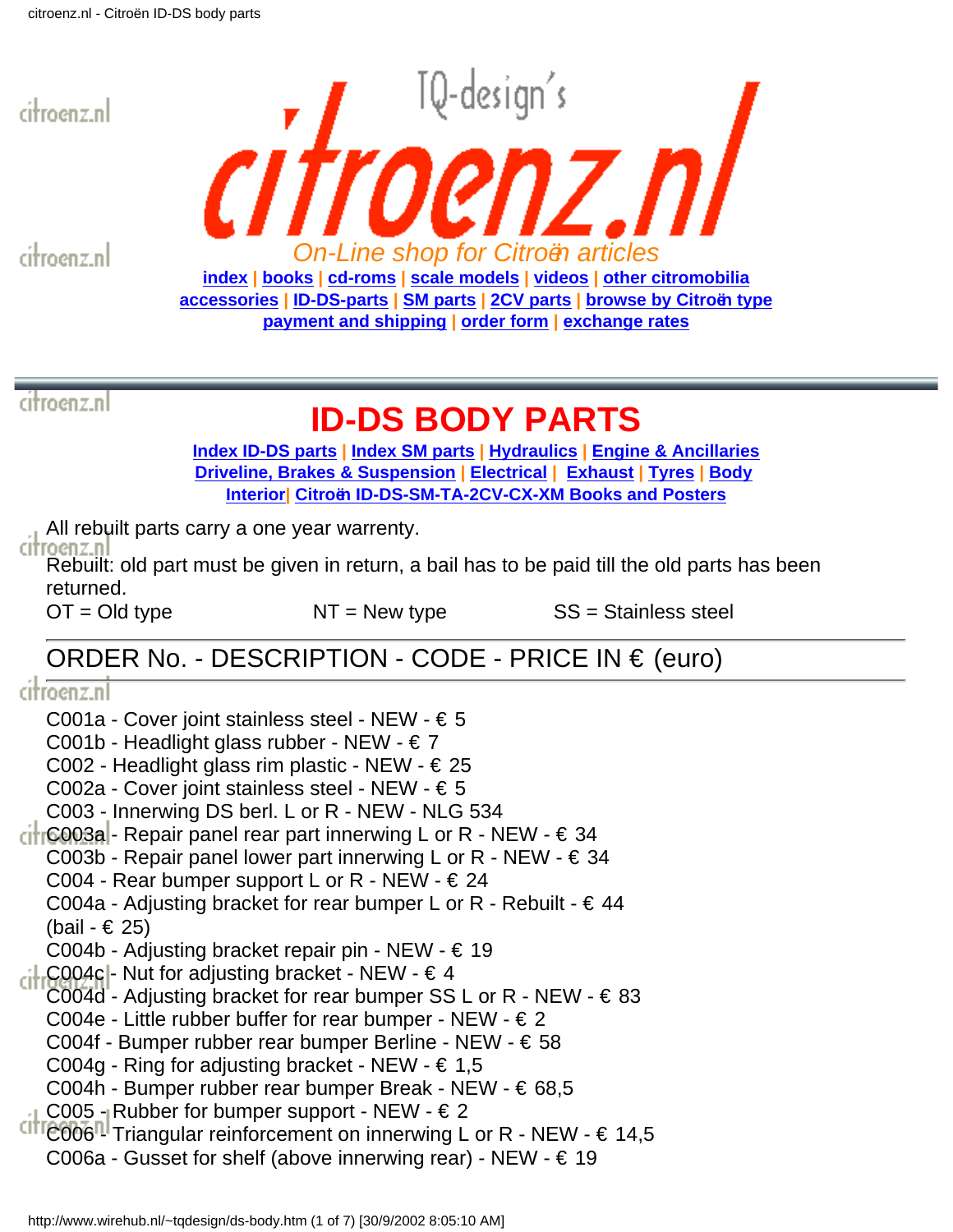C007 - Rubberholders on top of innerwing (set) - NEW -  $\in$ C008 - Raingutters (set) - NEW -  $\in$  $\leftarrow$  C008a - Raingutter rubber (set) - NEW -  $\in$ C008b - Outside rim raingutter - NEW -  $\in 6.5$ C009 - Cover plate for height corrector rear - NEW -  $\in$ C009a - Cover plate for height corrector rear SS - NEW -  $\in$ C010 - Elephant's ear L - NEW -  $\in$  26,5 C010a - Elephant's ear rubber L - NEW - € 5  $\frac{1}{C}$ C011 - Elephant's ear R - NEW - € 44 C011a - Elephant's ear rubber R - NEW -  $\epsilon$ C011z - Rearpanel complete, powdercoated - NEW -  $\in$ C012 - Rearpanel complete, zincor - NEW - € 190 C012a - Support plate rear wing (2 pieces) - NEW -  $\in$ C013 - Rearpanel sides L or R - NEW -  $\in$ C014 - Rubberholder rear panel - NEW -  $\in$  $C1166148 -$  Boot seal kit ID (set of 3) - NEW -  $\in$ C014b - Rubber strip on boot door upper - NEW -  $\in$ C014c - Clip for rubber strip on boot - NEW -  $\in 1,5$ C015 - Rearpanel Z -profile - NEW - € 11,5 C016 - Numberplate holder rear metal - NEW -  $\in$ C016a - Numberplate holder front, plastic - NEW -  $\in$ CITC016b- Plug for numberplate holder front NT- NEW -  $\epsilon$ C016c - Numberplate holder SS, big or small - NEW -  $\in$  16,5 C016d - Rubber numberplate holder front - NEW -  $\in$ C017 - Boot floor panel - NEW -  $\in$ C017a - Boot floor panel original shape - NEW -  $\in$ C017b - Closing panel above rear axle - NEW -  $\in$  $\frac{1}{\sqrt{2}}$  C018 - Petrol tank floor panel - NEW -  $\in$ C018a - Floor panel 1.3 x 1.4m original shape - NEW -  $\in$ C018b - Petrol tank floor panel origonal shape - NEW - € 325 C018c - Panel under rear axle - NEW - € 88 C019 - Horizontal sill L or R - NEW -  $\in$ C019a - Vert. inner sill L- profile L or R - NEW -  $\in$  $\frac{1}{C}$ C019h - Horizontal sill Breal L or R - NEW -  $\in$ C020 - Reinforcement horiz. sill L or R - NEW -  $\in$  16,5 C020a - Reinforcement horiz. sill Break L or R - NEW -  $\in$  21,5 C021 - Vertical sill outside L or R - NEW -  $\in$ C021a - vertical sill outside Break L or R - NEW -  $\in$ C022 - Jacking point reinforcement - NEW - € 5 C022a - Front jacking point - NEW - € 49 C023 - Floor reinforcement panel rear - NEW -  $\epsilon$ C023a - Bottem plug per piece - NEW - € 3 C024 - Step on top of sill F or R, L or R - NEW -  $\in$ C026 - Doorskin front L or R, NT - NEW -  $\in$ C027 - Doorskin rear OT, L or R - NEW -  $\in$ LC027a - Doorskin rear NT, L or R - NEW - € 238  $C116628a -$  Doorbottom repair panel outer all types - NEW -  $\in$ C028b - Clambs to weld for vert. doorrubber 25 pcs. - NEW -  $\in$ C028c - Doorbottom repair panel inner 3 pieces - NEW -  $\in$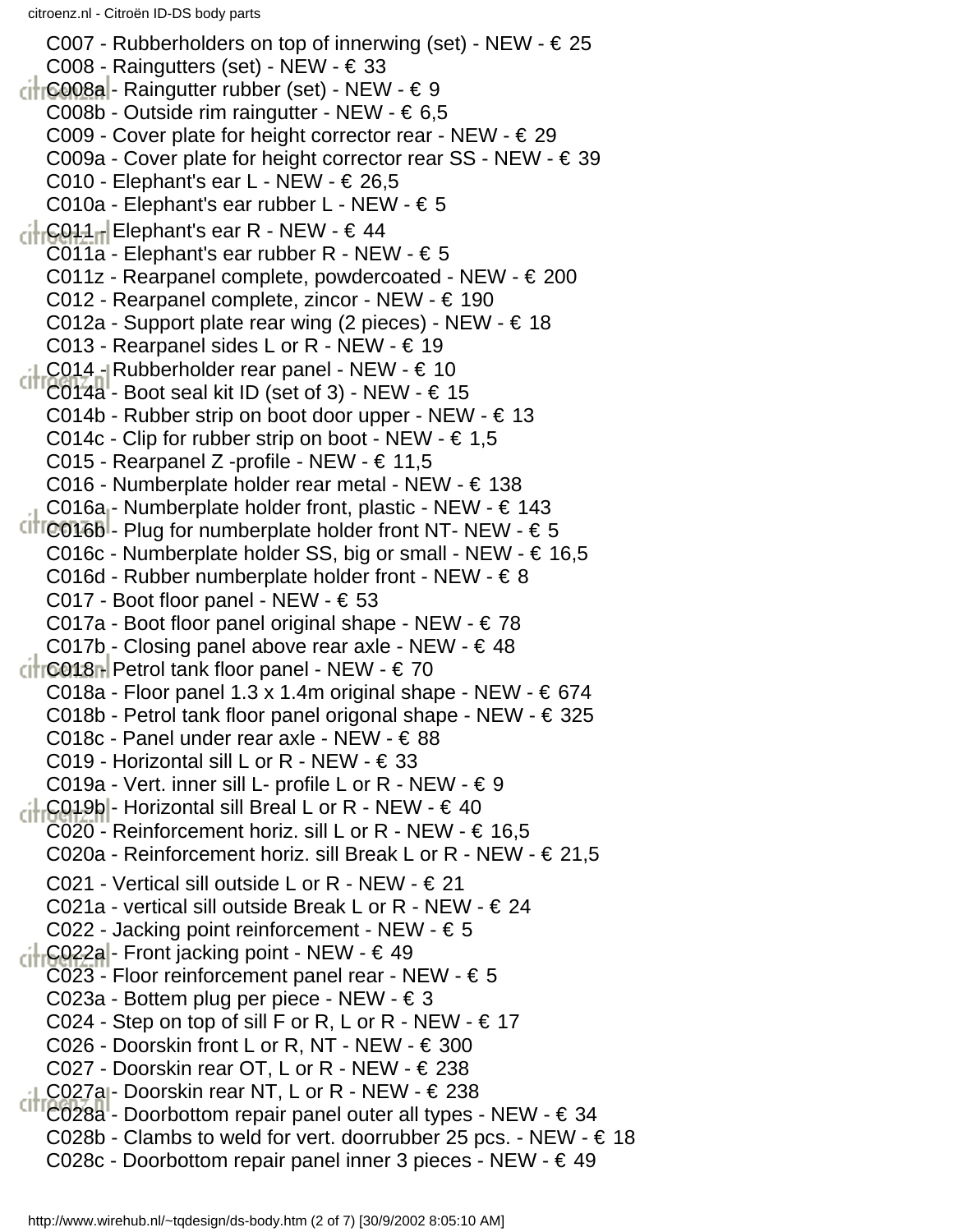C028d - Doorbottom repair panel outer low - NEW -  $\in$  33  $-$  C029 Door rubberholders all types - NEW -  $\in$  7 C029a - Door rubberholders SS - NEW - € 10 C029b - Door sealing rubber horizontal F or R - NEW -  $\in$  16 C030 - Oval door rubbers set of 8 pcs. - NEW -  $\in$  18 C030a - Door plugs round set of 8 pcs. - NEW -  $\in$  18 C030b - Frontdoor plug small - NEW -  $\in$  1,5 LC030c|- Rubber bumper front door - NEW - € 3 C030z - Sealing strip for glass outside non-original - NEW -  $\in$  14 C031 - Sealing strip for glass outside F or R - NEW -  $\in$  19,5 C031a - Clambs for sealing strip outside - NEW -  $\epsilon$  0,5 C031b - Sealing strip for glass outside Convertible - NEW -  $\in$  443 C031c - Sealing strip for glass innerside F or R - NEW -  $\in$  24,5 C031d - Clambs for sealing strip innerside SS - NEW -  $\in 0.5$  $C11C031e^{-C}$  Sealing strip for glass innerside Convertible - NEW -  $\in$  34 C031f - Window guide 4 or 5 mm. - NEW -  $\in 6,5$ C031g - Spring for window handle - NEW -  $\in$  3 C032 - Door handle outside OT, SS - NEW - € 8 C032b - Door handle innerside F or R chrome - NEW -  $\epsilon$  59 C032c - Rubber seal doorhandle innerside - NEW - € 3  $C110032d$  - Rubber seal doorhandle outside ->'71 - NEW -  $\in$  3 C032e - Mounting rubber doorhandle innerside - NEW - € 1 C032f - Seal doorhandle outside '71 -> - NEW - € 10 C033 - Door locks - OT - NEW - € 23 C033a - Door locks - NT - NEW - € 23 C033b - Notched washer for door lock - NEW -  $\in 0.25$  $\frac{1}{16033c}$  - Lock catch OT, chromed, L only - NEW -  $\in$  26,5 C033d - Mounting clamb for doorlock - NEW -  $\in$  3 C034 - Door plastic innerside set for 4 doors - NEW -  $\in$  16,5 C036 - Closing panel in front wheel arch metal L or R - NEW -  $\in$  49 C036a - Closing panel in front wheel arch plastic L or R - NEW -  $\in$  38 C036c - Closing panel half arms L or R - NEW -  $\in$  22 ci-C036d - Closing panel hydraulics - NEW - € 48 C037 - Boot lid, plastic - NEW -  $\in$  220 C037z - Repair panel wing beneath headlight L or R - NEW -  $\in$  63 C038 - Repair panel front wing outside L or R - NEW -  $\in$  16,5 C039 - Repair panel front wing innerside L or R - NEW -  $\in$  29 C039a - Mounting rubber front wing - NEW -  $\in$  4,5 C039c<sub>1</sub>- Bonnet lock mechanism inside front wing - NEW -  $\in$  33 CITIC039d<sup>1</sup>- Bonnet hinge rubber - NEW - € 1,5 C039e - Front wing support rubber inside metal tube - NEW -  $\in$  11 C040 - Rear wing repair panel L or R - NEW -  $\in$  88 C040a - Rear wing polyester - NEW - € 178 C040b - Vertical rubber on closing panel rear wing - NEW -  $\in$  5 C040c - Closing panel repair part rear wing L or R - NEW -  $\in$  38 citroenz.nl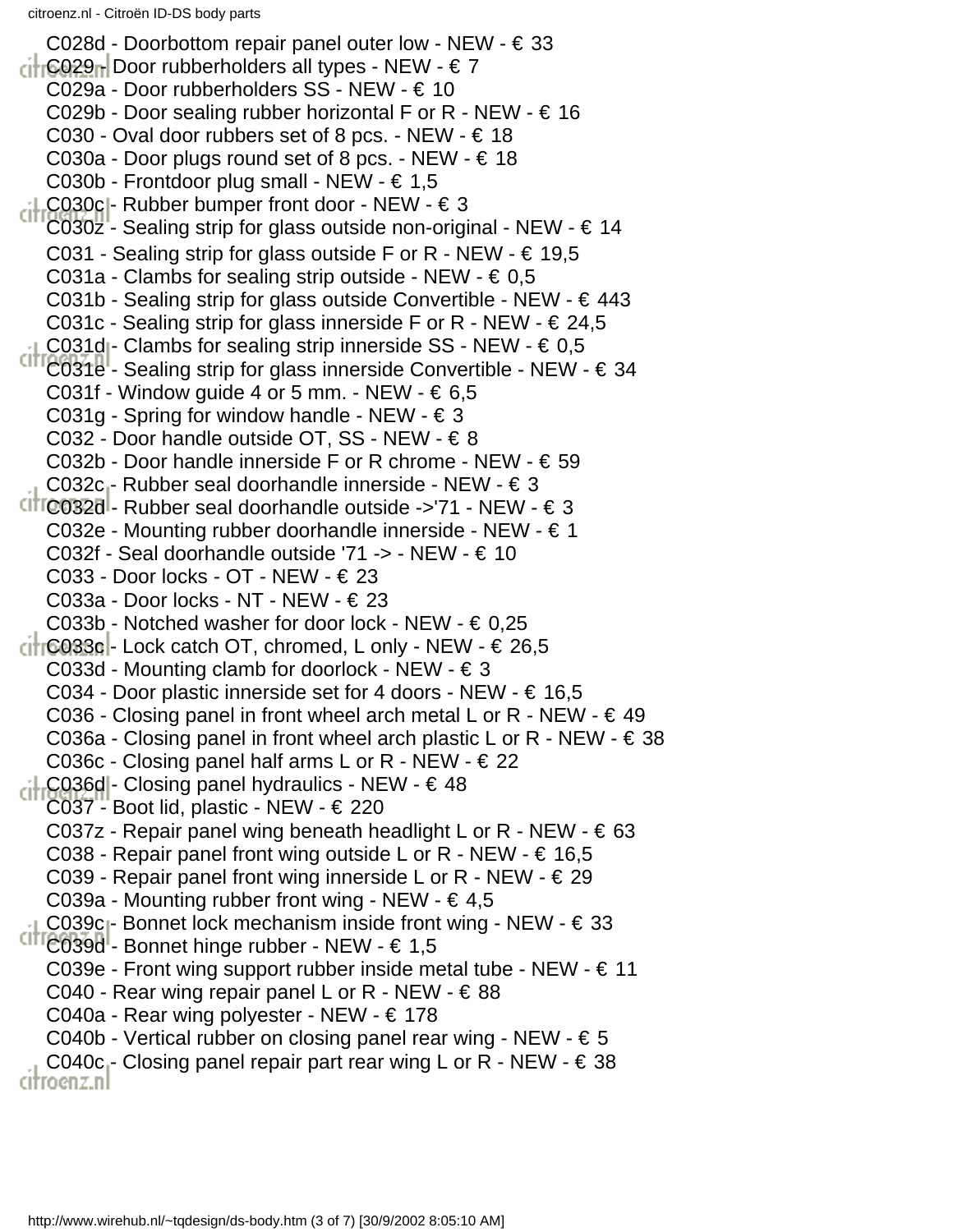$\frac{1}{100}$  C041  $\frac{1}{10}$  Rear wing mounting pin SS - NEW -  $\in$  11,5 C042 - Rear wing mounting bracket SS - NEW -  $\epsilon$  7 C042a - Rear wing mounting bracket (steel) - NEW -  $\in$  7 C042b - Rear wing mounting bracket rubber oval - NEW -  $\in$  3 C042c - Rear wing mounting bracket rubber square/trap - NEW -  $\in$  3 C042d - Quarter panel below rear indicator Pallas - NEW -  $\in$  29 LC042e - Quarter panel below rear indicator DS 21 - NEW - € 29 C043" Plastic washer under rear wing fixing bolt - NEW -  $\in$  2,5 C044 - SS sill cover plates (polished or brush) - NEW -  $\in$  119 C044a - Aluminum sill cover plates Saloon or Safari - NEW - € 103 C045 - SS sill cover plates (Safari or Cabrio) - NEW -  $\in$  123 C046 - SS sill cover plates SM - NEW - € 193 C047 - Pallas door embellishers (set of 8) - NEW -  $\in$  188  $C11C047a<sup>1</sup>$ - Pallas door embellisher single - NEW -  $\in$  43 C048 - Non-pallas door embellishers (set of 8) - NEW -  $\in$  188 C048a - Sealing tape for door embellishers p.m. - NEW -  $\in$  2 C049 - Rubber for door embellishers p.m. - NEW - € 13 C049a - Plastic clambs for door emb. small 100 pcs. - NEW -  $\in$  24 C049b - Door embellishers Pallas small complete set - NEW -  $\in$  248  $\left| \right|$  C049c - Door embellishers Pallas small lower 8 pcs. - NEW -  $\in$  163 C049d - Door embellishers Pallas small upper 6 pcs. - NEW - € 126 C050 - SS battery holder SM - NEW - € 213 C050a - SS battery clamp SM - NEW -  $\in$  125 C051a - Front finishing panel DS - NEW -  $\in$  153 C052 - Windscreen tinted SM - NEW - € 412 CITIC052al- Headlight cover SM L or R plastic - NEW -  $\in$  163 C052b - Headlight cover SM centre section plastic - NEW - € 175 C052c - Bumper rubber rear SM - NEW - € 143 C053 - Windscreen triplex tinted DS - NEW -  $\in$  148 C053a - Windscreen triplex non-tinted DS - NEW - € 118 C053b - Rear window heated, tinted DS - NEW -  $\in$  238  $\left| \int \cos 3\theta \right|$  Glass for door, tinted, 5 mm. F or R, L or R, NEW -  $\in$  58 C053d - Rear window heated, non-tinted DS - NEW -  $\in$  238 C053e - Rear side window Safari tinted, L or R - NEW -  $\in$  63 C053f - Mounting rubber sidesindow Berline - NEW -  $\in$  10 C054 - Windscreen rubber lower part only - NEW -  $\in$  19,5 C055 - Windscreen rubber DS black or grey - NEW - € 39 LC055a - Rear window rubber upper rear door Safari - NEW - € 75 C055b - Rear window rubber quarter panel Safari grey - NEW - € 53 C055c - Repair panels quarter panel Saf. 4 pcs L or R - NEW -  $\in$  68 C055d - Closing rubber rear door Safari 3 pcs - NEW - € 53 C055e - Rubberholder lower rear door Safari - NEW - € 14 C055f - Rubberholder chassis rear door Safari p.m. - NEW - € 14 C056 - Roofrubber for polyester or Alum. roof - NEW -  $\in$  23  $C\Pi$ <sup>C057</sub>  $\Pi$  Roofrubber for bonded roof - NEW -  $\in$  19</sup> C057a - Roofrubber above rear window, sponge - NEW - € 13 C057b - Puraflex roof kit, tube 310 cc - NEW -  $\in$  14,5 C058 - Roofrubber Safari - NEW - € 29 C058a - Roof repairlist above windscreen upper - NEW - € 128

http://www.wirehub.nl/~tqdesign/ds-body.htm (4 of 7) [30/9/2002 8:05:10 AM]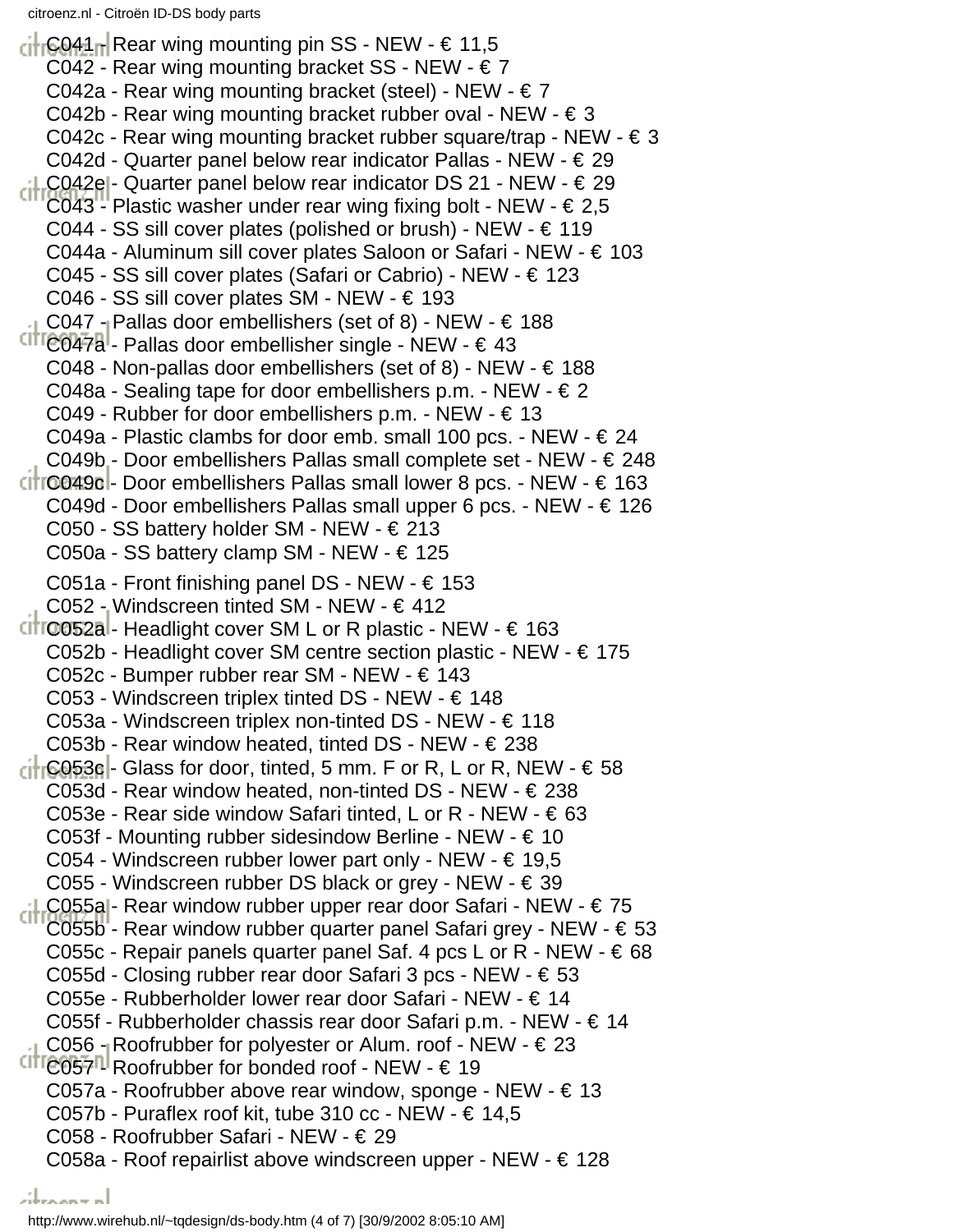C058b - Roof repairlist above windscreen lower part - NEW -  $\in$  49 C059 - Door mirror SS '71 -> L or R - NEW -  $\in$  30 C059a - Door mirror small Pallas L or R - NEW -  $\in$  39 C059b - Sticker interior mirror black - NEW - € 2,5 C059d - Sticker rear window: "Citroën préfere TOTAL" - NEW - € 7 LC061 - Vert. door and frontwing rubber - NEW -  $\in$  9,5 C061a - Chassis and front wing rubbers, 10 pcs. - NEW -  $\in$  21 C062 - Frontwing-bonnet rubbers, set of  $2$  - NT - NEW -  $\in$  18 C062a - Frontwing-bonnet rubbers, set of  $2$  - OT - NEW -  $\in$  18 C062b - Clamb front wing rubber - NEW -  $\in 0.75$ C063 - Body rubber flaps (set) - NEW -  $\in$  65 C063a - Clamb for body rubber flaps, set of 10 - NEW -  $\in$  4,5  $CIO63B<sup>1</sup>$ - Clambs for frontwing rubbers SS, set of 10 - NEW -  $\in$  15 C063j - Mounting plate mud-flap in font or rear wheel - NEW -  $\in$  5 C064 - Rubber bumper for petrol filler flap - NEW - € 2 C064a - Sleeve on filler neck fuel system - NEW -  $\in$  11,5 C064b - Spring for lid for filler tube - NEW -  $\in$  4 C064c - Fuel tube original 7 mm - NEW -  $\in$  5  $\left| \right|$  C064d - Fuel tube for LPG cars 7 mm - NEW -  $\in 6.5$ C064e - Fuel tube nylon  $8 \times 6$  - NEW -  $6 \in 5,5$  per metre C064g - Fuel tube hole rubber rightside black or grey - NEW -  $\in$  8 C065 - Float in petrol tank for DS ->'65 - NEW -  $\in$  15 C066 - Fresh air tube in front wing (diam. 85mm) - NEW -  $\in$  13 C067 - Fresh air tube in front wing (diam. 103mm) - NEW -  $\in$  13  $\frac{1}{10000}$  - Fresh air tube in front wing -> '67 (103mm) - NEW -  $\in$  20 C067b - Fresh air tube cover silver - NEW - € 9 C067c - Fresh air tube in sill (diam. 45mm) p.m. - NEW -  $\in 6,5$ C067d - Sponge rubber around heater inlet - NEW -  $\epsilon$  5,5 C068a - Radiator tunnel cover -> '65 - NEW - € 46,5 C068b - Radiator tunnel cover Injection - NEW -  $\in$  46,5 C068c - Radiator tunnel carb. '66-> - NEW -  $\in$  46,5 C068d - Radiator tunnel rubber - NEW - € 5,5 C086 - Bonnet handle chrome GH '67 -> - NEW -  $\in$  70 C087 - Fuel filler cap Jaeger - NEW - € 10 C089 - Steering wheel new black foam DS - Rebuilt -  $\in$  218 C089a - Steering wheel new black foam SM - Rebuilt - € 268 LC091 - C-pillar repair panel L or R - NEW -  $\in$  39 C091a - C-pillar complete L or R ->'72 - NEW -  $\in$  110 C092 - Boot lid spring - NEW -  $\in$  4 C094 - Rear bumper part upper SM centre unfinished - NEW -  $\epsilon$  75 C095 - Monogram DSuper - NEW - € 14,5 C095a - Monogram DS 21 gold - NEW - € 23 C095b<sub>1</sub>- Chevrons chrome original - NEW -  $\in$  23  $C17C095C<sup>1</sup>$ - Chevrons gold or chrome self adhesive - NEW -  $\in$  15 C095d - Clip for chevron or monogram, 4 pcs. - NEW -  $\in$  1 C096 - Windscreen wiper blades set - NEW - € 13 C096a - Windscreen washer rubber for nozzle - NEW - € 2 C096b - Stop for windscreen wiper blades - OT - NEW - € 8 C096c - Pump for windscreen washer - NEW -  $\in$  28 citroenz.nl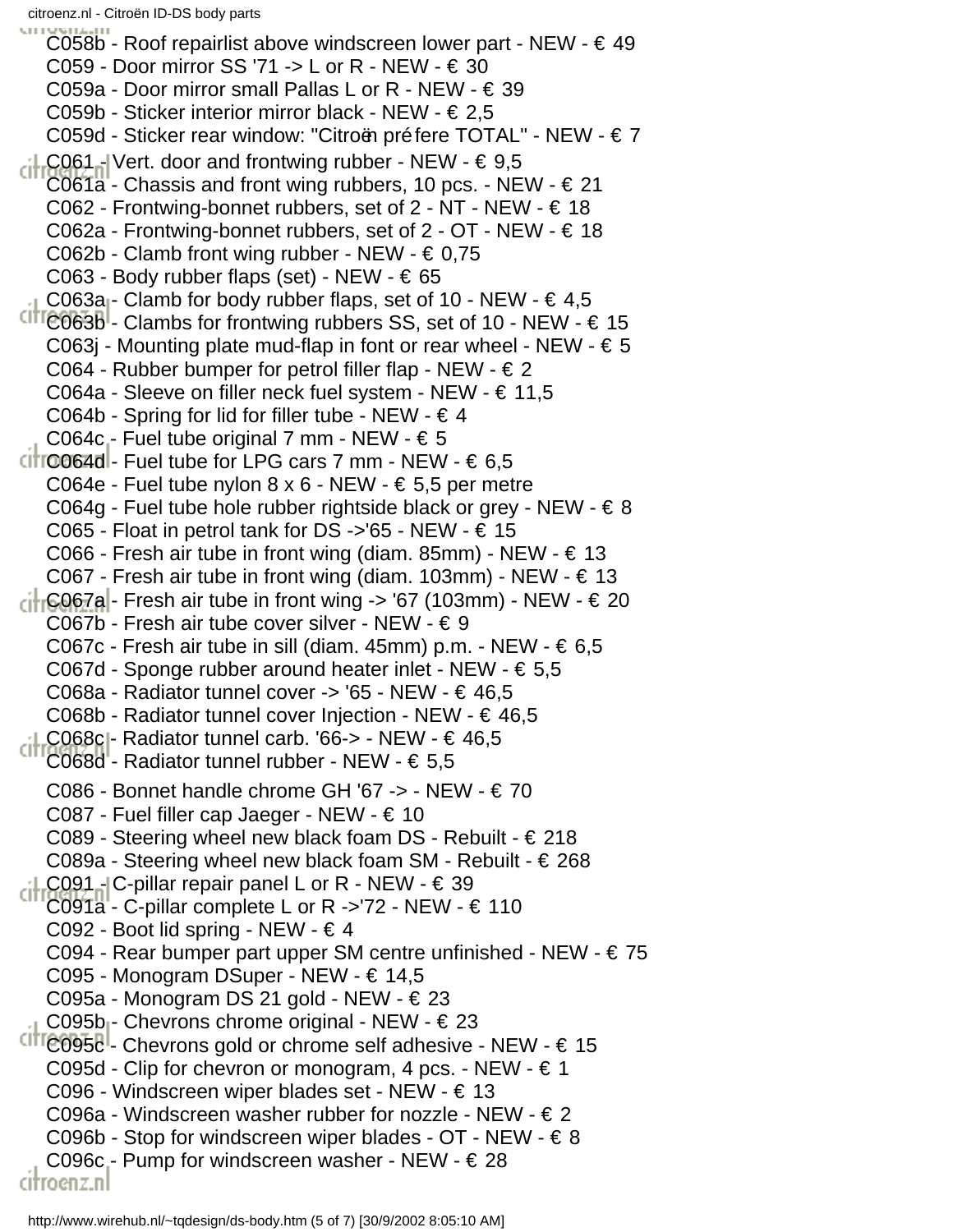C096f - Nozzle hose small - NEW -  $\in$  1,5 per metre C096g - Nozzle hose large - NEW - € 2,5 per metre C096h - Rubber nozzle hose - NEW - € 1,5 C097 - Windscreen washer tank (last model) org. - NEW - € 306 C098 - Rear windscreen rubber down - NEW -  $\in$  23  $C1176099$ <sup>n</sup> Rubber on sill gray (set of 4) - NEW -  $\in$  50 C100 - Rubber between frontwing and bumper - NEW -  $\in$  10 C100a - Clambs for rubber C100 - NEW -  $\in 0.75$ C102 - Wheel nut DS original per piece - NEW -  $\in$  3 C103 - Rubber supprt along B- or C-pillar - NEW - € 38,5 C103a<sub>1</sub>- Rubber support along roof edge - NEW -  $\in$  25  $CIITQ105$ <sup>n</sup> Clip for door panel (metal), 10 pcs. - NEW -  $\in$  5 C105a - Plastic plug for door panel clip, 10 pcs. - NEW -  $\in$  5 C106 - Spoilers for side windscreen (set of 2) - NEW -  $\in$  55 C108 - Sponge rubber for closing panels 4 m. - NEW -  $\in$  19,5 C109 - Closing panel of the sill - NEW -  $\in$  14 C109a - Closing panel of the sill SS - NEW -  $\in$  18  $\left| \right|$  C410 - Conn. bracket betw. frontwing / bumper L or R - NEW -  $\in$  18 C110a - Conn. bracket betw. frontwing / bumper SS, L or R - NEW -  $\in$  18 C110b - Repair bracket front wing - NEW - € 18 C112 - Closing rubber for rear indicator - NEW -  $\in$  2,5 C113 - Spare tire belts 165x400 tire - NEW -  $\in$  25 C113a - Spare tire belts 155/165x15 tire - NEW -  $\in$  25  $\frac{1}{16}$ C113b - Spare tire belts 180/185x15 tire - NEW -  $\in$  25 C114 - Z-rubber for closing panel 3.8 m. - NEW -  $\in$  19 C115 - Sealing plug for floor cone form - NEW -  $\in$  3 C116 - Sealing plug rubber for boot round - NEW -  $\in$  3 C117 - Opener for the bonnet - NEW -  $\in 7,5$ C118 - Tube for cables headlight correction - NEW -  $\in$  26  $\cdot$  C119 - Cables headlight correction 2 pcs - NEW -  $\in$  15  $C119a$  -Clip plastic bearing heightcontr. headlights in front wing -NEW -  $\in$  3 C119b - Srping for height control heidlights - NEW -  $\in$  5 C120 - Clutch pedal pad small or large - NEW -  $\in$  10 C121 - Brake pedal pad - NEW -  $\in$  10 C121a - Circular brake pedal pad - NEW -  $\in$  13 LC121b - Hand brake pedal pad - NEW - € 10 C122 - C-pillar rubber low - NEW -  $\in 6,5$ C122a - Rubber holder C-pillar - NEW -  $\in 6,5$ C123 - B-pillar rubber low - NEW -  $\in$  8 C123a - Rubber holder B-pillar - NEW - € 5 C124 - Sealing sleeve accelerator control - NEW -  $\in 6,5$ C125 - Sealing sleeve hight corrector control - NEW - € 7 CITIC125a - Sealing sleeve for wiring (frontwing) - NEW -  $\in$  1,5 C125b - Rubber grommet for the bonnet stay - NEW -  $\in$  2 C126 - Tow bar DS Saloon Brink 1500 kgf - NEW -  $\in$  178 C126a - Tow bar DS Safari Brink 1500 kgf - NEW -  $\in$  243 C127 - Counter plate rear wing Safari - NEW - € 31,5 C128 - Nut M7, 10 pcs. - NEW - € 1  $C1$ <sup>O428a</sub> - Washer M7 wide original, 10 pcs. - NEW -  $\in$  1,5</sup>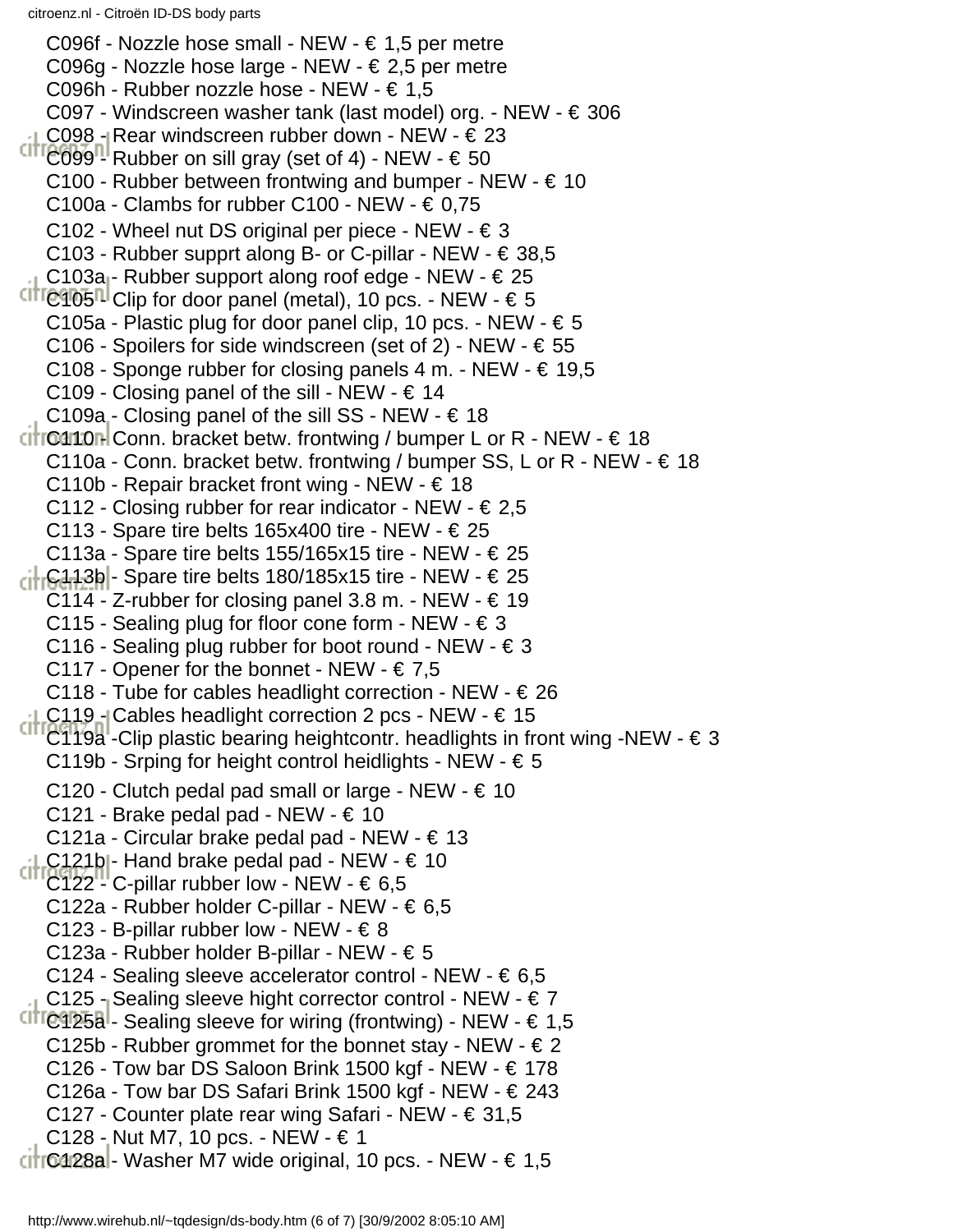C128b - Washer M7 narrow original, 10 pcs. NEW -  $\in$  1,5 C128c - Washer M7, 10 pcs. - NEW - € 1 C129 - Bolt M5 x 30, 10 pcs. - NEW - € 1,5 C129a - Bolt M5 x 16, 10 pcs. NEW -  $\in$  1,5  $C1TC129B$  - Bolt M5 x 12, 10 pcs. NEW - € 1,5 C129c - Bolt M5 x 16 SS, 10 pcs. NEW -  $\in$  3 C129d - Bolt M5 x 12 SS, 10 pcs. NEW - € 3 C130 - Bolt M7 x 40, 10 pcs. - NEW - € 3,5 C130a - Bolt M7 x 20, 10 pcs. - NEW - € 3,5 C131 - Nut M5, 10 pcs. - NEW -  $\in$  1,5 CITIC131a - Washer M5, 20 pcs. - NEW -  $\in$  1,5 C131b - Decoy nut M5 - NEW -  $\in$  1 C133 - Spring for luggage rack rod Safari - NEW - € 2,5 C133a - Nut for luggage rack Safari 12 pcs. - NEW - € 25 C134 - 3 Points safety belt for chair - NEW -  $\in$  61,5 C134a - 3 Points safety belt for bench - NEW -  $\in 61,5$  $\left| \right|$  G134b - 2 Points safely belt for bench - NEW -  $\in$  34 C135 - Rubber chrome edge dashboard, 3 pcs. - NEW - € 10 C135a - Rubber for dashboard locker - NEW - € 1,25 C135b - Chromed screw for mounting dashboard - NEW -  $\in 1,5$ C136 - Roof antenna - € 14 C137 - Bumper part front polished L or R - Rebuilt -  $\in$  178 C137a - Bumper part front middle polished - Rebuilt - € 118 C138 - Bumper part rear under polished - Rebuilt -  $\in$  190 C138a - Bumper part rear upper polished - Rebuilt -  $\in$  190 C138b - Bumper roset rear polished L or R - Rebuilt -  $\in$  64 C139 - Mounting kit rear bumper SS - NEW - € 11 C140 - CX door front or rear, L or R - NEW -  $\in$  225 C140a - CX doorskin rear R - NEW -  $\in$  100  $C11$ <sup> $C1$ </sup> $C1$ <sup> $C1$ </sup> $C2$  boot trunk - NEW -  $\in$  243 C142 - CX front wing L or R (type with SS bumper) - NEW -  $\in$  140 C142a - CX rear wing L or R (also for Prestige) - NEW -  $\in$  140 C143 - CX bonnet - NEW -  $\in$  325 C144 - Air horn set (without compressor) - NEW -  $\in$  44 citroenz.nl **[Index ID-DS parts](#page-0-0) | [Index SM parts](#page-20-0) | [Hydraulics](#page-46-0) | [Engine & Ancillaries](#page-52-0) [Driveline, Brakes & Suspension](#page-57-0) | [Electrical](#page-60-0) | [Exhaust](#page-63-0) | [Tyres](#page-65-0) | [Body](#page-66-0)**

**[Interior](#page-73-0) | [Citroën ID-DS-SM-TA-2CV-CX-XM Books and Posters](#page-75-0)**

**Copyright © 1999-2002 citroenz.nl / Boskoop - NL**

citroenz.nl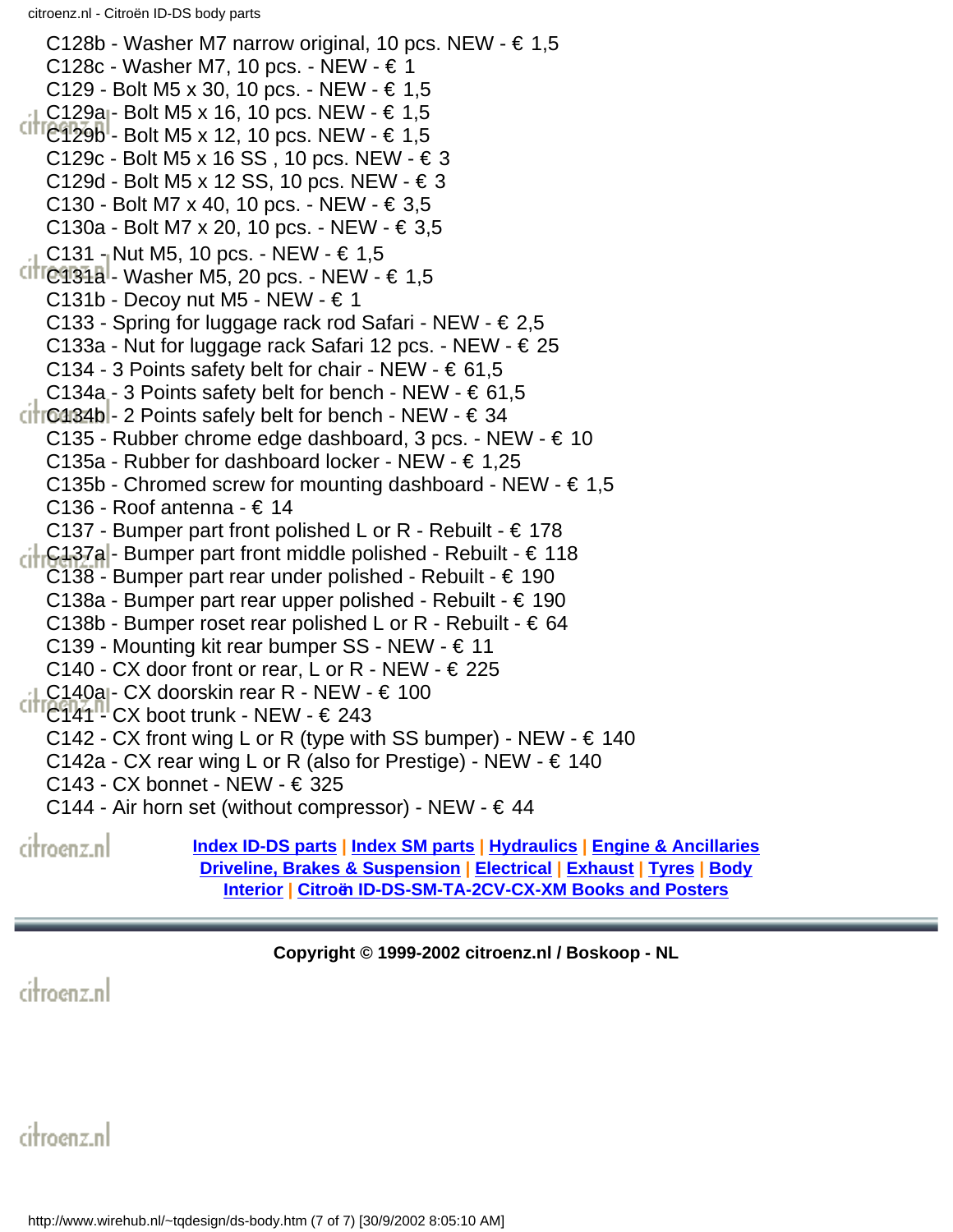<span id="page-73-0"></span>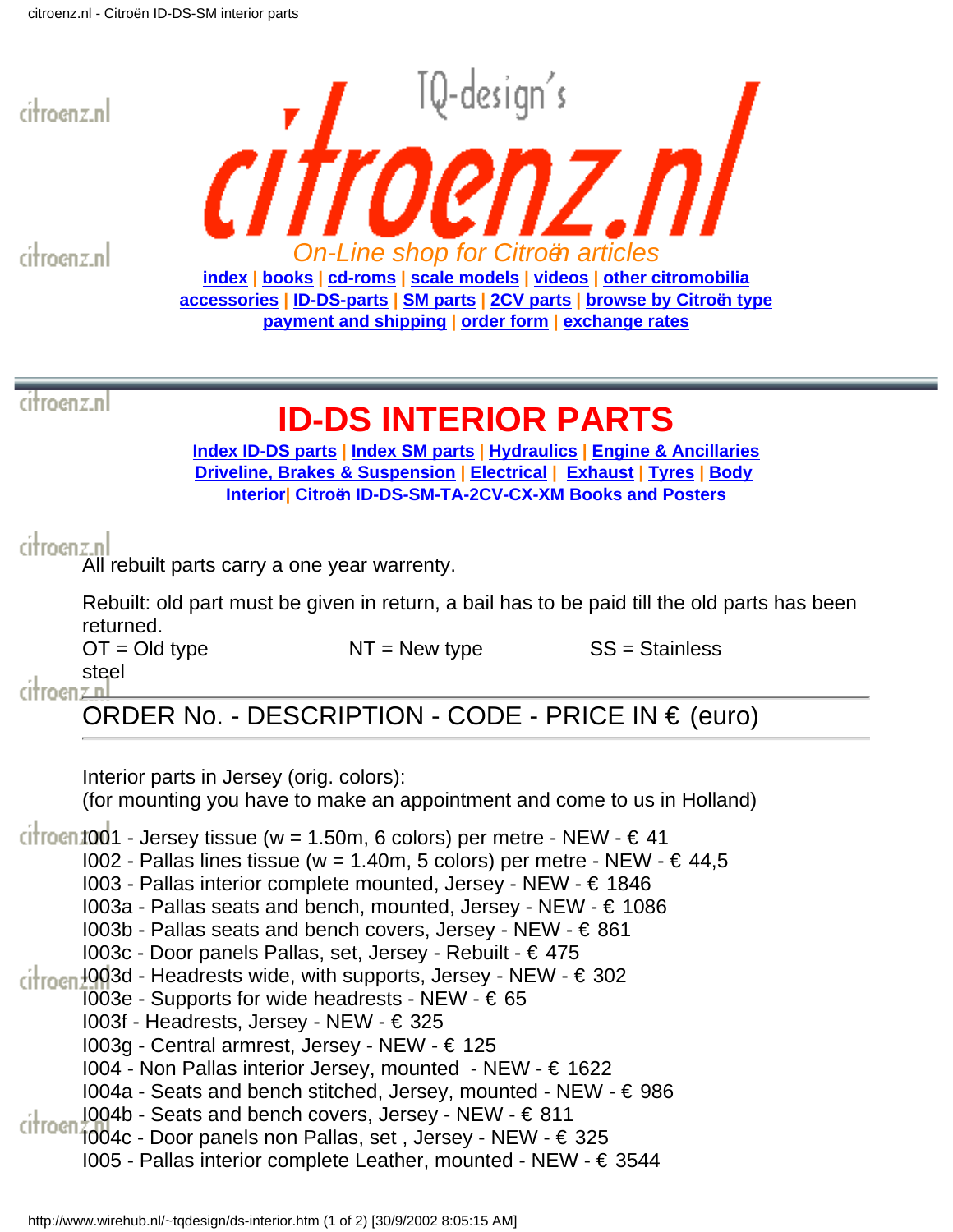$1005a$  - Pallas seats and bench Leather, mounted - NEW -  $\in$  2483 I005b - Door panels Pallas Leather, set, mounted - Rebuilt - € 724  $\frac{1005}{1000}$  - Headrests wide, with supports, Leather - NEW -  $\in$  424 I005d - Central armrest, Leather - NEW - € 175 I006 - Interior complete, mounted, Skai - NEW - € 1622 I006a - Seats and bench mounted, Skai - NEW - € 986 I006b - Seats and bench covers, Skai - NEW - € 559 I006c - Door panels, set, Skai - Rebuilt - € 325 I007 - Door panel, no cover - NEW - € 14  $\frac{1007}{1008}$  - Door paner, no set ......<br>Toos - Headrests wide, no cover, set - NEW -  $\epsilon$  192 I009 - Headrests, no cover, set - NEW - € 177  $1009a$  - Support for small headrests, set of 4 - NEW -  $\in$  28,5 I010 - Central armrest, no cover - NEW - € 83 I011 - Clothing-tongs - NEW - € 22,5 I012 - Clothing clips, 200 pcs. - NEW - € 6 citroen<sub>1013</sub> - Carpet set complete, grey, ochre, green, blue or red, Pallas 12 parts - NEW - € 338 I015 - Pallas carpet set front and rear - NEW - € 143  $1017$  - Fastening for carpet front or rear - NEW -  $\epsilon$  5 I018 - Rear mat, red, Berline OT - NEW - € 63 I019 - Inner sill cover material Pallas, var. colors - NEW - € 143  $\frac{1}{100}$  - Inner sill cover material ID, grey - NEW -  $\in$  145 I021 - Innerwing cover material Safari - NEW - € 100  $1022$  - Sill cover aluminium colored self adhesive - NEW -  $\in$  47,5 I023 - Rear parcel shelf cover jute back (black) - NEW - € 32,5 I024 - Rear parcel shelf cover foam back (black or brown) - NEW - € 47,5  $1025$  - Boot lining set complete pre-cut - NEW -  $\in 63$  $\frac{1}{100}$  1027 - Headlining Pallas (5 parts) - NEW -  $\in$  107 I028 - Headlining non-Pallas (4 parts) - NEW - € 80 I029 - Lining for sides (2 parts) - NEW - € 20 I030 - Headlining (width 1.4 m.) - NEW - € 29 per metre I031 - Bonding for headlining per litre - NEW - € 19,5 I032 - Bonnet lining (set of 3) - NT- NEW - € 39  $1033$  - Bonnet lining (set of 3) - OT - NEW -  $\in$  39

citroen

**[Index ID-DS parts](#page-0-0) | [Index SM parts](#page-20-0) | [Hydraulics](#page-46-0) | [Engine & Ancillaries](#page-52-0) [Driveline, Brakes & Suspension](#page-57-0) | [Electrical](#page-60-0) | [Exhaust](#page-63-0) | [Tyres](#page-65-0) | [Body](#page-66-0) [Interior](#page-73-0) | [Citroën ID-DS-SM-TA-2CV-CX-XM Books and Posters](#page-75-0)**

citroenz.nl

**Copyright © 1999-2002 citroenz.nl / Boskoop - NL**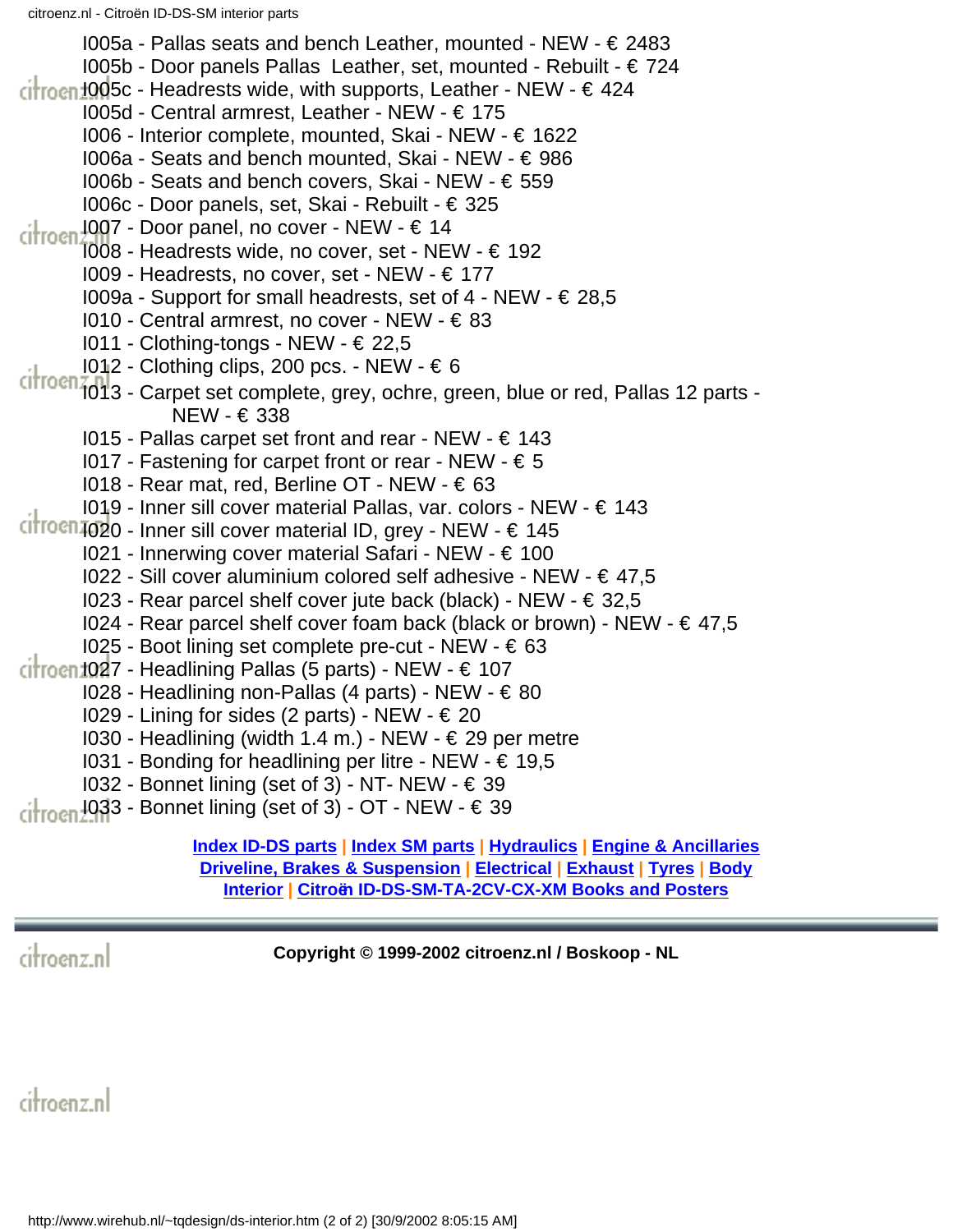<span id="page-75-0"></span>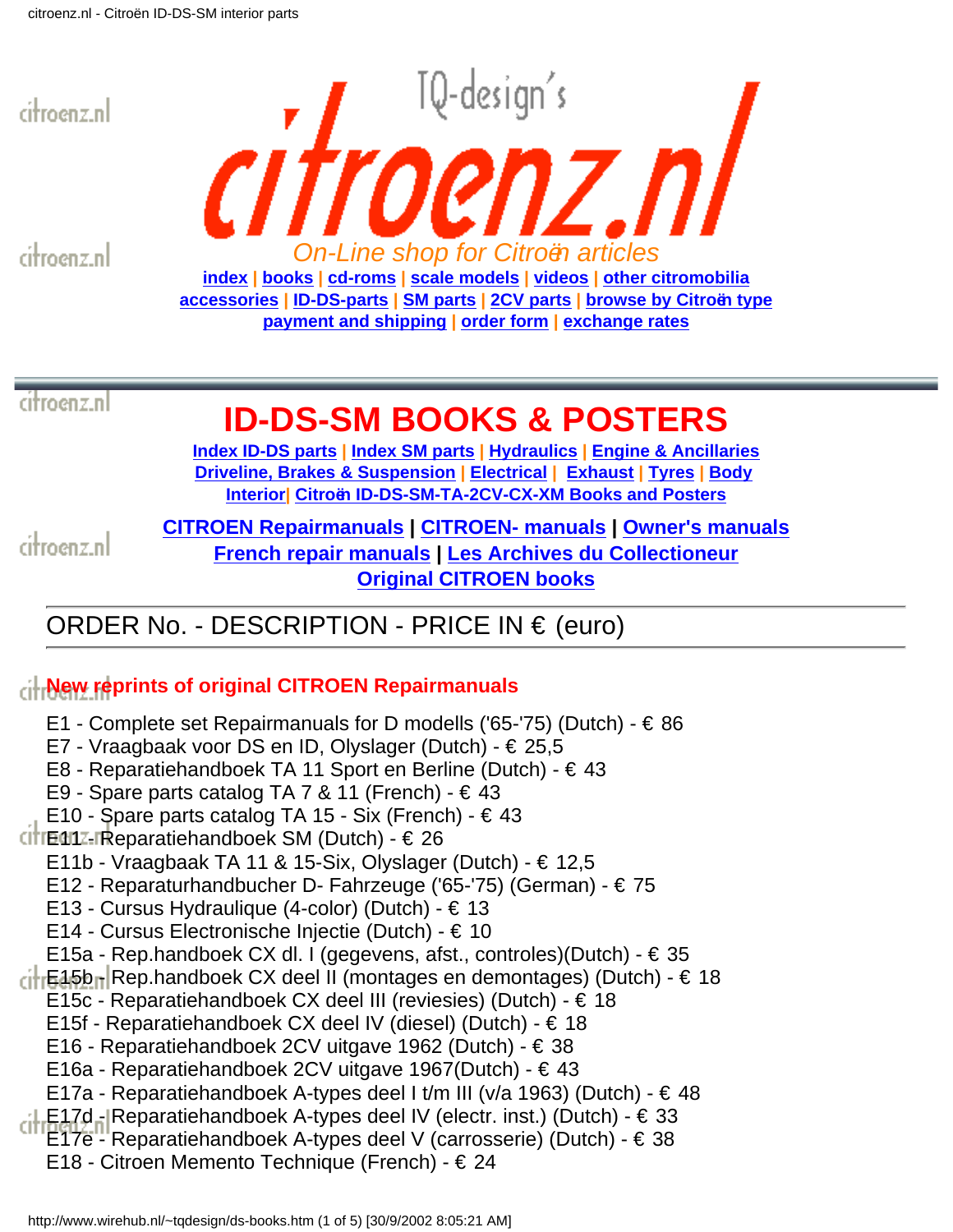E19 - Citroen dict. de reparations carrosserie TA 11 (French) -  $\in$  23

E20 - Catalogue des pieces detachees 2 CV et 250K (French) - € 38

 $\frac{1}{16}$  E21 - Reparatiehandboek HY (Dutch) - € 34

E23 - Vraagbaak TA 11 & 15-Six, Olyslager (Dutch) - € 13

## ORDER No. - DESCRIPTION - PRICE IN NLG.

#### **Copies of original CITROEN- manuals**

 $Citr$   $\alpha$ <sup>1</sup> Technical info/Service bulletins D & SM, 750 pages (Dutch) -  $\epsilon$  63

A4 - Reparatiehandboek ID of DS (1964) (Dutch) - € 38

A6 - Reparaturhandbuch DS19 oder ID19 (->'65) (German) - € 43

A7 - Repair manual D vehicles ('65-'75) (English) - € 75

A8 - Manuel de reparations Vehicule D ('65-'75) (French) - € 108

**Parts books in original covers, in French, Gernan, English, Italian & Spanish):** 

A9a - ('71 ->) no. I - Mechanical parts - € 33

A9b - ('71 ->) no. II - Body parts - € 33

A9c - ('70 '71) no. I - Mechanical parts - € 33

A9d - ('70-'71) no. II - Body parts - € 33

A9e - ('66-'69) no. I - Mechanical parts - € 33

A9e - ('66-'69) no. II - Body parts - € 33

A9f - (ID ->'65) Catalogue des Pieces Detachees (French) - € 33

A9g - (DS ->'65) Catalogue des Pieces Detachees (French) - € 33

A9h - DS cabriolet onderdelenboek, 22 pages (Dutch) - € 5

A11 - Reparaturhandbuch SM (German) - € 67,5

A12 - Manual de Reparations Vehicle SM, 5 parts - € 112,5

A13 - SM onderdelenbk. - Catalogue Pieces de Rechange, 2 parts - € 65

## ORDER No. - DESCRIPTION - PRICE IN NLG.

### **Owners' manuals**

**I** 1 - Maintenance booklet for C4/C6-8-10-10L-15-15L-7-11 '29-'35 - € 10 I 2 - TA 11 '52 - € 6,5 I 3 - 2CV '58 - € 6,5 I 3a - 2CV '63 - € 6,5 I 5 - DS19 '63 - € 10 I 6 - DS19 mech. '66 - € 10 I 7 - DS19/21 break '66 - € 10  $C$   $\overline{CD}$   $\overline{C}$   $\overline{CD}$   $\overline{C}$   $\overline{C}$   $\overline{D}$   $\overline{C}$   $\overline{C}$   $\overline{D}$   $\overline{C}$   $\overline{C}$   $\overline{D}$   $\overline{C}$   $\overline{C}$   $\overline{D}$   $\overline{C}$   $\overline{C}$   $\overline{D}$   $\overline{C}$   $\overline{C}$   $\overline{D}$   $\overline{C}$   $\overline{D}$   $\overline{C}$  I 8 - ID19B/ID20 '68 - € 13 I 10 - DSpecial/DSuper '71 - € 13 I 11 - DS20/DS21 '71 - € 13 I 12 - DS20/DS21 Hydraulique ' 71 - € 13 I 15 - SM '70-'75 - € 38 citroenz.nl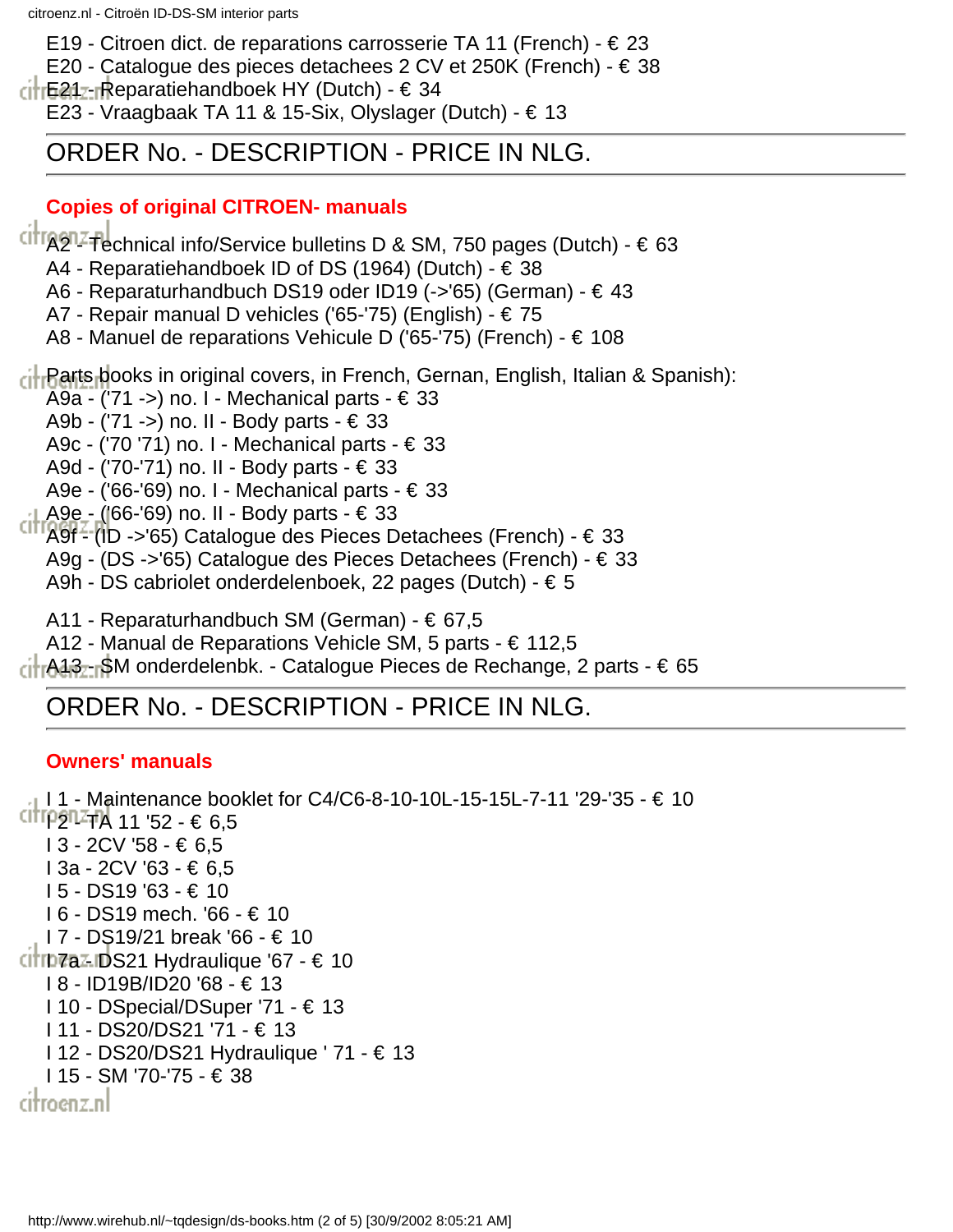# ORDER No. - DESCRIPTION - PRICE IN NLG.

## **French Repair manuals: Revue Technique Automobile**

FR 1 - 2 CV Berline et Fourgonnette '50 - '70 - € 20 FR 2 - 2 CV 4 et 6 - Fourgonnette '71 - '85 - € 20 FR 3 - Dyane, Dyane 6, Acadiane, Mehari et Mehari 4x4, '69- '85 - € 20 FR 4 - Ami 8, Ami 6 et AK-B, '68- '78 - € 20 FR 5 - H, HY et UZ (essence) '50- '82 - € 20 FR 6 - BX all types -  $\in$  20 FR 7 - CX all types -  $\in$  20 FR 8 - XM all types -  $\in$  20

# ORDER No. - DESCRIPTION - PRICE IN NLG.

## **Les Archives du Colectioneur**

AC 3 - C4, C6, 8, 10 et 15 '29-'34 - € 28 AC 4 - Traction Avant 7, 11, 15-Six '34-'57 - € 28  $CITAG$  5  $P$  DS19, ID19 '56-'65 -  $\in$  28 AC 6 - DS19, DS20, DS21 '66-'75 - € 28 AC 7 - ID19B, ID20, DSpecial, DSuper, DSuper 5 - € 28 AC 8 - DS21 Inj. et DS23 - € 28 AC 9 - SM '70-'75 - € 28 AC 10 - Panhard 24C, 24CT, 24B, 24BA, 24 BT - € 28 citroenz n ORDER No. - DESCRIPTION - CODE - PRICE IN NLG.

## **Original Citroën books**

CB 1 - La DS, objet de culte, Fabian Sabates - € 23  $\frac{1}{16}$ CB 2 <sub>n</sub> La 2 CV, 40 ans d' amour, Fabian Sabates - € 23 CB 3 - Das Citroën DS buch, H.O. Meyer- Spelbrink - € 33 CB 11 - Les Camions Citroën, Wouter Jansen et Fabian Sabates - € 33 CB 12a - Toute l'histoire Citroën, new edition - € 10 CB 13 - L'Album de la DS, J. Borge et N. Viasnoff - € 38 CB 14 - Album de 2CV, Fabian Sabates - € 38 LCB 15 - L'Album de la Traction, J. Borge et N. Viasnoff - € 38 CB 18a - 6th ICCCR, Knebworth (French) - € 13 CB 18b - 6th ICCCR, Knebworth (English) - € 13 CB 19 - 7th ICCCR, Loreley 1987 - € 19 CB 20 - 8th ICCCR, Flevohof 1989 - € 19 CB 20a - 9th ICCCR, Herning 1992 - € 21,5 CB 20b - 10th ICCCR, Clermont-Ferrand 1995 - € 21,5  $CITCBI20c - 11th$  ICCCR, Chevetogne 1998 -  $\in$  21,5 CB 21a - Almanach du Citroëniste 1983 - € 13 CB 21b - Almanach du Citroëniste 1984 - € 13 CB 21c - Almanach du Citroëniste 1985 - € 13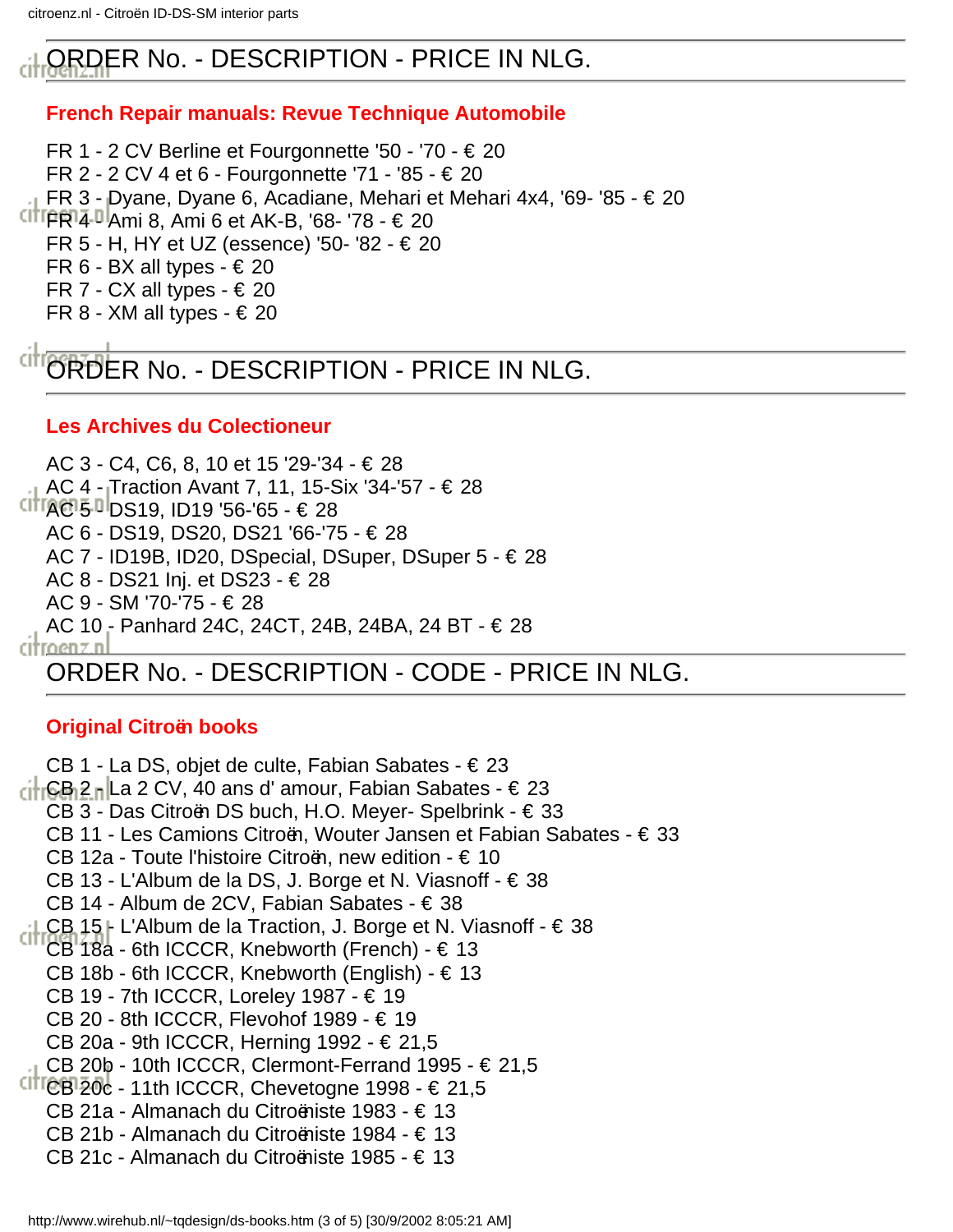CB 22 - Les Prestigieuses Citroën. Fabian Sabates - € 14 CB 23 - Les Voitures de Luxe, annees 50, Fabian Sabates - € 14 CB 24 - Les Voitures de Grande Serie, annees 50, Fabian Sabates - € 14 CB 25 - Le Type H Citroen, Fabian Sabates et Wouter Jansen - € 34 CB 26 - Das Grosse Citroen DS Buch, D. Puiboube - € 21,5 CB 27 - Les Jouets Citroen, C. Lamming - € 90 CB 28 - Operation Dragon: Un Raid Citroen en Chine - € 18 CB 30 - Citroen TA 1934 -1957 Gold Portfolio Roadtests - € 16,5 CB 35 - 22..! V'la les Traction, Fabian Sabates - € 26,5 CB 36 - Frisemouche fait de l' auto - € 10 CB 37a - Guide Citroen. Olivier de Serres, Tome I - € 33 CB 37b - Guide Citroen, Olivier de Serres, Tome II - € 33 CB 38  $\Gamma$  Toutes les Citroen, René Bellu, new edition -  $\epsilon$  40 CB 38a - Toutes les Citroen, René Bellu - € 40 CB 39 - Toutes les Peugeot, René Bellu, new edition - € 40 CB 40 - Toutes les Renault, René Bellu - € 40 CB 41 - Les Voitures Franciases des Annees 50, René Bellu - € 40 CB 43 - De Snoek, Citroen ID/DS in Nederland, Jan de Lange - € 11 CB 48 - Rosalie, Fabian Sabates - € 34 CB 49 - Les Defis Citroen - € 40 CB 52 - The British Citroen, M. Bobbitt - € 19 CB 54 - Auto Collection: Citroen DS 19 - € 6,5 CB 55 - Auto Collection: Citroen 2 CV -  $\in 6,5$ CB 57a - Auto Collection Citroen Mehari - € 6,5 CB 57c - Auto Collection Citroen Panhard, Dyna Z, PL17 - € 6,5  $\left| \int_{0}^{1}$  GB 58 - De Eend, Citroen 2 CV in Nederland, Jan de Lange -  $\in$  15 CB 60 - Herinneringen van een Citroen verkoper, Johan Krediet - € 12,5 CB 61 - De CITROEN in Nederland, Wouter en Rob Jansen - € 12 CB 64 - Citroen DS, The Family Album. Sparrow -  $\in$  18 CB 66 - Toute l'histoire de TA, new edition -  $\in$  10 CB 68 - Moi Citroen, Fabian Sabates - € 35  $\overline{\text{ch}}$  GB 70a - Panhard, le grand livre, D. Pagneux -  $\in$  48 CB 70b - Toute l'histoire de Panhard. new edition -  $\in$  10 CB 71 - La DS de mon pere '55-'67, D. Pagneux - € 29 CB 71a - La Panhard de mon pere, Y. Le Lay - € 29 CB 71b - L' Ami de mon pere, D. Pagneux - € 29 CB 71c - La Traction de mon pere, Y. Buffetaut -  $\in$  29  $\frac{1}{100}$   $\frac{1}{100}$   $\frac{1}{210}$  - La DS de mon pere, '68-'76, D. Pagneux -  $\in$  29 CB 71e - La Dyna Z de mon pere, Y. Le Lay -  $\in$  29 CB 71f - La 2CV de mon pere, A. Demetz -  $\in$  29 CB 71g - La Mehari de mon pere, M.A. Colin - € 29 CB 71h - Le Type H de mon pere -  $\in$  29 CB 71i - La CX de mon pere - € 29 CB 71j - La GS de mon pere, D. Pagneux - € 29 CITICBI72<sup>1</sup> Beroemde auto's: De snoek, Afriaan Huigen - € 5 CB 73 - Beroemde auto's: De eend, Adriaan Huigen - € 5 CB 74 - Citroen DS, Sparrow and Kessel - € 18 CB 75 - Citroen DS, Sparrow and Kessel, Heel - € 12,5 CB 76 - Citroen les Annees C4-C6, Fabian Sabates - € 49 المعممعانة

http://www.wirehub.nl/~tqdesign/ds-books.htm (4 of 5) [30/9/2002 8:05:21 AM]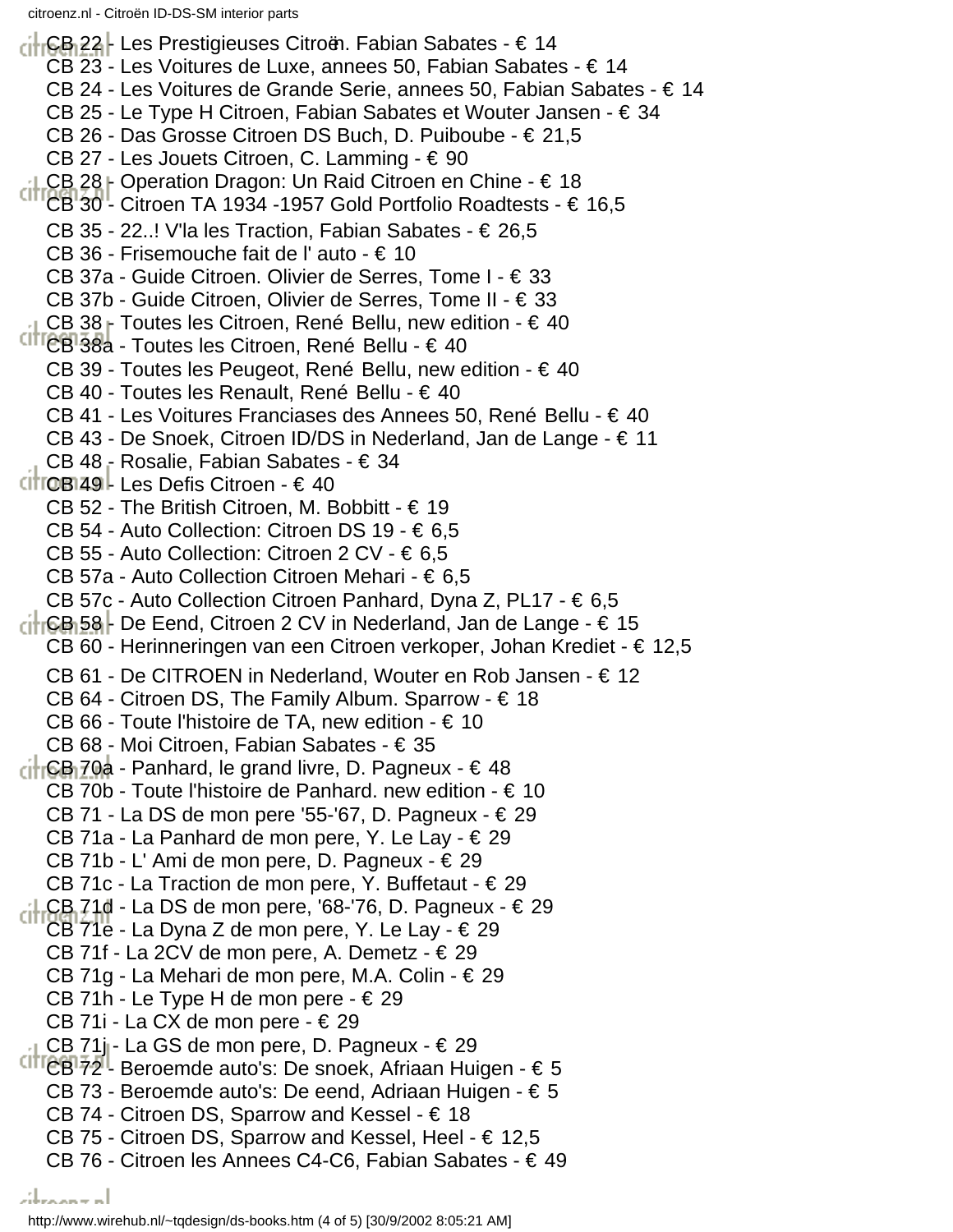CB 77 - De Traction in Nederland, Rob en Wouter Jansen - € 13,5 CB 79 - Encyclopedie des jouets Citroen, Fabian Sabates - € 86 CB 80 - La 2CV, nous nous sommes tant aimes, J. Wolgensinger - € 10,5 CB 82 - De Mehari, Wouter Jansen - € 19 CB 83 - Style Avant Garde, N. de Regneville - € 44 CB 84 <sub>r</sub> De originele Citroen DS, Jan de Lange/John Reynolds - € 27 CITTEB 85<sup>1</sup> Een passie voor uitdagingen, J.C. de la Royere (strip) - € 10 CB 86 - Citroen Ideal 19 + Caravan -  $\in$  6 CB 87 - F. Lecot 400000 km en Traction '35-'36, Sabates & Blancher - € 34,5 CB 89 - Bertoni, 30 ans de Style Citroen, Sabates & Bertoni - € 49 CB 91 - La SM Citroen, Olivier de Serres - € 42,5 CB 92 - La Guide 2CV, Fabian Sabates - € 36,5 CITICB 93 - La Guide Mehari, B. Vermeyden & Y. Le Lay -  $\in$  36,5 CB 94 - La Guide Panhard, Dyna Z, PL17, J.M. Defrance - € 36,5 CB 94a - La Guide Traction Avant 1934-1942, J. Collignon -  $\in$  36,5 CB 95 - Les Garages Citroen 1916-1969, Wouter Jansen - € 49 CB 96 - 80 Ans de Future, R.Guyot & Chr. Bonnaud - € 41,5 CB 96a - 80 Years of Future, R.Guyot & Chr. Bonnaud -  $\in$  41,5 CB 97 - Citroen met voorwielaandrijving, R. Guerber (1952) - € 19

**[Index ID-DS parts](#page-0-0) | [Index SM parts](#page-20-0) | [Hydraulics](#page-46-0) | [Engine & Ancillaries](#page-52-0) [Driveline, Brakes & Suspension](#page-57-0) | [Electrical](#page-60-0) | [Exhaust](#page-63-0) | [Tyres](#page-65-0) | [Body](#page-66-0) [Interior|](#page-73-0) [Citroën ID-DS-SM-TA-2CV-CX-XM Books and Posters](#page-75-0)**

citroenz.nl

**Copyright © 1999-2002 citroenz.nl/Boskoop, NL**

citroenz.nl

citroenz.nl

citroenz.nl

citroenz.nl

http://www.wirehub.nl/~tqdesign/ds-books.htm (5 of 5) [30/9/2002 8:05:21 AM]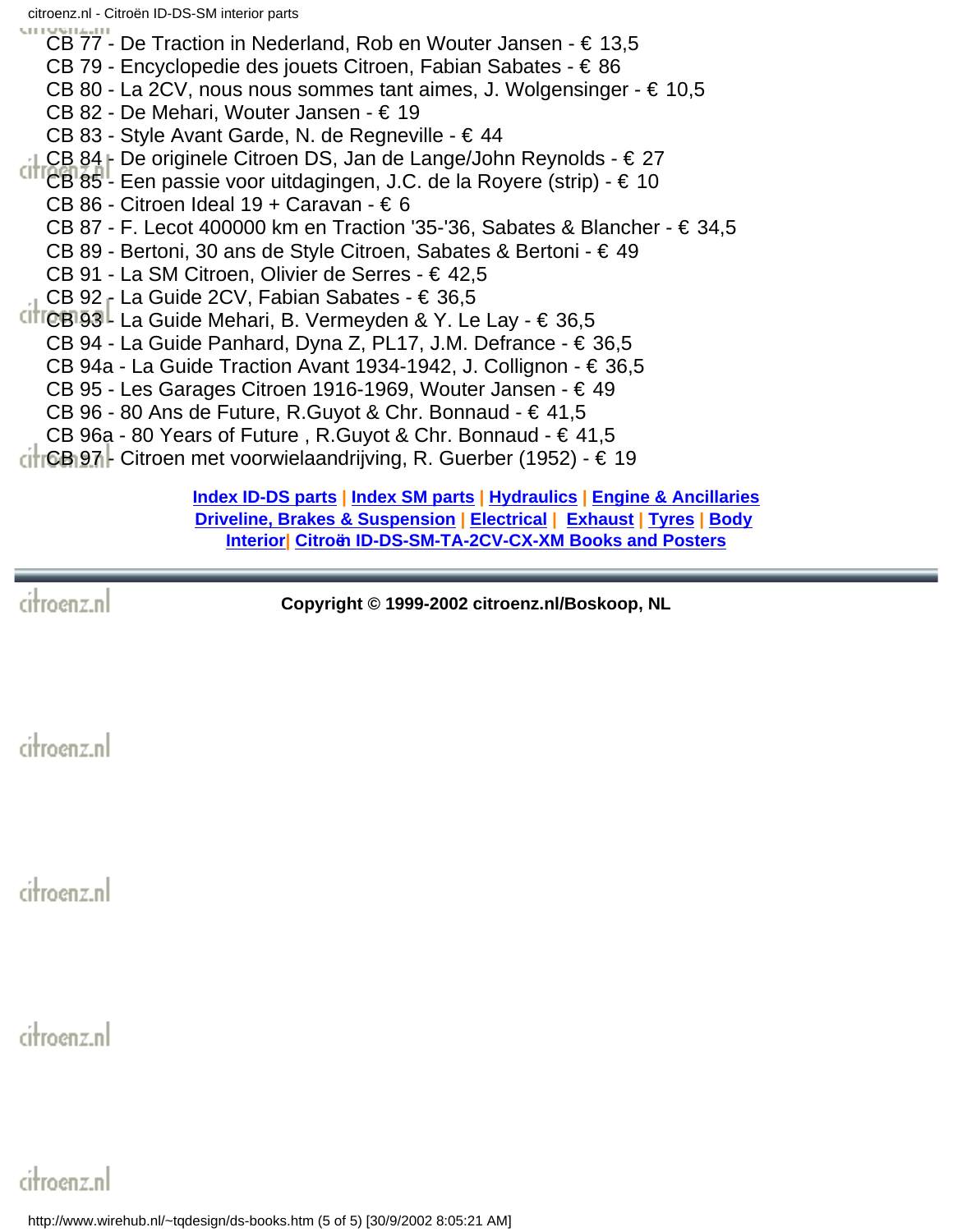

citroenz.nl



citroenz.nl

# **ID/DS**

| pins | CD-Rom | scale models 1/18 | "polystone" model | scale models 1/43 | | scale models 1/87 | scale model kits | books |

## **[ID-DS-SM parts](#page-0-0)**

citroenz.nl

**ID/DS pins**

| <b>MRP-</b><br>3 DS-pins designed by Marcel Reimer |
|----------------------------------------------------|
|----------------------------------------------------|

# **ID/DS cd-rom**

| <b>ELM-7311</b> | Citroën DS - The Godess of the Road |  |
|-----------------|-------------------------------------|--|

# **ID/DS scale models 1/18**

| <b>SOL-7228</b> | Solido - DS19 berline, various colors        |
|-----------------|----------------------------------------------|
| <b>SOL-8033</b> | Solido - DS19 berline 1963, white/black roof |
| SOL-8035        | Solido - DS19 "Presidentielle"               |
| SOL-8050        | <sup>l</sup> Solido - DS 19 "Taxi"           |

# **ID/DS 'polystone' model**

| <b>ALBRA ARE RI</b> |                                 |
|---------------------|---------------------------------|
| 11                  | $" \sim$<br>tone<br>Ħ<br>טו וטט |

# **ID/DS scale models 1/43**

| <b>ELI-230</b> | Eligor - DS21 "Service Départemental d'Incendie & de Secours du VAR" |
|----------------|----------------------------------------------------------------------|
| EL1-529n       | Eligor - DS21 berline 1967, 3rd. nose, red                           |
| <b>ELI-530</b> | Eligor - DS21 berline 1967, 3rd. nose, blue metallic                 |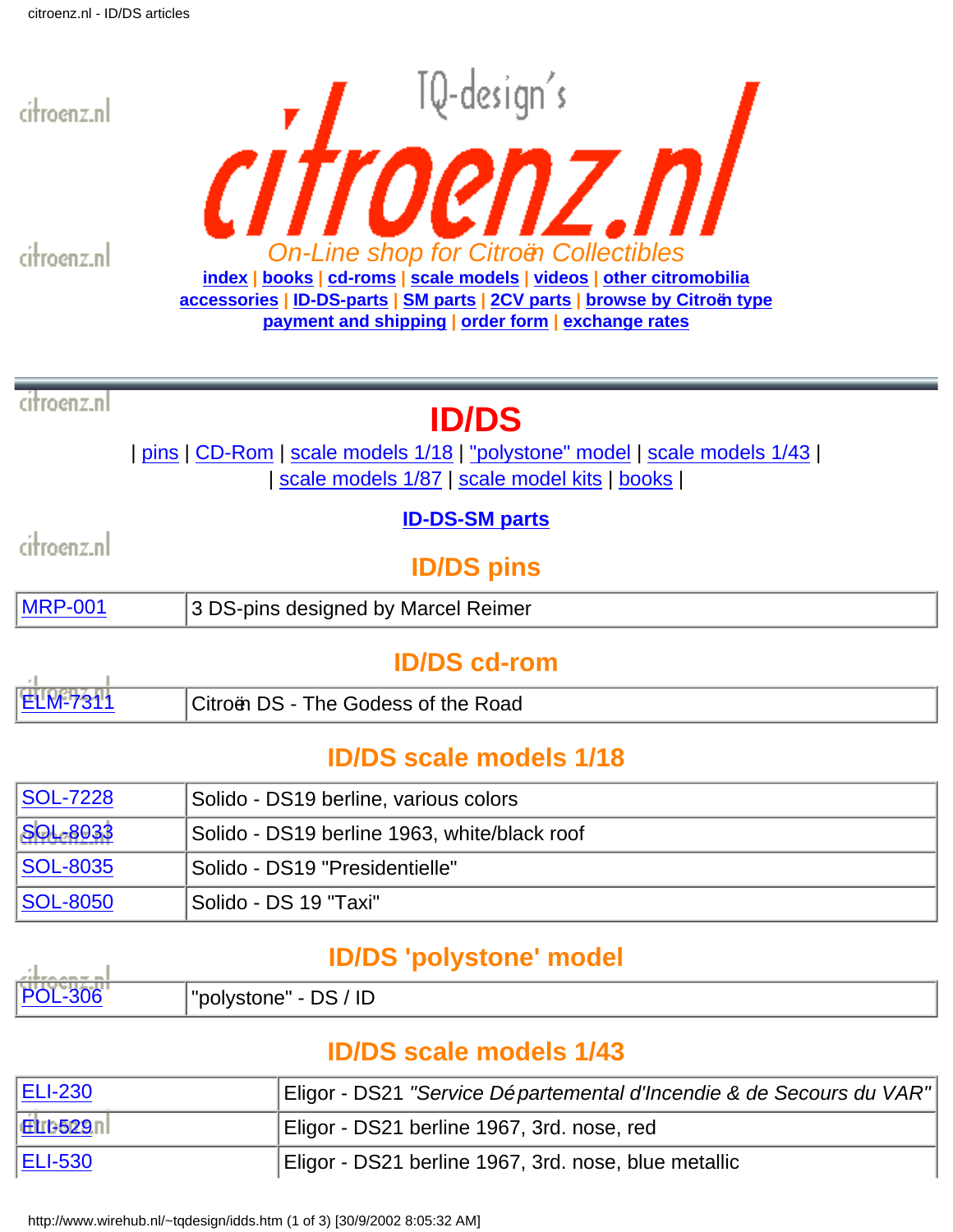citroenz.nl - ID/DS articles

| <b>ELI-531</b>   | Eligor - DS21 berline 1967, 3rd. nose, black          |
|------------------|-------------------------------------------------------|
| ELI-532          | Eligor - DS21 berline 1967, 3rd. nose, green metallic |
| <b>ELI-533</b>   | Eligor - DS21 berline 1967, 3rd. nose, brown metallic |
| <b>ELI-711</b>   | Eligor - DS21 berline 1967, 3rd. nose, whitec         |
| <b>NOR-1581</b>  | Norev - DS Chapron 'Majesty' 1964-1969                |
| <b>RIO-097</b>   | Rio - DS19 berline 1956                               |
| <b>RIO-098</b>   | Rio - DS19 cabriolet 1961                             |
| <b>RIO-109</b>   | Rio - DS19 "Rallye Monte Carlo" 1959                  |
| <b>RIO-110</b>   | <b>Rio - DS19 Pallas 1965</b>                         |
| <b>RIO-111</b>   | Rio - ID19 break "Pompiers"                           |
| <b>RIO-114</b>   | Rio - DS 19 "General De Gaulle" 1962                  |
| <b>RIO-123</b>   | Rio - DS 21 berline 1969                              |
| <b>RIO-SL015</b> | Rio - last DS produced                                |
| <b>RIO-SL023</b> | Rio - ID19 break, funeral car                         |
| <b>RIO-SL031</b> | Rio - ID19 berline 1965 "East African Safari"         |
| <b>RIO-SL032</b> | Rio - ID19 berline 1961 "Alger-Central Africa"        |
| <b>RIO-SL033</b> | Rio - DS23 "Wembley Rallye" 1974                      |
| <b>RIO-SL044</b> | Rio - ID19 break "Radio Tele Luxembourg"              |
| <b>RIO-SL063</b> | Rio - DS19 "assembly line" 1956                       |
| <b>RIO-SL066</b> | Rio - DS19 Pallas "Pernod" 1965                       |
| <b>RIO-SL067</b> | Rio - ID19, Prefecture de Paris                       |
| <b>SOL-4562</b>  | Solido - DS 1956                                      |
| <b>SOL-4818</b>  | Solido - DS 1956 "pompiers"                           |
| <b>VIT-L114</b>  | Vitesse - DS 19 Promotion (on balls)                  |
| <b>VIT-L138</b>  | Vitesse - DS19 "Police" black and white               |
| <b>VCC-99021</b> | Vitesse - DS 19 "the first DS" 1956                   |
| citroenz.nl      | <u>ID/DS</u> engla modale 1/87 (8.1/00)               |

## **ID/DS scale models 1/87 (& 1/90)**

| WIK-80701        | Wiking - ID 19 - blue / white roof    |
|------------------|---------------------------------------|
| <b>WIK-80703</b> | Wiking - ID 19 - red / black roof     |
| <b>WIK-86402</b> | Wiking - ID 19 "Police" - white/black |
| <b>BUS-48000</b> | Busch - DS19, white or dark grey      |
| <b>BUS-48001</b> | Busch - DS19, two-colored             |

http://www.wirehub.nl/~tqdesign/idds.htm (2 of 3) [30/9/2002 8:05:32 AM]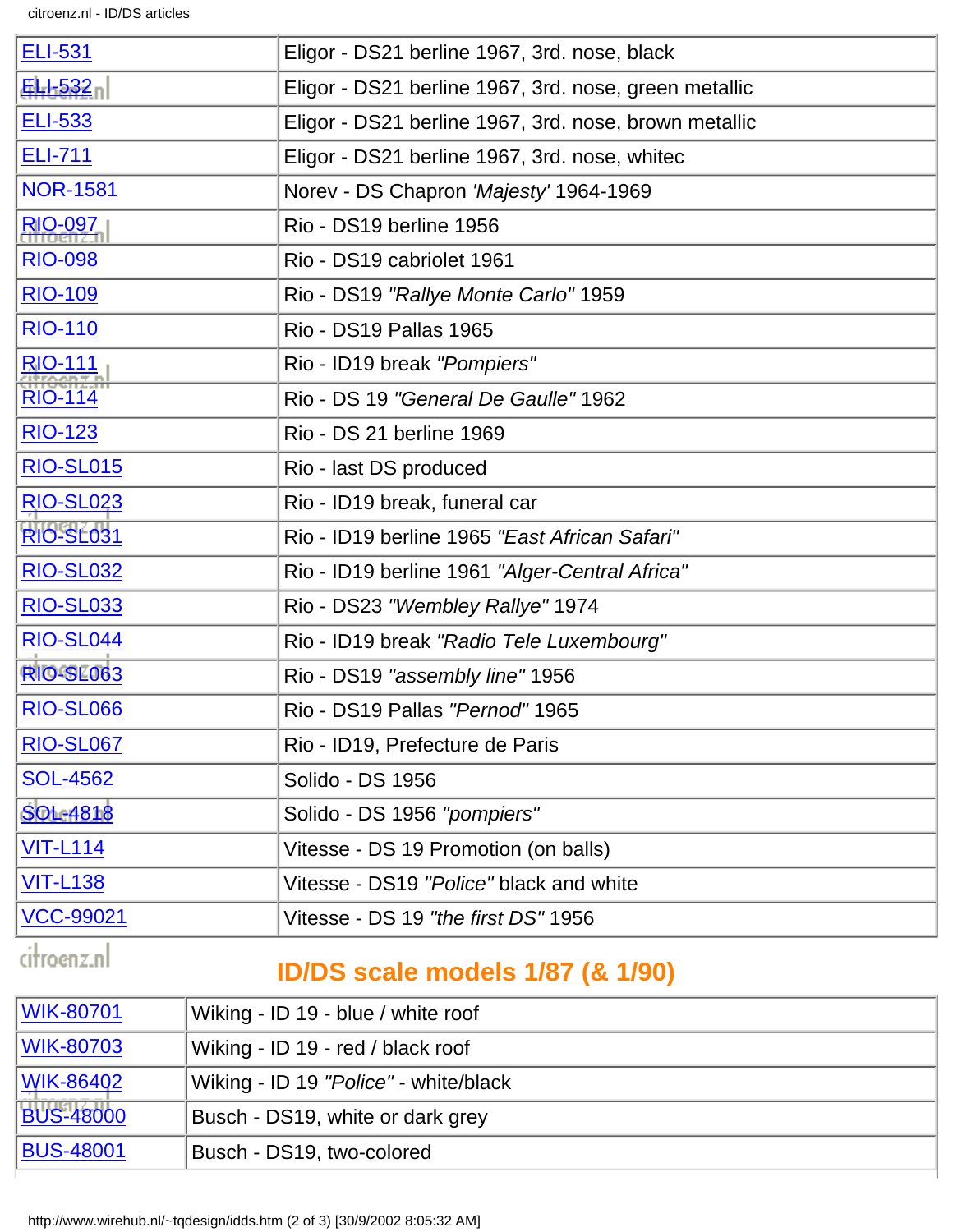| <b>SHC-05001</b> | Schuco (1/90) - DS 19, blue                |
|------------------|--------------------------------------------|
| <b>SHC-05002</b> | Schuco (1/90) - DS 19 "Rallye Monte Carlo" |

# **ID/DS scale model kits 1/43 1/24 1/16 1/8**

| <b>HEL-80162</b> | Heller - DS 19 - 1/43           |
|------------------|---------------------------------|
| <b>HEL-80795</b> | Heller - DS 19 - 1/16           |
| <b>HEL-80796</b> | Heller - DS 19 cabriolet - 1/16 |

## **ID/DS books**

| <b>ELM-0155</b> | "The Pike, Citroën ID/DS in The Netherlands" - Jan de Lange |
|-----------------|-------------------------------------------------------------|
| <b>BAY-710</b>  | "Original Citroën DS" - John Reynolds & Jan de Lange        |
| <b>ELM-4274</b> | De Originele Citroën DS" - Jan de Lange & John Reynolds     |
| <b>HEE-6162</b> | "Das Original: Citroën DS" - Jan de Lange & John Reynolds   |
| <b>CRO-555</b>  | Citroën DS, The Complete Story" - Jon Presnell              |
| <b>HEE-7428</b> | "Das grosse Citroën-DS-Buch" - Daniel Puiboube              |

**next page: [Jumper](http://www.wirehub.nl/~tqdesign/jumper.htm)**

citroenz.nl

**© 1999-2002 citroenz.nl / boskoop / NL**

citroenz.nl

citroenz.nl